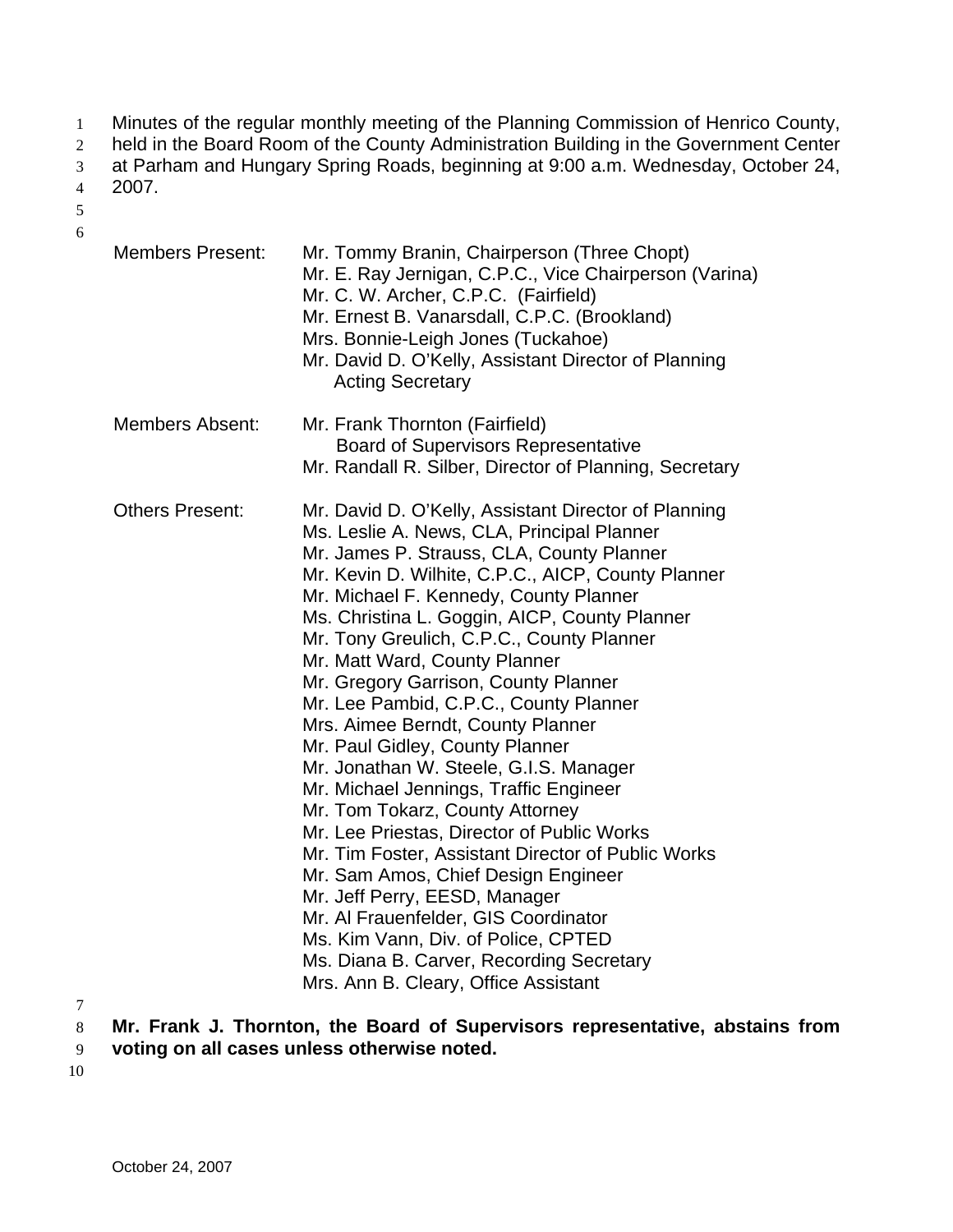Mr. Branin - The I'd like to call to order the Subdivision and Plan of Development meeting for October 24<sup>th</sup>, 2007. We're one member short on our 11 12 13 14 15 Commission, which is Mr. Thornton. He had a prior engagement that he had to attend. I don't believe we have anyone from the press in the room today. With that, Mr. Secretary, I'm going to turn it over to you.

- 17 18 19 Mr. O'Kelly - Thank you, Mr. Chairman. The first order of business for the Planning Commission this morning is to consider requests for deferrals and withdrawals. Leslie News will lead us through those.
- 20

16

- 21 22 23 24 25 26 Ms. News - Good morning, Mr. Chairman, Members of the Commission. We have seven requests for deferrals and withdrawals, and an additional request that we've become aware of, and I'll take you through those. The first request is on page 3 of your agenda and is located in the Fairfield District. This is Transfer of Approval POD-52-03, Virginia Center Station, the Kim Property. The applicant has requested deferral to the November 14, 2007 meeting.
- 27

### 28 **TRANSFER OF APPROVAL** *(Deferred from the September 26, 2007 Meeting)*

29

TOA POD-52-03 Virginia Center Station – Kim Property – Brook Road

**Jeffrey Meyer for Kim Won Kim and Boo Ok Kim (The Kims):** Request for transfer of approval as required by Chapter 24, Section 24-106 of the Henrico County Code from Virginia Center Inc. and VC Silver, LLC to Kim Wan Kim and Boo Ok Kim. The 2.439-acre site contains Building B and is a portion of the overall 7.324-acre site. It is located at the northeast corner of Brook Road (U.S. Route 1) and Virginia Center Parkway on parcel 784-768- 2228. The zoning is M-1, Light Industrial District. County water and sewer. **(Fairfield)** 

- 30
- 31 Mr. Branin - Is anyone in opposition to the deferral of TOA, POD-52-03,
- 32 33 Virginia Center Station-Kim Property? No one?
- 34 35 36 Mr. Archer - Mr. Chairman, I move for deferral of this TOA, POD-52-03, Virginia Center Station-Kim Property to the November 14, 2007 meeting, at the applicant's request.
- 37
- 38 Mr. Jernigan - Second.
- 39
- 40 41 Mr. Branin - **Motion made by Mr. Archer, seconded by Mr. Jernigan.** All in favor say aye. All opposed say no. The ayes have it, the motion carries.
- 42

44 Virginia Center Station, Kim Property, to its November 14, 2007 meeting.

<sup>43</sup>  At the request of the applicant, the Planning Commission deferred TOA POD-52-03,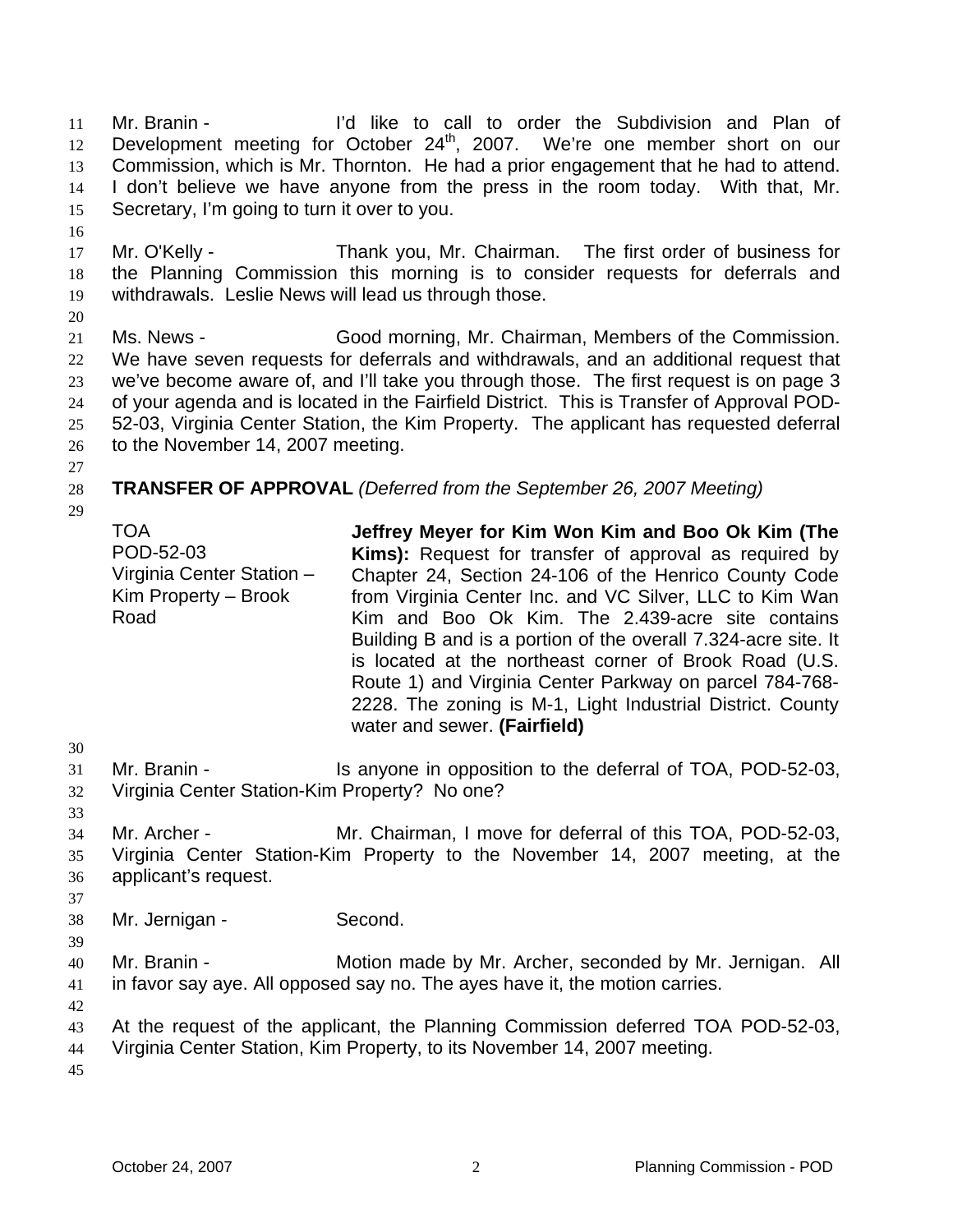Ms. News - Next on page 4 of your agenda, and located in the Three Chopt District, is Transfer of Approval POD-65-95, Julian's Restaurant. The applicant has requested deferral to the January 23, 2008 meeting. 46 47 48

49

# **TRANSFER OF APPROVAL** *(Deferred from the September 26, 2007 meeting)*

50 51

POD-65-95 (part) Julian's Restaurant – 11129 Church Road **Hirschler Fleischer for Clarendon Associates, L.L.C.:**  Request for transfer of approval as required by Chapter 24, Section 24-106 of the Henrico County Code from DBD, LLC to Clarendon Associates, L.L.C. The 1.004-acre site is located on the southwestern line of Three Chopt Road, approximately 275 feet northwest of Church Road on parcel 746-757-5593 .The zoning is B-2C, Business District (Conditional). County water and sewer. **(Three Chopt)** 

52

53 54 55 56 Mr. Branin - The Is anyone in opposition to the deferral of TOA POD-65-95, Julian's Restaurant? No one? Then I would like to motion that TOA POD-65-05, Julian's Restaurant, be deferred to the January 23, 2008 meeting, per the applicant's request.

57

58 Mr. Jernigan - Second.

60 61 Mr. Branin - Motion made by Mr. Branin, seconded by Mr. Jernigan. All in favor say aye. All opposed say no. The ayes have it, the motion carries.

62

59

63 64 At the request of the applicant, the Planning Commission deferred Transfer of Approval POD-65-95, Julian's Restaurant to its January 23, 2008 meeting.

65

66 67 68 Ms. News - Next on page 5 of your agenda, and located in the Three Chopt District is Transfer of Approval POD-17-89, Southern Health Management Corporation. The applicant is requesting a deferral to the November 14, 2007 meeting.

69 70

**TRANSFER OF APPROVAL** *(Deferred from the September 26, 2007 meeting)*

71

POD-17-89 Southern Health Management Corporation (formerly Control Data Building)

**Chuck Richardson for Southern Health Management Corporation:** Request for transfer of approval as required by Chapter 24, Section 24-106 of the Henrico County Code from Rowe Development to Southern Health Management Corporation. The 2.699-acre site is located on the southwest corner of Mayland Drive and Mayland Court on parcel 752-757-8975. The zoning is M-1C, Light Industrial District (Conditional). County water and sewer. **(Three Chopt)**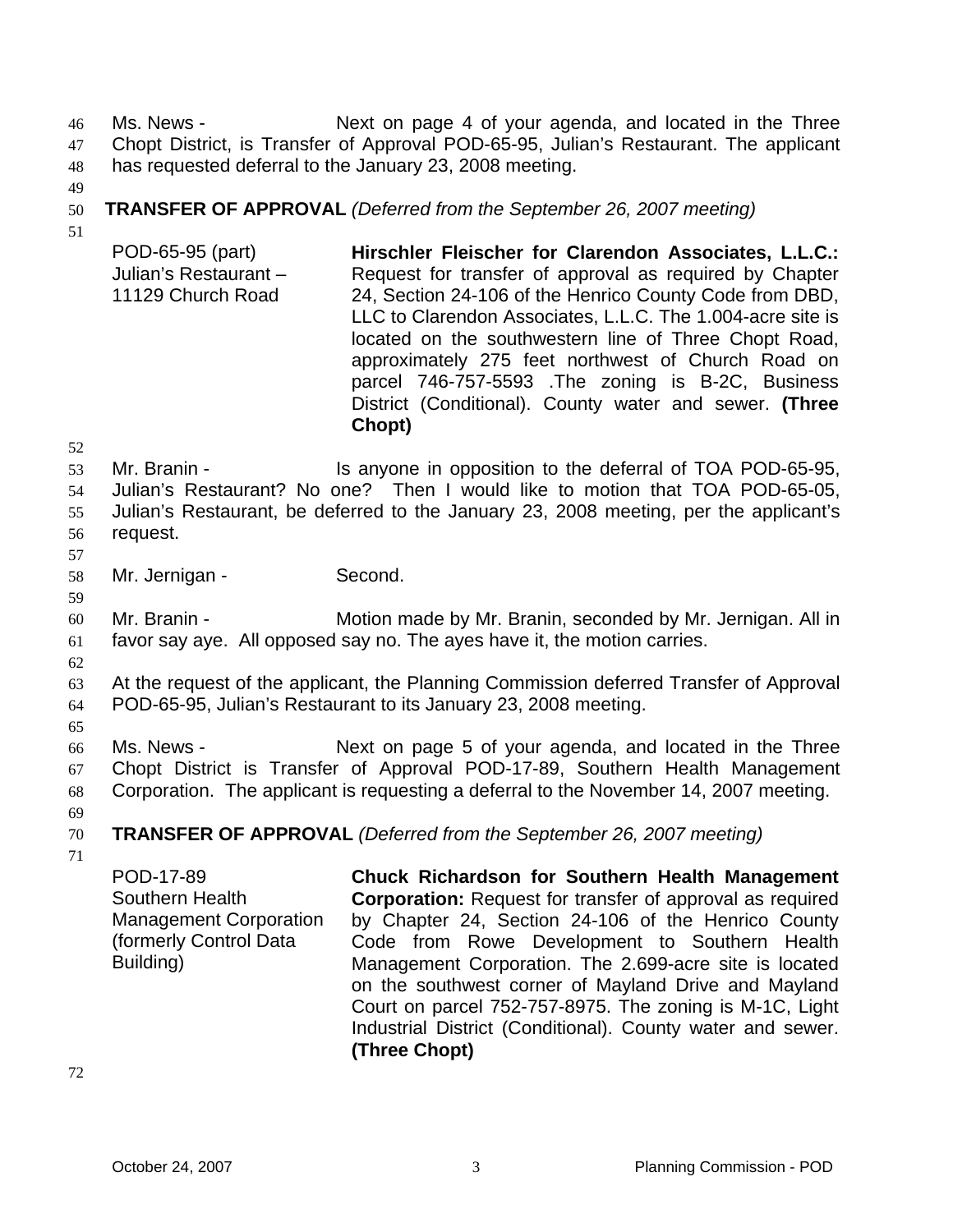Mr. Branin - The Is anyone in opposition to the deferral of TOA POD-17-89, Southern Health Management Corporation? No one? Then I would like to move that TOA POD-17-89, Southern Health Management Corporation, be deferred to the November 14, 2007 meeting, per the applicant's request. 73 74 75 76 77

78 Mr. Vanarsdall - Second.

80 81 Mr. Branin - **Motion made by Mr. Branin, seconded by Mr. Vanarsdall.** All in favor say aye. All opposed say no. The ayes have it, the motion carries.

82

79

83 84 85 At the request of the applicant, the Planning Commission deferred Transfer of Approval POD-17-89, Southern Health Management Corporation, to its November 14, 2007 meeting.

86

87 88 89 Ms. News - Next on page 14 of your agenda, and located in the Fairfield District, is LP/POD-36-06, Trinity Baptist Church. This is a landscape, lighting, and fence plan. The applicant is requesting a deferral to the November 14, 2007 meeting.

90

### 91 **LANDSCAPE, LIGHTING PLAN & ALTERNATIVE FENCE HEIGHT**

92

LP/POD-36-06 Trinity Baptist Church Road and Barrington Road **Balzer & Associates, Inc. for Trinity Baptist Church:** Request for approval of a landscape, lighting and alternative fence height plan, as required by Chapter 24, Sections 24-106, 24-106.2 and 24-95(l)7 of the Henrico County Code. The 12.10-acre site is located at the southwest corner of Dill Road and Barrington Road on parcel 799-733-1982. The zoning is M-2, General Industrial District and R-4, One-Family Residence District. **(Fairfield)** 

94 95 Mr. Branin - Is anyone in opposition to the deferral of LP/POD-36-06, Trinity Baptist Church? No one?

96

99

101

93

97 98 Mr. Archer - Mr. Chairman, I move deferral of POD-36-06, Trinity Baptist Church to the November 14, 2007 meeting, at the request of the applicant.

100 Mr. Vanarsdall - Second.

102 103 Mr. Branin - **Motion made by Mr. Archer, seconded by Mr. Vanarsdall.** All in favor say aye. All opposed say no. The ayes have it, the motion carries.

104

105 At the request of the applicant, the Planning Commission deferred LP/POD-36-06,

106 Trinity Baptist Church, to its November 14, 2007 meeting.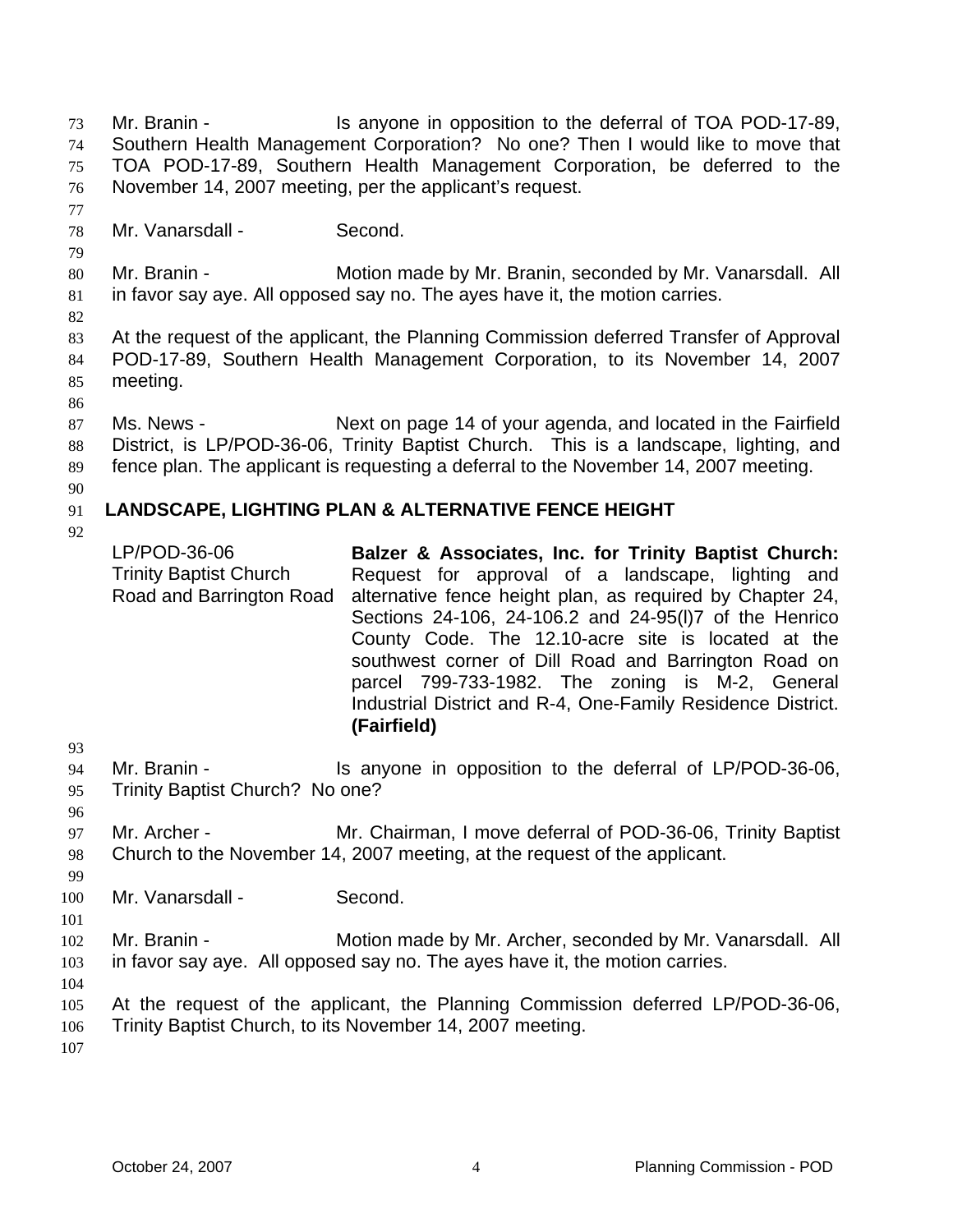Ms. News - The Mext on page 15 of your agenda, and located in the Three Chopt District, is POD-41-07 (POD-57-86 Revised), Pouncey Place, Phase 1. The applicant has requested a deferral to the December 12, 2007 meeting. 108 109 110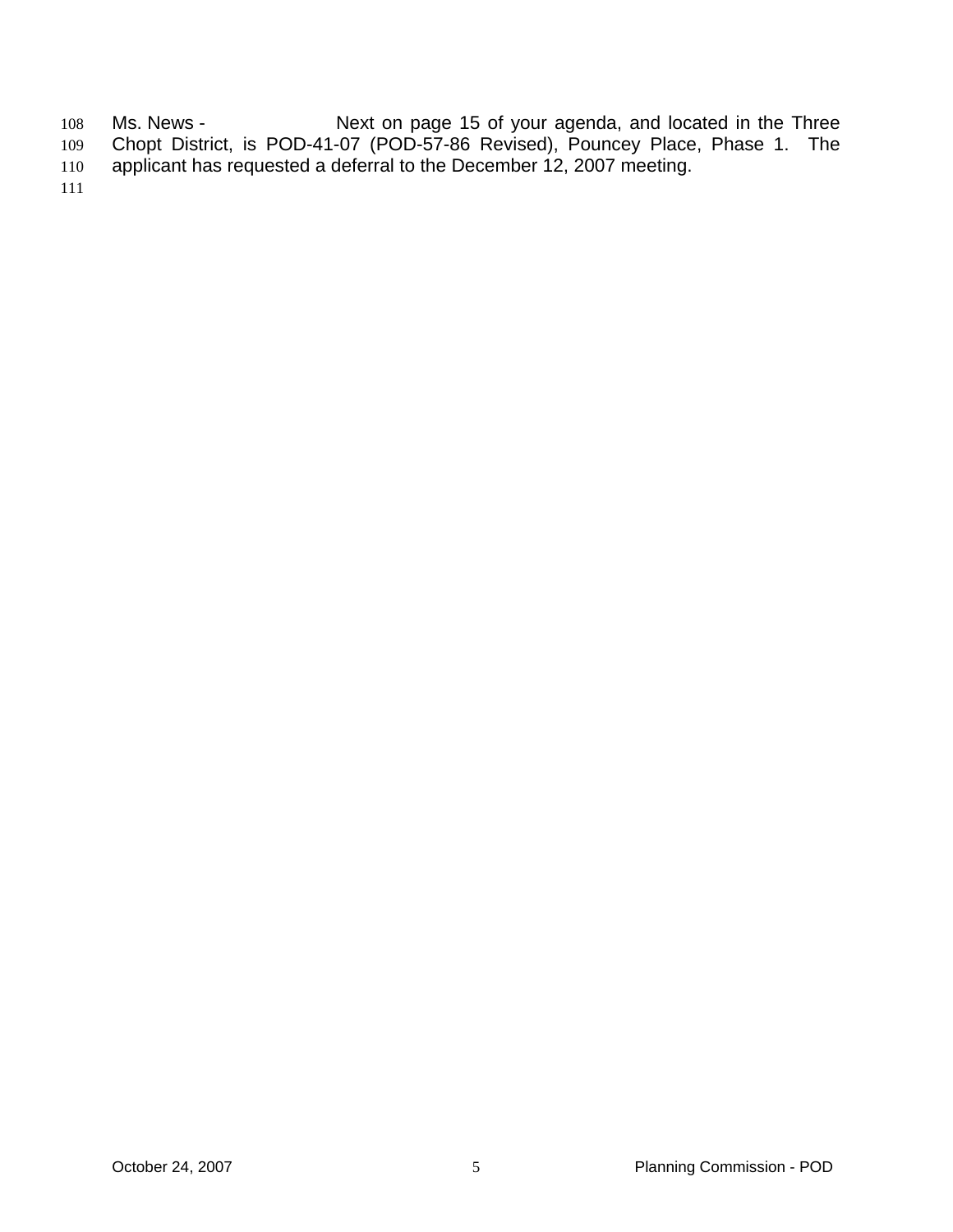# 112 **PLAN OF DEVELOPMENT** *(Deferred from the September 26, 2007 Meeting)*

113 114 115 116 117 118 119 120 121 122 123 124 125 126 127 POD-41-07 Pouncey Place, Phase 1 – Twin Hickory Lake Drive and Pouncey Tract Road (POD-57-86 Revised) **Bay Design Group, P.C. for Pouncey Place, LLC:**  Request for approval of a plan of development as required by Chapter 24, Section 24-107 of the Henrico County Code, to construct a shopping center with two one-story buildings for a total of 27,630 square feet. The 5.25-acre site is part of a 10.10-acre parcel and is located on the southeast corner of Pouncey Tract Road (State Route 271) and Twin Hickory Lake Drive on part of parcel 740- 765-2150. The zoning is B-2C, Business District (Conditional) and WBSO, West Broad Street Overlay District. County water and sewer. **(Three Chopt)**  Mr. Branin - The Is anyone in opposition to the deferral of POD-41-07 (POD-57-86 Revised), Pouncey Place, Phase 1? No one? Then I'd like to move that POD-41-07 (POD-57-86 Revised), Pouncey Place, Phase 1, be deferred to the December 12, 2007 meeting, per the applicant's request. Mr. Jernigan - Second. Mr. Branin - **Motion made by Mr. Branin, seconded by Mr. Jernigan. All in** favor say aye. All opposed say no. The ayes have it, the motion carries. At the request of the applicant, the Planning Commission deferred POD-41-07 (POD-57-86 Revised), Pouncey Place, Phase 1, to its December 12, 2007 meeting. 128 Ms. News - Next on page 17 of your agenda, and located in the Fairfield 129 130 131 132 133 Varina District, is SUB-14-07, Village @ Olde Colony (February 2007 Plan). The applicant has requested a deferral to the November 14, 2007 meeting. **SUBDIVISION** *(Deferred from the April 25, 2007 Meeting)* SUB-14-07 Village @ Olde Colony (February 2007 Plan) - Harmony Avenue **Bay Design Group, P.C. for Shurm Construction, Inc. and Sydney and Sydney Development, LLC:** The 3.673 acre site proposed for a subdivision of 6 single-family

134

135 Mr. Branin - The Is anyone in opposition to the deferral of SUB-14-07, Village

**Lots** 

homes is located along the south line of Harmony Avenue and the northern terminus of Woodside Street on parcel 803-696-9576. The zoning is R-3C, One-Family Residence District (Conditional). County water and sewer. **(Varina) 6** 

136 @ Olde Colony (February 2007 Plan)? No one?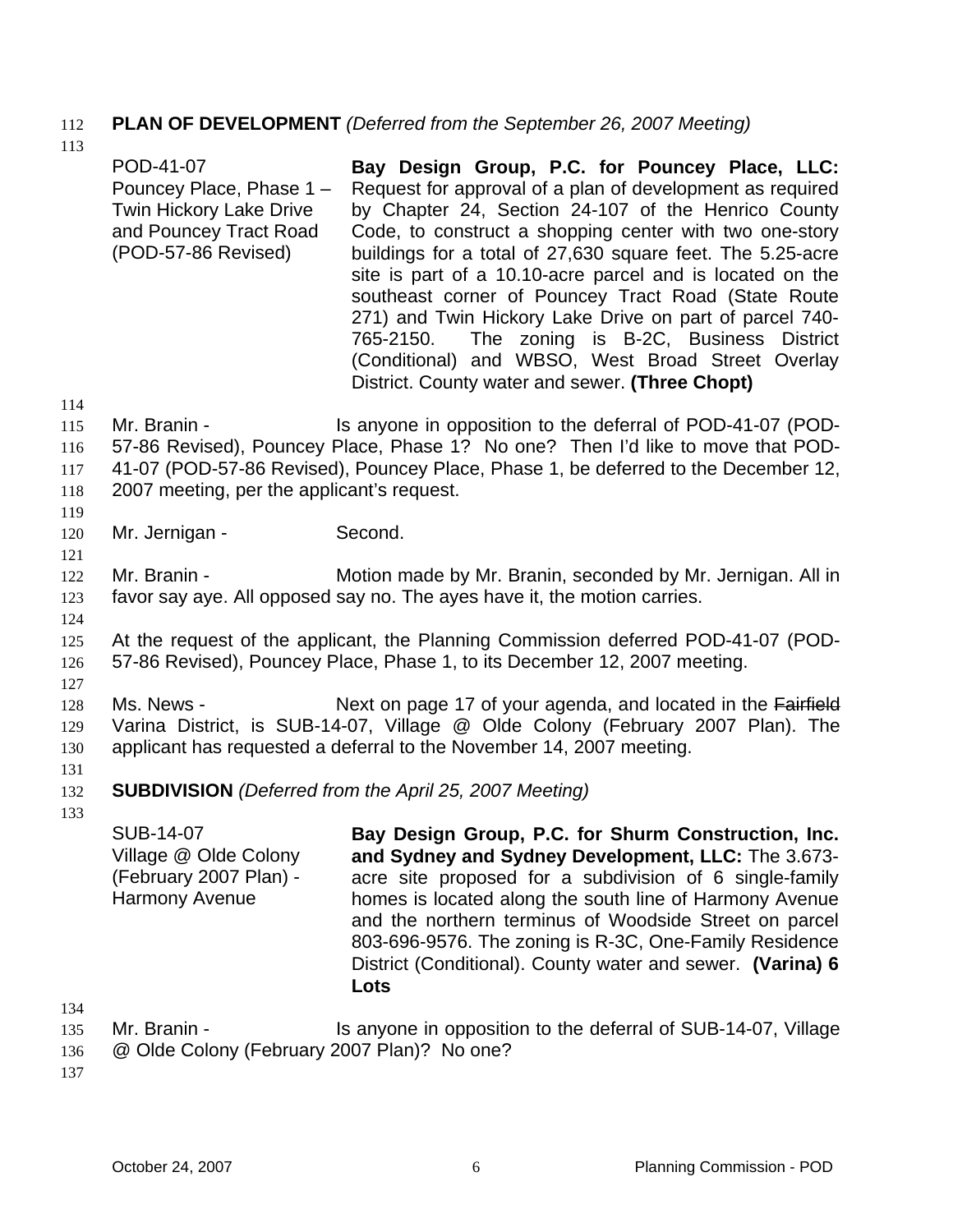Mr. Jernigan - Mr. Chairman, that's in my district. It's a misprint, but I'll take that. I move for deferral of SUB-14-07, Village @ Olde Colony (February 2007 Plan), to the November 14, 2007 meeting by request of the applicant. 138 139 140 141 142 143 144 145 146 147 148 149 150 151 152 153 154 155 156 157 158 159 160 161 162 163 164 165 166 167 168 169 170 171 172 173 174 175 Mr. Vanarsdall - Second. Mr. Branin - **Motion made by Mr. Jernigan, seconded by Mr. Vanarsdall.** All in favor say aye. All opposed say no. The ayes have it, the motion carries. At the request of the applicant, the Planning Commission deferred SUB-14-07, Village @ Olde Colony (February 2007 Plan), to its November 14, 2007 meeting. Ms. News - Next on page 44 of your agenda, and located in the Varina District, is SUB-58-07, South Lake (October 2007 Plan). The applicant has requested a deferral to the November 14, 2007 meeting. **SUBDIVISION**  SUB-58-07 South Lake (October 2007 Plan) Hawkes Lane and S. Lake Avenue **Foster & Miller, P.C. for Roger B. Riggle, E. W. Riggle and David Riggle:** The 1.100-acre site proposed for a subdivision of 3 single-family homes is located at 6115 Hawkes Lane on the southwest corner of Hawkes Lane and S. Lake Avenue on parcel 819-724-8059. The zoning is R-2A, One-Family Residence District. County water and sewer. **(Varina) 3 Lots**  Mr. Branin - Is anyone in opposition to the deferral of SUB-58-07, South Lake (October 2007 Plan)? No one? Mr. Jernigan - Mr. Chairman, I move for deferral of SUB-58-07, South Lake (October 2007 Plan), to the November 14, 2007 meeting by request of the applicant. Mr. Archer - Second. Mr. Branin - **Motion made by Mr. Jernigan, seconded by Mr. Archer. All in** favor say aye. All opposed say no. The ayes have it, the motion carries. At the request of the applicant, the Planning Commission deferred SUB-58-07, South Lake (October 2007 Plan), to its November 14, 2007 meeting. Ms. News - We have one final request that we've become aware of from the Commission. This is a request for a deferral. It's in the Brookland District, on page 7 of your agenda, for TOA, POD-47-84, Landmark Office Center, Phase 2.The Commission has requested a deferral to the November 14, 2007 meeting.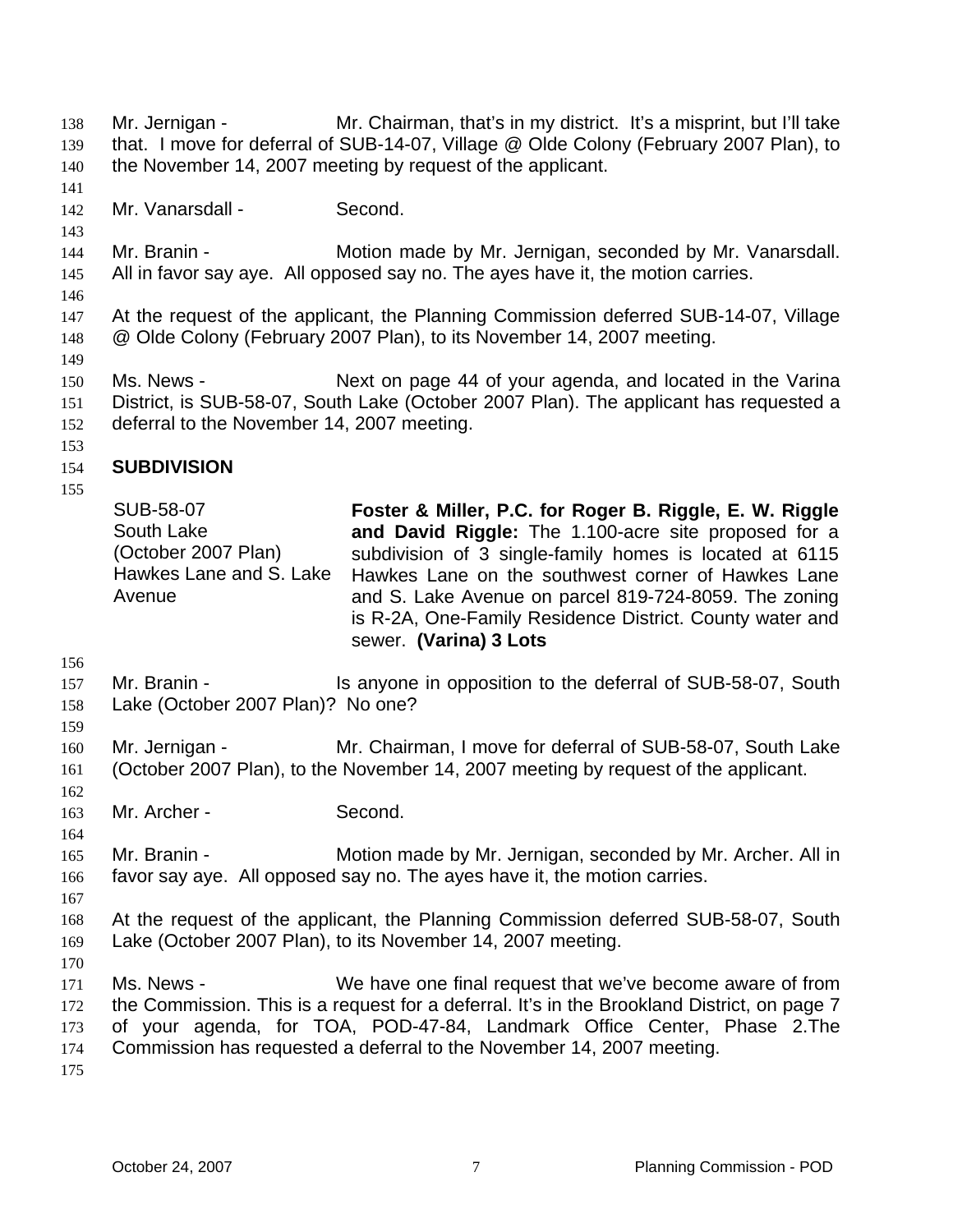# 176 **TRANSFER OF APPROVAL**

177 178 179 180 181 182 183 184 185 186 187 188 189 190 191 192 193 194 195 196 197 198 199 200 201 202 203 204 205 206 207 208 209 210 211 212 213 POD-47-84 Landmark Office Center, Phase 2 – 8651 Staples Mill Road **Donald N. Blake:** Request for transfer of approval as required by Chapter 24, Section 24-106 of the Henrico County Code from Landmark Office Center, LLC to Donald Blake. The 0.98-acre site is located on the east line of Staples Mill Road approximately 525 feet south of E. Parham Road and 275 feet north of Janway Road on parcel 770-754-483. The zoning is O-2, Office District. County water and sewer. **(Brookland)**  Mr. Branin - The Is anyone in opposition to the deferral of TOA, POD-47-84, Landmark Office Center, Phase 2? No one? Mr. Vanarsdall - Mr. Chairman, with that, I recommend deferring TOA, POD-47-84, Landmark Office Center, Phase 2 to November 14, 2007, at the request of the Commission. Mrs. Jones - Second. Mr. Branin - **Motion made by Mr. Vanarsdall, seconded by Mrs. Jones.** All in favor say aye. All opposed say no. The ayes have it, the motion carries. At the request of the Commission, the Planning Commission deferred TOA, POD-47-84, Landmark Office Center, Phase 2, to its November 14, 2007 meeting. Mr. Branin - That completes deferrals. Mr. O'Kelly - Are there any other requests for deferrals, Mr. Chairman, that the Commission may be aware of? Mr. Branin - No sir. Mr. O'Kelly - The next order of business would be the expedited agenda, Mr. Chairman. The expedited agenda involves those cases where the staff is recommending approval, there is no known opposition, and the Planning Commission representative is in favor of the recommendation for listing the case on the expedited agenda. If staff discovers during the hearing that there is opposition, the case will be removed from the expedited agenda and heard in the regular order of business. Ms. News will lead us through the expedited agenda. Ms. News - Yes sir. There are eight cases on our expedited agenda this morning. The first item is on page 8 of your agenda, and is located in the Three Chopt District. This is a Transfer of Approval for POD-71-78, the Koger-Harrison Building – Branch Building & Trust Company. Staff recommends approval.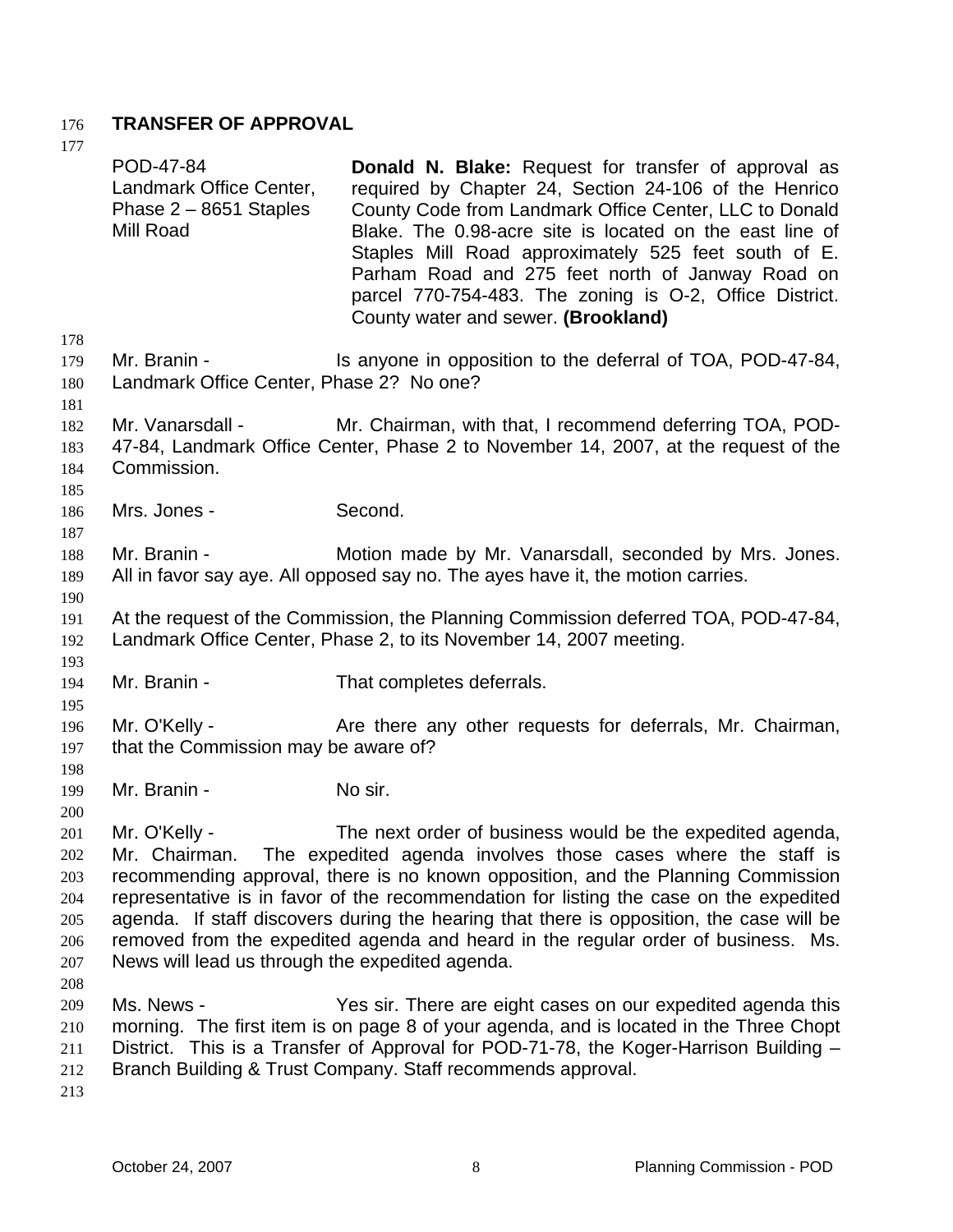# 214 **TRANSFER OF APPROVAL**

- 215 216 217 218 219 220 221 222 223 224 225 226 227 228 229 230 231 232 233 234 235 236 237 238 239 240 241 242 243 POD-71-78 (part) Koger – Harrison Building – Branch Building & Trust Company – 8006 Discovery Drive **Debbie Willis for Branch Banking & Trust**: Request for transfer of approval as required by Chapter 24, Section 24- 106 of the Henrico County Code from Koger Properties, Inc. to Branch Banking & Trust Company. The 3.65-acre site is located on the north line of Discovery Drive, approximately 500 feet west of Forest Avenue on parcel 759-745-1413. The zoning is O-2, Office District. County water and sewer. **(Three Chopt)**  Mr. Branin - The Is anyone in opposition to the approval of TOA POD-71-78, the Koger-Harrison Building – Branch Building & Trust Company? No one? Then I would like to move that TOA POD-71-78, the Koger-Harrison Building – Branch Building & Trust Company, be approved on the expedited agenda. Mrs. Jones - Second. Mr. Branin - **Motion made by Mr. Branin, seconded by Mrs. Jones. All in** favor say aye. All opposed say no. The ayes have it, the motion carries. The Planning Commission approved the transfer of approval request for POD-71-78, the Koger-Harrison Building – Branch Building & Trust Company, subject to the standard and added conditions previously approved for developments of this type from Koger Properties, Inc. to Branch Banking & Trust Company and the following additional condition: 1. Site deficiencies, as identified in the inspection report, dated October 1, 2007 shall be corrected by November 30, 2007. Ms. News - The next item is on page 9 of your agenda, and is located in the Brookland District. This is a Transfer of Approval for POD-37-84, Windsor Office (formerly Family Dentistry Young). There's an addendum item on page 2 of your addendum, which adds condition #1 addressing correction of deficiencies on the site, and recommending approval **TRANSFER OF APPROVAL**  POD-37-84 Windsor Office (formerly Family Dentistry Young) 3000 Hungary Spring **Harini B. Reddy, DMD for Harini B. Reddy, DMD, LLC:** Request for transfer of approval as required by Chapter 24, Section 24-106 of the Henrico County Code from M. Walter Young to H. Reddy LLC. The 0.332-acre site is
	- located at the northwest quadrant of the intersection of Hungary Spring Road and Shrader Road on the west line of Hungary Spring Road approximately 980 feet north of W. Broad Street (U.S. Route 250) on parcel 765-752-3742.

Road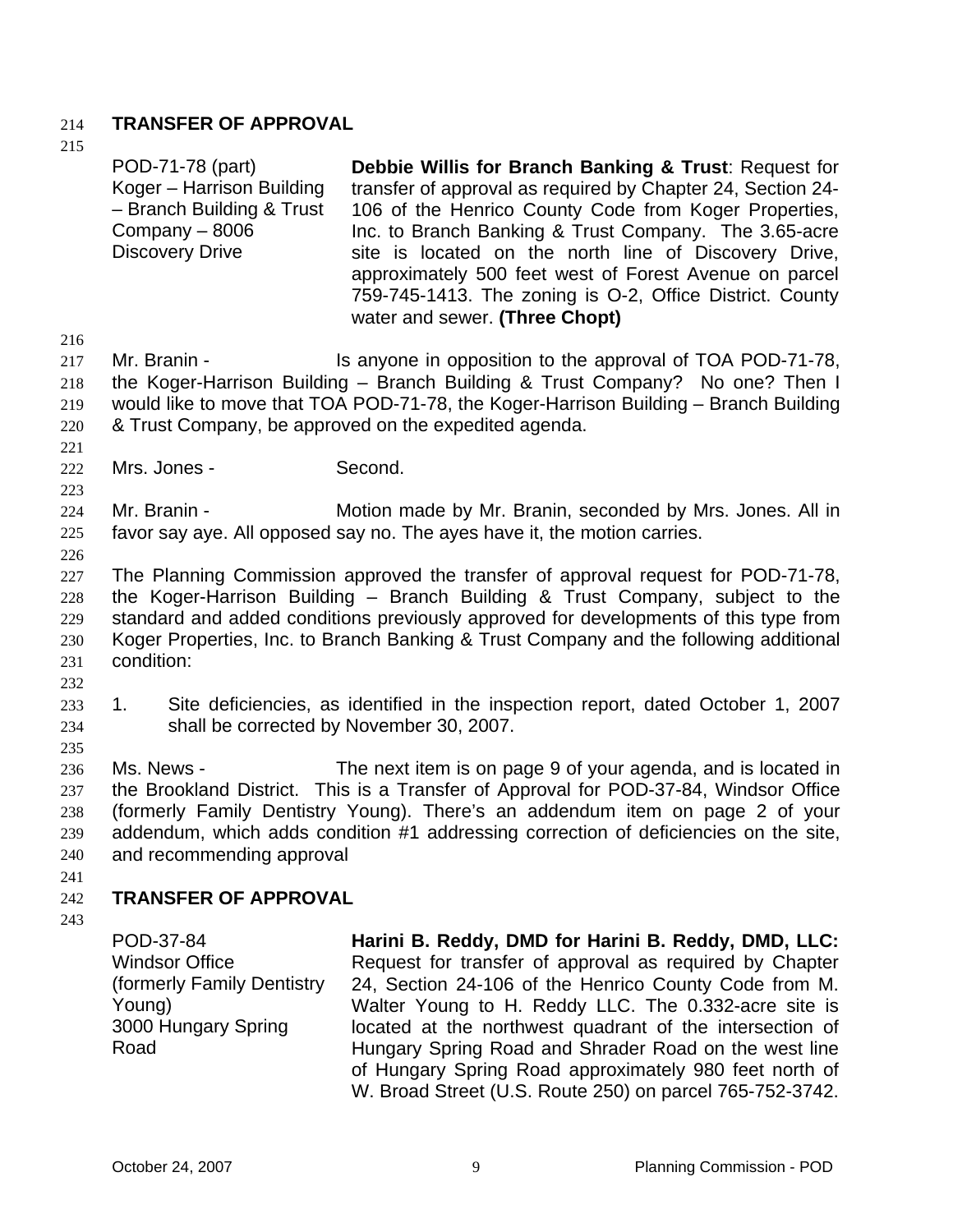The zoning is O-1, Office District. County water and sewer. **(Brookland)** 

- 244 245 246 Mr. Branin - Is anyone in opposition to the approval of TOA, POD-37-84, Windsor Office (formerly Family Dentistry Young)? No one?
- 248 249 250 251 Mr. Vanarsdall - I recommend TOA, POD-37-84, Windsor Office (formerly Family Dentistry Young), be approved on the expedited agenda, including the added condition #1 on the addendum, which states the owner has now accepted responsibility for the site deficiencies.
- 252

254

257

247

- 253 Mrs. Jones - Second.
- 255 256 Mr. Branin - **Motion made by Mr. Vanarsdall, seconded by Mrs. Jones. All** in favor say aye. All opposed say no. The ayes have it, the motion carries.
- 258 259 260 261 The Planning Commission approved the transfer of approval request for POD-37-84, Windsor Office (formerly Family Dentistry Young), subject to the standard and the additional conditions previously approved from M. Walter Young to H. Reddy, LLC and the following condition:
- 262

265

- 263 264 1. Site deficiencies, as identified in the inspection report, dated September 27, 2007, shall be corrected by December 31, 2007.
- 266 267 268 Ms. News - The next item is on page 10 of your agenda, and located in the Three Chopt District. This is a Transfer of Approval for POD-15-97, Highwoods III. Staff recommends approval.
- 269

## 270 **TRANSFER OF APPROVAL**

271

POD-15-97 Highwoods III – 5600, 5620, 5640 Cox Road

**Brian Menditto for Highwoods Properties:** Request for transfer of approval as required by Chapter 24, Section 24- 106 of the Henrico County Code from Innsbrook North Associates to FSP Innsbrook Corporation. The 26.013 acre site is located at the north terminus of Cox Road on parcel 753-770-9025. The zoning is M-1C, Light Industrial District (Conditional). County water and sewer. **(Three Chopt)**

- 273 274 275 Mr. Branin - Is anyone in opposition to the approval of TOA, POD-15-97, Highwoods III? No one? Then I would like to move that TOA, POD-15-97, Highwoods III, be approved on the expedited agenda.
- 276 277 Mrs. Jones - Second.
- 278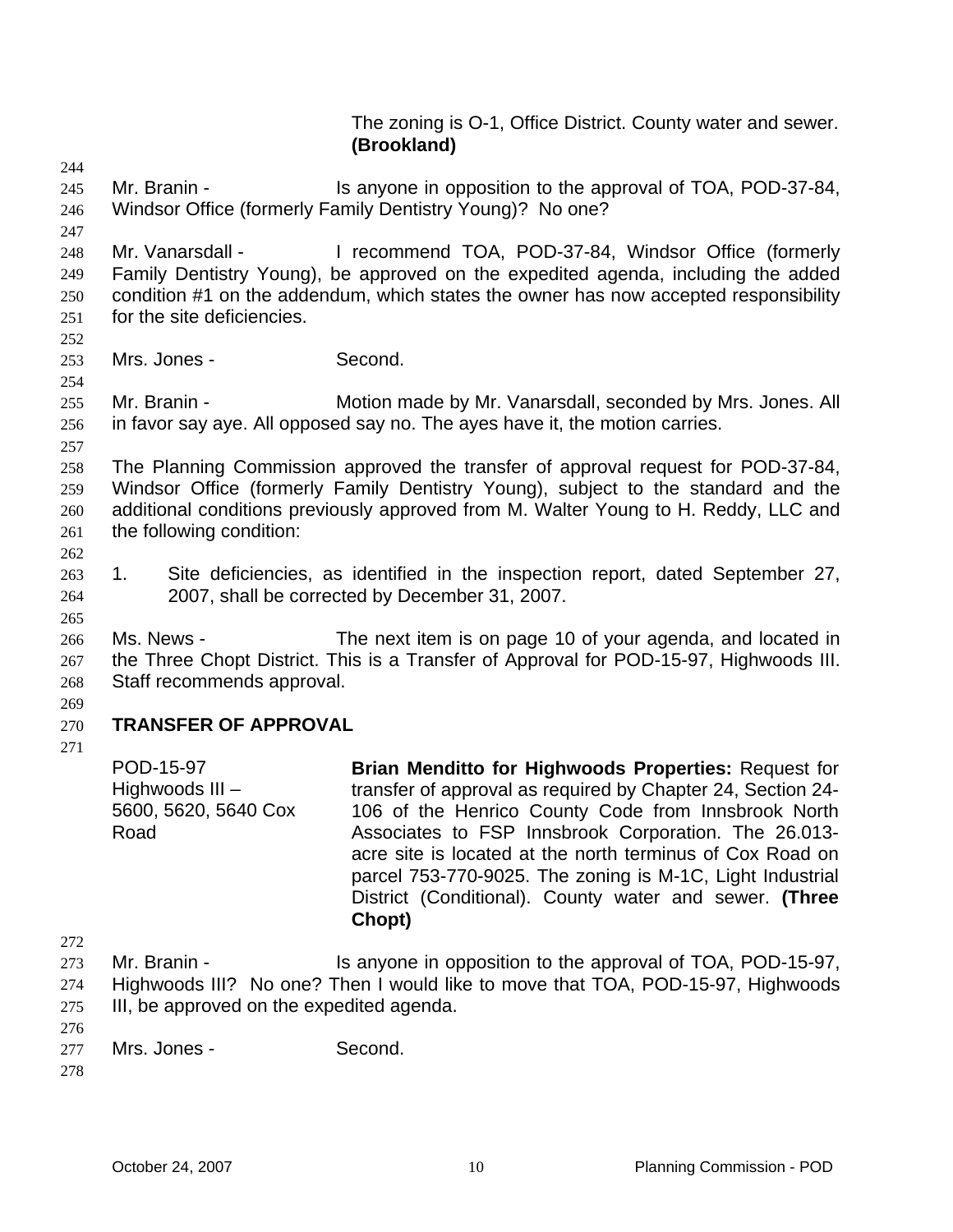Mr. Branin - Motion made by Mr. Branin, seconded by Mrs. Jones. All in favor say aye. All opposed say no. The ayes have it, the motion carries. 279 280

281

285

282 283 284 The Planning Commission approved the transfer of approval request for POD-15-97, Highwoods III, subject to the standard conditions and additional conditions previously approved from Innsbrook North Associates to FSP Innsbrook Corporation.

286 287 288 Ms. News - The Mext on page 11 of your agenda, and located in the Brookland District, is Transfer of Approval, POD-134-88, Navy Federal Credit Union (formerly Signet Bank-Paragon Branch). Staff is recommending approval.

289

### 290 **TRANSFER OF APPROVAL**

291

POD-134-88 Navy Federal Credit Union (formerly Signet Bank – Paragon Branch) Glenside Road & W. Broad Street **Judy Harrison for Navy Federal Credit Union:** Request for transfer of approval as required by Chapter 24, Section 24-106 of the Henrico County Code from Shelmar Investments, LLC to Navy Federal Credit Union. The 1.19 acre site is located on the east quadrant of the intersection of Glenside Drive and W. Broad Street (U.S. Route 250) on parcel 767-746-6454. The zoning is B-3, Business District and B-2C, Business District (Conditional). County water and sewer. **(Brookland)** 

292

295

293 294 Mr. Branin - The Is anyone in opposition to the approval of TOA POD-134-88, Navy Federal Credit Union (formerly Signet Bank-Paragon Branch)? No one?

296 297 298 299 Mr. Vanarsdall - I move that TOA POD-134-88, Navy Federal Credit Union (formerly Signet Bank-Paragon Branch), be approved on the expedited agenda with the condition #1, which states that site deficiencies will be identified and taken care of by the new owner.

300 301 Mrs. Jones - Second.

303 304 Mr. Branin - Motion made by Mr. Vanarsdall, seconded by Mrs. Jones. All in favor say aye. All opposed say no. The ayes have it, the motion carries.

305

302

306 307 308 309 The Planning Commission approved the transfer of approval request for POD-134-88, Navy Federal Credit Union (formerly Signet Bank-Paragon Branch), subject to the standard and added conditions previously approved, from Shelmar Investments, LLC to Navy Federal Credit Unit, and the following additional condition:

310

311 312 313 1. The site deficiencies, as identified in the inspection report, dated October 8, 2007, shall be corrected by March 15, 2008, or a bond shall be posted to cover the cost of the work.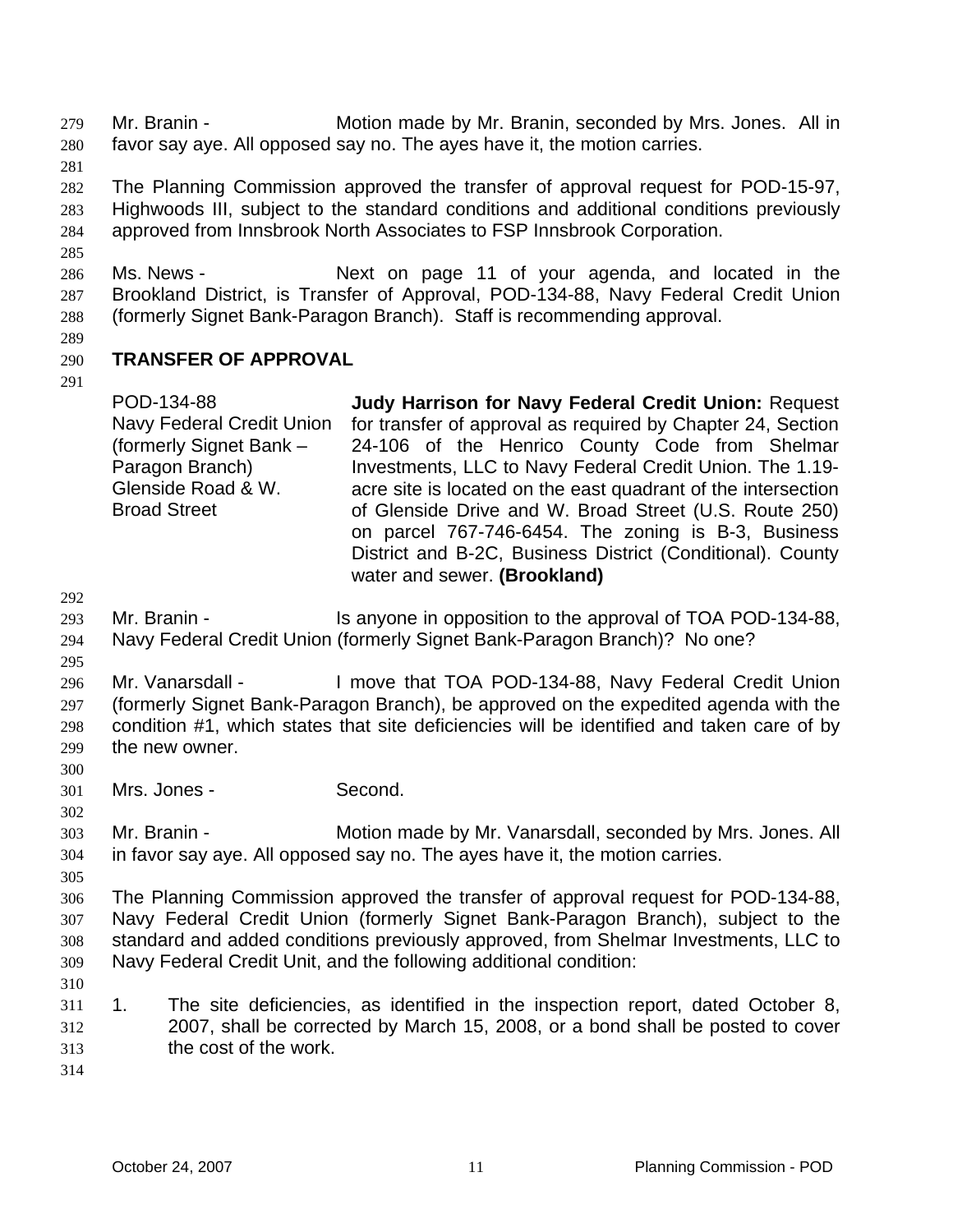Ms. News - Next on page 12 of your agenda, and located in the Fairfield District, is Transfer of Approval POD-5-06, St. Claire Ridge Townhomes. Staff recommends approval. 315 316 317

318

### 319 **TRANSFER OF APPROVAL**

320

POD-5-06 St. Claire Ridge Townhomes 2807 – 2815 Mechanicsville Turnpike **Richard Kuhn for Style Craft Homes:** Request for transfer of approval as required by Chapter 24, Section 24- 106 of the Henrico County Code from J. H. and Russell R. Thompson, Jr., Joann Turner, and V. M. Little for Style Craft Homes. The 4.85-acre site is located on the east line of Mechanicsville Turnpike (U.S. Route 360) approximately 350 feet north of St. Claire Lane on parcels 800-730-7438, 3962 and 3223 .The zoning is R-5, General Residence District. County water and sewer. **(Fairfield)** 

- 321 322 Mr. Branin - **IS anyone in opposition to TOA, POD-5-06, St. Claire Ridge**
- 323 324 Townhomes? No one.
- 325 326 Mr. Archer - **Mr. Chairman, I move approval of TOA, POD-5-06, St. Claire** Ridge Townhomes with the conditions of the original approval.
- 328 Mr. Vanarsdall - Second.
- 330 331 Mr. Branin - Motion by Mr. Archer, seconded by Mr. Vanarsdall. All in favor say aye. All opposed say no. The ayes have it, the motion carries.
- 332

336

327

329

333 334 335 The Planning Commission approved the transfer of approval request for POD-5-06, St. Claire Ridge Townhomes, subject to the standard and added conditions previously approved.

337 338 339 340 341 Ms. News - The next item on your agenda is on page 13 of the agenda, and is located in the Three Chopt District. This is a landscape plan, SUB-15-06, Mason Park Subdivision. There is an addendum item on page 2 of your addendum, which indicates that a revised plan that addresses landscaping on Lot 36 in the tree save area, has been included in your addendum. Staff recommends approval of the revised plan.

- 342
- 343 **SUBDIVISION LANDSCAPE PLAN** *(Deferred from the September 26, 2007 meeting)*
- 344

SUB-15-06 Mason Park Subdivision Shady Grove Road **Jeff McKay for Centex Homes:** Request for approval of a landscape plan, as required by Chapter 24, Sections 24-106 and 24-106.2 of the Henrico County Code. The 29.32-acre site is located on the north side of Shady Grove Road approximately 1,600 feet west of Twin Hickory Road on parcel 740-770-0883 and 5728. The zoning is R-2AC, One-Family Residence District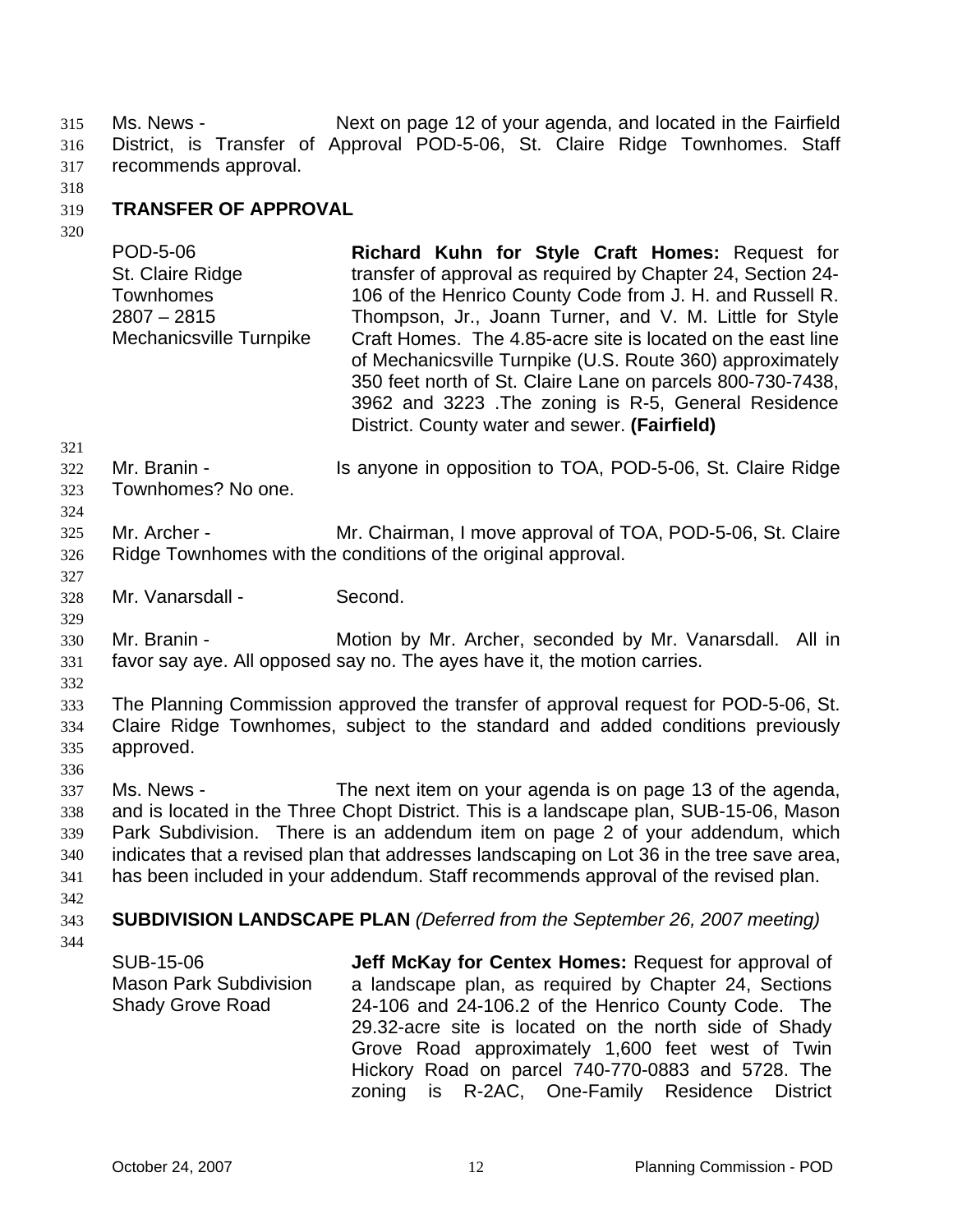# (Conditional). **(Three Chopt)**

346 347 348 Mr. Branin - Is anyone in opposition to SUB-15-06, Mason Park Subdivision? No one? Then I would like to move that SUB-15-06, Mason Park Subdivision, be approved on the expedited agenda with the included addendum item.

- 350 Mr. Jernigan - Second.
	-

352 353 Mr. Branin - Motion made by Mr. Branin, seconded by Mr. Jernigan. All in favor say aye. All opposed say no. The ayes have, the motion carries.

354

345

349

351

355 356 357 358 The Planning Commission granted conditional approval to SUB-15-06, Mason Park Subdivision, subject to the standard conditions attached to these minutes for subdivisions served by public utilities, the annotations on the plans, and the following additional condition:

359

363

360 361 362 5. The access easement shall be vacated and all required landscaping on Lot #36 shall be installed or bonded prior to issuance of a certificate of occupancy for Lot #36.

364 365 366 367 368 Ms. News - The next item is on page 37 of your agenda and located in the Fairfield District. This is POD-70-07, McDonald's, at 5106 Nine Mile Road. This plan includes a lighting plan. There is an addendum item on page 5 of your addendum, which includes a revised caption increasing the square footage of the building to 4,196 square feet, and noting the ASO District. Staff recommends approval

# 369

### 370 **PLAN OF DEVELOPMENT & LIGHTING PLAN**

371

POD-70-07 McDonald's @ 5106 Nine Mile Road – Nine Mile Road and Cedar Fork Road (POD-117-78 and POD-36-80 Revised) **Carter Design for Franchise Realm Interstate Corporation and McDonald's USA, LLC:** Request for approval of a plan of development **and lighting** plan as required by Chapter 24, Section 24-106 of the Henrico County Code, to demolish an existing fast food restaurant and construct a one-story, 4,007 **4,196** square foot fast food restaurant. The 1.11-acre site is located at on the north line of Nine Mile Road, approximately 150 feet east of Cedar Fork Road on parcel 812-724-2367 and part of parcel 812-725-3210. The zoning is B-2, Business District **and ASO, Airport Safety Overlay District**. County water and sewer. **(Fairfield)** 

372

373 374 Mr. Branin - Is anyone in opposition to Plan of Development and Lighting Plan for POD-70-07, McDonald's @ 5106 Nine Mile Road? No one?

- 375 376 Mr. Archer - Mr. Chairman, I move approval of POD-70-07, McDonald's
- 377 @ 5106 Nine Mile Road, subject to the annotations on the plans, standard conditions for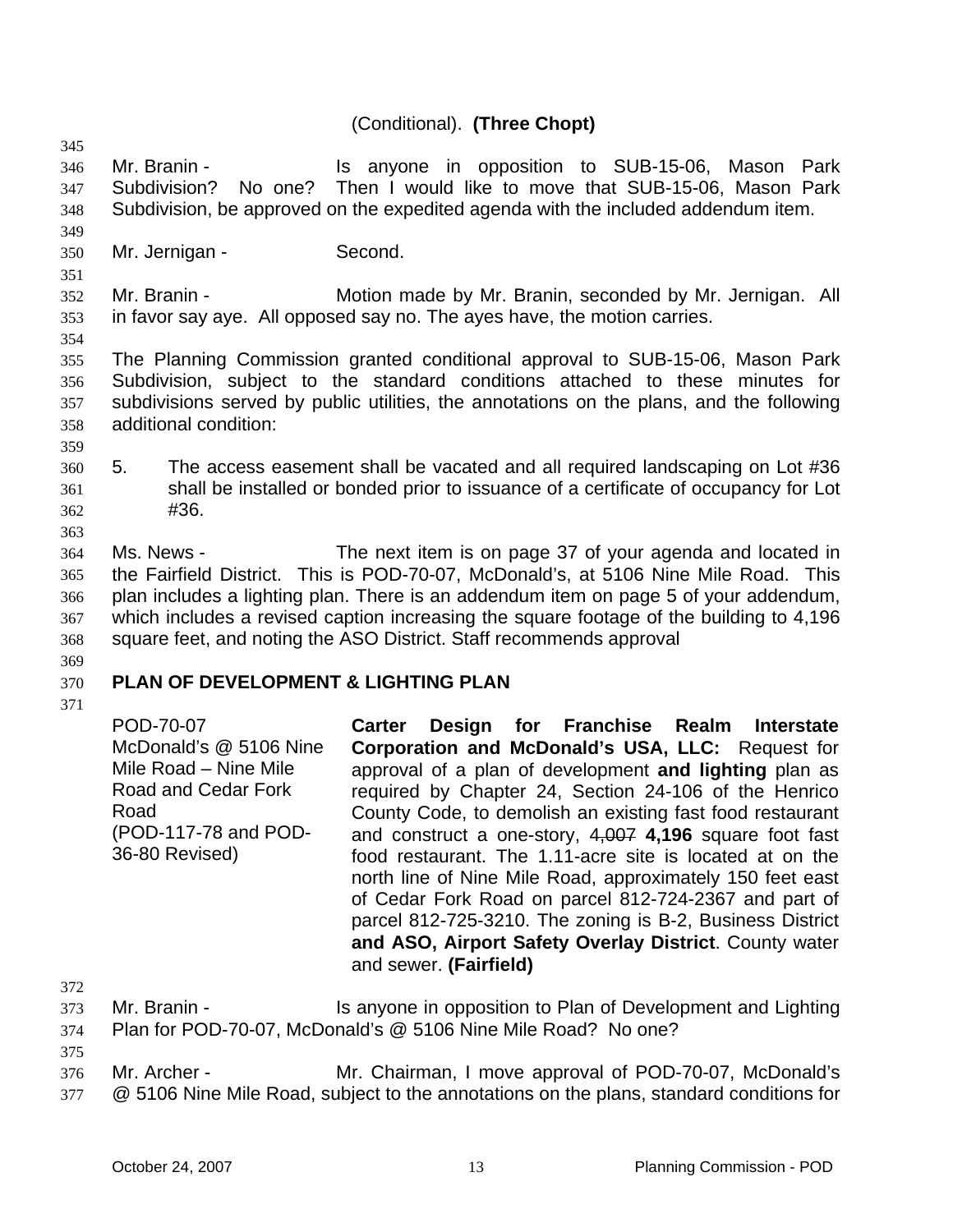developments of this type, additional conditions 11B and 24 through 35, as well as the addendum item. 378 379

380

381 Mrs. Jones - Second.

382

385

389

383 384 Mr. Branin - **Motion made by Mr. Archer, seconded by Mrs. Jones. All in** favor say aye. All opposed say no. The ayes have it, the motion carries.

386 387 388 The Planning Commission approved POD-70-07, McDonald's @ 5106 Nine Mile Road, subject to the annotations on the plans, the standard conditions attached to these minutes for development of this type, and the following additional conditions:

- 390 391 392 393 11B. Prior to the approval of an electrical permit application and installation of the site lighting equipment, a plan including light spread and intensity diagrams, and fixture specifications and mounting heights details shall be revised as annotated on the staff plan and included with the construction plans for final signature.
- 394 395 396 397 398 24. The easements for drainage and utilities as shown on approved plans shall be granted to the County in a form acceptable to the County Attorney prior to any occupancy permits being issued. The easement plats and any other required information shall be submitted to the County Real Property Agent at least sixty (60) days prior to requesting occupancy permits.
- 399 400 25. The entrances and drainage facilities on Nine Mile Road (State Route 33) shall be approved by the Virginia Department of Transportation and the County.
- 401 402 403 404 26. A notice of completion form, certifying that the requirements of the Virginia Department of Transportation entrances permit have been completed, shall be submitted to the Department of Planning prior to any occupancy permits being issued.
- 405 406 27. The developer shall provide fire hydrants as required by the Department of Public Utilities and Division of Fire.
- 407 408 28. A concrete sidewalk meeting County standards shall be provided along north side of Nine Mile Road (State Route 33).
- 409 29. Outside storage shall not be permitted.
- 410 411 412 413 414 415 30. The developer shall install an adequate restaurant ventilating and exhaust system to minimize smoke, odors, and grease vapors. The plans and specifications shall be included with the building permit application for review and approval. If, in the opinion of the County, the type system provided is not effective, the Commission retains the rights to review and direct the type of system to be used.
- 416 417 418 31. Any necessary off-site drainage and/or water and sewer easements must be obtained in a form acceptable to the County Attorney prior to final approval of the construction plans.
- 419 420 421 32. Deviations from County standards for pavement, curb or curb and gutter design shall be approved by the County Engineer prior to final approval of the construction plans by the Department of Public Works.
- 422 423 33. In the event of any traffic backup which blocks the public right-of-way as a result of congestion caused by the drive-up delivery facilities, the owner/occupant shall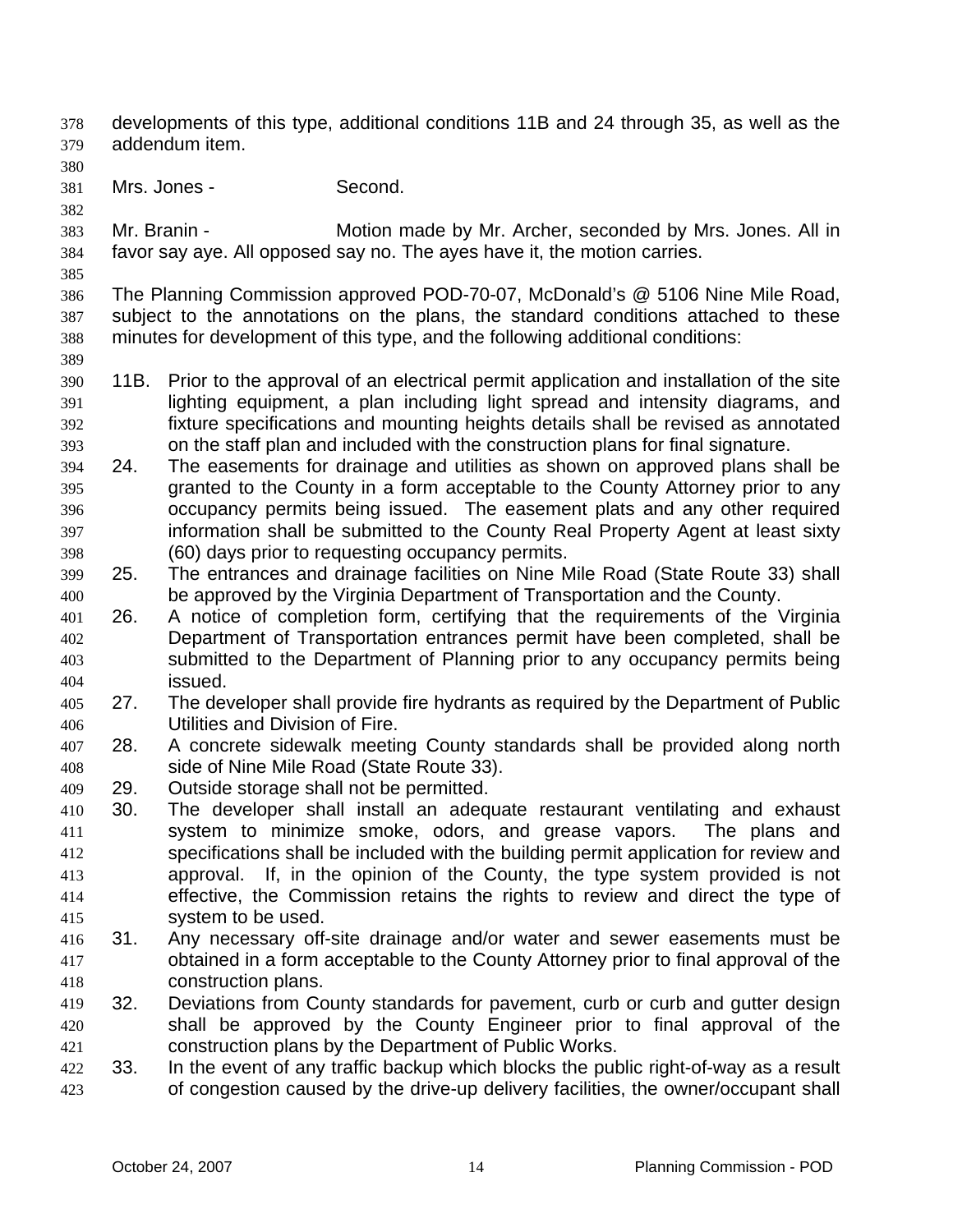close the drive-up delivery facilities until a solution can be designed to prevent traffic backup. 424 425

- 426 427 428 34. Insurance Services Office (ISO) calculations must be included with the plans and contracts and must be approved by the Department of Public Utilities prior to the issuance of a building permit.
- 429 430 431 432 433 35. The location of all existing and proposed utility and mechanical equipment (including HVAC units, electric meters, junction and accessory boxes, transformers, and generators) shall be identified on the landscape plans. All equipment shall be screened by such measures as determined appropriate by the Director of Planning or the Planning Commission at the time of plan approval.

434 435 436 437 438 439 440 Ms. News - The final item is on page 41 of your agenda and located in the Brookland District. This is POD-71-07 (formerly POD-7-80 and 51-81 Revised) Elam Office Building. There is an addendum item on page 6 of your addendum, which indicates that the applicant has confirmed that the current medical uses in the building will expire in June 2008 and there will be no further medical uses. Therefore, there will be sufficient parking. Staff can recommend approval.

441

### 442 **PLAN OF DEVELOPMENT**

443

POD-71-07 Elam Office Building – 5711 Staples Mill Road (POD-7-80 and POD-51- 81 Revised)

**Balzer & Associates, Inc. for DBE Investments, LLC:**  Request for approval of a plan of development as required by Chapter 24, Section 24-106 of the Henrico County Code, to construct a 7,214 square foot, two-story, building addition to a 15,170 square foot existing three-story office. The 1.47-acre site is located on the east line of Staples Mill Road (U.S. Route 33) approximately 200 feet north of Northside Avenue on parcel 774-745-5455. The zoning is O-2, Office District. County water and sewer. **(Brookland)** 

444

445 446 Mr. Branin - Is anyone in opposition to the approval of POD-71-07 Elam Office Building (POD-7-80 and POD-51-81 Revised)? No one.

- 447 448 449 450 Mr. Vanarsdall - I recommend approval of POD-71-07, Elam Office Building (POD-7-80 and POD-51-81 Revised) with conditions 24 through 36, and the notations from the addendum on the medical use that expires in June 2008.
- 452 Mrs. Jones - Second.
- 453

451

- 
- 454 455 Mr. Branin - **Motion made by Mr. Vanarsdall, seconded by Mrs. Jones. All** in favor say aye. All opposed say no. The ayes have it, the motion carries.
- 456

457 The Planning Commission approved POD-71-07 Elam Office Building (POD-7-80 and

458 POD-51-81 Revised), subject to the annotations on the plans, the standard conditions

459 460 attached to these minutes for developments of this type, and the following additional conditions: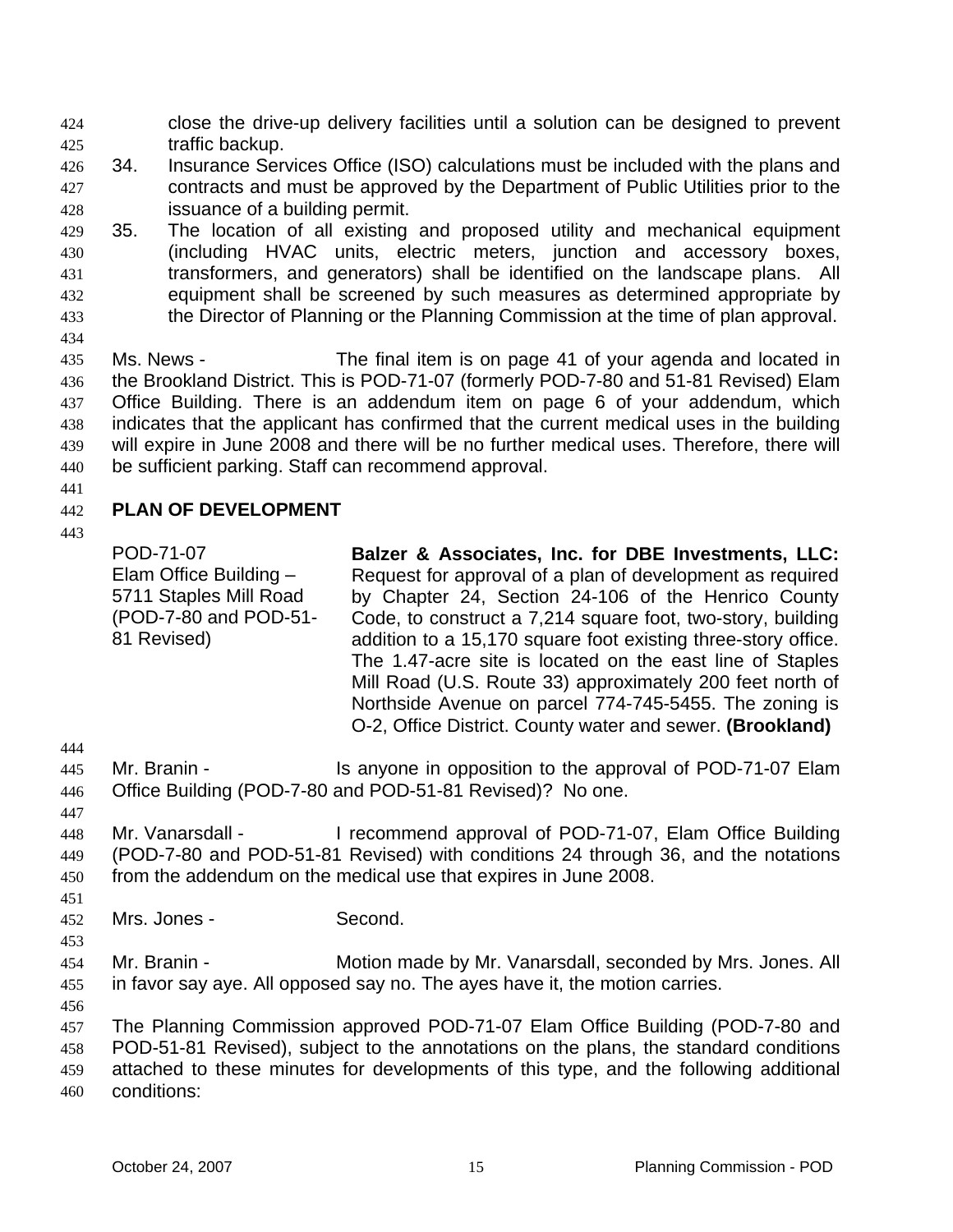- 462 463 464 465 466 24. The easements for drainage and utilities as shown on approved plans shall be granted to the County in a form acceptable to the County Attorney prior to any occupancy permits being issued. The easement plats and any other required information shall be submitted to the County Real Property Agent at least sixty (60) days prior to requesting occupancy permits.
- 467 468 25. The entrances and drainage facilities on (State Route) shall be approved by the Virginia Department of Transportation and the County.
- 469 470 471 472 26. A notice of completion form, certifying that the requirements of the Virginia Department of Transportation entrances permit have been completed, shall be submitted to the Department of Planning prior to any occupancy permits being issued.
- 473 474 27. The developer shall provide fire hydrants as required by the Department of Public Utilities and Division of Fire.
- 475 28. Outside storage shall not be permitted.
- 476 477 478 479 29. The certification of building permits, occupancy permits and change of occupancy permits for individual units shall be based on the number of parking spaces required for the proposed uses and the amount of parking available according to approved plans.
- 480 481 482 30. Any necessary off-site drainage and/or water and sewer easements must be obtained in a form acceptable to the County Attorney prior to final approval of the construction plans.
- 483 484 485 31. Deviations from County standards for pavement, curb or curb and gutter design shall be approved by the County Engineer prior to final approval of the construction plans by the Department of Public Works.
- 486 487 32. Storm water retention, based on the 50-10 concept, shall be incorporated into the drainage plans.
- 488 489 490 33. Insurance Services Office (ISO) calculations must be included with the plans and contracts and must be approved by the Department of Public Utilities prior to the issuance of a building permit.
- 491 492 493 494 34. Approval of the construction plans by the Department of Public Works does not establish the curb and gutter elevations along the Virginia Department of Transportation maintained right-of-way. The elevations will be set by the contractor and approved by the Virginia Department of Transportation.
- 495 496 497 498 499 35. The location of all existing and proposed utility and mechanical equipment (including HVAC units, electric meters, junction and accessory boxes, transformers, and generators) shall be identified on the landscape plans. All equipment shall be screened by such measures as determined appropriate by the Director of Planning or the Planning Commission at the time of plan approval.
- 500 501 36. Except for junction boxes, meters, and existing overhead utility lines, and for technical or environmental reasons, all utility lines shall be underground.

## 502 **ABOVE CASE IS BROUGHT UP AGAIN ON PAGE 78.**

503 504 Ms. News - This completes our expedited agenda.

505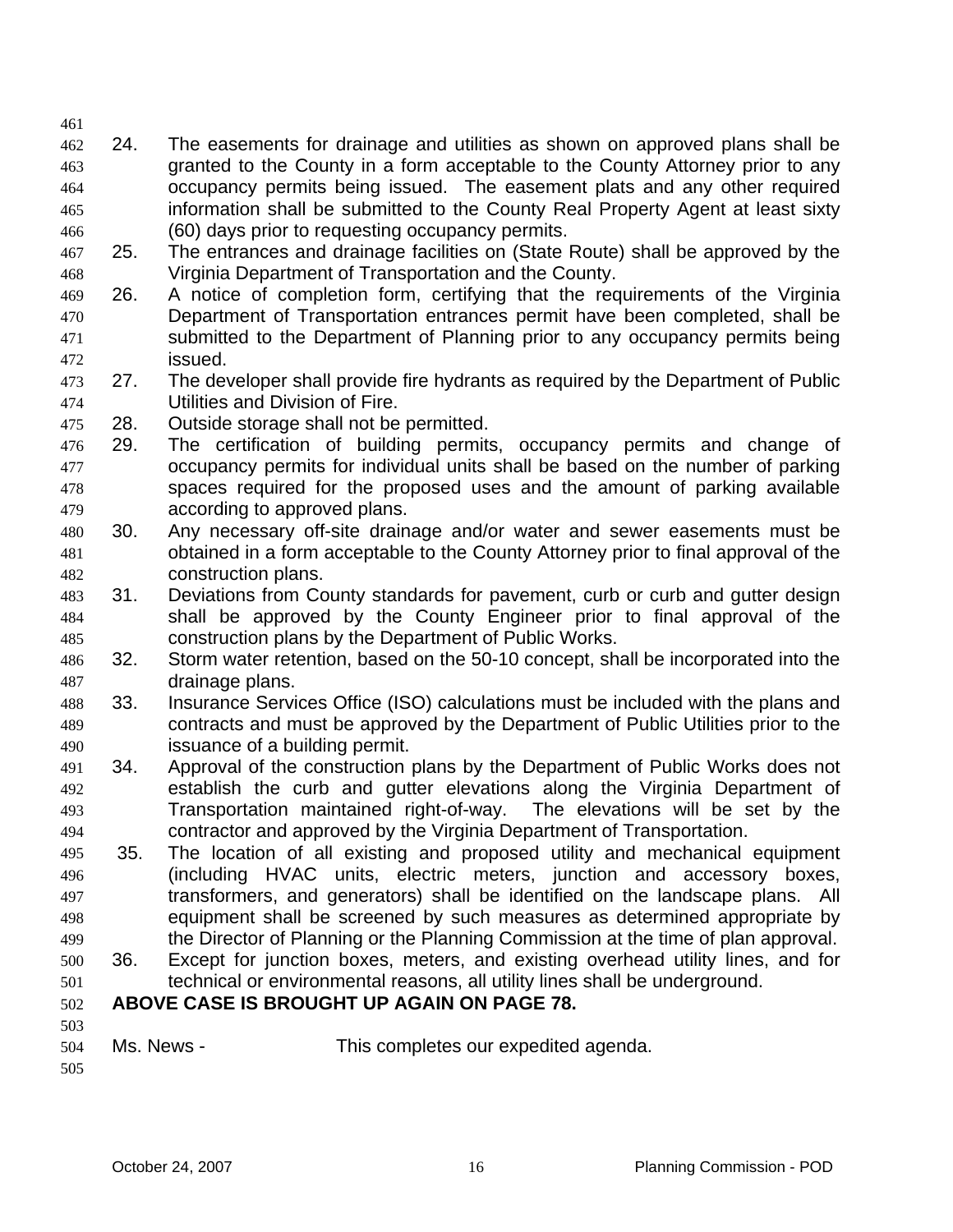Mr. Branin - Thank you, Ms. News. Thank you for doing such a great job. Mr. Secretary? 506 507 508 509 510 511 512 513 514 515 Mr. O'Kelly - Yes, Mr. Chairman. The next item of business for the Commission this morning is the subdivision extensions of time. There are three subdivisions up for extension. These are listed for informational purposes only. No action is required by the Planning Commission; however, Ms. Christina Goggin is here to answer any questions that the Commission may have in regards to the extensions that are before the Commission at this time.

516

Mr. Branin - Thank you, Mr. Secretary.

517

#### 518 **SUBDIVISION EXTENSIONS OF CONDITIONAL APPROVAL:**

519

### 520 **FOR INFORMATIONAL PURPOSES ONLY**

521

| <b>Subdivision</b>        | Original | Remaining | <b>Previous</b>   | <b>Magisterial</b> | Year(s)         |
|---------------------------|----------|-----------|-------------------|--------------------|-----------------|
|                           | No. of   | Lots      | <b>Extensions</b> | <b>District</b>    | <b>Extended</b> |
|                           | Lots     |           |                   |                    | Recom-          |
|                           |          |           |                   |                    | mended          |
| <b>Crowder Farms</b>      | 43       | 43        | $\mathbf{2}$      | Varina             | 10/22/08        |
| (October 2004 Plan)       |          |           |                   |                    |                 |
| <b>Pocahontas Estates</b> | 16       | 16        | $\mathfrak{p}$    | Varina             | 10/22/08        |
| (October 2004 Plan)       |          |           |                   |                    |                 |
| <b>West Broad Village</b> | 545      | 545       | $\bf{0}$          | <b>Three</b>       | 10/22/08        |
| (July 2006 Plan)          |          |           |                   | Chopt              |                 |

522 523

524

526

528

530

532

534

536

538

| Ms. Goggin - | Good morning. |
|--------------|---------------|

525 Mr. Branin - Good morning, Ms. Goggin, how are you?

527 Ms. Goggin - I'm good, thank you. And you?

529 Mr. Branin - Well, thank you.

531 Ms. Goggin - Good. Any questions?

533 Mr. Branin - Thave none.

535 Mrs. Jones - Nor do I.

537 Mr. Branin - Ckay. Thank you.

539 **TRANSFER OF APPROVAL**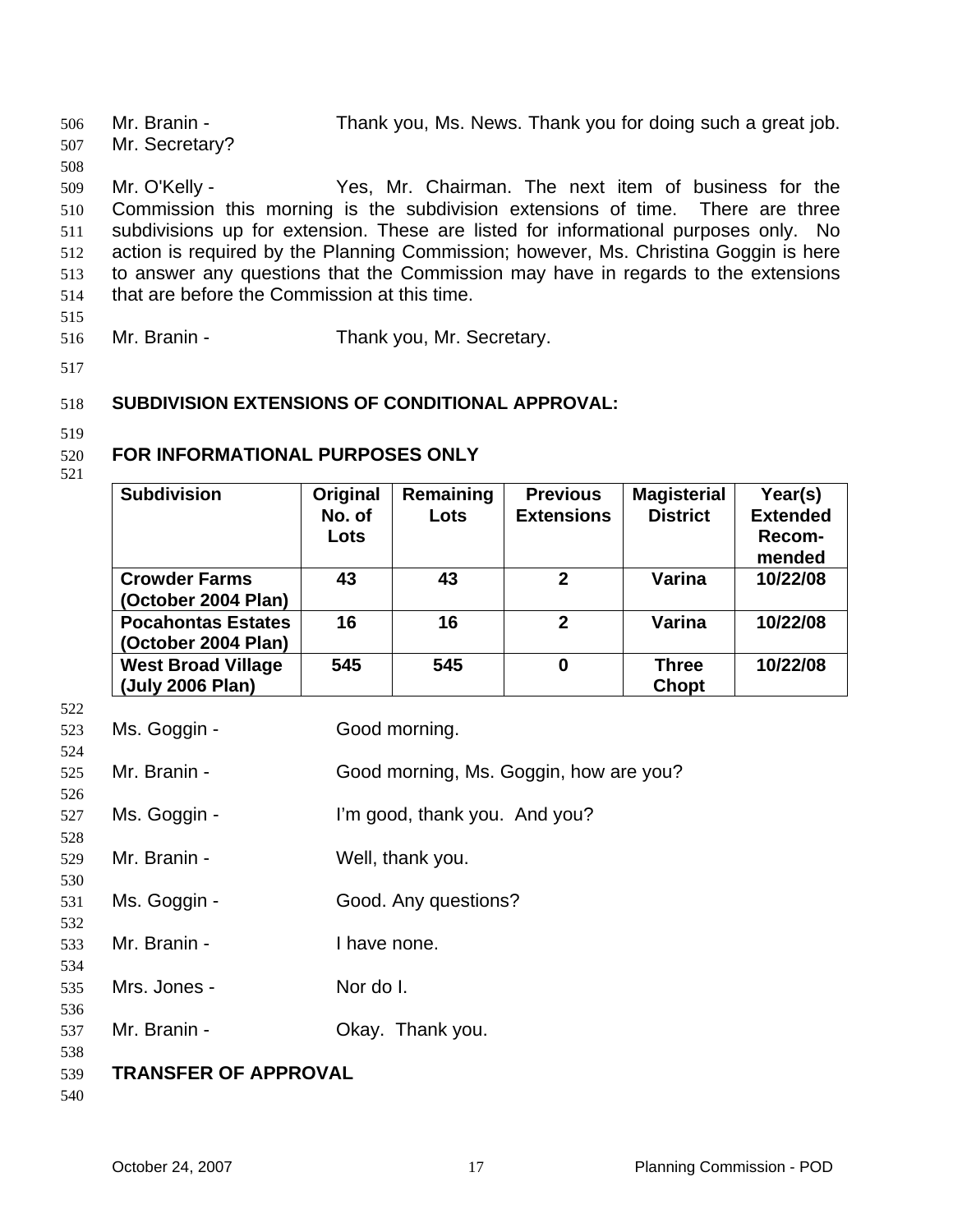POD-116-88 Wella Manufacturing – 4650 Oakley's Lane **Wilson Stoyanoff for 4650 Oakley Lane, LLC:** Request for transfer of approval as required by Chapter 24, Section 24-106 of the Henrico County Code from Wella Manufacturing of Virginia, Inc. to 4650 Oakley's Lane, LLC. The 23.37-acre site is located at the intersection of Oakley's Lane and International Trade Drive on the east line of Oakley's Lane approximately 1,000 feet north of Audubon Drive on parcel 818-718-5133. The zoning is M-1C, Light Industrial District (Conditional) and ASO, Airport Safety Overlay District. County water and sewer. **(Varina)** 

- 542 543 Mr. Branin - Is anyone in opposition to POD-116-88, Wella Manufacturing? No one? Mr. Pambid?
- 545 546 547 548 549 550 551 552 553 Mr. Pambid - Good morning, members of the Commission. The new owner does accept and agree to be responsible for the continued compliance with the conditions of the original approval. Staff does recommend approval of this TOA with the following condition, that site deficiencies, as identified in the inspection report dated August 20, 2007, shall be corrected by March 15, 2008. Site deficiencies include missing or overgrown landscaping, parking lot striping, and BMP maintenance. Work has already progressed on addressing the overgrown landscaping and BMP maintenance. Attorney David Stoyanoff with Wilson Stoyanoff is here to answer any questions, and I can answer any questions that you might have as well.
- 555 Mr. Branin - Does anybody have any questions?
- 557 Mr. Jernigan - I don't have any. Does the applicant want to say anything?
- 559 Mr. Pambid - Mr. Stoyanoff, did you have anything to add?
- 561 Mr. Vanarsdall - Not unless you want to.
- 563 564 Mr. Jernigan - Thank you. Mr. Chairman, with that, I will move for approval of POD-116-88, Wella Manufacturing, in the Varina District.
- 566 Mr. Vanarsdall - Second.
- 568 569 Mr. Branin - Motion made by Mr. Jernigan, seconded by Mr. Vanarsdall. All in favor say aye. All opposed say no. The ayes have it, the motion carries.
- 570

541

544

554

556

558

560

562

565

- 571 572 573 574 The Planning Commission approved the transfer of approval request for POD-116-88, Wella Manufacturing, subject to the standard and added conditions previously approved.
- 575 **PLAN OF DEVELOPMENT**
- 576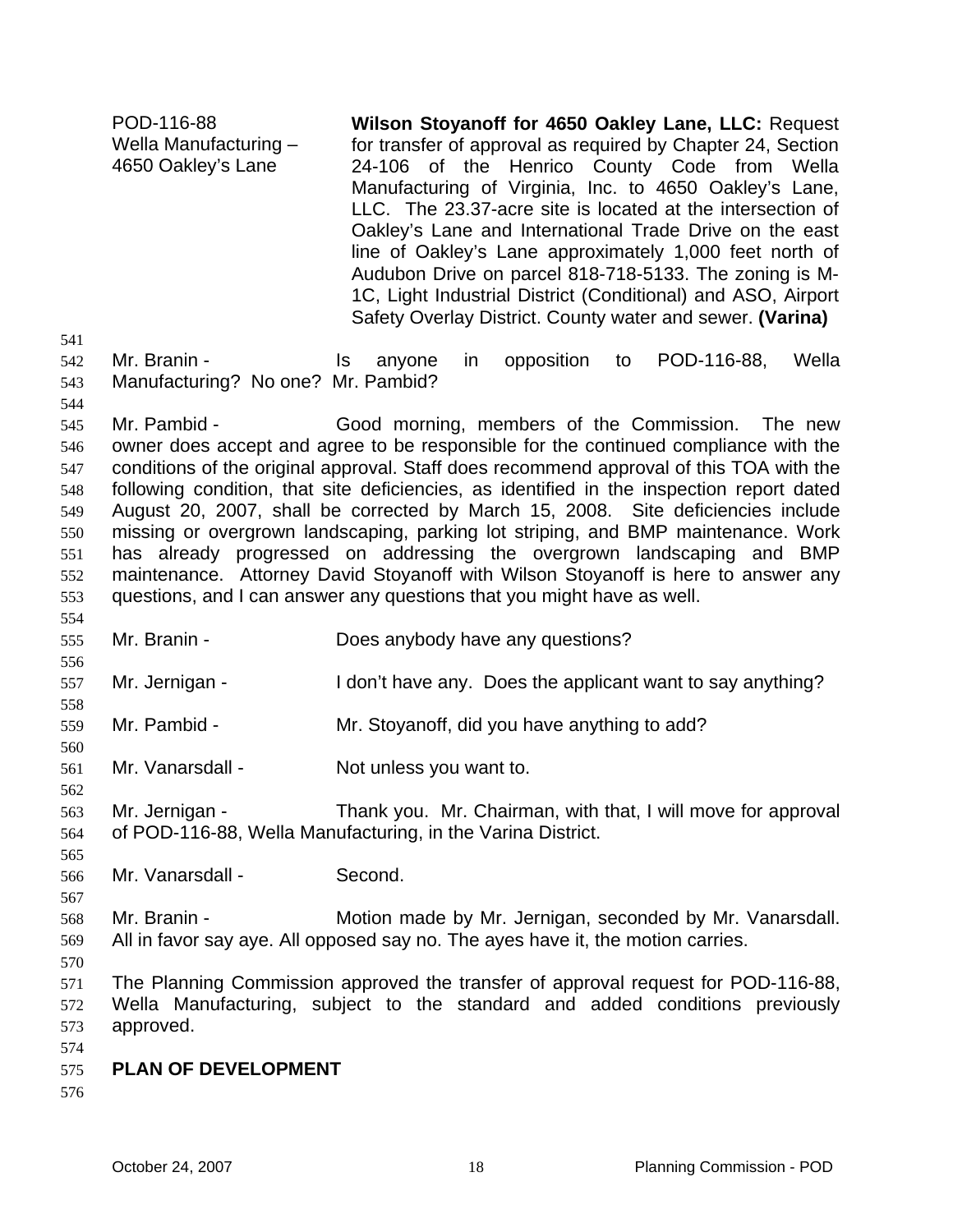| POD-33-07                 | Keith Engineering, Inc. for Unity of Faith Fellowship         |
|---------------------------|---------------------------------------------------------------|
| Unity of Faith Fellowship | <b>Church:</b> Request for approval of a plan of development, |
| Church - 298 Cedar Fork   | as required by Chapter 24, Section 24-106 of the Henrico      |
| Road                      | County Code, to construct a one-story, 12,000 square foot,    |
|                           | 290-seat sanctuary. The 26.57-acre site is located on the     |
|                           | west line of Cedar Fork Road approximately 350 feet north     |
|                           | of E. Cedar Fork Road on parcels 812-727-4158 and 812-        |
|                           | 728-5601. The zoning is A-1, Agricultural District, R-4,      |
|                           | One-Family Residence District and ASO (Airport Safety         |
|                           | Overlay) District. County water and sewer. (Fairfield)        |

- 578 579 Mr. Branin - The Standard Standard Standard Composition to POD-33-07, Unity of Faith Fellowship Church? No one? Lee, you're back again.
- 581 Mr. Pambid - Yes sir.
- 583 Mr. Vanarsdall - Good morning again, Lee.
- 585 Mr. Pambid - Keeping me very busy here.
- 587 Mr. Branin - Keeping you busy, now that you're on staff.
- 588

577

580

582

584

586

589 590 591 592 593 594 595 596 597 Mr. Pambid - This POD request is for a new church sanctuary on a vacant site. It is a 290-seat sanctuary. The church elevations feature red brick facades on three sides, and they're proposing a burgundy standing seam metal roof. There are also some future Phase II improvements that are not part of this approval. Staff recommends approval of POD-33-07, subject to the annotations on the staff plan and conditions 24 through 35 of the agenda. This concludes my presentation and I'd be happy to answer any questions that you might have. Jeff Keith, the engineer with Keith Engineering is here, as is Pastor Myron "Rock" Davis with Unity of Faith Fellowship.

- 598 599 Mr. Branin - Thank you. Does anybody have any questions for Lee? Would you like to hear from the applicant?
- 601 Mr. Archer - I don't think it's necessary, Mr. Chairman.
- 603 Mr. Branin - **Okay, Mr. Archer.**
- 605 606 607 608 Mr. Archer - With that, I will move for approval of POD-33-07, Unity of Faith Fellowship Church, subject to the annotations on the plans, standard conditions for developments of this type, additional conditions 9 amended, 11 amended, and 24 through 35.
- 609 610 Mr. Jernigan - Second.
- 611

600

602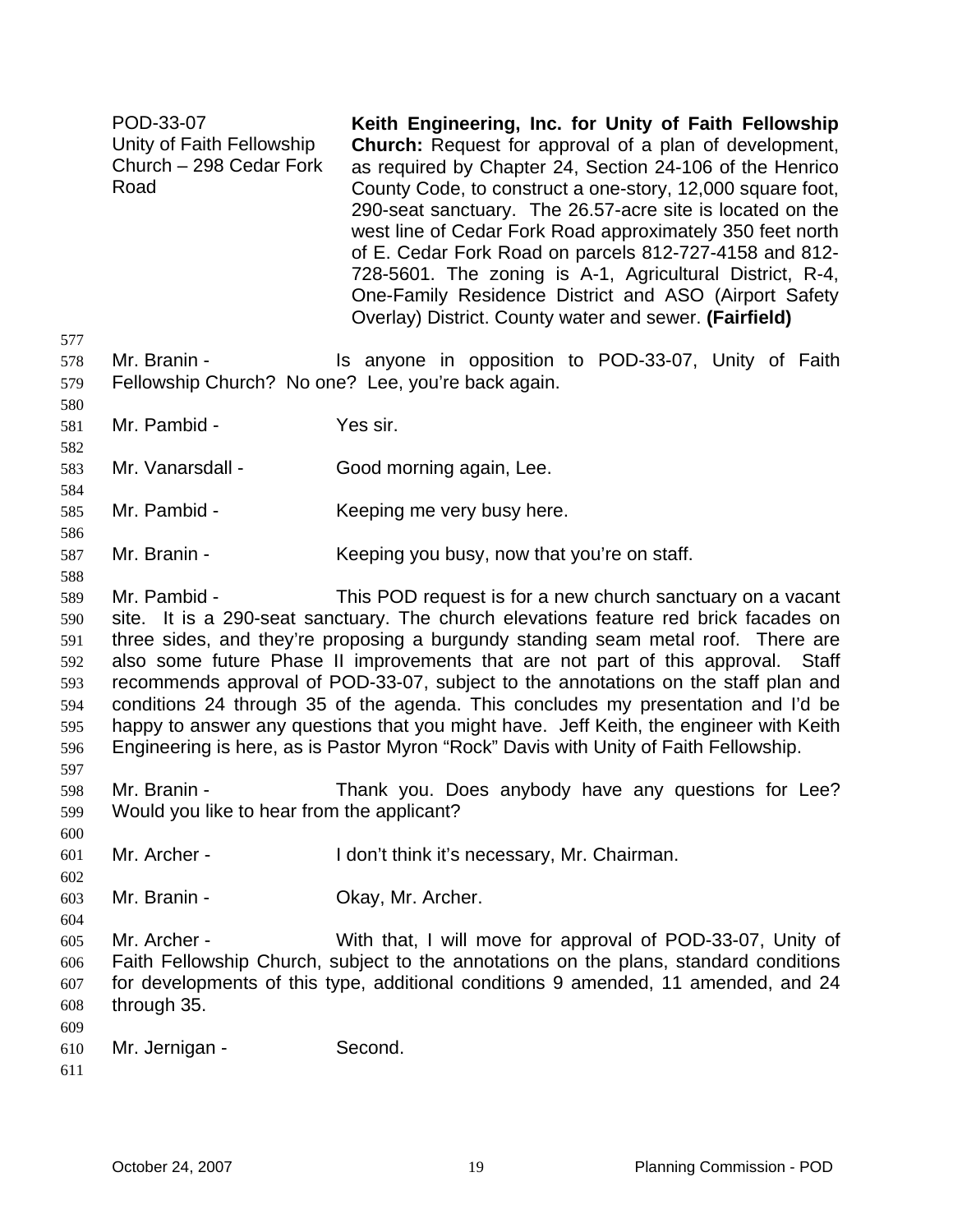Mr. Branin - Motion made by Mr. Archer, seconded by Mr. Jernigan. All in favor say aye. All opposed say no. The ayes have it, that motion carries. 612 613

614

618

615 616 617 The Planning Commission approved POD-33-07, Unity of Faith Fellowship Church, subject to the annotations on the plans, the standard conditions attached to these minutes for developments of this type, and the following additional conditions:

- 619 620 621 9. **AMENDED** - A detailed landscaping plan shall be submitted to the Department of Planning for review and Planning Commission approval prior to the issuance of any occupancy permits.
- 622 623 624 625 11. **AMENDED** - Prior to the installation of the site lighting equipment, a plan including depictions of light spread and intensity diagrams, and fixture and specifications and mounting height details shall be submitted for Department of Planning review and Planning Commission approval.
- 626 627 628 629 630 24. The easements for drainage and utilities as shown on approved plans shall be granted to the County in a form acceptable to the County Attorney prior to any occupancy permits being issued. The easement plats and any other required information shall be submitted to the County Real Property Agent at least sixty (60) days prior to requesting occupancy permits.
- 631 632 25. The developer shall provide fire hydrants as required by the Department of Public Utilities and Division of Fire.
- 633 26. Outside storage shall not be permitted.
- 634 27. Prior to issuance of a building permit, the developer must furnish a letter from **Dominion Virginia Power** stating that this proposed development does not conflict with their facilities. 635 636
- 637 638 639 28. Any necessary off-site drainage and/or water and sewer easements must be obtained in a form acceptable to the County Attorney prior to final approval of the construction plans.
- 640 641 642 29. Deviations from County standards for pavement, curb or curb and gutter design shall be approved by the County Engineer prior to final approval of the construction plans by the Department of Public Works.
- 643 644 30. Storm water retention, based on the 50-10 concept, shall be incorporated into the drainage plans.
- 645 646 647 31. Insurance Services Office (ISO) calculations must be included with the plans and contracts and must be approved by the Department of Public Utilities prior to the issuance of a building permit.
- 648 649 650 32. Approval of the construction plans by the Department of Public Works does not establish the curb and gutter elevations along the Henrico County maintained right-of-way. The elevations will be set by Henrico County.
- 651 652 653 654 655 656 33. The conceptual master plan, as submitted with this application, is for planning and information purposes only. All subsequent detailed plans of development and construction plans needed to implement this conceptual plan shall be administratively reviewed by staff and approved by the Planning Commission and shall be subject to all regulations in effect at the time such subsequent plans are submitted for review and approval.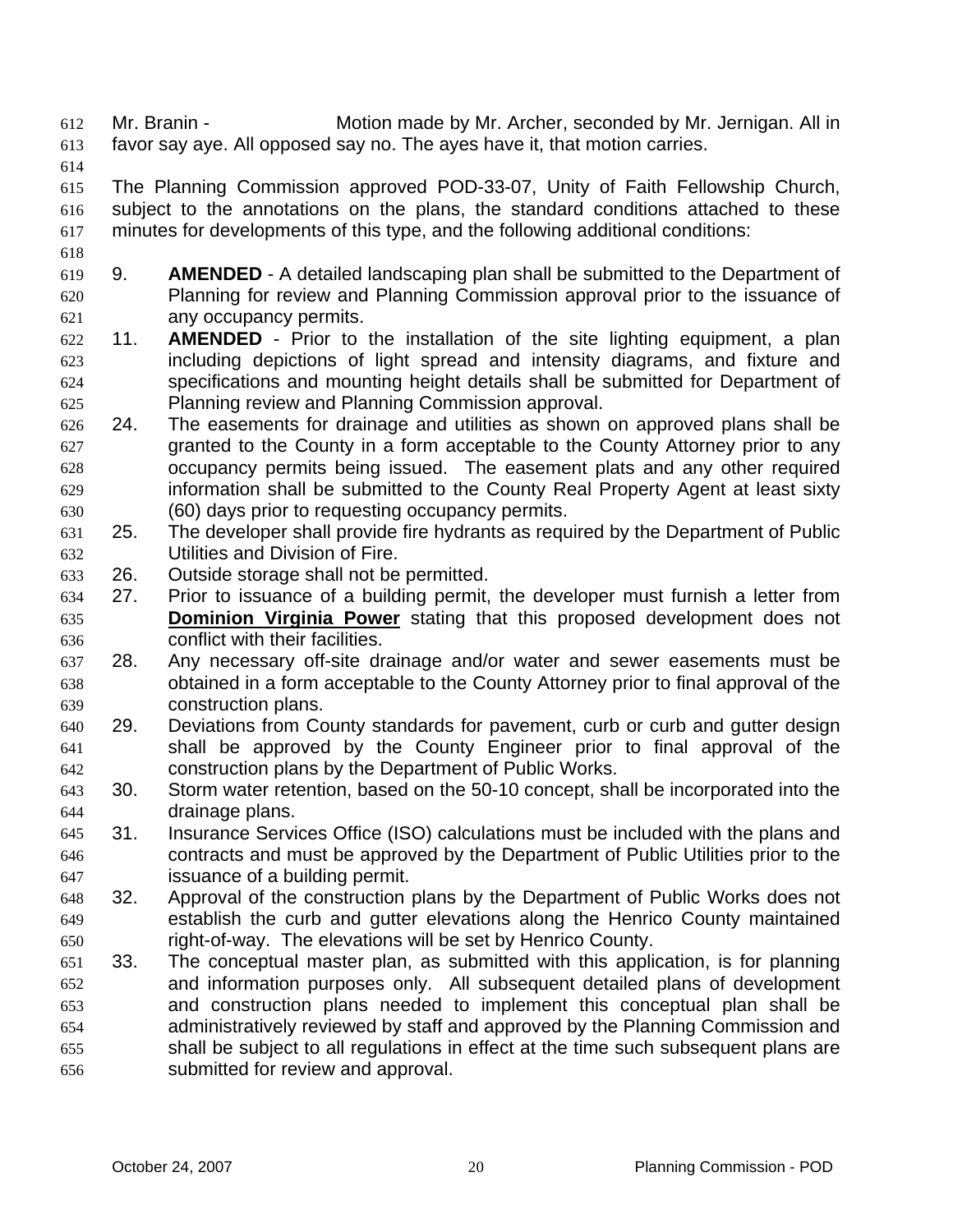34. The location of all existing and proposed utility and mechanical equipment (including HVAC units, electric meters, junction and accessory boxes, transformers, and generators) shall be identified on the landscape plans. All equipment shall be screened by such measures as determined appropriate by the Director of Planning or the Planning Commission at the time of plan approval. 657 658 659 660 661 662 35. Except for junction boxes, meters, and existing overhead utility lines, and for technical or environmental reasons, all utility lines shall be underground.

663 664

### 665 **PLAN OF DEVELOPMENT & MASTER PLAN**

666

POD-51-07 Rocketts Landing, Phase II – Old Osborne Turnpike (POD-25-05 and POD-79- 05 Revised) **Timmons Group for Central VA Investments/Rocketts Landing LLC:** Request for approval of a plan of development and master plan as required by Chapter 24, Section 24-106 of the Henrico County Code, to construct a community pool, convert an existing warehouse into a 2,336 square foot pool house, convert an existing warehouse into a one story 9,566 square foot "Village Hall" community center, and to approve an updated Master Plan for the Village of Rocketts Landing Land Bays 4B and 5, including the pool house, community center, a building pad for a future nine-story 100-foot-tall mixed use building (the Waterford Building), and ancillary improvements for a future marina area and the future Capital Trail. The 6.3 acre site is located on Old Osborne Turnpike on parcels 797-712-3780, 797-713-2150 and 797-711-2587. The zoning is UMUC, Urban Mixed Use District (Conditional). City of Richmond water and sewer. **(Varina)** 

- 668 669 Mr. Branin - The Is anyone in opposition to POD-51-07, Rocketts Landing Phase II, Old Osborne Turnpike (POD-25-05 and POD-79-05 Revised)? No one.
- 671 Mr. Kennedy - Good morning, members of the Commission.
- 673 674 Mr. Vanarsdall - Mr. Kennedy, you have a new shirt and tie there, and they look pretty.
- 676 Mr. Kennedy - I try to keep it clean, sir.
- 678 Mr. Vanarsdall - You did a good job of that.

679 680 681 Mr. Kennedy - Thank you. I want to draw your attention to Condition #33 on the agenda; it's been revised to refer to the C & O Railroad, as opposed to the C & P Railroad. It was just a typographical error.

682

667

670

672

675

677

683 684 685 A revised UMU master plan and development matrix have been attached to the addendum. They were submitted to address staff's concerns regarding the provision of open space, density, and parking calculations. We just needed to make sure the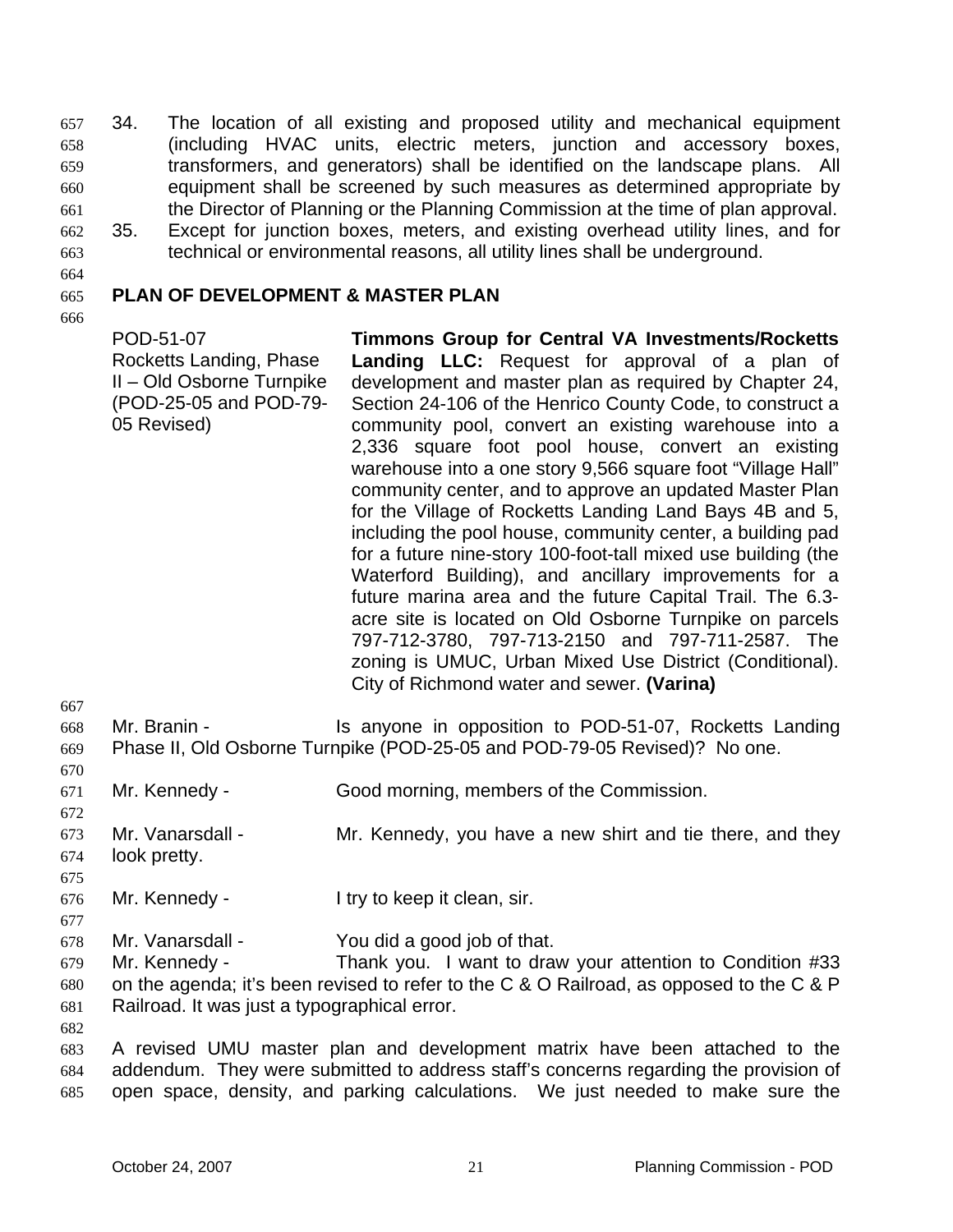calculations complied with the PUP master plan. The revised master plan includes the development previously approved in Phase I and the development proposed with Phase II. As you may recall, Phase I consists of two parts. The original development identified as Section A, was approved by the Planning Commission at their September 25, 2005 meeting, and a revised plan 1 including Section B in Block 4B, was approved by the Planning Commission in December of 2005. The development matrix attached, describes that development, as well as what will be approved with the new master plan. The revised master plan incorporates development as I indicated previously approved, both sections in Phase I, and adds the proposed development contemplated with Phase II, consisting primarily of the community pool, pool house, and town hall buildings. A revision to Phase I reflecting reduction in the size of building 12D, also known as the 210 Rock Building, is including in that plan, and also the reduction of the accessory parking structure 12C. So, part of Phase I is being revised as well. Future master plan revisions to Block 12 is contemplated, so the developer is going to come back with a revised plan for that one portion of Block 12. That's because they are working on plans in the City as well. Once they've developed those plans with the City, they'll come back and revise that Block 12. 686 687 688 689 690 691 692 693 694 695 696 697 698 699 700 701 702

703

704 705 706 707 708 709 710 711 The revised master plan would also authorize a pad site with at-grade parking in Block 17 for a future mixed-use building. That future mixed-use building will also come back for approval and will also have ancillary improvements for the future marina and the Capital Trail. The future marina will actually be located in the City of Richmond, as the corporate line actually runs along the edge of the water. The river is actually in the City, so the docks will be in the City. Their accessory improvements, ancillary improvements, including access drives, walkways and those will be provided in the County, so they're shown on the plans.

712

713 714 715 716 717 The revised master plan will also permit stabilization of a former cold storage warehouse. It's built into the hillside of Block 15. It would not authorize any new use at this time. It's an historic structure and they are contemplating some future use, but they don't know what it's going to be at this time. With this plan, it gives them the opportunity to stabilize and maintain that.

718

719 720 721 722 The extensive conditions reflect conditions that were previously applicable to Phase I. We're incorporating Phase I plans, so those conditions are referring back to Phase 1. Those conditions have been revised to accommodate Phase II and also to accommodate the fact that they are City utilities.

723

724 725 726 The conditions are consistent with the Planning Commission's previous approval of those conditions. Those conditions are very consistent with what was done in the past. There are very slight modifications just to incorporate the Phase 2 improvements.

727

728 729 730 731 Staff recommends approval of the plan of development and master plan subject to the annotations on the plans, the standard conditions for developments of this type, conditions 24 through 62 on the agenda, with condition 33 revised. With that, staff is available to answer questions. There are representatives to the developer here, Richard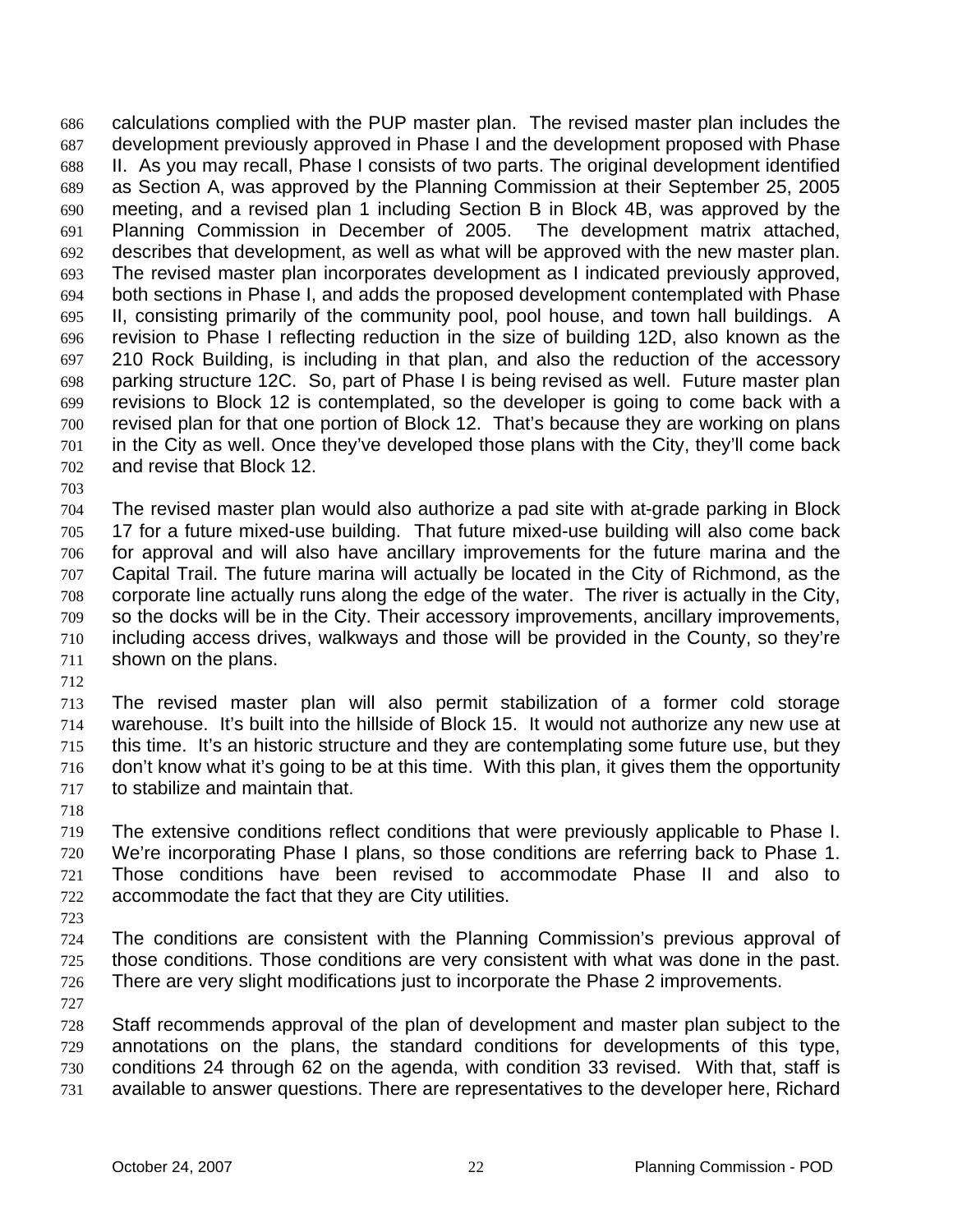Souter, vice president of WVS is here, and attorney Bill Axselle is here to answer any questions you may have. 732 733 734 735 736 737 738 739 740 741 742 743 744 745 746 747 748 749 750 751 752 753 754 755 756 757 758 759 760 761 762 763 764 765 766 767 768 769 770 771 772 773 774 775 776 777 Mr. Branin - Thank you, Mr. Kennedy. Does anybody have any questions for Mr. Kennedy? Mr. Jernigan - Mike, on conditions 51 and 52, it's the same condition with the exception one of them is tentative, and it looks like one of them is permanent. Subdivision plat for Rocketts Way and Old Hudson Street is a tentative for 51 and it says the same thing except it doesn't have anything about being tentative in 52. Page 22 and 23. Mr. Branin - Mr. Kennedy, it's #51 at the bottom and 52 at the top of the second page. Mr. Kennedy - Che's for tentative approval, so they need to come back with a tentative plat for conditional approval. The other condition refers to a final, so they have to have it recorded before it reaches CO. What it does is it says before construction plan approval they have to have tentative approval. Any layout of a plan like a subdivision would come for tentative approval, and you record it before they sell lots. Mr. Jernigan - So they had to have a tentative and a final. Mr. Kennedy - A tentative and a final, yes. Mr. Jernigan - All right. Mr. Branin - The Any more questions? Mrs. Jones - I'm curious to know about timeframes. Do you have any idea when this might move towards completion or what percentage is completed now? Mr. Kennedy - The As far as the buildings are concerned in the current phase with Phase I, let me just— Mrs. Jones - And then what we're considering right now, Phase II. Mr. Kennedy - Okay, let me just go to the plan and I can address that to you here. Hopefully it's clear enough. This plan's a little bit clearer (return to a plan). Right now, the Cedar Works Building, which is the old warehouse building with apartments that are being occupied now, the building has a CO, they're just finishing units. That building is being occupied at this time. The small office building they occupy with WVS offices, as well as the architect offices, that's occupied with a sales center as well. That's fully occupied. In this corner here, there's some townhouses. Those are under construction and they should be occupied shortly. They're beginning construction on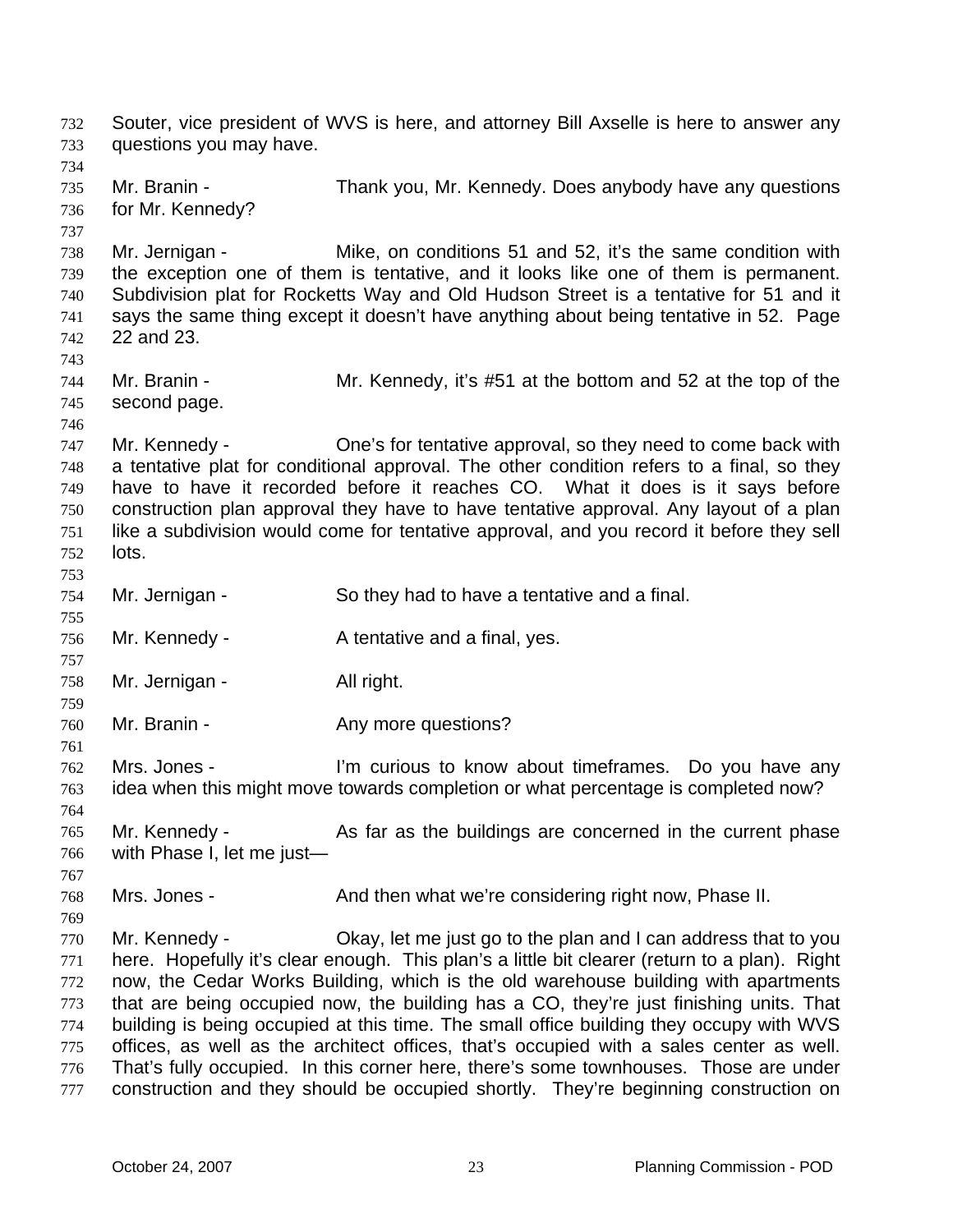what remains of the townhouses on this block. This block is well under construction and occupancy. This block here, this existing office building, this existing warehouse that's been converted to an office building, they have not started. They've not gotten any construction plans. The parking deck has been completed. They're using that as parking for the Cedar Works Building across the street. There's actually a bridge, a pedestrian bridge that we CO'ed last week for that purpose. In the front of that, is a 210 Rock Building. That was the building that was reduced in size. This little portion here was taken off so it would be accommodated with the development of the City, the common development. The 210 Rock Building is under construction now and that will be occupied probably later this year or the beginning of next year. The building here, this Skyline condominium building, that should have CO's at the end of this month, which is in a couple of days now, and they should be occupying that as well. We're expecting to do inspections for acceptance next week for that. So, we're expecting that to be occupied as well. There are sets of townhouses on both sides of this block. Those won't start until the spring. Basically, all the development in this first phase is either underway or has been approved, with the exception of that one office building. This phase here will be these two buildings here, this pool house building, and the town hall building. They're going to start working on those immediately. They need to do that because of the change in the floodplain rules that we'll be considering, because they are in the floodplain. They're going to start working on those immediately. Well, it's a service for people living there. It's anticipated to be amenities for the homeowners that live there. So, they want to move that along pretty quickly. We expect some time in December that they'll come back with the building, which is on Block 17. Basically, we need an amendment for a mixed-use building with residential. They can do a mixed-use building without residential at this time, but they're requesting that ordinance amendment, which is also before the Commission. They're moving along pretty quickly. 778 779 780 781 782 783 784 785 786 787 788 789 790 791 792 793 794 795 796 797 798 799 800 801 802 803

804

806

805

Mrs. Jones - **Moving right along.** 

807 808 809 810 811 812 813 814 815 816 817 818  $010$ Mr. Kennedy - They're working now in the City. The City is going through their zoning process for their property, so they're working on that at this time. Then I expect them to come back with future phases. We've actually almost finished with section 4B, and 4A is in the City, which is the other half of this block. We're starting on section 5 with these warehouse buildings on the river. Block 17 is actually in block 5. And then with 6 and 7 going further down. We've got several more years of development, with substantial development to go forward. It will be many years before it's completed, but I think they're making good effort to make progress. We're happy to see that they're working with the City as well, because that ties in the marina, the marina improvements. They need to start in the City to do the marina, and I think that's going to be a very unique opportunity. It's kind of funny that we have a river and we don't really have a marina in the city.

| 81 Y<br>820 | Mrs. Jones -   | Exactly.                        |
|-------------|----------------|---------------------------------|
| 821<br>822  | Mr. Jernigan - | It's been that way for a while. |
| 823         |                |                                 |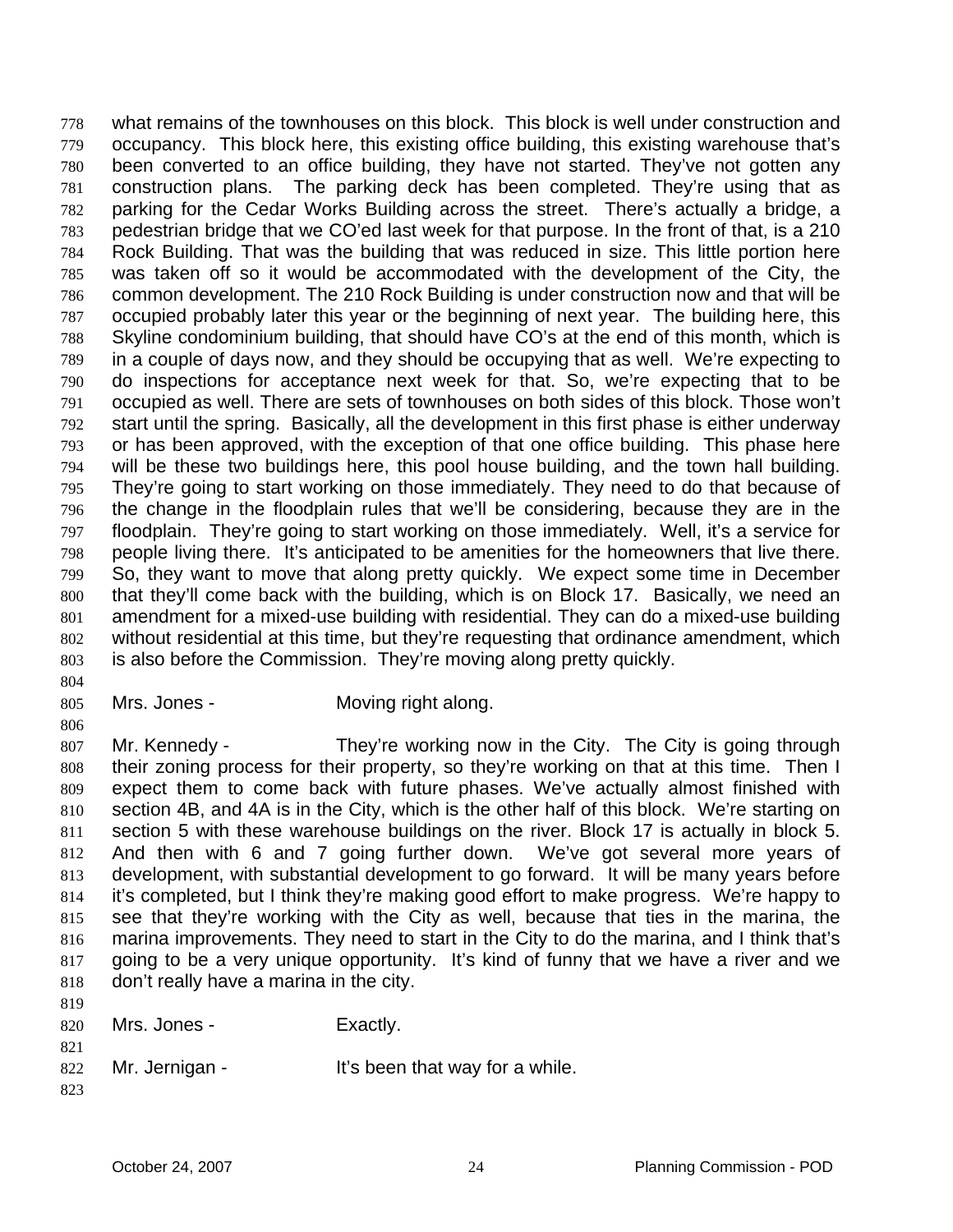Mr. Kennedy - And I think it's moving along pretty quickly. I think it's gotten a lot of City support. 824 825 826 827 828 829 830 831 832 833 834 835 836 837 838 839 840 841 842 843 844 845 846 847 848 849 850 851 852 853 854 855 856 857 858 859 860 861 862 863 864 865 866 867 868 Mrs. Jones - The brick tunnel, can you put the cursor on the brick tunnel? Mr. Kennedy - The brick tunnel is actually under this space right here. Mrs. Jones - Chay. Mr. Kennedy - Actually, it's right here. It's this block here. Mrs. Jones - Somewhere in there. Mr. Kennedy - It's kind of hard to see. Mrs. Jones - All right. Mr. Kennedy - This shape here, it's actually built into the hillside. It was actually a cold storage tunnel for a brewery that was there. They stored barrels of beer. Instead of refrigeration, they used the natural refrigeration. It's an historic structure. They haven't quite figured out what they'd like to use it for. The cost of renovating is going to be substantial, and there are also the floodplain issues. What we'd like to do is stabilize it at this time and make sure that we preserve it in some form. Mrs. Jones - Thank you. Mr. Jernigan - Also, the Fall Line, you've issued CO's in the Fall Line condominiums. Mr. Kennedy - Fall Line, yes. They should be actually almost finished with the CO's probably towards the end of this month. The Skyline is the other condominium building that's going to start as well. Mr. Jernigan - I believe that their build-out date was 2015? Is that when they wanted to be finished? Mr. Kennedy - Yes, but they've got a lot of work, both in the City and in the County. Mr. Jernigan - Actually, they've done real well down there. They're moving right along, even though the economy's slowed down a little bit. They had most of those units pre-sold. Mr. Kennedy - You're talking about a lot of land along the river with all these bays and a lot of interesting issues to have to deal with, with the brownfield and the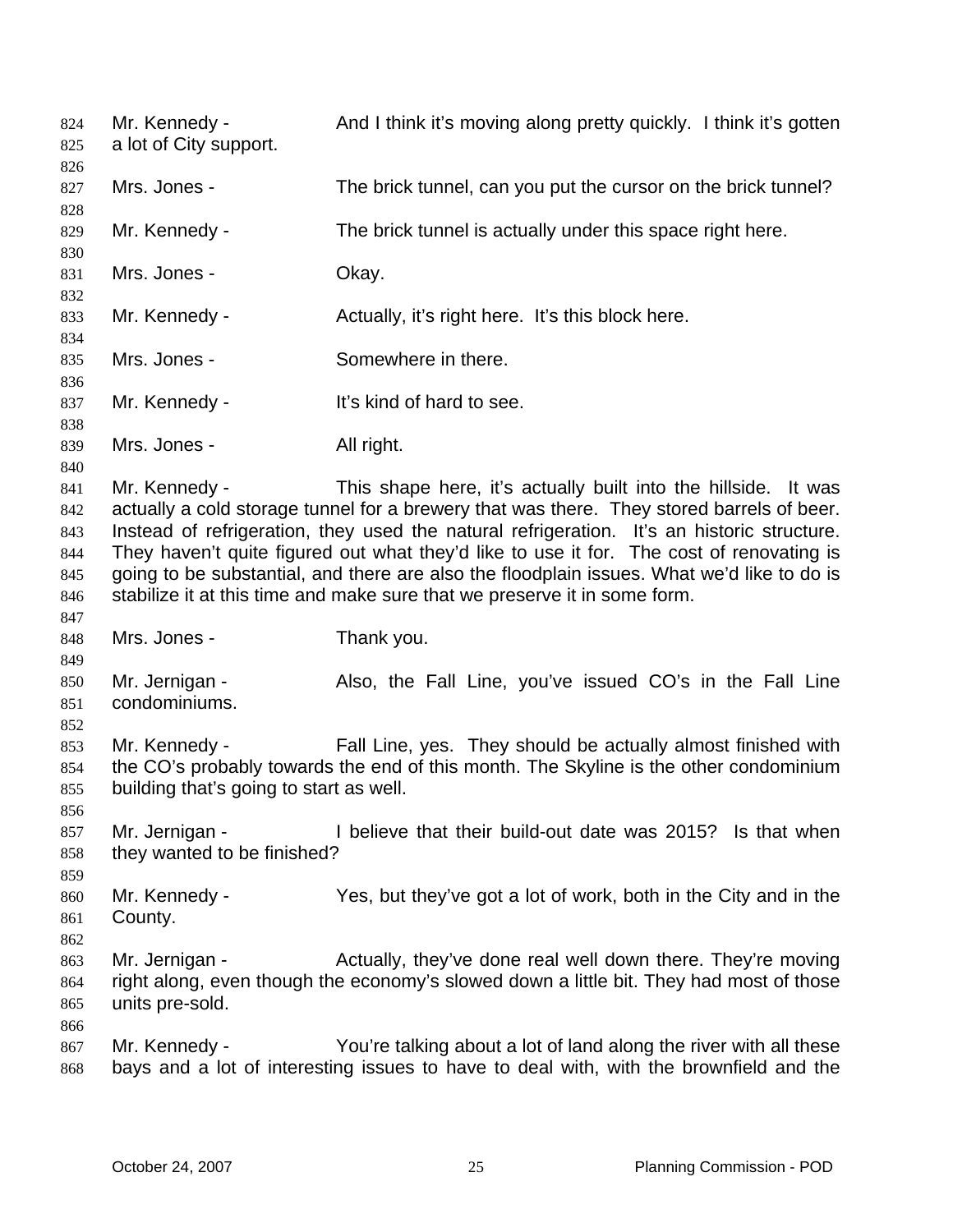railroad and floodplains, so. We're attacking them one by one, and I think it's making a significant impact in the skyline. 869 870

871

874

872 873 Mr. Branin - Thank you, Mr. Kennedy. Mr. Jernigan, do you have any questions for the applicant?

875 876 877 878 879 880 881 882 Mr. Jernigan - No. Mr. Kennedy has done such a great job on this. As we know, all UMU's require a lot of work, and he's put a lot of work into this. He's done a great job. I don't really have any questions, unless Mr. Axselle wanted to say anything. Okay, that's fine. With that, Mr. Chairman, I will move for approval of POD-51-07, Rocketts Landing Phase II, Old Osborne Turnpike (POD-25-05 and POD-79-05 Revised), with standard conditions for developments of this type and the following additional conditions #1 amended, #2 amended, conditions 24 through 32, #33 revised due to a typographical error, and #34 through 62.

883 884

888

893

Mr. Vanarsdall - Second.

885 886 887 Mr. Branin - **Motion made by Mr. Jernigan, seconded by Mr. Vanarsdall.** All in favor say aye. All opposed say no. The ayes have it, the motion carries.

889 890 891 892 The Planning Commission approved POD-51-07, Rocketts Landing Phase II, Old Osborne Turnpike (POD-25-05 and POD-79-05 Revised), subject to the annotations on the plans, the standard conditions attached to these minutes for developments of this type, and the following additional conditions:

894 895 896 897 1. **AMENDED** - The owner shall enter into the necessary contracts with the **City of Richmond Department of Public Utilities** for connections to public water and sewer. The developer shall provide evidence that this requirement is satisfied for each building prior to the issuance of a certificate of occupancy for such building.

- 898 899 900 901 902 903 904 2. **AMENDED – The City of Richmond Department of Public Utilities** shall approve the plan of development for construction of public water and sewer, prior to beginning any construction of these utilities**. The City of Richmond Department of Public Utilities** shall be notified at least 24 hours prior to the start of any water or sewer construction. The developer shall coordinate plan review with the City of Richmond, and provide evidence that this requirement is satisfied, prior to the issuance of a building permit for each building.
- 905 24. The unit house numbers shall be visible from the parking areas and drives.
- 906 907 908 909 25. The names of streets, drives, courts and parking areas shall be approved by the Richmond Regional Planning District Commission and such names shall be included on the construction plans prior to their approval. The standard street name signs shall be installed prior to any occupancy permit approval.
- 910 911 912 913 914 26. The easements for drainage and utilities as shown on approved plans shall be granted to the County in a form acceptable to the County Attorney prior to any occupancy permits being issued. The easement plats and any other required information shall be submitted to the County Real Property Agent at least sixty (60) days prior to requesting occupancy permits.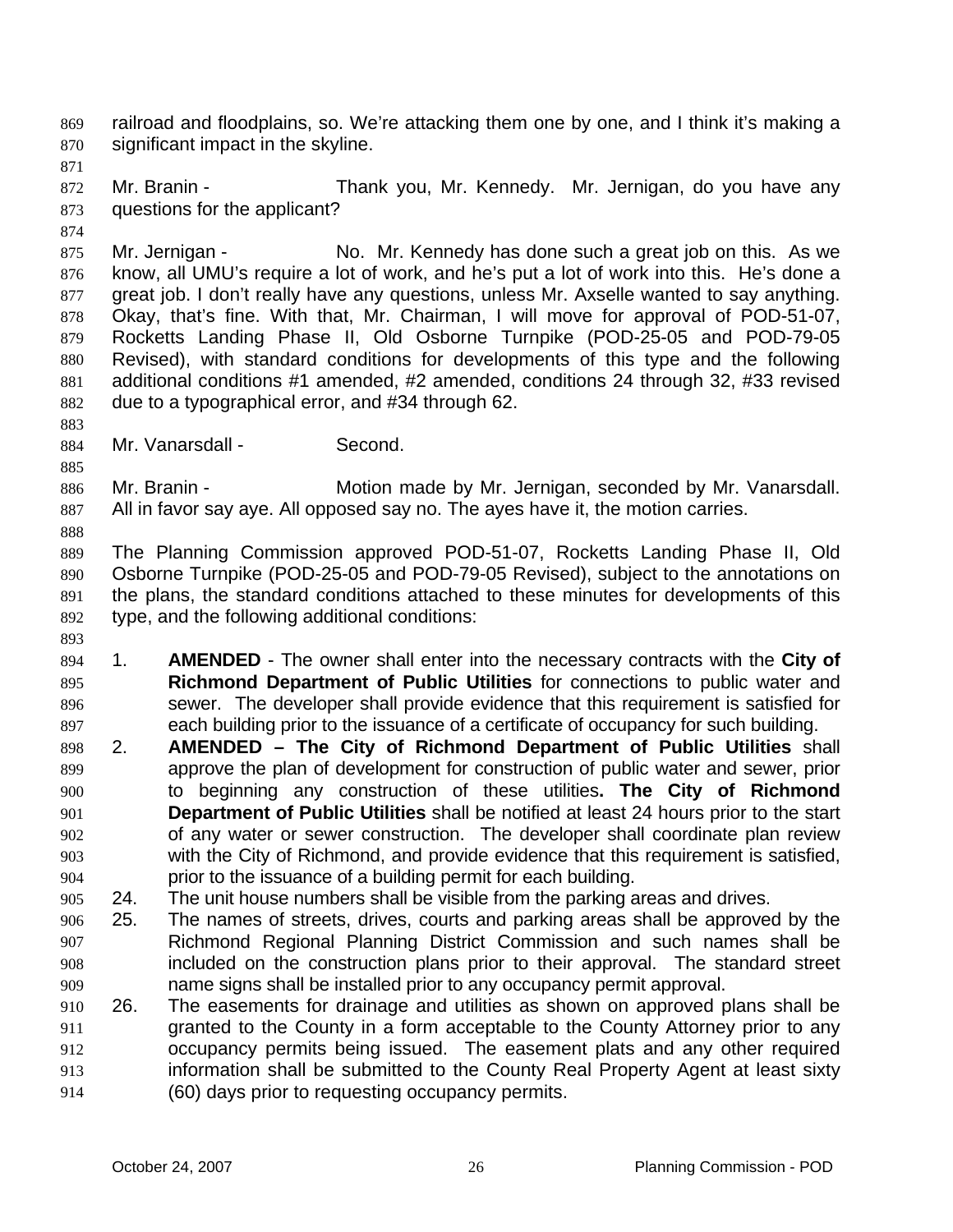- 27. The limits and elevations of the 100-year frequency flood shall be conspicuously noted on the plan "Limits of 100 Year Floodplain." In addition, the delineated 100-year floodplain must be labeled "Variable Width Drainage and Utility Easement." The easement shall be granted to the County prior to the issuance of any occupancy permits. 915 916 917 918 919
- 920 921 28. The entrances and drainage facilities on Old Osborne Turnpike (State Route 5) shall be approved by the Virginia Department of Transportation and the County.
- 922 923 924 925 29. A notice of completion form, certifying that the requirements of the Virginia Department of Transportation entrances permit have been completed, shall be submitted to the Department of Planning prior to any occupancy permits being issued.
- 926 927 30. The developer shall provide fire hydrants as required by the **City of Richmond Department of Public Utilities** and **Henrico Division of Fire.**
- 928 929 930 31. Prior to issuance of a certificate of occupancy for any building in this development, the engineer of record shall certify that the site has been graded in accordance with the approved grading plans.
- 931 932 933 32. The proffers approved as a part of zoning case C-55C-04 and conditions of Provisional Use Permit cases P-14-04 and P-04-05 shall be incorporated in this approval.
- 934 33. **REVISED** - Prior to issuance of a building permit, the developer must furnish a letter from **C & P Railroad C&O Railroad** stating that this proposed development does not conflict with their facilities. 935 936
- 937 938 939 34. Any necessary off-site drainage and/or water and sewer easements must be obtained in a form acceptable to the County Attorney prior to final approval of the construction plans.
- 940 941 942 35. Deviations from County standards for pavement, curb or curb and gutter design shall be approved by the County Engineer prior to final approval of the construction plans by the Department of Public Works.
- 943 944 945 946 947 948 949 950 951 36. The pavement shall be of an SM-2A type and shall be constructed in accordance with County standard and specifications. The developer shall post a defect bond for all pavement with the Department of Planning - the exact type, amount and implementation shall be determined by the Director of Planning, to protect the interest of the members of the Homeowners Association. **The defect bond shall remain in effect for a period of three years from the date of the issuance of the final occupancy permit.** Prior to the issuance of the last Certificate of Occupancy, a professional engineer must certify that the roads have been designed and constructed in accordance with County standards.
- 952 953 37. The loading areas shall be subject to the requirements of Chapter 24, Section 24-97(b) of the Henrico County Code.
- 954 955 956 38. Insurance Services Office (ISO) calculations must be included with the plans and contracts and must be approved by the Department of Public Utilities prior to the issuance of a building permit.
- 957 958 959 39. Approval of the construction plans by the Department of Public Works does not establish the curb and gutter elevations along the Henrico County maintained rightof-way. The elevations will be set by Henrico County.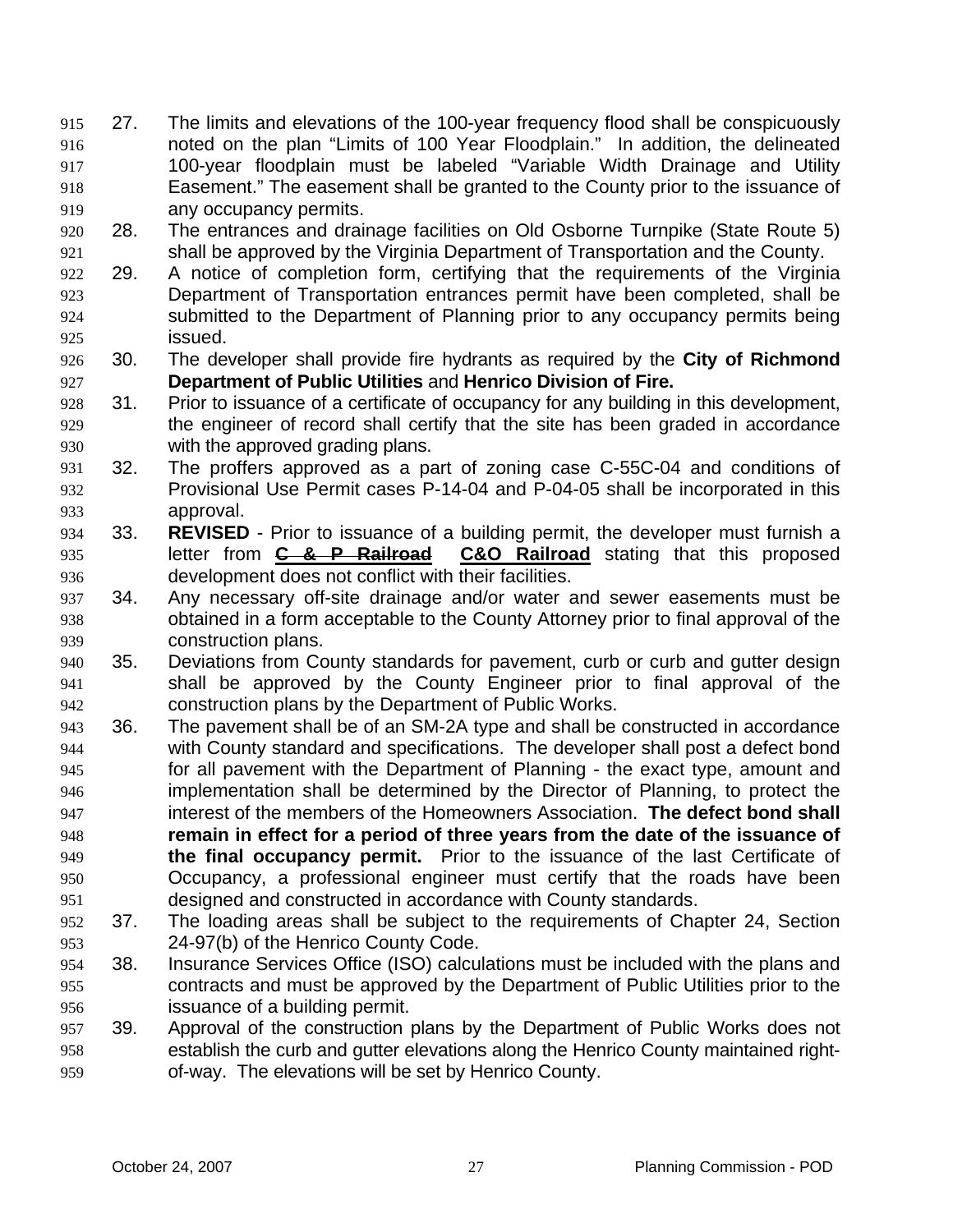40. Approval of the construction plans by the Department of Public Works does not establish the curb and gutter elevations along the Virginia Department of Transportation maintained right-of-way. The elevations will be set by the contractor and approved by the Virginia Department of Transportation. 960 961 962 963

- 964 965 966 967 41. Evidence of a joint ingress/egress and maintenance agreement must be submitted to the Department of Planning and approved prior to issuance of a certificate of occupancy for this development **served by privately maintained streets.**
- 968 969 970 971 972 973 974 42. The conceptual master plan submitted with this application is for planning and information purposes only. All subsequent detailed plans need to implement this conceptual plan for the construction of future buildings shall be reviewed and approved by the Planning Commission; all other buildings and structures shown on the plans may be administratively reviewed and approved and shall be subject to all regulations in effect at the time such subsequent plans are submitted for review and approval.
- 975 976 977 978 979 43. The location of all existing and proposed utility and mechanical equipment (including HVAC units, electric meters, junction and accessory boxes, transformers, and generators) shall be identified on the landscape plans. All equipment shall be screened by such measures as determined appropriate by the Director of Planning or the Planning Commission at the time of plan approval**.**
- 980 981 44. Except for junction boxes, meters, and existing overhead utility lines, and for technical or environmental reasons, all utility lines shall be underground.
- 982 983 984 985 986 45. The proposed utilities connected to the City of Richmond system shall be accepted by the City for maintenance prior to the issuance of any Certificates of Occupancy. The Developer shall coordinate plan review with the City of Richmond and provide evidence to the Director of Public Utilities that the City's requirements are satisfied.
- 987 988 989 990 991 992 46. The applicant shall dedicate all right of way and easements determined necessary by the Director of Public Works and the Virginia Department of Transportation (VDOT), for the widening of State Route 5 (Old Osborne Turnpike), in accordance with the proffers and the traffic impact study, prior to the approval of final construction plans for any adjoining portion of the property adjacent to State Route 5.
- 993 994 995 47. All offsite easements necessary for the proposed connections into the City of Richmond utility system shall be recorded prior to the approval of final construction plans.
- 996 997 998 999 1000 1001 1002 1003 1004 48. A construction plan for the widening of State Route 5 (Old Osborne Turnpike) and streetscape improvements along the west side of State Route 5 (Old Osborne Turnpike) abutting Land Bays 4 & 5 in accordance with the proffers and the developer's traffic study, shall be approved by the Department of Public Works, the Department of Planning, and VDOT prior to the approval of final construction plans for any adjoining portion of the property adjacent to State Route 5 (Old Osborne Turnpike). The Developer shall coordinate plan review with VDOT, and provide evidence that their requirements are satisfied. 49. A performance bond for all required improvements to State Route 5 (Old
- 1005 Osborne Turnpike) including streetscape improvements along the west side of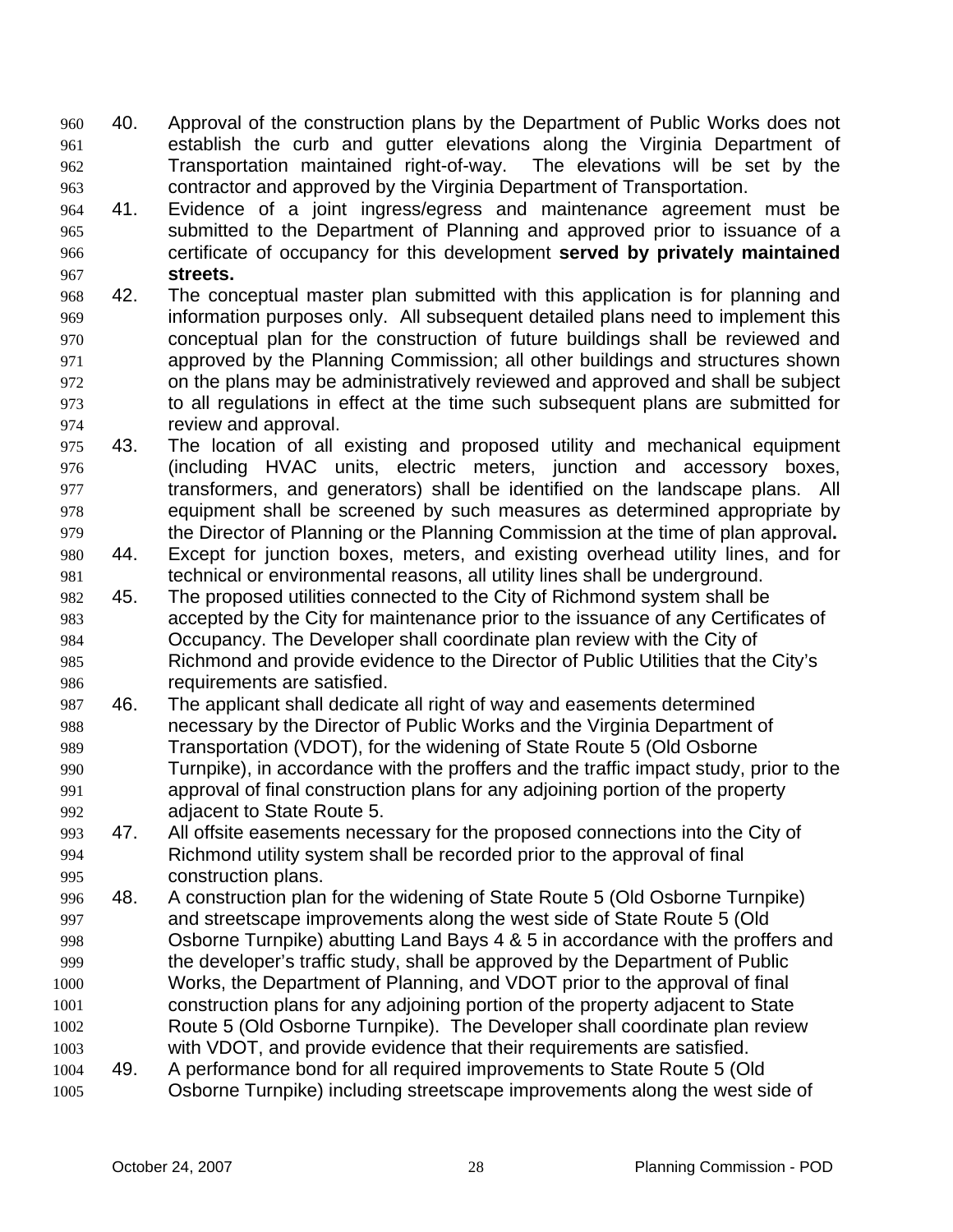State Route 5 (Old Osborne Turnpike) abutting Land Bays 4 &5 shall posted prior to the issuance of any building permits for any adjoining portion of the property adjacent to State Route 5 (Old Osborne Turnpike). 1006 1007 1008 1009 1010 1011 1012 1013 1014 1015 1016 1017 1018 1019 1020 1021 1022 1023 1024 1025 1026 1027 1028 1029 1030 1031 1032 1033 1034 1035 1036 1037 1038 1039 1040 1041 1042 1043 1044 1045 1046 1047 1048 1049 50. All improvements to State Route 5 (Old Osborne Turnpike) including streetscape improvements along the west side of State Route 5 (Old Osborne Turnpike) abutting Land Bays 4 & 5 shall completed prior to the issuance of any Certificates of Occupancy for any adjoining portion of the property adjacent to State Route 5 (Old Osborne Turnpike), unless an exception is approved by the Directors of Public Works and Planning. 51. A tentative subdivision plat for the dedication of Rocketts Way, Old Hudson Street and Old Delaware Street shall be submitted for Planning Commission review and approval prior to the approval of any final construction plans abutting any undedicated portion of those proposed streets. 52. A subdivision plat for the dedication of Rocketts Way, Old Hudson Street, and Old Delaware Street shall be recorded prior to the approval of any building permits for property abutting any undedicated portion of those proposed streets. 53. A subdivision plat for the townhouses shall be recorded prior to the approval of any building permits for any portion of the proposed townhouses. 54. The service alleys shall be improved, in accordance with the proffered design guidelines, with a decorative pavement treatment that shall be submitted for review and approval by the Director of Planning prior to approval of final construction plans. 55. A traffic control plan shall be approved by the County Traffic Engineer, prior to the final approval of construction plans, for any restricted structured parking. 56. A CPTED plan shall be submitted to the Division of Police for review, prior to the approval of construction plans for any office building or multi-family residential building. 57. A construction staging plan which includes details for traffic control, fire protection, stockpile locations, construction fencing, and construction trailer locations, shall be submitted for County review and prior to the approval of any final construction plans. 58. The unfinished walls of the parking deck (Building No. 12G) shall be covered with a cityscape mural of such design as approved by the Director of Planning; within no more than two years from the date a Certificate of Occupancy is issued for the parking deck, However, this requirement may be waived at the discretion of the Director of Planning; if a POD is approved for the adjoining property within two years; or if a building permit is approved for an adjoining property within three years; or other cause. 59. A construction plan for the Capital Trail including streetscape improvements for Land Bays 4 & 5 shall be approved by the Department of Public Works, the Department of Planning, and VDOT prior to the approval of final construction plans for any adjoining portion of the property. The Developer shall coordinate plan review with VDOT, and provide evidence that their requirements are satisfied.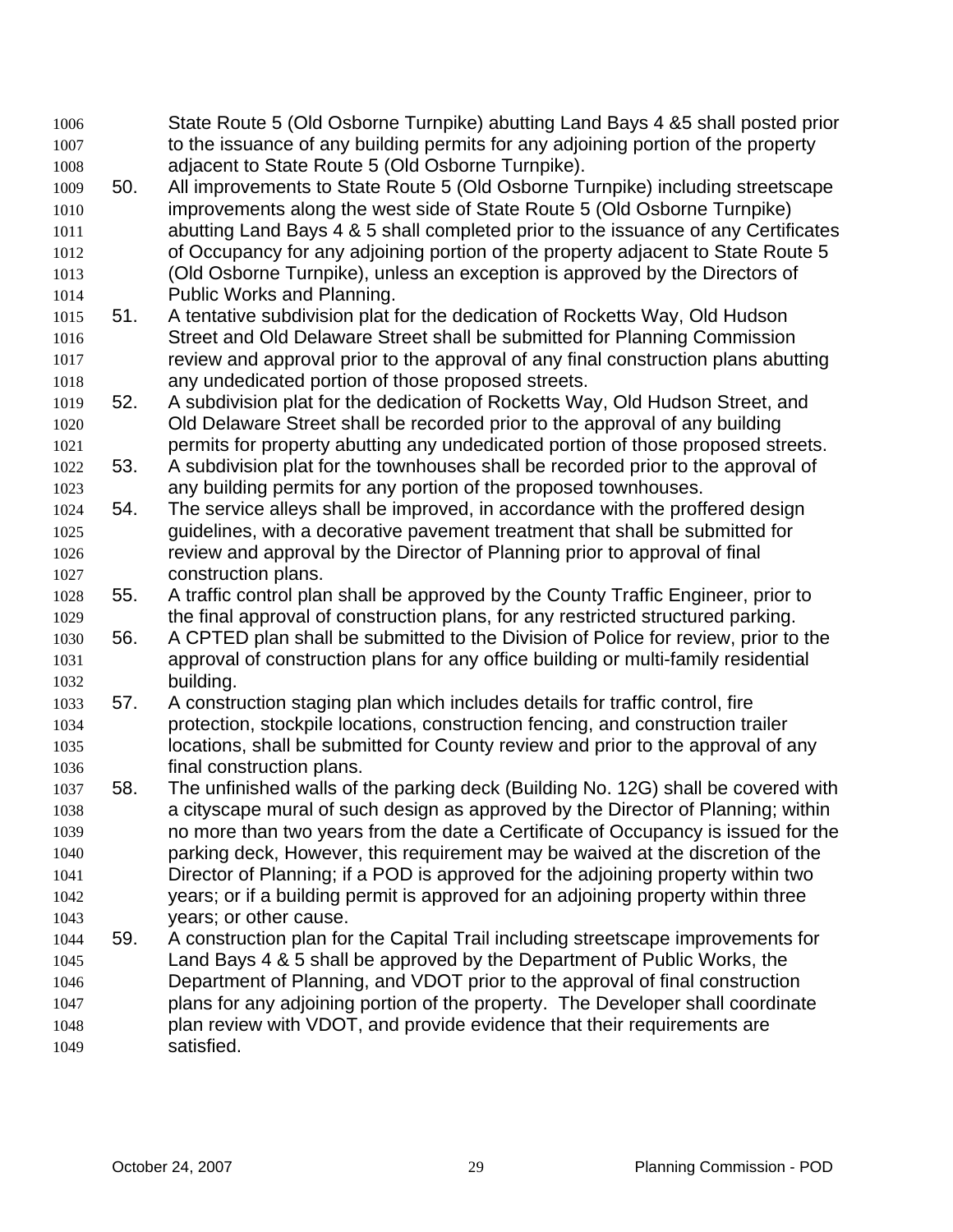60. A performance bond for all required improvements to the Capital Trail including streetscape improvements abutting Land Bays 4 and 5 shall posted prior to the issuance of any building permits for any adjoining portion of the property. 1050 1051 1052 1053 1054 1055 1056 1057 1058 1059 1060 1061 1062 1063 1064 1065 1066 1067 1068 1069 1070 1071 1072 61. All improvements to the Capital Trail including streetscape improvements abutting Land Bays 4 and 5 shall completed prior to the issuance of any Certificates of Occupancy for any adjoining portion of the property, unless an exception is approved by the Directors of Public Works and Planning. 62. A plat granting a public access easement for the Capital Trail shall be recorded prior to the approval of any Certificates of Occupancy for property abutting any undedicated portion. Mr. Vanarsdall - I think that's the most conditions I ever saw. Mr. Jernigan - Well, it's got quite a few. Some of that, too, is because we're in conjunction with the City and we have to— Mr. Vanarsdall - Well, I know they need it on the Mr. Jernigan - Utilities and all on that. Mr. Branin - Next case. **SUBDIVISION & EXCEPTION** 

1073

SUB-55-07 Parham Estates (October 2007 Plan) Minna Drive and Parham Road **E. D. Lewis & Associates, P.C. for Grandis & Gumenick and Harry & Carter Snipes:** The 5.03-acre site proposed for a subdivision of 12 single-family homes is located at the intersection of Minna Drive and Starwood Drive and adjacent to I-64 East on parcel 755-752-4758. The zoning is R-3, One-Family Residence District. County water and sewer. **(Three Chopt) 12 Lots** 

1074

1075 1076 Mr. Branin - The Is anyone in opposition to SUB-55-07, Parham Estates, (October 2007 Plan)? No one? Mr. Ward, good morning.

1077

1078 1079 1080 1081 Mr. Ward - Good morning. There is a request to waive the additional 35-foot rear yard setback along the lots which border Interstate-64, a Controlled Access Road. This road classification requires a 35-foot addition to the district's 40-foot rear yard setback.

1082

1083 1084 1085 Staff has received a revised plan. The engineer will continue to redesign the road as far south as possible; however, the latest plan does not show enough space to accommodate the additional 35-foot rear setback.

1086

1087 1088 The applicant has agreed to install a six-foot vinyl privacy fence and 15-foot planting strip easement along lots adjacent to I-64.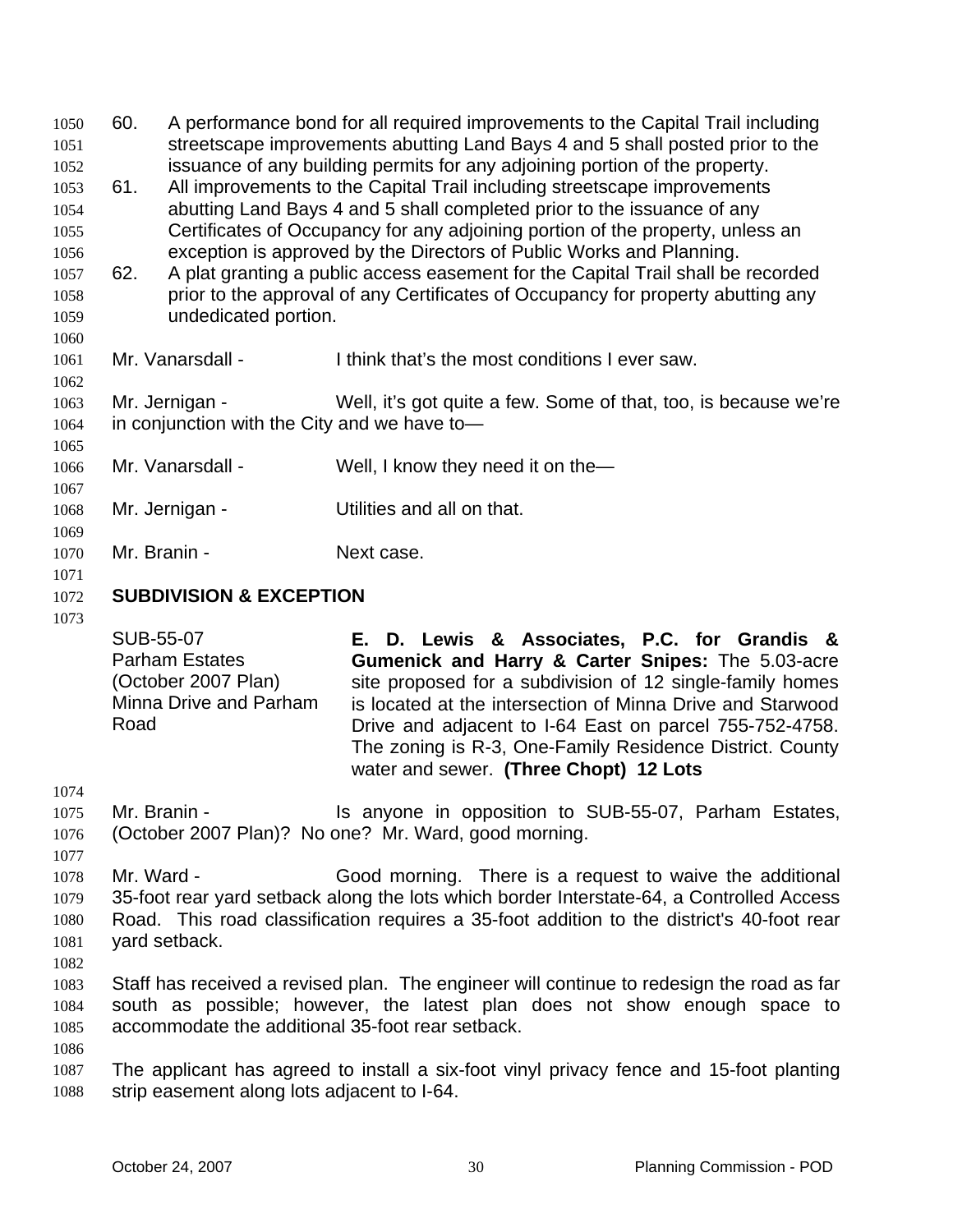1089 1090 1091 1092 1093 1094 1095 1096 1097 1098 1099 1100 1101 1102 1103 1104 1105 1106 1107 1108 1109 1110 1111 1112 1113 1114 1115 1116 1117 1118 1119 1120 1121 1122 1123 1124 1125 1126 1127 1128 1129 1130 1131 1132 1133 1134 Staff makes no recommendation on the exception. Should the Commission choose to act on this request, staff recommends conditional approval subject to the annotations on the plans, the standard conditions for subdivisions served by public utilities, as well as conditions 12 through 14 in the agenda, and condition 15 on page 4 of your addendum, which staff can support the subdivision proposal with the added condition. The applicant, Harry Snipes, and Engineer, Byron Trahynam are here today to discuss any matters, and I will also be happy to answer any questions you may have at this time Mr. Vanarsdall - What was #15? Mr. Ward - The Music of the sure the homes are built at the 40-foot front setback so that we're giving additional room here along the lots that are abutting the interstate. It's actually not the interstate itself; it's the exit ramp. Mr. Branin - Mr. Ward, have they taken all consideration with moving it closer for better soundproofing, being up against the highway? Mr. Ward - We did look into that. VDOT didn't have a requirement for that sort of thing, so we didn't press for a soundproof barrier. There is a good stand of trees there and they are slightly elevated above the interstate. Mr. Branin - All right. And in the actual construction of the houses. Mr. Ward - Yesterday when I talked to the applicant, it was 24-foot depth by 36-foot width for the actually buildings. So, the building itself will not be as close as the buildable area that's being shown. Mr. Branin - Okay. All right. Does anybody else have any questions for Mr. Ward? Mrs. Jones - Mr. Ward, I do. The reason behind this additional setback, can you just tell me the points that you feel that additional setback is required? Mr. Ward - Obviously, you can see similar lots here in this area along interstate I-64 that had this requirement. However, you have these here that aren't as far back. It's the intent that this would be some sort of buffer between them and the interstate. That's why staff to the fullest extent possible, wants these houses built at the front setback. Mrs. Jones - Buffer for visual? Buffer for noise? Buffer for lights? Mr. Ward - Think visual, most of all, but noise here in this case would, obviously, be a factor.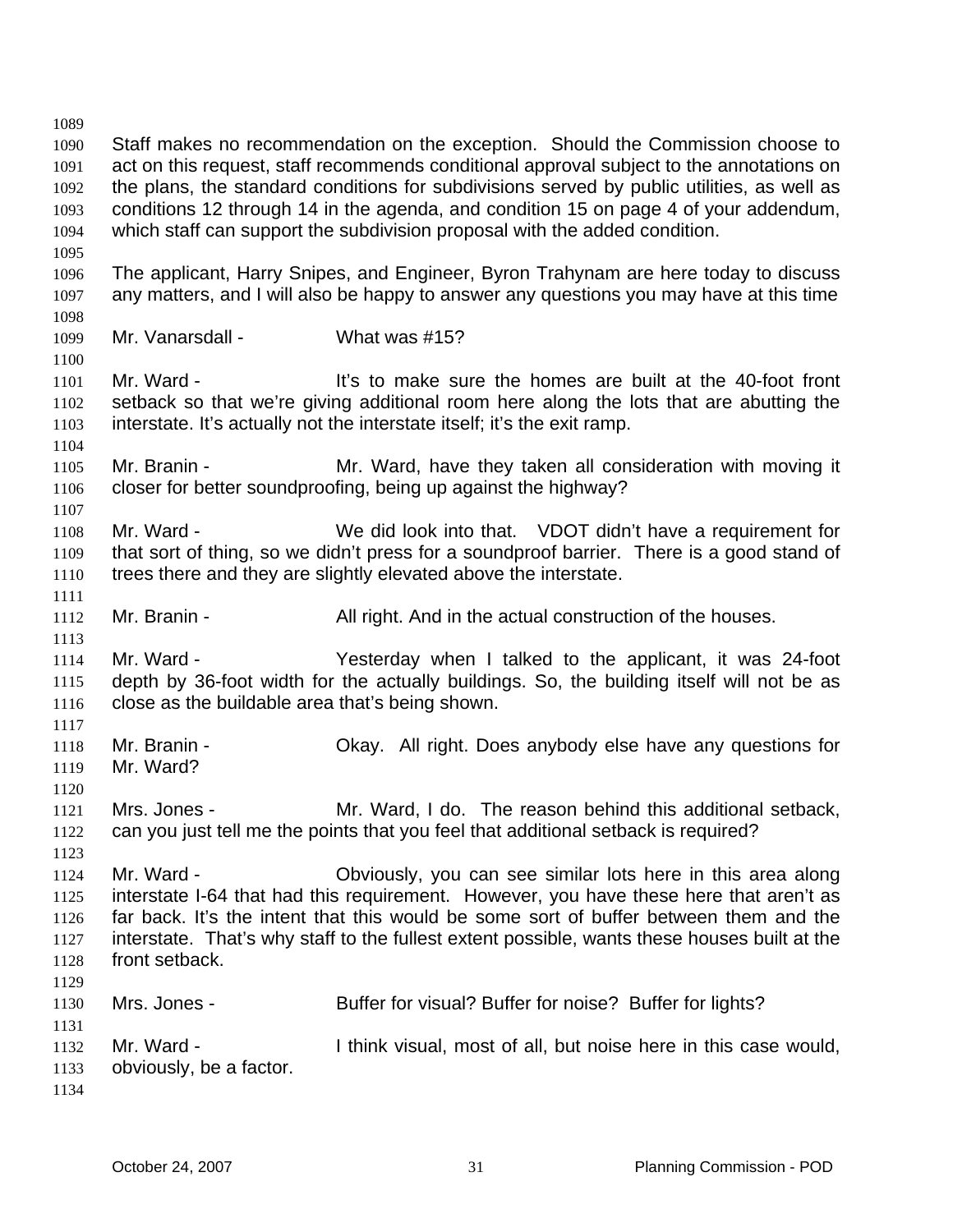Mrs. Jones - The state of the seems to me that the requirement's there for a very specific reason and if we choose to disagree with that principle, then we're setting these homes up for a less than desirable setting. I would find it hard to think that the noise and the headlights and the other elements from the highway wouldn't be a significant impact on these lots. 1135 1136 1137 1138 1139 1140 1141 1142 1143 1144 1145 1146 1147 1148 1149 1150 1151 1152 1153 1154 1155 1156 1157 1158 1159 1160 1161 1162 1163 1164 1165 1166 1167 1168 1169 1170 1171 1172 1173 1174 1175 1176 1177 1178 1179 Mr. Ward - With the aerial, you can see that the stand of mature trees that are in existence. Staff could get the correct elevations for where the site's going to be versus where the road is coming in, which could be a very positive factor in the fact that it's elevated above the road and you wouldn't hear the traffic as much. Mrs. Jones - The site is-Mr. Ward - The site is elevated. Mrs. Jones - Enough that you feel it would really take care of that? Mr. Ward - The Yes. We took that into consideration, as well as the trees that are existing there within the right-of-way for VDOT, and then the fact of adding the condition for those lots adjacent to the interstate to be built at 40 feet. Mrs. Jones - **Mmm-hmm.** Seven through twelve. Mr. Branin - Did that answer? Mrs. Jones - Yes, thank you. Mr. Branin - The Mr. Ward, with the actual construction of the houses, for sound suppression and insulation, what rating are they at? Mr. Ward - The Louid not answer that. Mr. Branin - Ckay. Then we'll definitely be bringing the applicant down. Does anybody else have any other questions for Mr. Ward? Mr. Archer - Mr. Chairman, I have a question that's sort of general. One of the conditions that a 15-foot planting strip easement and a 6-foot vinyl privacy fence would be provided, who is responsible for the plants in the planting strip, and the maintenance of the fence and the planting strip once it has been provided. Mr. O'Kelly - By ordinance, Mr. Archer, the lot owner is responsible for the maintenance of the fence and the planting strip easement once it's installed. Mr. Archer - Chay. So, it has to be planted by the applicant also?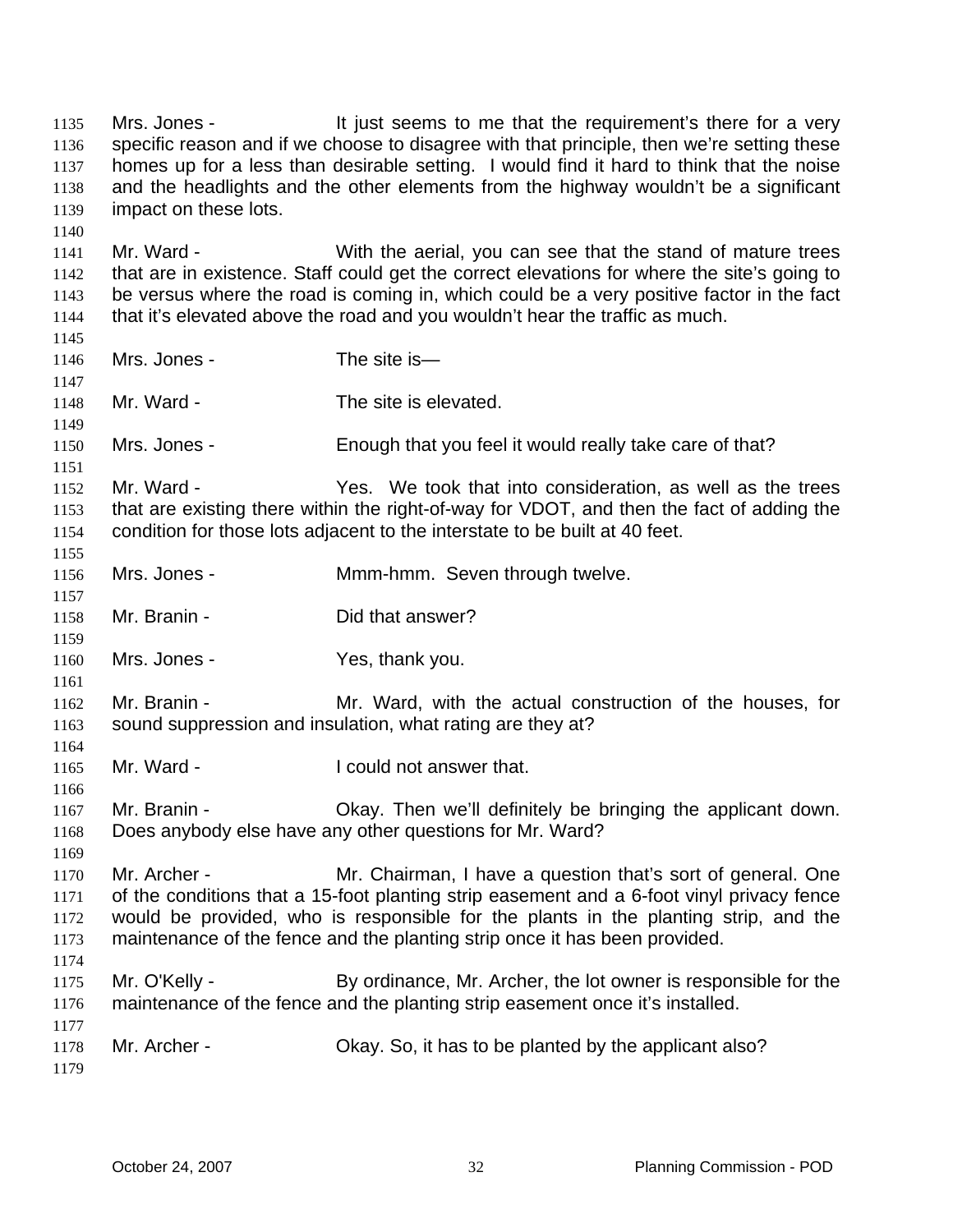Mr. O'Kelly - No. It would be planted by the developer, if any planting was required. In this case, I think we're looking at keeping the existing trees sort of as a planting strip easement and supplemented where necessary. Mr. Archer - **Okay. All right.** Mr. Branin - The Anyone else have any questions before I bring down the applicant? None? Sir, if you could state your name for the record when you come in. Mr. Traynham - Good morning, members of the Planning Commission. My name is Byron Traynham with E. D. Lewis and Associates. I represent the applicant. The 6-foot privacy fence will be vinyl and we will do a landscape plan showing evergreens in the 15-foot portion back there to suppress more of the sound from the interstate. Mr. Branin - Ckay. Now, what kind of rating are you putting on with your insulation on your house? Mr. Traynham - I don't know the answer to that. Mr. Branin - Would you be comfortable stating that you will put into your conditions that it would be rated at 55? Mr. Traynham - Yes, yes we would. Mr. Jernigan - In a zoning case, we would get 55 against an interstate. Mr. Traynham - Okay. Mr. Jernigan - In today's market. Mr. Branin - Also, what kind of price range will these house be listed at? [Off mike] - [Unintelligible.] Mr. Branin - Okay. All right. I have no further questions. Does anyone? Thank you. Mr. Traynham - Thank you. Mr. Branin - **All right.** I would like to move for approval of SUB-55-07, Parham Estates, (October 2007 Plan) with standard conditions for subdivisions served by public utilities and the following additional conditions 12 through 15. Mr. Jernigan - Second.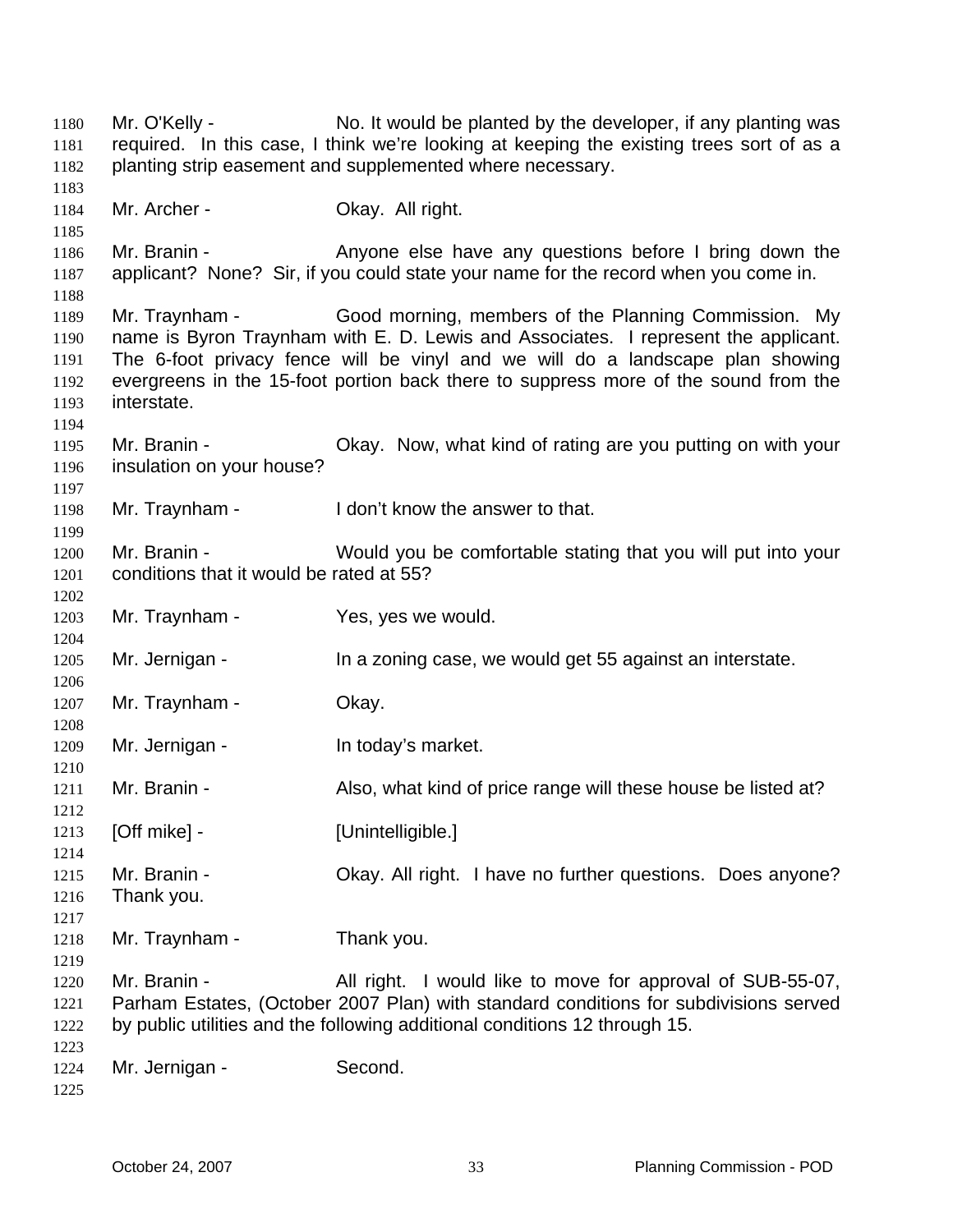Mr. Branin - **Motion made by Mr. Branin, seconded by Mr. Jernigan.** All in favor say aye. All opposed say no. The ayes have it, the motion carries. 1226 1227

1228

1229 1230 1231 1232 The Planning Commission granted conditional approval to SUB-55-07, Parham Estates, (October 2007 Plan), subject to the standard conditions attached to these minutes for subdivisions served by public utilities, the annotations on the plans, and the following additional conditions:

- 1233
- 1234 12. Each lot shall contain at least 11,000 square feet.
- 1235 1236 13. The plan must be redesigned to provide at least the 80-foot minimum lot width required and as regulated by Chapter 24, of the Henrico County Code.
- 1237 1238 1239 14. The detailed plant list and specifications for the landscaping to be provided within the 15-foot-wide planting strip easement along I-64 shall be submitted to the Department of Planning for review and approval prior to recordation of the plat.
- 1240 15. Lots 7-12 must be built to the 40-foot front yard setback.
- 1241

### 1242 **SUBDIVISION**

1243

SUB-56-07 Morgan Estates (October 2007 Plan) 12520 Bacova Drive **E. D. Lewis & Associates, P.C. for Darrell H. Bowman:**  The 3.98-acre site proposed for a subdivision of 3 singlefamily homes is located on the northern line of Bacova Road, approximately one mile west of Pouncey Tract Road (State Route 271) on parcel 735-766-2261. The zoning is A-1, Agricultural District. Individual well and septic tank/drainfield. **(Three Chopt) 3 Lots** 

- 1244
- 1245 1246 Mr. Branin - The Supposition opposition to SUB-56-07, Morgan Estates (October 2007 Plan)? No one? All right, Ms. Goggin.
- 1247

1248 1249 1250 1251 1252 1253 1254 1255 1256 1257 Ms. Goggin - Good morning again. The Department of Public Works and the Department of Planning cannot recommend approval of the plan as submitted. The alignment of North Gayton Road to be extended, as well as the realignment of Bacova Road will affect this property. If you look at the screen, here is the proposed alignment of North Gayton, and Bacova will be realigned to accommodate that. Unfortunately, the final design has not been determined at this time and therefore, staff recommends that the developer defer this project until necessary right-of-way dedication for the alignment of the two roads, and the extension of North Gayton has been determined. The effect of the major thoroughfare plan road on this subdivision needs to be determined before staff can make a positive recommendation.

1258

1261

1259 1260 Mike Jennings is here if you have any questions concerning the proposed North Gayton extension, as well as the Bacova alignment.

1262 1263 1264 Should the Commission act on this request, in addition to the standard conditions for subdivisions not served by public utilities, staff recommends conditions 11 and 13 in the agenda.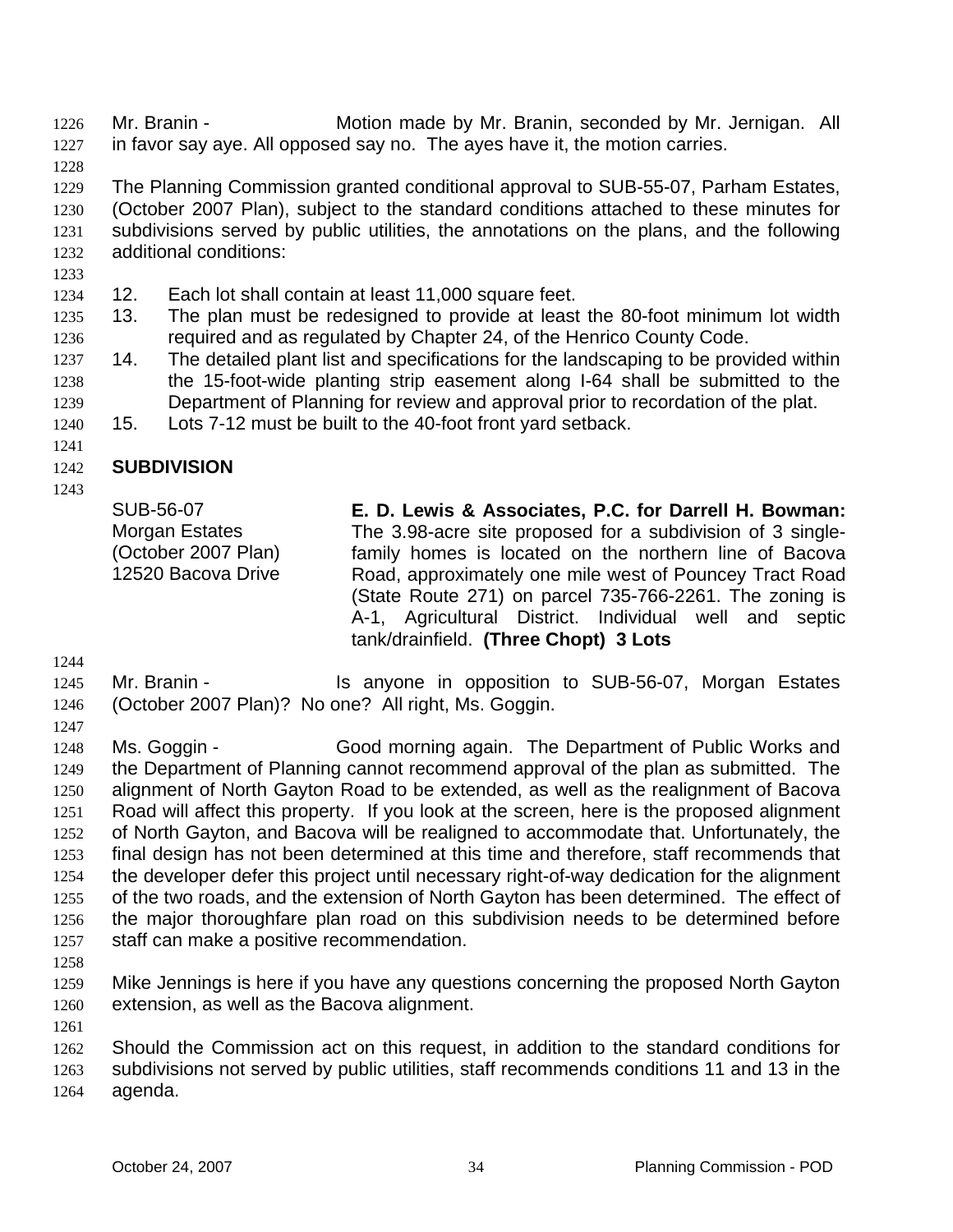1265 1266 1267 1268 1269 1270 1271 1272 1273 1274 1275 1276 1277 1278 1279 1280 1281 1282 1283 1284 1285 1286 1287 1288 1289 1290 1291 1292 1293 1294 1295 1296 1297 1298 1299 1300 1301 1302 1303 1304 1305 1306 1307 1308 1309 1310 The engineer, Byron Traynham is here on behalf of the applicant to answer any questions the Commission may have, and I am here to answer any questions the Commission may have of me. Mr. Branin - Ckay. May I speak to the applicant, please? Mr. Traynham - Good morning. My name is Byron Traynham with E. D. Lewis and Associates. We are well aware of the concerns of traffic engineering and the Planning Commission regarding the extension of Gayton Road. Note Disturbance In Audience Mr. Branin - Sir, sir? We're in the middle of a meeting, sir. Mr. Traynham - We just wanted to get this in front of everyone, just so the Planning Commission could understand the applicant's concerns of having a piece of property and not being able to do develop it because of the extension of this road, and him really not knowing exactly when the County will know where this road will be in relation to his property. Right now, it is an estimate of where this road will go. It could go 200 yards to the west of the property, or it could go right through the middle of the property. No one knows that. The owner of the property is in limbo until this is known. He just really wanted to get this in front of the Planning Commission so that every one would understand his situation. Mr. Branin - Absolutely. I'm going to ask you to defer this, or I will defer this because I think the proposed subdivision is good, but with not knowing where the road's going, I would like to have the opportunity to sit down with the applicant, with Transportation, and see how far along we are before we move forward with it. So, I'm going to ask for a one-month deferral. You can defer it or I will. Just so we have a chance to sit down and talk, because, sir, I haven't had an opportunity to meet you and would like to get that opportunity. [Off mike.] [Unintelligible.] Mr. Branin - Well, let's see where we can get in a meeting and then we can, hopefully, proceed forward. Mr. Traynham - We'll defer it for one month to sit down and.... Mr. Branin - Chay. Mr. Secretary, that date would be November-Mr. O'Kelly -  $14<sup>th</sup>$ . Mrs. Jones - That's three weeks, actually. Mr. Branin - The Repreciate it.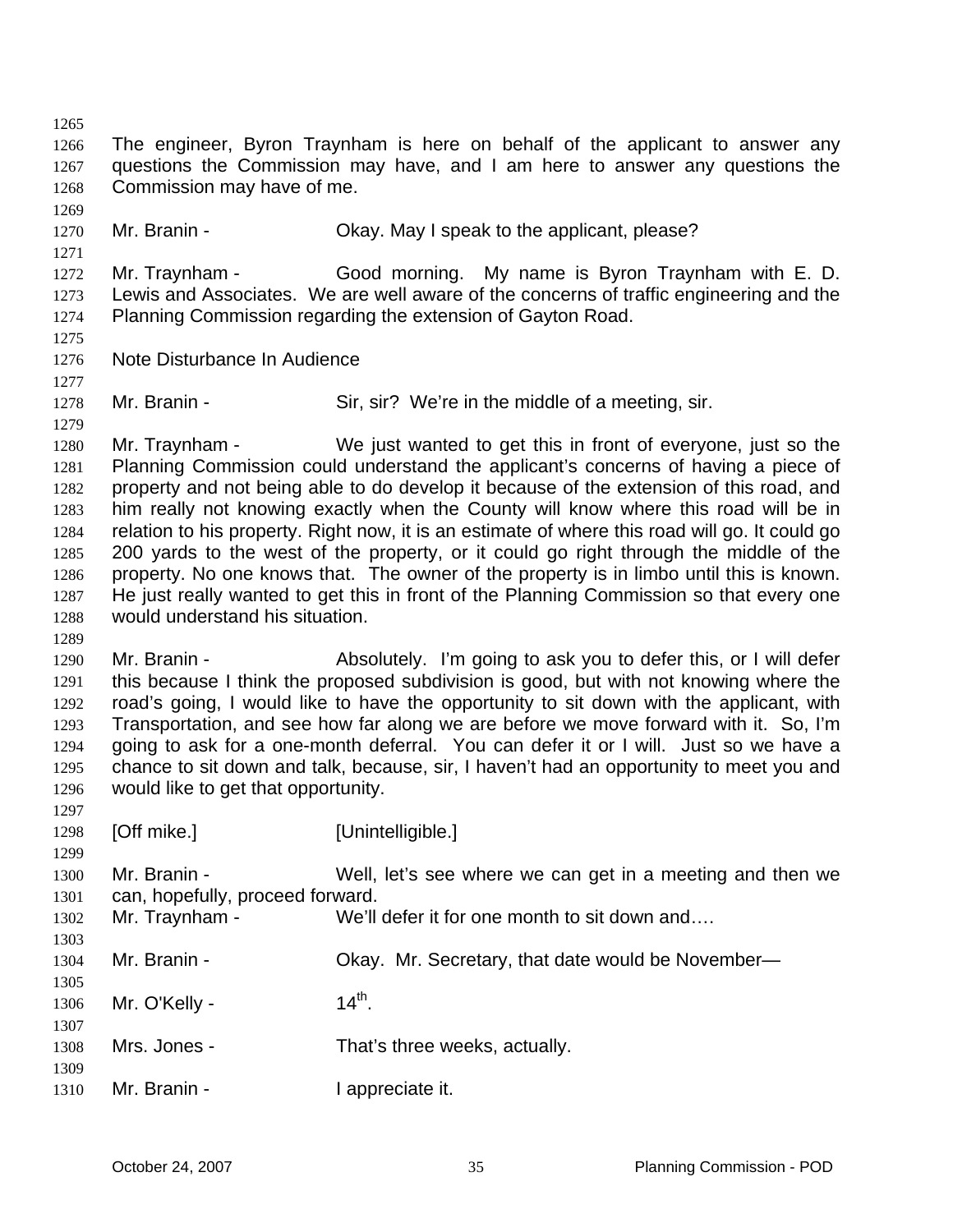1311 1312 1313 1314 1315 1316 1317 1318 1319 1320 1321 1322 1323 1324 1325 1326 1327 1328 1329 1330 1331 1332 1333 1334 1335 1336 1337 1338 1339 1340 1341 1342 1343 1344 1345 1346 1347 1348 1349 1350 1351 1352 1353 1354 1355 1356 Mr. Traynham - Thank you very much. Mr. Branin - Mr. Secretary, also, if you would have staff set up a meeting at their earliest convenience. Okay? Thank you. I would like to move SUB-56-07, Morgan Estates (October 2007 Plan) be deferred to the November 14, 2007 meeting per Commissioner request. Mrs. Jones - Second. Mr. Branin - Motion made by Mr. Branin, seconded by Mrs. Jones. All in favor say aye. All opposed say no. The ayes have it, the motion carries. At the request of the Commissioner, the Planning Commission deferred SUB-56-07, Morgan Estates (October 2007 Plan), to it's November 14, 2007 meeting. Mr. O'Kelly - Mr. Chairman, before we announce the next case, to those folks that are here for the public hearing on the floodplain ordinance, we have about seven more cases on our regular agenda to hear before the public hearing, which is scheduled at 10:00. We may be delayed a little bit on the public hearing. I just wanted to let you all know where we are at this point. Mr. Vanarsdall - We also have plenty of room down front and all in here, if any of you want to sit down. [Off mike] - Seven items, are we talking like two hours or what? Mr. Vanarsdall - I hope not. Mr. O'Kelly - The Muslim Hell don't think so, no sir. [Off mike] - Is there someone that could give some of us a briefing outside of exactly what the flood— Mr. O'Kelly - Think that's an excellent suggestion and we do have representatives from the Department of Public Works here that might be able to facilitate a meeting in the lobby. Thank you. Mr. Jernigan - Which one are you here for? [Off Mike] - The Brookland one up here through the Hungry/Purcell area. Mr. O'Kelly - Ma'am, it's all the same. Mr. Jernigan - It's all the same. [Off Mike] - The other people are from [unintelligible].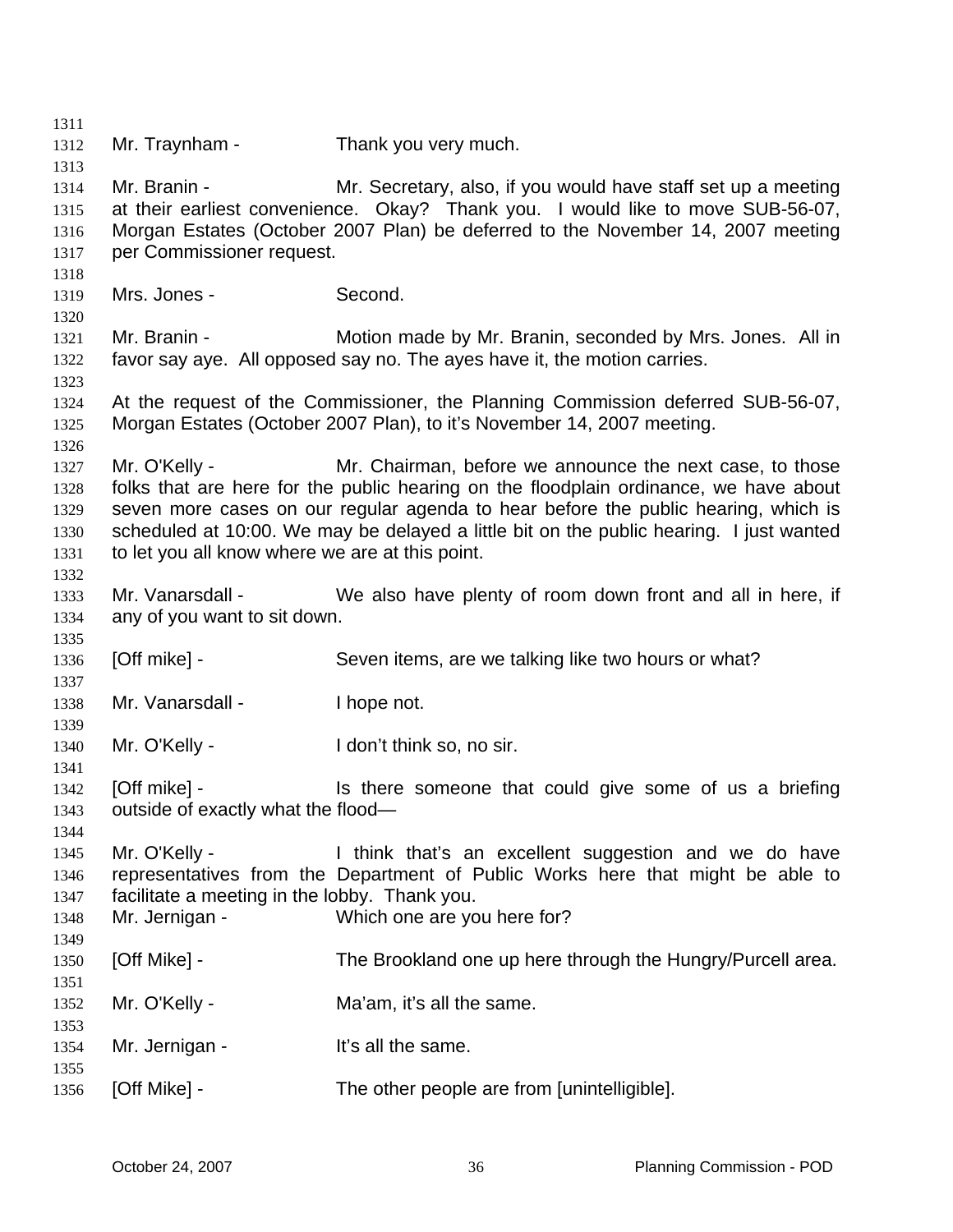| 1357<br>1358                                                                                         | Mr. Jernigan -                                         | It's the whole County.                                                                                                                                                                                                                                                                                                                                                                                                                                                                                                                                                                                                                                                                                                                                              |  |
|------------------------------------------------------------------------------------------------------|--------------------------------------------------------|---------------------------------------------------------------------------------------------------------------------------------------------------------------------------------------------------------------------------------------------------------------------------------------------------------------------------------------------------------------------------------------------------------------------------------------------------------------------------------------------------------------------------------------------------------------------------------------------------------------------------------------------------------------------------------------------------------------------------------------------------------------------|--|
| 1359<br>1360                                                                                         | Mr. O'Kelly -                                          | It's a countywide ordinance.                                                                                                                                                                                                                                                                                                                                                                                                                                                                                                                                                                                                                                                                                                                                        |  |
| 1361<br>1362<br>1363                                                                                 | <b>MEETING.</b>                                        | MR. BRANIN LEAVES THE ROOM AND MR. JERNIGAN PRESIDES OVER THE                                                                                                                                                                                                                                                                                                                                                                                                                                                                                                                                                                                                                                                                                                       |  |
| 1364<br>1365<br>1366<br>1367                                                                         | Mr. Vanarsdall -<br>disappear?                         | Man, cleared the room, didn't it? Where'd the Chairman                                                                                                                                                                                                                                                                                                                                                                                                                                                                                                                                                                                                                                                                                                              |  |
| 1368                                                                                                 | Mr. Jernigan -                                         | He has to leave for a few minutes; I'll take over.                                                                                                                                                                                                                                                                                                                                                                                                                                                                                                                                                                                                                                                                                                                  |  |
| 1369<br>1370<br>1371<br>1372<br>1373<br>1374<br>1375<br>1376                                         | Mr. O'Kelly -                                          | Okay, thank you, Mr. Jernigan.                                                                                                                                                                                                                                                                                                                                                                                                                                                                                                                                                                                                                                                                                                                                      |  |
|                                                                                                      | <b>PLAN OF DEVELOPMENT &amp; SPECIAL EXCEPTION</b>     |                                                                                                                                                                                                                                                                                                                                                                                                                                                                                                                                                                                                                                                                                                                                                                     |  |
|                                                                                                      | POD-57-07<br>Candlewood Suites -<br>5400 Audubon Drive | The Spectra Group for Raj Jain: Request for approval of<br>a plan of development and special exception as required<br>by Chapter 24, Sections 24-2, 24-67(d) and 24-106 of the<br>Henrico County Code, to construct a four-story, 54,680<br>square foot, 100-room hotel with a height of 55 feet. The<br>special exception would authorize a building exceeding a<br>height of 45 feet. The 3.07-acre site is located on the north<br>line of Audubon Drive, approximately 1,120 feet east of the<br>intersection with Oakley's Lane on parcel 819-717-6812.<br>The zoning is M-1C, Light Industrial District (Conditional)<br>and ASO (Airport Safety Overlay) District. County water<br>and sewer. (Varina)                                                       |  |
|                                                                                                      | Mr. Jernigan -<br>Okay, Lee?                           | Is there any opposition to POD-57-07, Candlewood Suites?                                                                                                                                                                                                                                                                                                                                                                                                                                                                                                                                                                                                                                                                                                            |  |
| 1377<br>1378<br>1379<br>1380<br>1381<br>1382<br>1383<br>1384<br>1385<br>1386<br>1387<br>1388<br>1389 | Mr. Pambid -                                           | Good morning again. Again, the POD request is for a hotel<br>branded as a Candlewood Suites. Some of the major points of this site plan are #1, a<br>BMP is proposed. We do have some proffers in place to address this. It requires that<br>any above-ground wet BMP shall be aerated and any above-ground dry BMP shall be<br>landscaped in accordance with the landscape plan at time of POD.<br>Another highpoint to this site plan is that the submitted architecturals are in compliance<br>with the recently-amended proffers and they feature substantially more brick now than<br>the elevations originally submitted at the time of POD a couple of months ago.<br>Some Civil War earthworks are present on this site, but they will be left undisturbed. |  |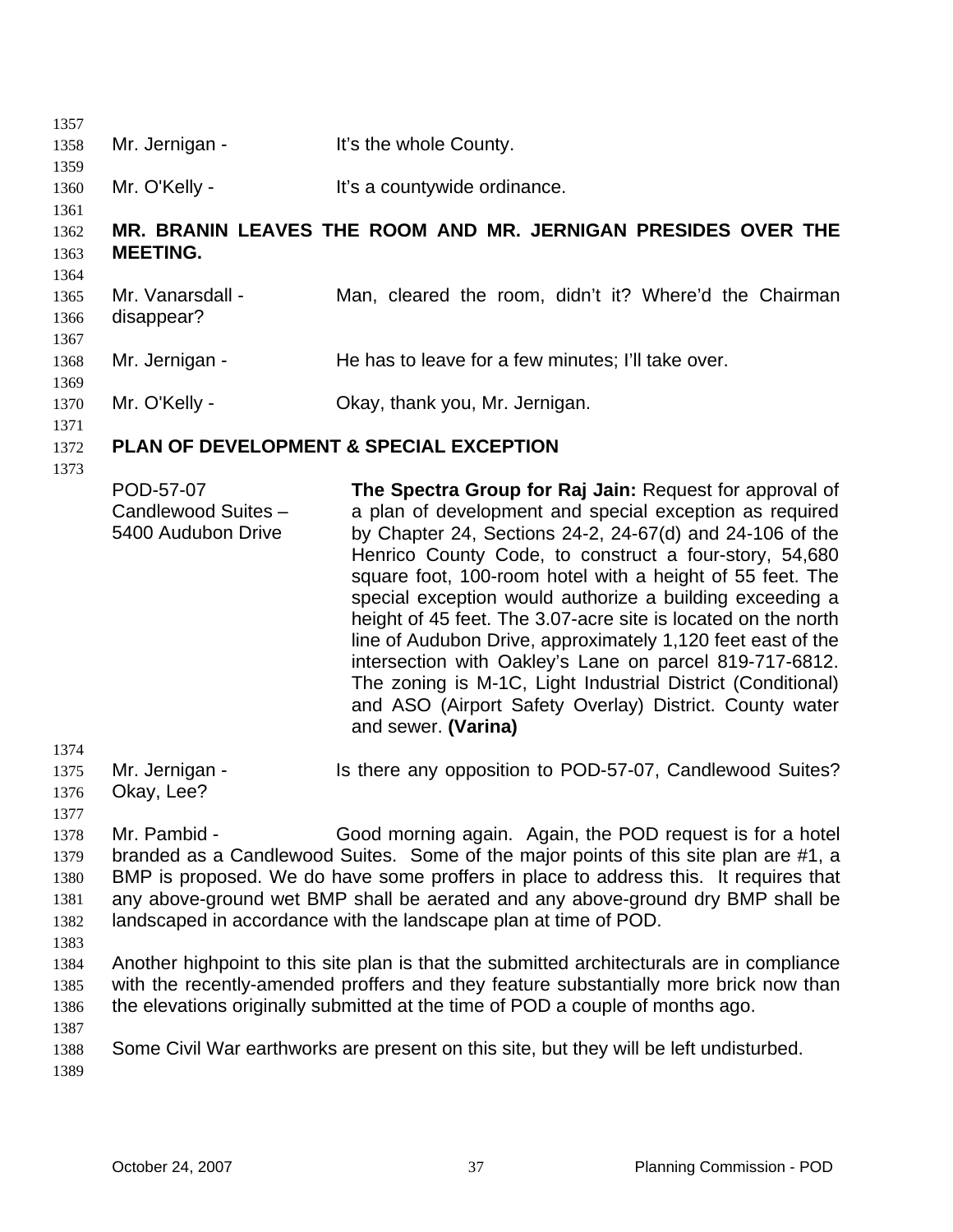As recently stated, the applicant is also requesting approval of a special exception to allow a 55-foot tall building in the M-1C District, where 45 feet is allowed by right. As is customary, staff makes no recommendations on special exceptions of this nature. However, the applicants are here today to present their case to the Planning Commission for their special exception request. 1390 1391 1392 1393 1394

1395

1396 1397 1398 Staff recommends approval subject to the annotations on the staff plans and the conditions in the agenda. Should the Planning Commission choose to approve the special exception for height, it should be moved separately from POD approval.

1399

1404

1409

1414

1418

1421

1400 1401 1402 1403 This concludes my presentation. I'm available to answer any questions you might have. Also, engineer Chris Taylor with the Spectra Group and Raj Jain with Landmark Hospitality Group are here to present their case for the special exception and to answer any questions with regards to the POD.

- 1405 1406 1407 1408 Mr. Jernigan - Lee, the only question I have is on Condition 35, I notice on A and B about an E & S plan? I thought that was just normally Code, that they had to do that anyway. I didn't know why that was put in that way. They always have to file an E & S report. Was there anything different about this?
- 1410 1411 1412 1413 Mr. Pambid - I think the fact that they haven't made a decision on the BMP yet as to whether it's going to be dry or wet, we wanted to have another chance to review that aspect of the POD. We can also ask the engineer, Chris Taylor, about that as well.
- 1415 1416 1417 Mr. Jernigan - Well, it came from staff. I didn't know. I know an E & S report has to be filed for Public Works for each case. I just didn't know why this was singled as something different. All right.
- 1419 1420 Mrs. Jones - I have a question about the POD, not the special exception. Why was Condition 28 deleted?
- 1422 1423 1424 1425 1426 1427 Mr. Jernigan - The After speaking to Lee yesterday, originally, the lights were at 15 feet so they wouldn't shine on anybody. There is a subdivision across the street, but we also have about a 60-foot road, plus wooded conditions that protect the neighborhood. By Code, you can't put over a half a foot-candle on somebody else's property anyway. So, even if the lights are taller, they won't be getting any light off this, and mainly it was for the 15 feet.
- 1428

- 1429 1430 Mrs. Jones - The character of the lights, as described here will be lowintensity residential, that kind?
- 1432 Mr. Jernigan - And we've amended 9 and 11, so that'll have to come back.
- 1433 1434 Mrs. Jones - Ckay.
- 1435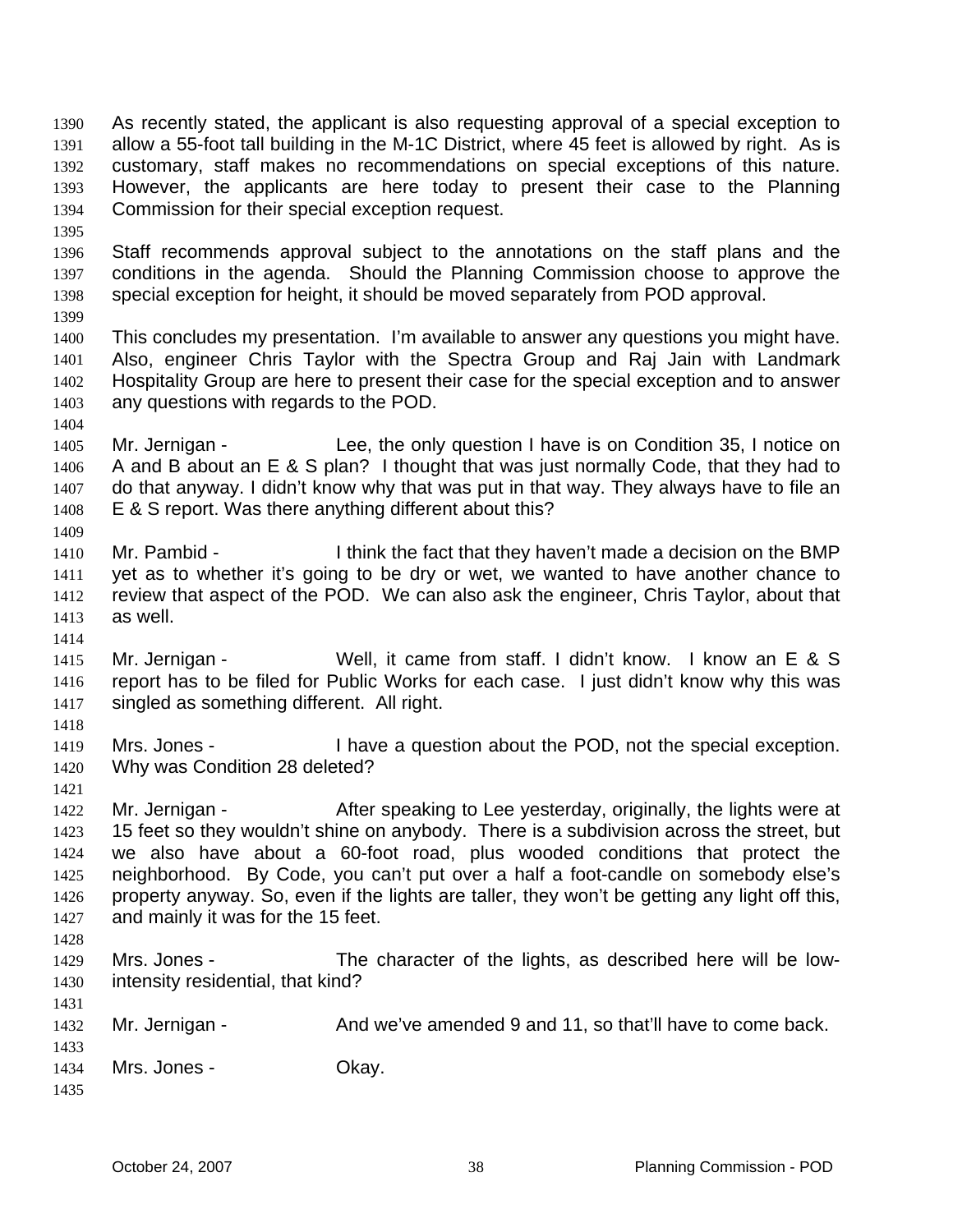| 1436                                         | Mr. Jernigan -                                                                                                                                                                                                                                                                                                                                                                         | It will probably be a shoebox top, that type lighting.                                                                                                                                                                                               |  |
|----------------------------------------------|----------------------------------------------------------------------------------------------------------------------------------------------------------------------------------------------------------------------------------------------------------------------------------------------------------------------------------------------------------------------------------------|------------------------------------------------------------------------------------------------------------------------------------------------------------------------------------------------------------------------------------------------------|--|
| 1437<br>1438                                 | Mr. Pambid -                                                                                                                                                                                                                                                                                                                                                                           | That's right.                                                                                                                                                                                                                                        |  |
| 1439                                         |                                                                                                                                                                                                                                                                                                                                                                                        |                                                                                                                                                                                                                                                      |  |
| 1440<br>1441                                 | Mrs. Jones -                                                                                                                                                                                                                                                                                                                                                                           | I was just curious.                                                                                                                                                                                                                                  |  |
| 1442                                         | Mr. Jernigan -                                                                                                                                                                                                                                                                                                                                                                         | Okay. That's all I have.                                                                                                                                                                                                                             |  |
| 1443<br>1444                                 | <b>MR. BRANIN RETURNS.</b>                                                                                                                                                                                                                                                                                                                                                             |                                                                                                                                                                                                                                                      |  |
| 1445                                         |                                                                                                                                                                                                                                                                                                                                                                                        |                                                                                                                                                                                                                                                      |  |
| 1446<br>1447                                 | Mr. Branin -                                                                                                                                                                                                                                                                                                                                                                           | Does anybody else have any questions? No one?                                                                                                                                                                                                        |  |
| 1448<br>1449                                 | Mr. Pambid -<br>have questions for them.                                                                                                                                                                                                                                                                                                                                               | You have the applicant and the engineer here as well, if you                                                                                                                                                                                         |  |
| 1450<br>1451<br>1452                         | Mr. Branin -                                                                                                                                                                                                                                                                                                                                                                           | Would you like to hear from the applicant?                                                                                                                                                                                                           |  |
| 1453<br>1454<br>1455                         | Mr. Jernigan -<br>quite a bit, so I'm okay with it.                                                                                                                                                                                                                                                                                                                                    | No, I don't think we need to. We've gone over this case                                                                                                                                                                                              |  |
| 1456<br>1457                                 | Mr. Branin -                                                                                                                                                                                                                                                                                                                                                                           | All right.                                                                                                                                                                                                                                           |  |
| 1458<br>1459<br>1460<br>1461<br>1462<br>1463 | Mr. Chairman, with that, I would like to move for approval of<br>Mr. Jernigan -<br>POD-57-07, Candlewood Suites, with the special exception for a 55-foot height, subject<br>to the annotations on the plans, the standard conditions for developments of this type,<br>and the follow additional conditions #9 amended, #11 amended, 24 through 27, 28<br>deleted, and 29 through 39. |                                                                                                                                                                                                                                                      |  |
| 1464                                         | Mr. Vanarsdall -                                                                                                                                                                                                                                                                                                                                                                       | Second.                                                                                                                                                                                                                                              |  |
| 1465<br>1466<br>1467<br>1468                 | Mr. Branin -                                                                                                                                                                                                                                                                                                                                                                           | Motion made by Mr. Jernigan, seconded by Mr. Vanarsdall.<br>All in favor say aye. All opposed say no. The ayes have it, the motion carries.                                                                                                          |  |
| 1469<br>1470<br>1471<br>1472                 |                                                                                                                                                                                                                                                                                                                                                                                        | The Planning Commission approved POD-57-07, Candlewood Suites, subject to the<br>annotations on the plans, the standard conditions attached to these minutes for<br>developments of this type, and the following additional conditions:              |  |
| 1473<br>1474                                 | 9.                                                                                                                                                                                                                                                                                                                                                                                     | <b>AMENDED</b> - A detailed landscaping plan shall be submitted to the Department of<br>Planning for review and Planning Commission approval prior to the issuance of                                                                                |  |
| 1475<br>1476<br>1477<br>1478                 | any occupancy permits.<br>11.                                                                                                                                                                                                                                                                                                                                                          | <b>AMENDED</b> - Prior to the installation of the site lighting equipment, a plan<br>including depictions of light spread and intensity diagrams, and fixture and<br>specifications and mounting height details shall be submitted for Department of |  |
| 1479<br>1480<br>1481                         | 24.                                                                                                                                                                                                                                                                                                                                                                                    | Planning review and Planning Commission approval.<br>The easements for drainage and utilities as shown on approved plans shall be<br>granted to the County in a form acceptable to the County Attorney prior to any                                  |  |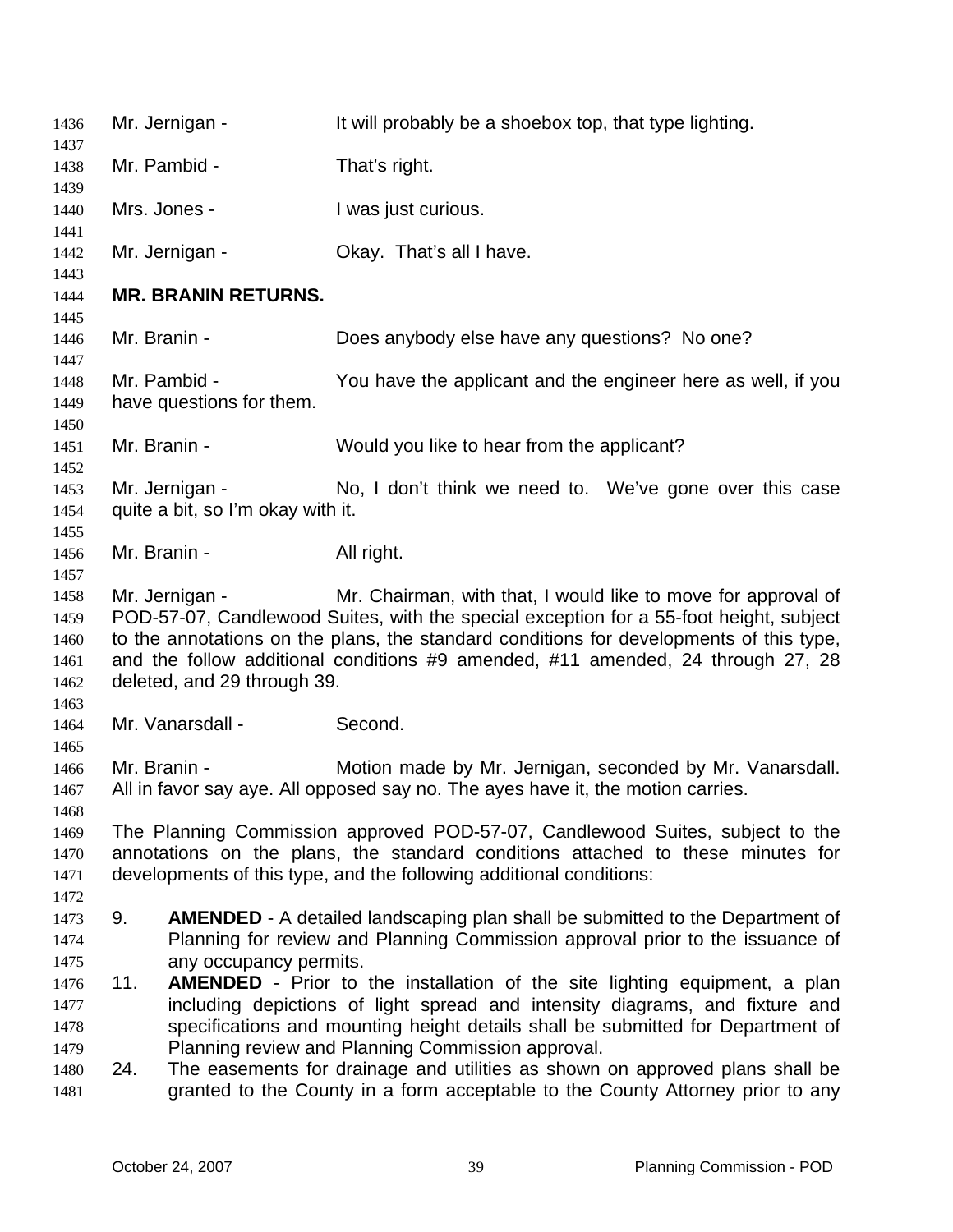- occupancy permits being issued. The easement plats and any other required information shall be submitted to the County Real Property Agent at least sixty (60) days prior to requesting occupancy permits. 1482 1483 1484
- 1485 1486 25. The developer shall provide fire hydrants as required by the Department of Public Utilities and Division of Fire.
- 1487 26. Outside storage shall not be permitted.
- 1488 1489 27. The proffers approved as a part of zoning case C-50C-07 shall be incorporated in this approval.
- 1490 28. **DELETE** All exterior lighting fixtures shall be designed and arranged so the 1491 **Source of light is not visible from the roadways or adjacent residential properties.** 1492 The lighting shall be low intensity, residential in character, and the height or 1493 standards shall not exceed 15 feet.
- 1494 1495 1496 29. Any necessary off-site drainage and/or water and sewer easements must be obtained in a form acceptable to the County Attorney prior to final approval of the construction plans.
- 1497 1498 1499 30. Deviations from County standards for pavement, curb or curb and gutter design shall be approved by the County Engineer prior to final approval of the construction plans by the Department of Public Works.
- 1500 1501 31. The loading areas shall be subject to the requirements of Chapter 24, Section 24-97(b) of the Henrico County Code.
- 1502 1503 32. Storm water retention, based on the 50-10 concept, shall be incorporated into the drainage plans.
- 1504 1505 1506 33. Insurance Services Office (ISO) calculations must be included with the plans and contracts and must be approved by the Department of Public Utilities prior to the issuance of a building permit.
- 1507 1508 1509 34. Approval of the construction plans by the Department of Public Works does not establish the curb and gutter elevations along the Henrico County maintained right-of-way. The elevations will be set by Henrico County.
- 1510 1511 35. The owners shall not begin clearing of the site until the following conditions have been met:
- 1512 1513 1514 1515 1516 (a) The site engineer shall conspicuously illustrate on the plan of development or subdivision construction plan and the Erosion and Sediment Control Plan, the limits of the areas to be cleared and the methods of protecting the required buffer areas. The location of utility lines, drainage structures and easements shall be shown.
- 1517 1518 1519 1520 (b) After the Erosion and Sediment Control Plan has been approved but prior to any clearing or grading operations of the site, the owner shall have the limits of clearing delineated with approved methods such as flagging, silt fencing or temporary fencing.
- 1521 1522 1523 1524 (c) The site engineer shall certify in writing to the owner that the limits of clearing have been staked in accordance with the approved plans. A copy of this letter shall be sent to the Department of Planning and the Department of Public Works.
- 1525 1526 1527 (d) The owner shall be responsible for the protection of the buffer areas and for replanting and/or supplemental planting and other necessary improvements to the buffer as may be appropriate or required to correct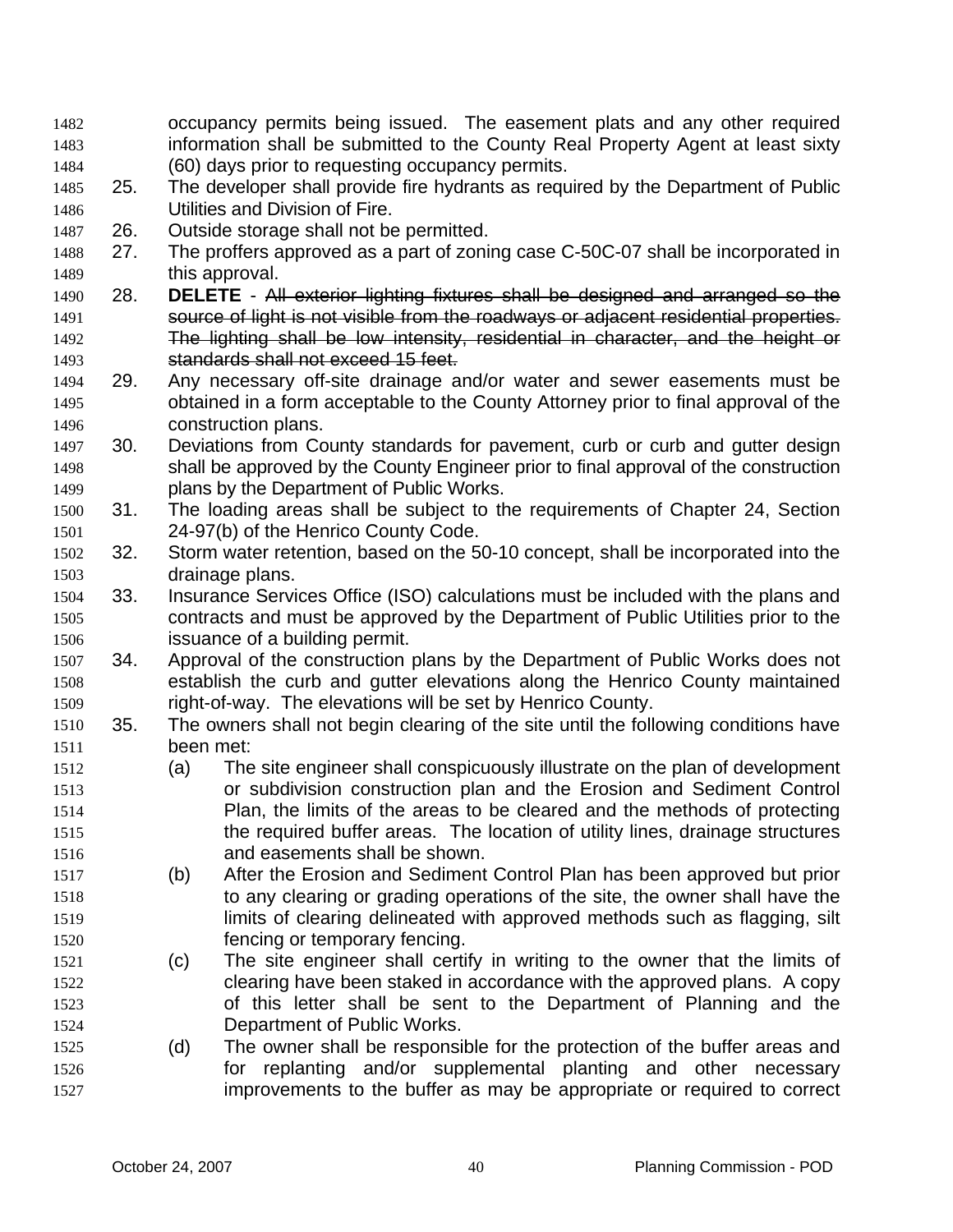problems. The details shall be included on the landscape plans for approval. 1528 1529

- 1530 1531 1532 1533 1534 1535 1536 36. The location of all existing and proposed utility and mechanical equipment (including HVAC units, electric meters, junction and accessory boxes, transformers, and generators) shall be identified on the landscape plans. All equipment shall be screened by such measures as determined appropriate by the Director of Planning or the Planning Commission at the time of plan approval**.**  37. Except for junction boxes, meters, and existing overhead utility lines, and for technical or environmental reasons, all utility lines shall be underground.
- 1537 1538 1539 38. Federal Aviation Administration (FAA), Form 7460-1 shall be submitted to the FAA and proof of such approval shall be provided to the Planning Department prior to approval of any building permit application.
- 1540 1541 1542 39. Evidence that an engineer has certified the height of the building shall be provided to the Director of Planning prior to the issuance of a Certificate of Occupancy.
- 1543

#### 1544 **MR. ARCHER EXITS DURING THE NEXT CASE.**

1545

## 1546 **PLAN OF DEVELOPMENT**

1547

POD-64-07 BJ's Wholesale Club – 1320-1326 Starling Drive **Vanasse Hangen Brustlin for The Taubman Company and BJ's Wholesale Club, Inc.:** Request for approval of a plan of development as required by Chapter 24, Section 24-106 of the Henrico County Code, to construct a onestory, 117,286 square foot wholesale/retail warehouse building with a six-pump fuel center. The 12.50-acre site is located on the west line of Starling Drive, approximately 600 feet south of Quioccasin Road on parcels 751-744- 9528 and 752-744-2137. The zoning is B-2C, Business District (Conditional). County water and sewer. **(Tuckahoe)** 

- 1548
- 1549 1550 Mr. Branin - **Does anybody have any opposition to POD-64-07, BJ's** Wholesale Club? No one.
- 1551 Mrs. Jones - No, we do.
- 1552 1553 Mr. Branin - Che. Okay. I didn't see you raise your hand; I'm sorry. All
	- 1554 1555 right. Mr. Secretary, would you review for the people in the audience how opposition works with time?
	- 1556

- 1557 Mr. O'Kelly - I don't have my cheat sheet.
- 1559 1560 1561 1562 Mr. Branin - The All right. We have ten minutes to hear a case and usually we will hear from the applicant and the applicant will make a presentation. After the applicant makes the presentation, he will request a couple minutes for rebuttal. Then we will ask you to come down and voice your opposition. There is a total of ten minutes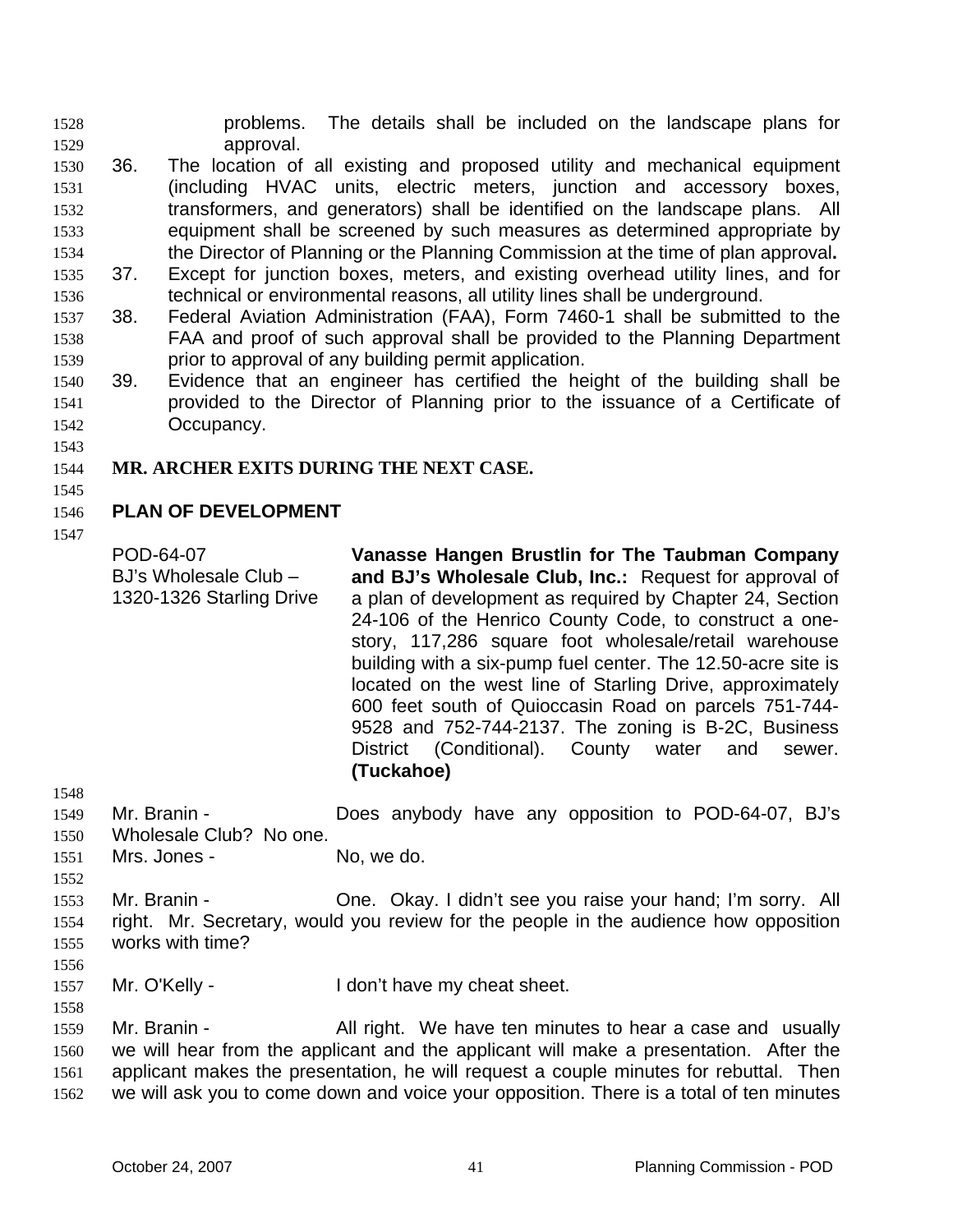for all opposition to be heard. When the ten minutes are up, the attorney or applicant has that time for rebuttal and then we will make a decision on the case. Okay? That doesn't include the time when we ask you questions. We take that time out. All right. Ms. Goggin? 1563 1564 1565 1566

1567

1568 1569 1570 1571 1572 1573 1574 Ms. Goggin - This POD was deferred by the applicant at the August 26, 2007 meeting to this agenda. BJ's held a neighborhood meeting August 13, 2007 at Quioccasin Baptist Church. During that meeting, citizens expressed their concerns about additional traffic that would be generated from the store, as well as cut-through traffic through the adjacent neighborhood on Farmington Drive and Blue Jay Lane. Concerns about noise and the visual impacts were also expressed about the proposed location of six fueling pump stations in the proximity to the neighborhood.

1575

1576 1577 1578 1579 1580 1581 In response to this meeting, the developer moved the fuel stations sixty feet further north away from the neighborhood, which would allow them more room for landscaping and soften the impact on the adjacent parcels. The fuel centers were first proposed literally right here, as shown on the site plan, but they did move it 60 feet north, so there's a double row of parking, as well as some landscape islands in addition to the other landscaping that I will talk about a little bit later.

1582

1583 1584 1585 1586 1587 1588 1589 1590 Staff was contacted by one property owner in the subdivision to the south of the site on Starling Drive, expressing concern about the additional traffic and the impact on the neighborhood along Starling. We added her to the notification list. The notice letters were sent out last week and we have not been contacted since that mailing, except by Quioccasin Baptist Church, who submitted a letter supporting the proposed development. As you can tell, there are citizens here today that have come to this hearing to express their concerns about the proposed development, additional traffic in their neighborhood, and specifically construction traffic and delivery traffic routing.

1591

1592 1593 1594 I would also like to note that to help with the noise abatement, there is a proffer on the site that requires the applicant to screen visually and for noise the HVAC units that would be on the roof of the building.

1595

1596 1597 1598 1599 1600 1601 1602 1603 1604 1605 1606 1607 Staff suggested that the applicant include additional architectural details on the building to break up the building mass on all four sides. Suggestions included pilasters, recessed brick sections, and other features to break up the roofline. The applicant did provide some of these on the front elevation, but has not agreed to provide these on all four sides. As you can tell right here, here's the entrance. The building was otherwise plain, like is shown here on the west elevation. They did repeat a feature right here and one right here, but if they do this at a minimum, staff would like them to repeat the pattern that's to the left of the triangular feature so it is symmetrical in design. Staff does not feel that this would compete with the entrance of the store, which is bigger and has some signage as well as a glass front so people can see in, making it obvious that's where the entrance is. Staff has not received revised architectural renderings addressing staff's comments pertaining to the building elevations.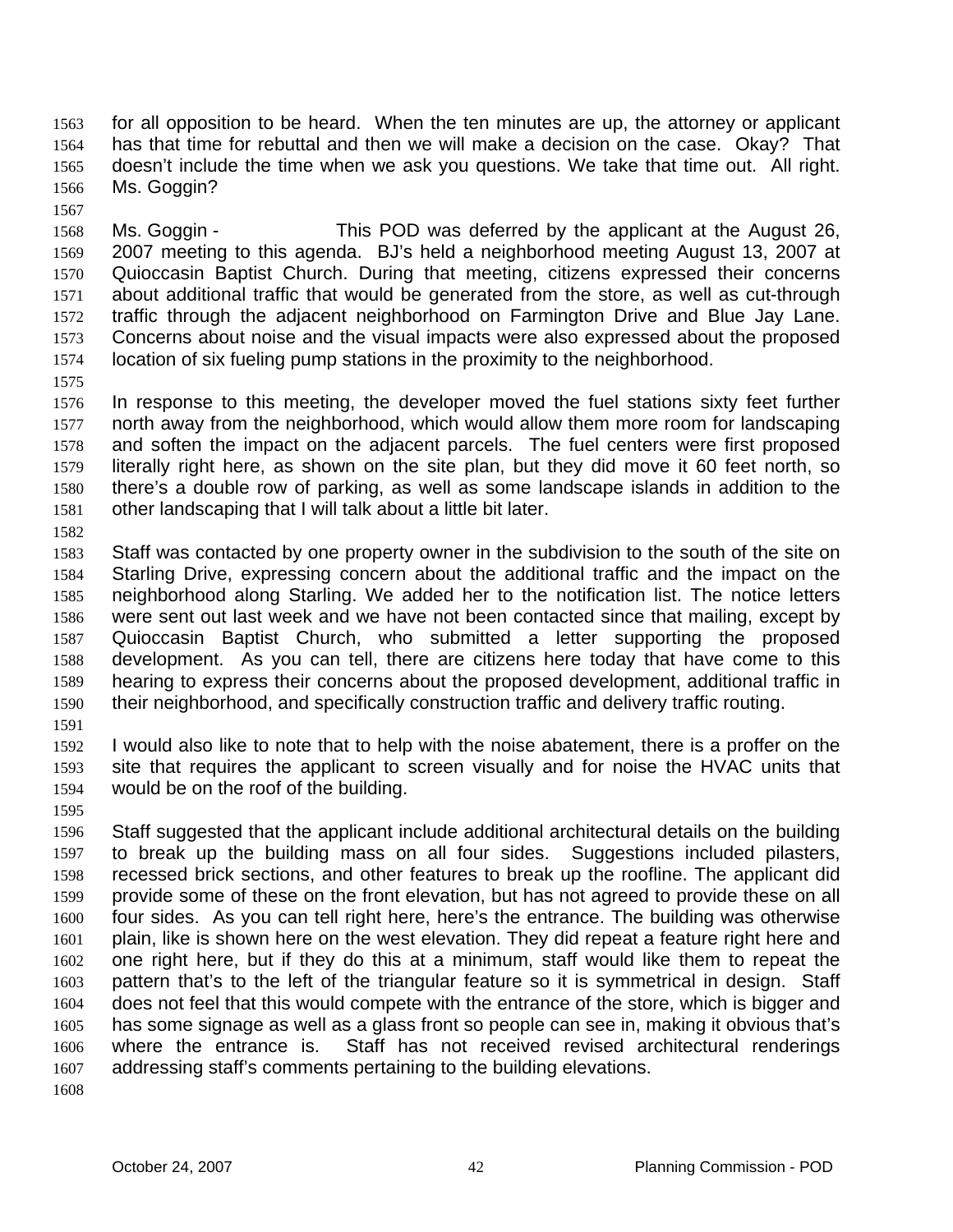A traffic impact study in accordance with Chapter 527 Regulations, has been acknowledged by the Virginia Department of Transportation to be complete. Mike Jennings, our traffic engineer, is here to make his recommendation on VDOT's review and enter VDOT's review comments into the public record. 1609 1610 1611 1612

1613

1621

1614 1615 1616 1617 1618 1619 1620 Should the Commission choose to approve the POD, staff recommends approval subject to the standard conditions for developments of this type; annotations on the plan; additional conditions 24 through 36; condition 35 amended as shown on page 5 in the handout addendum; and conditions 9 and 11 amended, which will require the landscape and lighting plan to come back to the Planning Commission for review and approval. This would require additional adjacent property notice letters to go out to allow the adjacent residents to participate in that process.

1622 1623 1624 1625 John Carty from VHB is here, as well as Jim Theobald and Peter Hopely—did I get that right? Hopley? Hopley, excuse me—from BJ's is here as well. As previously mentioned, Mike Jennings is here to talk about the 527 Study, and I'd be happy to answer any questions the Commission may have.

- 1626 1627 1628 1629 1630 Mrs. Jones - I'd like to confirm with you on the site plan. Would you just touch briefly on the proffered buffer? This is a large-scale operation going in right next to residential properties, and I'd like you just to tell the Commission about the buffering around Blue Jay.
- 1631

1632 1633 1634 1635 1636 1637 1638 1639 1640 1641 1642 1643 Ms. Goggin - No problem. When this site was rezoned in 1986 for retail and office, the applicant at the time provided, and staff accepted, a 50-foot proffered buffer that no building can take place in. This proffered buffer goes completely around the property against all of the residential uses. Not the church, but the residential uses. Also within that 50-foot proffered buffer is a 25-foot transitional buffer that is required by County code. That transitional buffer would require, at a minimum, four large trees such as oaks, maples; two small trees like a dogwood, a plum, or we can also do cryptomeria—just evergreens, deciduous; as well as 16 shrubs per 100 linear feet. Those can be wax myrtles, hollies, shrubs. In addition, in our negotiations, the applicant has agreed to provide fence panels, as necessary, where the landscaping may not be thick enough to provide a visual buffer from light and such that happens on the property as people may be exiting or coming in.

- 1645 1646 1647 Mrs. Jones - I have another question. Thank you for that. It really is just a standard. These are 1986 proffers. It was a different world back then. Predominantly brick.
- 1648

1650

1652

- 1649 Ms. Goggin - Yes ma'am.
- 1651 Mrs. Jones - What is that definition specifically in Henrico County?
- 1653 1654 Ms. Goggin - Predominantly brick would exclude glass, entrance features, doors, window frames. It would be the front, the sides of the building.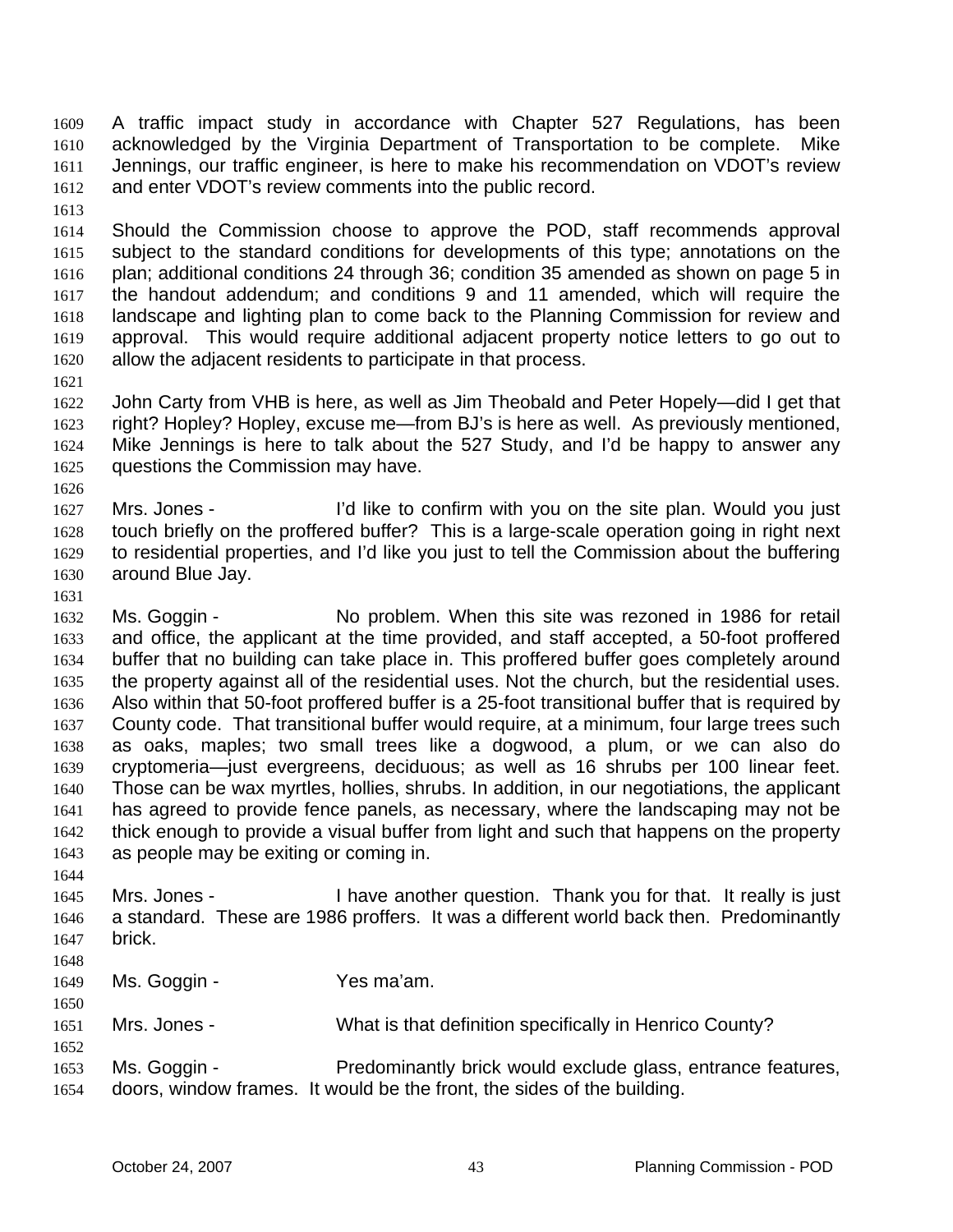1655 1656 1657 1658 1659 1660 1661 1662 1663 1664 1665 1666 1667 1668 1669 1670 1671 1672 1673 1674 1675 1676 1677 1678 1679 1680 1681 1682 1683 1684 1685 1686 1687 1688 1689 1690 1691 1692 1693 1694 1695 1696 1697 1698 1699 1700 Mrs. Jones - **But "predominantly,"** is that 51% or there a standard that is commonly used for what constitutes "predominantly"? Ms. Goggin - The Unit think we— Mrs. Jones - I don't mean to just put this out there, but it's occurred to me as I was looking this over again just sitting up here, that that's a term I wasn't sure there was a quantitative value for. Ms. Goggin - There are features that cannot be brick, glass, store framing, etcetera. You need to have more brick than any other feature. Having some features like this would be permissible. It would not take over the majority part of it. If they started coming in with EIFS all along the top—For some decorative touches, yes. But predominately, the building must be brick Mrs. Jones - Ckay. The residents' concerns. The neighborhood meeting that we had brought some very helpful concerns forward that I think we've all discussed in many ways over the past weeks. Henrico County has responded to a drainage issue unrelated to the BJ's plan, correct? Ms. Goggin - Yes ma'am. Mrs. Jones - Other resident concerns. You have had one? Ms. Goggin - Thad one lady call me who lives in Ridgecrest. She expressed her concern about the additional traffic on Starling Drive, specifically south of the site where it turns into more of a residential street versus being the four-lane, turnlane road that is up towards the mall. Mrs. Jones - So, there have been no calls, however, as a result of the last mailing, which included the revised plan and notice of this meeting, correct? Ms. Goggin - The applicant did send out the revised plan to the people that came to the meeting, and the adjacent property owners. We provided that information with their first mailing. Between their mailing and our notice letters, we have had some people come in today for some input. I would like to note that Jeff Perry from Public Works is here as well to address any drainage questions any citizens may have. Mrs. Jones - Thank you. You've worked awfully hard on this. Thank you so much. Ms. Goggin - Thank you. Mr. Branin - The Does anybody else have any other questions for Ms. Goggin?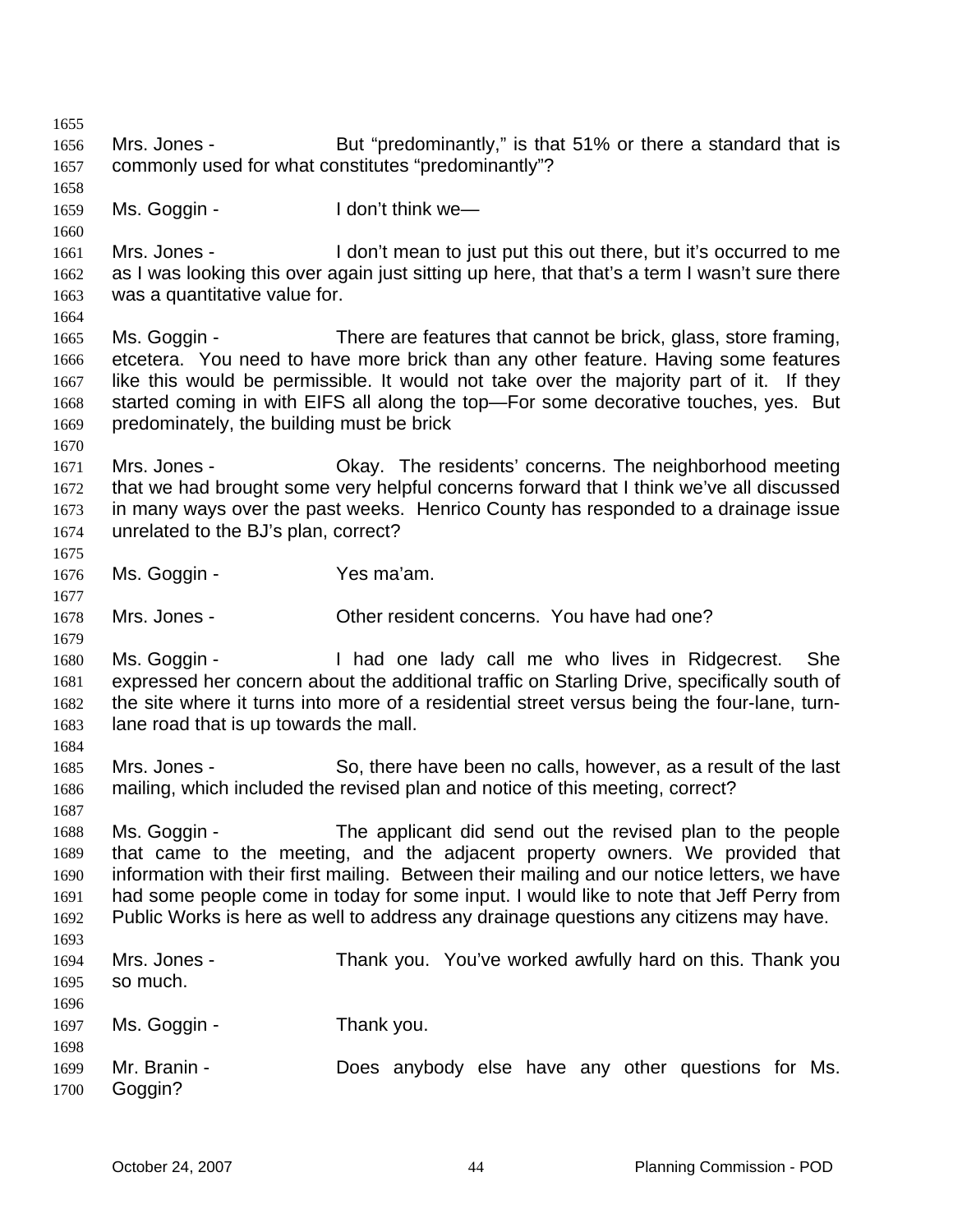1701 1702 1703 1704 1705 1706 1707 1708 1709 1710 1711 1712 1713 1714 1715 1716 1717 1718 1719 1720 1721 1722 1723 1724 1725 1726 1727 1728 1729 1730 1731 1732 1733 1734 1735 1736 1737 1738 1739 1740 1741 1742 1743 1744 1745 Mrs. Jones - We need to have Mr. Jennings come up, I guess, at this point. Mr. Branin - **Okay. Mr. Jennings?** Mr. Jennings - Good morning. I'm Mike Jennings, Traffic Engineer for Henrico County. As Ms. Goggin stated, BJ's was required to submit a 527 Traffic Study for the new Code of Virginia regulations on a certain size development. Part of the regulations are the key findings of the study be put into public record. Basically, what I'm going to do is at least put their key findings, from VDOT's results, into the public record today. Basically, they evaluated the traffic analysis and found that the report conforms to the requirements of Chapter 527 in regard to the accuracy, methodologies, assumptions, and conclusions presented in the analysis. Key findings identified in the traffic impact analysis are noted in Section 6 of the report, and included the following. Results of the capacity analysis for the 2009 and 2015 build conditions reveal that no significant geometrical changes are required at study area intersections to accommodate BJ's Wholesale Warehouse Club's site traffic. In some cases, signal timing modifications even improve upon existing conditions before the addition of the site traffic. The following improvements are recommended to accommodate site traffic generated by the proposed BJ's Wholesale Club store, and the developer of the store commits to providing them, if approved by Henrico County and VDOT, as may be required by Henrico County Director of Public Works: 1. Re-stripe additional southbound Starling Drive auxiliary lane adjacent to the site to provide exclusive right-turn lanes for each driveway location. 2. Decrease the cycle length at the Quioccasin Road intersections with Starling Drive and Pemberton Drive to 90 seconds during each peak period. 3. Optimize signal splits at Quioccasin Road intersections with Starling Drive and Pemberton Road to accommodate the site traffic. 4. Also, shift 6 seconds of additional green time from Patterson Avenue to the southbound Gayton Road approach in order to improve poor operations for the Gayton Road approach. Completion of this traffic study has revealed that after the addition of the proposed retail development site traffic and the recommended improvements, acceptable levels of service can be maintained for all lane groups at all study area locations. Mrs. Jones - The Mr. Jennings, before there's a glazing-over with all the technical terminology, this boils down to the fact that VDOT feels that this project will not have an adverse affect on the traffic in that area if these several items are done. Is that correct?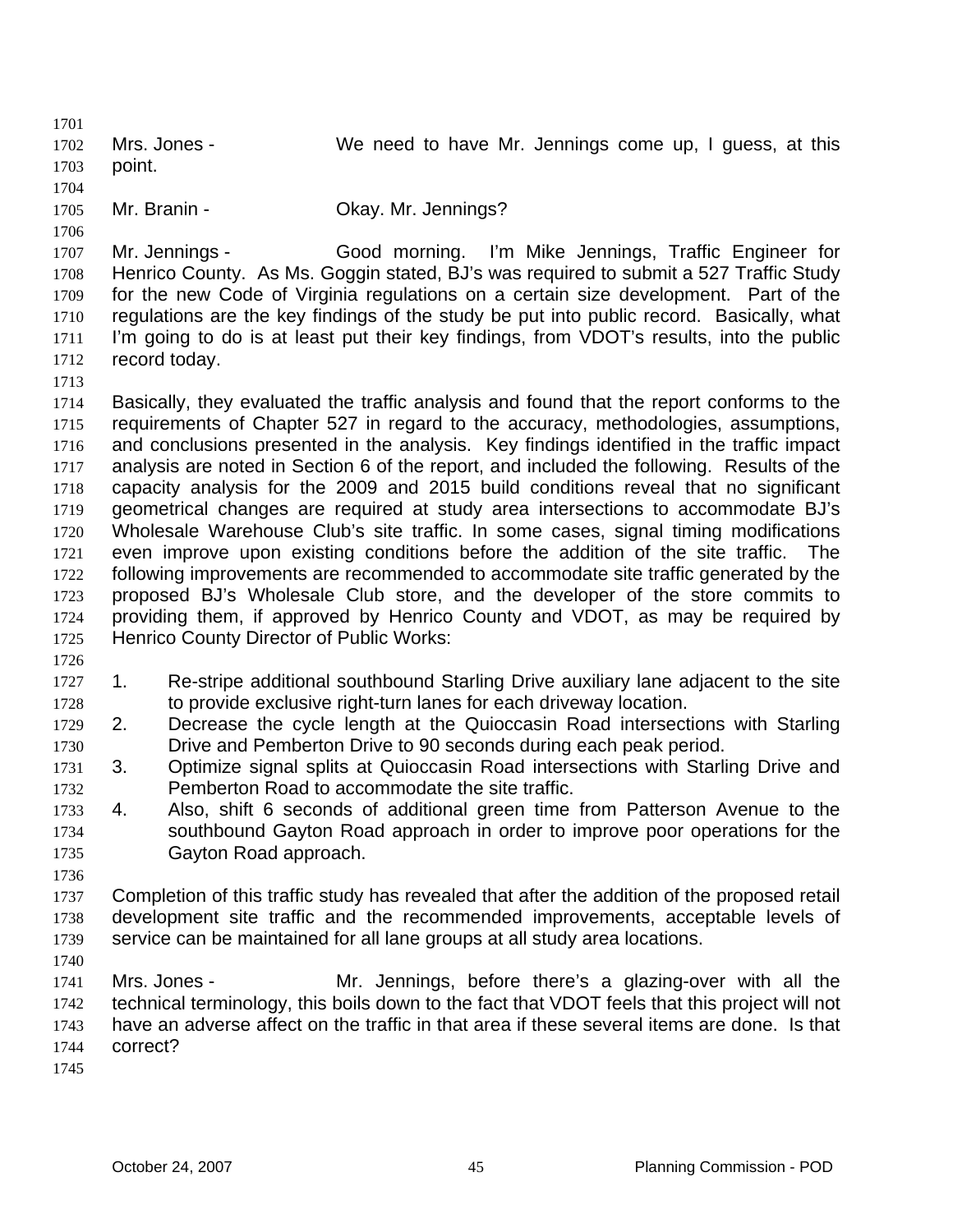Mr. Jennings - Yes ma'am. Both VDOT and I reviewed the traffic impact study and we feel the road system can work at acceptable levels of service. 1746 1747

- 1749 1750 1751 1752 1753 Mrs. Jones - The Just for the record—Acceptable levels of service. We struggle with this constantly throughout the County. For the citizens who are here, we tend to think "acceptable levels of service" means that I can go up to a light and move through on green all the time. That's my acceptable level of service. However, that doesn't happen. Could you just give it a little human—
- 1754 1755 1756 1757 1758 1759 Mr. Jennings - Basically, through federal guidelines there are acceptable levels of service A through F. Basically, what we consider acceptable is "D" and above, and "D" could be a possible 40-second delay at an intersection to either turn left or go straight. That's considered acceptable when you have collector roads that are intersecting.
- 1761 1762 1763 Mrs. Jones - It's a real balancing act, isn't it? I find these are standards that have served Henrico County well. These are national standards translated through our state and local agencies, right?
- 1765 Mr. Jennings - Yes ma'am. That's what we've always followed.
- 1767 1768 1769 1770 1771 1772 Mrs. Jones - Ckay. I'd like to ask a couple other things while you're at the podium, if you don't mind. This doesn't have to do with the 527 study. By the way, we're all new kids on the block with this, but this is my first go-round with the 527. Farmington and Blue Jay are quiet residential streets, and they're about to have, I would think, a lot of impact. At the moment, are they considered streets that need to have some traffic calming? Are they in the Traffic Calming Program, and if so, why?
- 1773

1748

1760

1764

1766

- 1774 1775 1776 1777 1778 Mr. Jennings - Based on the public meeting, we entered both these streets into our Traffic Calming Program. We have done speed studies on both these streets. Farmington Drive did not qualify for our Traffic Calming Program, but Blue Jay Lane did. So, we could work with the citizens to acquire the proper signatures to move on with Phase I of the program on that street.
- 1779 1780 Mrs. Jones - And the citizens, as far as you know, do what to pursue this? You're anticipating that will be—
- 1781 1782 1783 Mr. Jennings - My understanding is yes, based on what Ms. Goggin told me of the public hearing.
- 1784

1786

- 1785 Mrs. Jones - Ckay.
- 1787 Mr. Jennings - I was not at the public hearing.
- 1789 1790 Mrs. Jones - Okay. Well, that could be very helpful for this project as it goes forward. Cut-throughs from that area are a real concern.
- 1791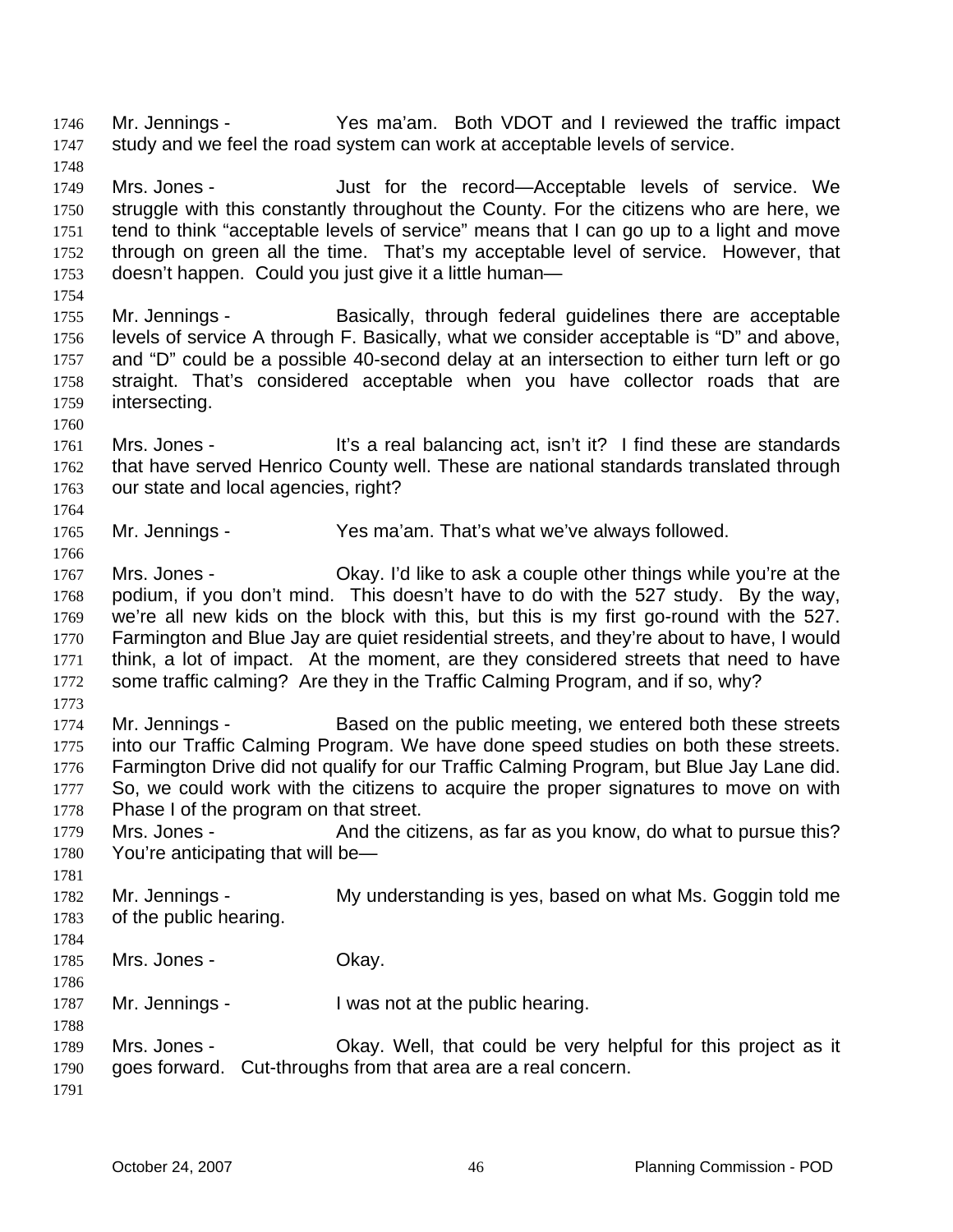Mr. Jennings - Looking at the trip generation and traffic distribution of this site, we don't feel that there is going to be cut-through traffic coming through that subdivision. The majority of the traffic will be coming from the north through the Quioccasin/Parham area down Starling. 1792 1793 1794 1795

1797 1798 1799 Mrs. Jones - Ckay. Would you please just mention for the record the existing bus stop that is at the corner of this property and how that'll be handled with the site development?

1800 1801 1802 1803 1804 1805 1806 1807 1808 1809 1810 1811 Mr. Jennings - Yes ma'am. I talked to Todd Eure, who is our Transportation Development Engineer. Part of his job is the analysis of the bus stops, the trips, and the routes and everything. He basically said there is a bus stop existing on that site right now and about 22 buses come through there a day. They basically come south on Starling and then loop into the Regency parking lot. Basically, once BJ's is developed, this is going to be an on-demand stop. If somebody wants to get off there or get on there, it'll stop. If not, it won't even stop there. Basically, I talked to him about the possibility of relocating the bus stop, because I know BJ's had asked for that. He said it's not a problem, as long as it's in a safe place. We could look at it to make sure there's adequate sight distance at the intersections and everything. It would be a short stop. It would not be a long stop.

1813 Mrs. Jones - When would that come up, as we go through the—

1815 1816 1817 Mr. Jennings - If it's approved, we'd look at it during the POD process. My understanding is, from talking to VHB's engineer, they are going to propose a location for a bus stop. So, I would get with Todd and we would review that on the POD.

1819 Mrs. Jones - Ckay. All right. Thank you.

1820 1821 1822 1823 1824 1825 1826 1827 1828 1829 Mr. Branin - The Anyone have any questions for Mr. Jennings before he leaves? Mrs. Jones - The's left. Mr. Branin - Then I guess we don't. Would you like to hear from the applicant? Mrs. Jones - Yes, please.

1830 1831 Mr. Branin - Can the applicant come down and state your name for the record?

1832

1796

1812

1814

1818

1833 1834 1835 1836 Mr. Theobald - Mr. Chairman, ladies and gentlemen, I'm Jim Theobald and I'm here this morning on behalf of BJ's Wholesale Club. With me is Mr. George Goff and Peter Hopley, as well as a number of other design professionals who may also be able to assist with any of your questions.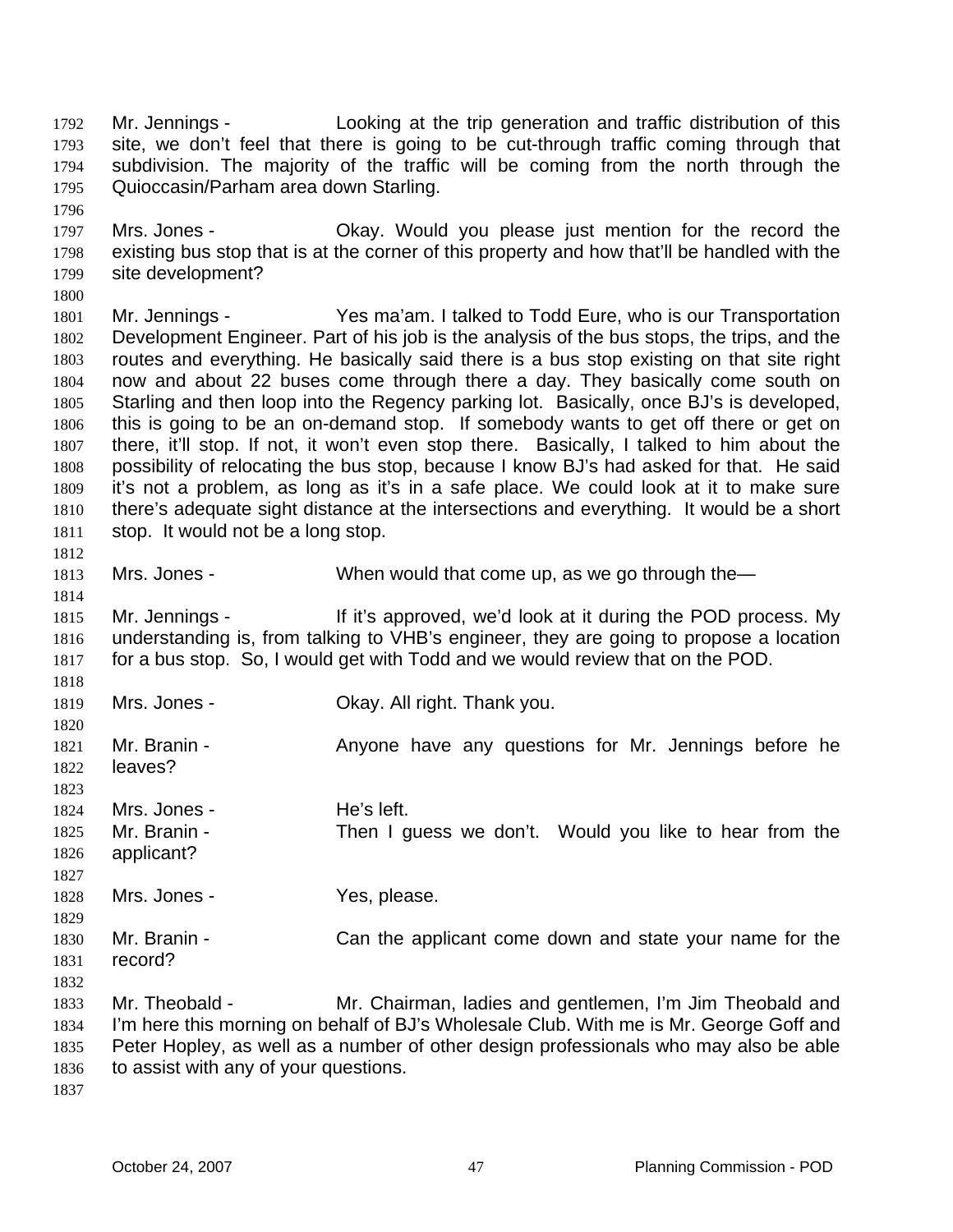They have contracted to purchase approximately 12-1/2 acres across from the back of Regency Square on Starling Drive. As you know, this site was originally zoned for retail use back in 1981, and then subsequently amended, revised the proffers in 1986. And prior to its 1981 rezoning, it was being used as the site of the Tuckahoe Little League. The site is currently owned by Taubman, who owns Regency Square. They have been looking for a user who they believe would be complementary to the uses existing and planned at the mall, and would benefit the whole economic development of that area. 1838 1839 1840 1841 1842 1843 1844 1845

- 1846 1847 1848 1849 1850 1851 1852 1853 The proffers that were ultimately amended in 1986 were substantial even for 1986, and addressed a number of issues including eliminating potentially objectionable uses; requiring building materials—you've heard brick, predominantly brick on three sides and split face block on the rear; height limitations; limitations on the hours of deliveries; enhanced buffers; access restrictions so that no connection can be made to, for instance, the exiting stub street in the back along Blue Jay Lane; and lighting restrictions, as well as fencing restrictions dealing with the existing fence that surrounds the western and southern portions of the property.
- 1854
- 1855 1856 1857 1858 1859 1860 1861 1862 1863 1864 1865 1866 As Ms. Goggin indicated, we have met with neighbors and continually with staff, and had many discussions with Mrs. Jones. We have received a letter from the Quioccasin Baptist Church indicating that they are not opposed to our plans. We've been working with them on providing them with potential pedestrian access, as well as some overflow parking that they may need from time to time. We have amended our plans as a result of those discussions to essentially provide for the full transitional buffer between the church property and BJ's because the 50 feet did not apply, rather than just seek a deviation and skinny that down further. We've also increased the height of the HVAC screening wall on the roof regarding views and noise. Importantly, we moved the fuel island further away from the neighborhood and in a way that didn't conflict with traffic trying to use that. Keep in mind, those fuel islands are not for the benefit of the general public, but only for BJ's Wholesale Club members.
- 1867

1868 1869 1870 1871 1872 1873 1874 1875 We have added additional architectural details, although not required to do so, to the front of the building façade, and have agreed to add brick to the columns of the fuel station canopy. We've also committed to the residents that we would attempt to deal with our vendors as to the routing of the delivery traffic coming from Quioccasin. We've also agreed with them to find a suitable place for construction access, somewhere more in the middle of the site, if you will, so that we don't bother Disco Sports and the Wellness Center, and we're as far away from the neighborhood as makes sense, so that we don't have this conflict with construction traffic.

1876

1877 1878 1879 1880 1881 I would submit that this is an important economic development initiative for Henrico County. There are a lot of good things happening in that area of Quioccasin and Parham with recent upgrades to older structures. Regency Square is looking for ways to remain vibrant. We believe that the investment of millions of dollars by BJ's into this area will only help that effort.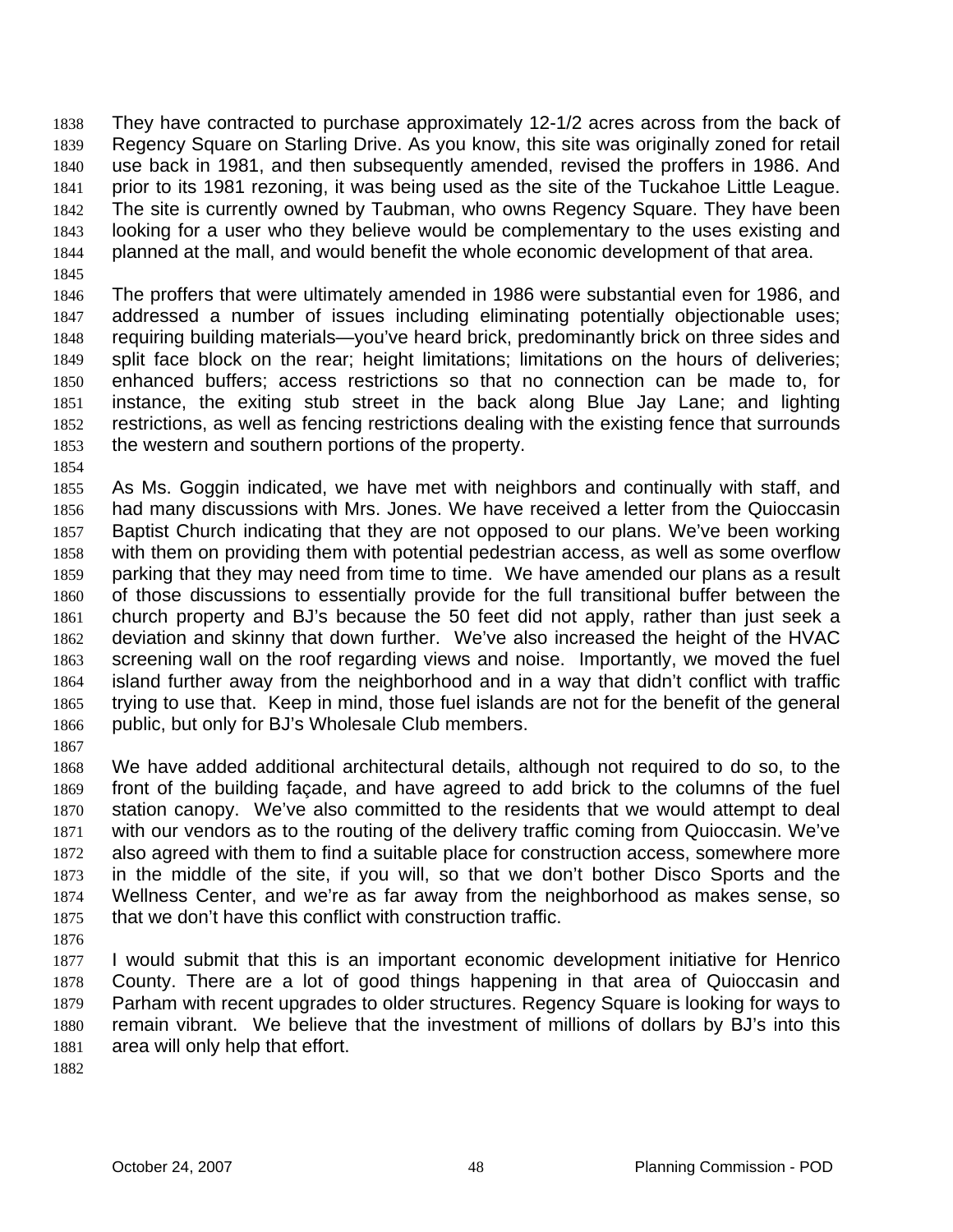Importantly, we believe that this request complies with all the legal requirements applicable to POD consideration. We are in agreement with the conditions as have been modified and amended. We would just like to clarify for the record that when you say, "no outside storage," that does not preclude cart storage. I've been assured by staff it does not. We have designated cart storage areas on the plan that have been discussed. I just wanted to make that part of the record. Of course, after discussions on the architecturals, which I'm sure we'll discuss more, we are not in agreement with staff's annotations on the plans that we put up on the screen. 1883 1884 1885 1886 1887 1888 1889 1890

- 1892 1893 With that, I would respectfully request your approval of the POD. I'd be happy to answer any questions.
- 1894

1891

- 1895 Mr. Jernigan - Does anybody have any questions for Mr. Theobald?
- 1896
- 1897 1898 Mrs. Jones - I have a few. I thought maybe I'd let anyone else go first
- 1899 Mr. Branin - No ma'am, Mrs. Jones.
- 1901 Mrs. Jones - All right.
- 1903 Mr. Branin - You're up.
- 1904

1900

1902

1905 1906 1907 1908 1909 1910 1911 1912 1913 1914 1915 Mrs. Jones - All right. Well, I do have a few, simply because I think it's important to confirm understandings that have been hammered out over the last number of weeks that this has been under discussion. Staff has spent a huge amount of time, as well as myself. By the way, this plan that we have up now is not accurate as to the fuel tanks, so it's better to have this plan up. Yes. Okay? When BJ's first came in— And please understand, the questions I'm asking you are not relevant to the business model of BJ's. Those of us who patronize Costco and some folks who patronize Sam's, understand that these can be very helpful and beneficial stores and certainly have a good corporate image. My specifics are trying to make this a good fit for this site. In that vein, I just wanted to ask you some questions regarding things we talked about.

- 1916 1917 1918 1919 1920 1921 One of the things from the neighborhood meeting was the impact of traffic. Certainly we've heard that, hopefully, this will not be as impactful as some had feared. One of the questions originally was, well gosh, if the store were slightly smaller and that gave a little more room to maneuver through parking, and in and out, would that be a possibility. The Hanover Store is 10,000 square feet less on acreage that's larger. Is there any reason why this store has to be the size that you are proposing?
- 1922

1923 1924 1925 1926 1927 Mr. Theobald - Well, I'm not sure that, "it has to be," would necessarily be the way I'd phrase that, but this is the size of store that they desire, that fits their prototype for acreage of this size. As you know, these stores, when you go into a national chain store, they're laid out to accomplish a similar look and feel really across the country. Their storage is in the same place, their entrances are, hopefully, in the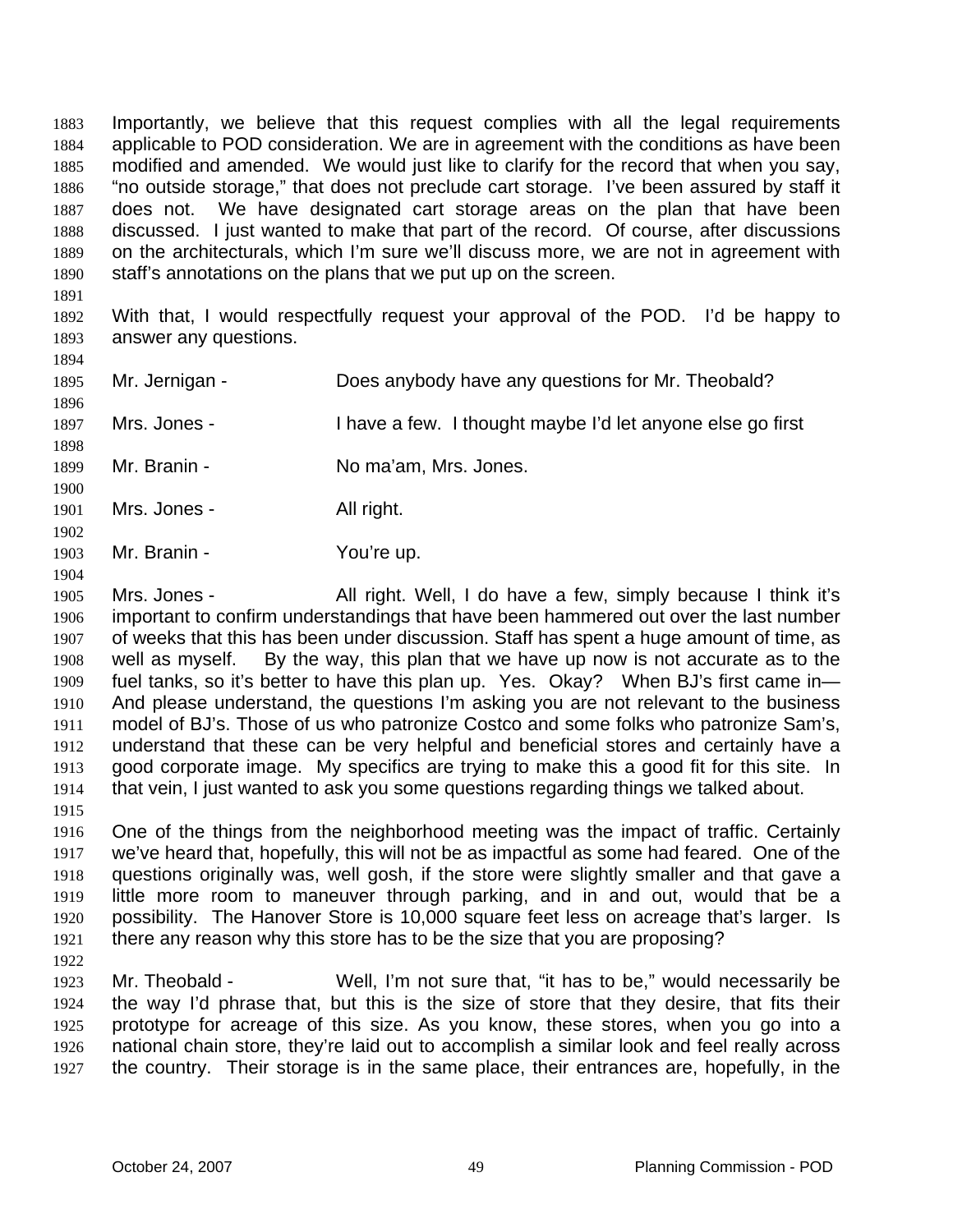same place. This was the desired size and one that met the parking requirements, which is the give and take, vis-à-vis the size of a store, so that would be their request. 1928 1929 1930 1931 1932 1933 1934 1935 1936 1937 1938 1939 1940 1941 1942 1943 1944 1945 1946 1947 1948 1949 1950 1951 1952 1953 1954 1955 1956 1957 1958 1959 1960 1961 1962 1963 1964 1965 1966 1967 1968 1969 1970 1971 1972 1973 Mrs. Jones - Would it be a point of discussion at all to consider any smaller structure? Mr. Theobald - No ma'am. Mrs. Jones - We have construction hours that are certainly a point of discussion among the neighbors. Could you confirm those? Mr. Theobald - Yes. We had committed in a letter to the neighbors. There is no requirement in the zoning case, but the commitment to them was that we would limit the hours to between 7 a.m. and 7 p.m. Monday through Friday, and 8 a.m. to 7 p.m. Saturday, with no construction on Sunday. Mrs. Jones - Well, I think that's certainly something that's appropriate and right next to a residential setting to have those. I appreciate that. Mr. Theobald - I might also say for the benefit of Ms. Beale, who's in the audience, and the Wellness Center, we have spent a lot of time in discussions with her, and trying to make sure that we respect the activities that she's doing over there in terms of meditation and massage and yoga that goes on in that facility. We are going to try very hard to disturb her as little as possible during the construction. Mrs. Jones - Not a good match with jackhammers. Mr. Branin - Mr. Theobald, I didn't see Ms. Beale raise her hand in opposition. Mr. Theobald - She did not. I just wanted to make sure that, for the record, she's been very kind in working with us and talking with us, and I just wanted to make sure that I'd said that. Mr. Branin - Ithink I may call Ms. Beale up. Mrs. Jones - The Have store hours and delivery hours been discussed and decided? Mr. Theobald - That is controlled by the proffered conditions. The proffered conditions in the case limit the hours to, "No deliveries or other loading and unloading shall be allowed before 6 a.m. nor after 11 p.m., and no trash pickup operations shall be allowed before 9 a.m. or after 7 p.m." That's a proffered condition. Mrs. Jones - Okay. Well, I know we're certainly bound by the proffers. I do hope that there will be no great impacts on the neighborhoods from those kinds of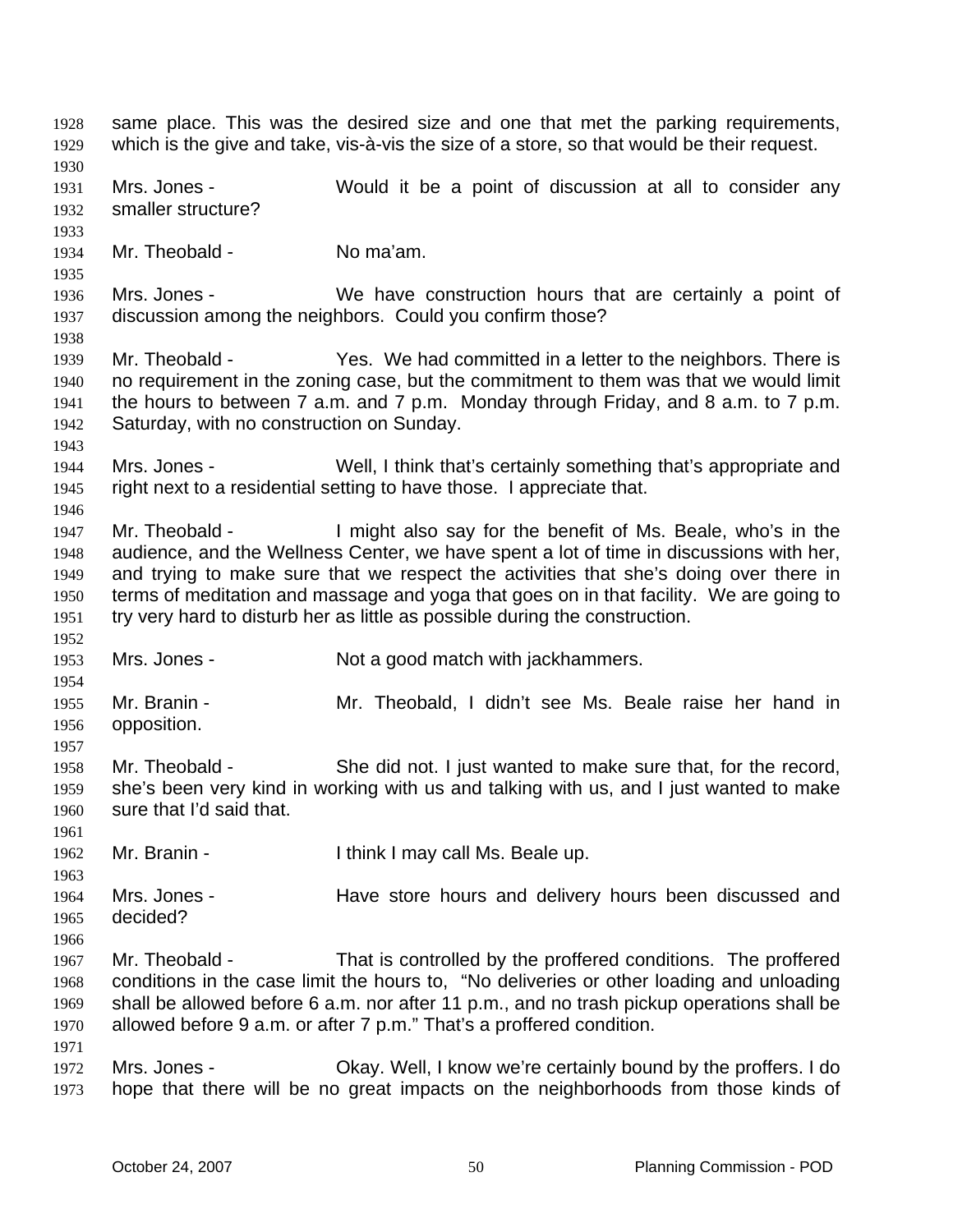things. You've heard Ms. Goggin go through the hoops for the buffering of noise and lights and visual impacts on the neighbors through the use of the plantings and this 50 foot buffer, and the planting heights for the 25 transitional. Your client is comfortable with doing whatever it takes to make this be the kind of environment we hope it will be? 1974 1975 1976 1977

1979 1980 1981 1982 1983 1984 1985 1986 1987 1988 1989 Mr. Theobald - What I pledge to you, Mrs. Jones, is in addition to the 50 feet, which is primarily treed at this point as well as whatever vegetation exists in the backyards of their homes, is that we're certainly no more interested in causing any negative impacts on neighbors than anybody. We don't want those phone calls either and we always strive to be a good neighbor. When we get around to landscape plan review, what I pledge to you is we would do our very best to mitigate any holes to try to screen it. That doesn't mean that a headlight beam isn't going to go through. It's not a total blockage, which really can never be achieved. If we're going to be amenable to make sure that we have protected those folks—I did also pledge to you if there's just a place based on TOPO or screening, that if there's a section that the plantings just won't help us, then we'd consider putting a section of a screening fence in there.

1990 1991 1992 Mrs. Jones - The appreciate your willingness to really look at that at landscape review, because I think that's key to having this fit well on this site.

- 1994 1995 1996 Mr. Theobald - Right. Again, that was—as we all discovered I guess yesterday or the day before—part of the proffered conditions and so people were thinking about it even back in 1986 to make sure the neighborhood was protected.
- 1998 1999 2000 2001 Mrs. Jones - We've talked a bit about fencing. Just to be clear, because I think one of the letters that was sent to the neighbors indicated there would be fencing within 10 feet of the curb line, you may want to just touch on the police concerns for that and why we're not going to do that.
- 2002 2003 2004 2005 2006 2007 2008 2009 2010 2011 2012 2013 2014 2015 Mr. Theobald - An idea early on was to place, essentially, a second fence off the curb line. Upon reflection, I think we were—That process evolved in terms of what we were trying to accomplish, whether it was screening or security of whatever. I think we all became concerned that, in essence, a double fence creates a no-mans land that has some maintenance issues, some safety issues, and probably didn't achieve any purpose. As a matter of fact, the original zoning case has a zoning condition that requires us to both leave the existing chain link fence and repair it when necessary. That's what we'll do. That fence is essentially our fence. If segments need repair, we will do that. We're certainly going to try to—As you mentioned to me yesterday, that existing fence has a lot of ivy and whatnot grown up on it and helps act as an additional screen. So, we're going to repair where we need to, but be judicious as to not remove anymore vegetation than absolutely necessary.
- 2016 2017 Mrs. Jones - **Would you be in contact with the homeowners about each** section there?
- 2018

1978

1993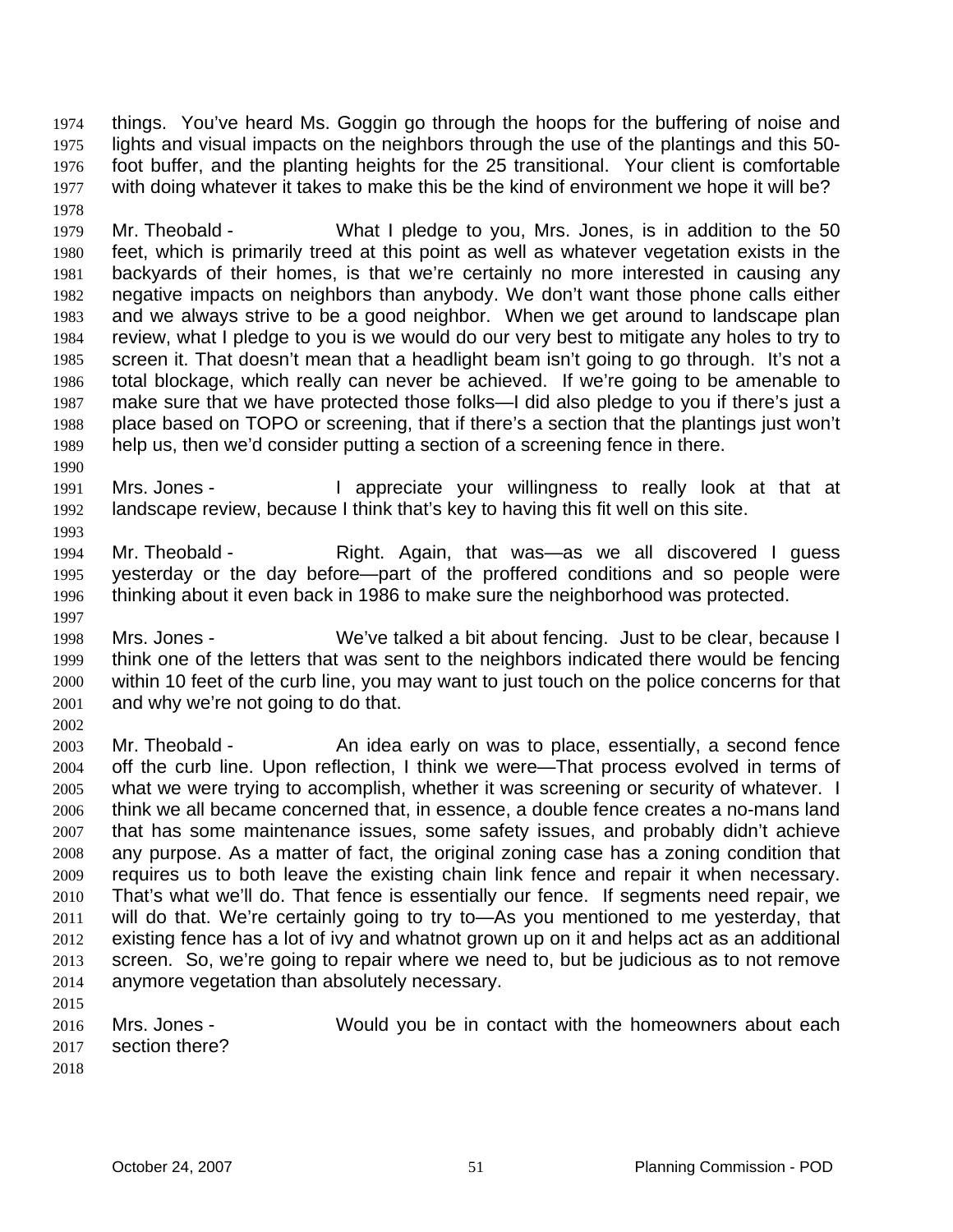Mr. Theobald - Theorem 15 If we need to get onto their property, we certainly would. Sometimes, when people see workmen out back, they get a little concerned and nervous, so we would certainly do our best to let those folks know we'd back in there working. If there are areas that are in need of repair that anybody would like to bring our attention, we'd be happy to hear it. 2019 2020 2021 2022 2023

2025 2026 2027 2028 Mrs. Jones - Communicating with the neighbors would certainly be appreciated so that everyone's clear about what's happening, especially if something's been there so long.

- 2029 2030 2031 Mr. Theobald - We do have all the names. In fact, the neighbors had asked us to produce a drawing that clearly delineated whose lot was whose, and so we have all that information available.
- 2033 2034 2035 2036 Mrs. Jones - Chay. When I was thinking about this plan and its impact on this area, I did have a thought occur to me that hadn't before. There are moveable message signs that are sometimes used with operations like that. Does BJ's use those normally?
- 2038 2039 2040 Mr. Theobald - No ma'am, they don't, other than there are some changeable prices near the gasoline kiosks, which are needed. I don't think they necessarily come under your changeable message ordinance. Mr. O'Kelly's agreeing with me.
- 2042 2043 Mrs. Jones - **Do** you think your client would be agreeable to a condition that would preclude use of the moveable message, attention-getting signage?
- 2045 2046 Mr. Theobald - Yes ma'am. Consistent with your ordinance, that would not be a problem. We really don't have the need to use that, again, other than for the gas.
- 2048 Mrs. Jones - That would be, as well, appreciated. Thank you.
- 2050 Mr. Theobald - Surely.

2024

2032

2037

2041

2044

2047

2049

2051 2052 2053 2054 2055 2056 2057 2058 Mrs. Jones - Ckay. I have one more discussion point. It's kind of been a sore spot and I don't want it to be. I simply want to ask the question because I think it's important to the overall effect of this—This is a project that has big-box look, whether they consider themselves a big-box retail or not. This is a store that conveys that

2059 2060 2061 2062 2063 general look, which we see along Broad Street and in other more-intensely commercial corridors. In that vein, I and staff had asked repeatedly to see if we couldn't break up the mass of exposure on these sides. Up, back one. If you look at the buildings, the entrance, obviously, has architectural features, and your clients have agreed on this entrance wall here on the east elevation to add some added pilasters and some delineations there. The staff's point about balance for the last feature I think is well taken. Is your client inclined to agree to that?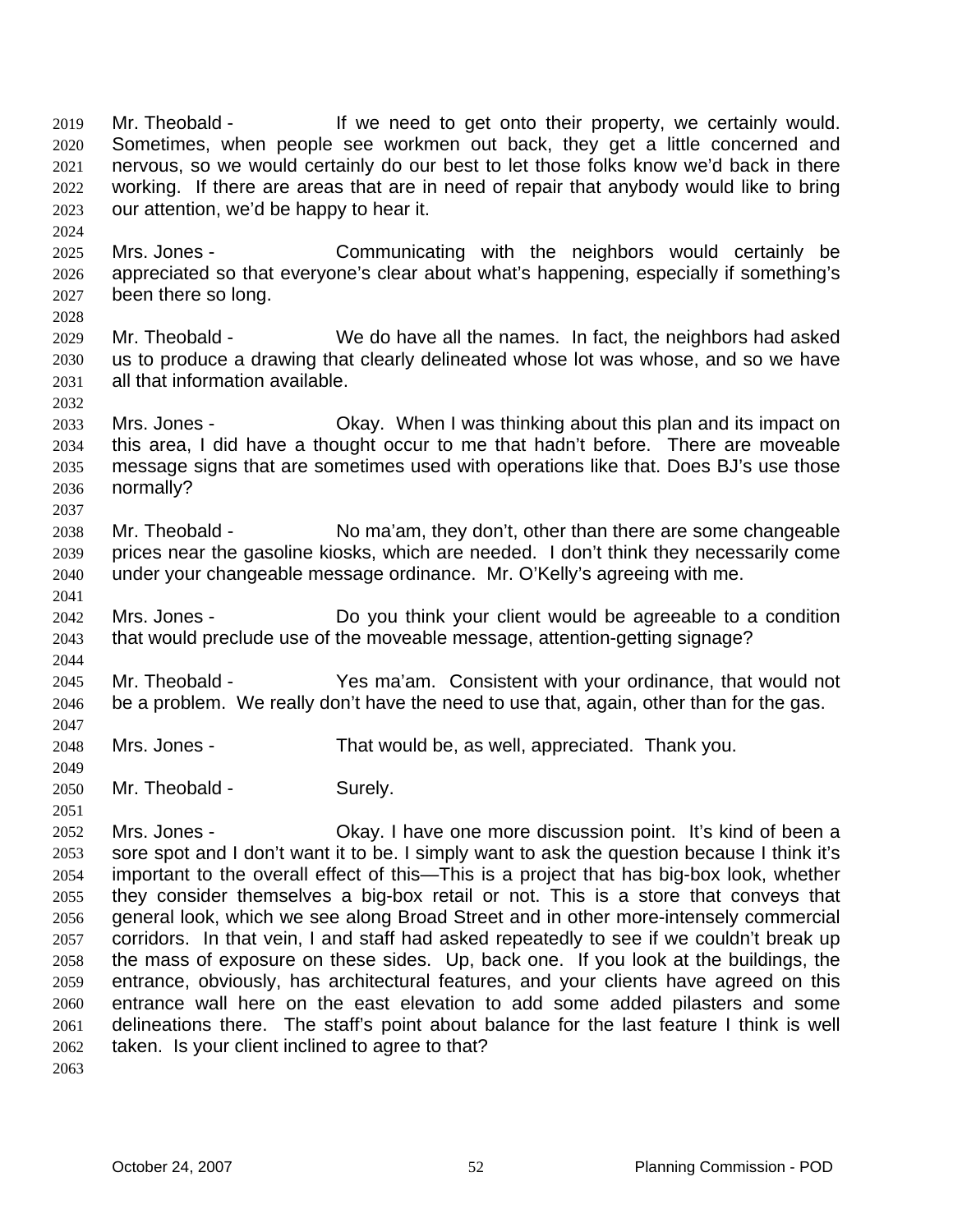Mr. Theobald - We had a discussion about this this morning, because I knew it had been brought up. Frankly, in their meetings with the architect, this is obviously done on purpose. What they were trying to do is rather than just replicate sections, they were trying to provide a little difference so that I just didn't look like it was repeated every so many panels. This would be the front elevations they would prefer to live with. I guess the architect finds it architecturals pleasing. 2064 2065 2066 2067 2068 2069

2071 2072 Mrs. Jones - Chay. Well, I guess I can understand that point. That might leave us—If we go on to the south elevation, this is where we have the loading areas.

2073 2074

2075

2078

2086

2088

2090

2093

2095

2101

2107

2070

Mr. Theobald - Yes ma'am.

2076 2077 Mrs. Jones - You can see kind of the silhouette of the entrance feature there to the right. How about we'll move a little delineation over to this side?

2079 2080 2081 2082 2083 2084 2085 Mr. Theobald - We would not be in a position to agree to do that. This side, like the north side, is predominately brick, as required by the zoning conditions, so what you see are essentially—other than perhaps a little EIFS band—is just different colors of brick. This is a lot of brick. This, of course, is the area that as we saw along the plan is along the 50-foot buffer and screened from the neighbors. I'm not sure that any additional architectural relief would really be merited over there and we would respectfully decline to provide any.

2087 Mrs. Jones - Well, let's keep going around the building.

2089 Mr. Theobald - Okay.

2091 2092 Mrs. Jones - The west elevation, of course, is the elevation that is not required by proffer to be predominantly brick.

2094 Mr. Theobald - Correct. This is required to be split face block.

2096 2097 2098 2099 2100 Mrs. Jones - The simple things that would give it a more pleasing appearance, in my opinion, are things like recessed areas and perhaps a feature like the medallions, rounded accents, those kinds of things, the trim, that are in other part of the building would certainly be an asset here. Do you think your clients would consider doing anything on this elevation?

- 2102 2103 2104 2105 2106 Mr. Theobald - Theorestly, I guess my answer would be the same as on the south elevation. We are showing a few little medallion features along the roof, but again, this is along the back where all the screening and buffering is. There is some circulation back in here, but it's not generally seen by anybody. So, my response would be the same.
- 2108 2109 Mrs. Jones - Well, that leaves us here with what's labeled, "South Elevation," but I—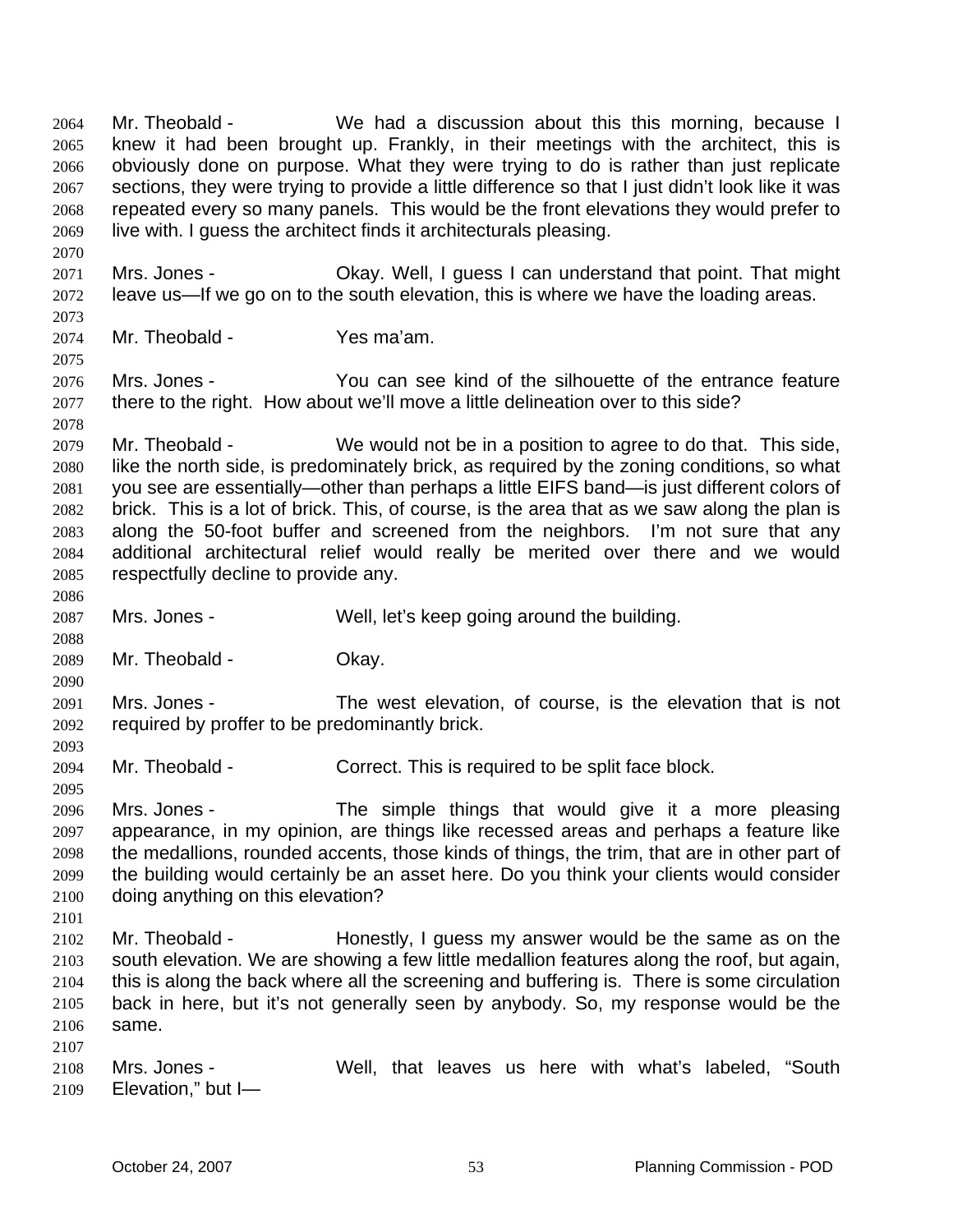| 2110         |                                                                                          |                                                                                               |  |
|--------------|------------------------------------------------------------------------------------------|-----------------------------------------------------------------------------------------------|--|
| 2111         | Mr. Theobald -                                                                           | At the bottom.                                                                                |  |
| 2112         |                                                                                          |                                                                                               |  |
| 2113         | Mrs. Jones -                                                                             | -think it's the north-                                                                        |  |
| 2114         |                                                                                          |                                                                                               |  |
| 2115         | Mr. Theobald -                                                                           | That's correct.                                                                               |  |
| 2116         |                                                                                          |                                                                                               |  |
| 2117         | Mrs. Jones -                                                                             | -elevation. You can see that entrance feature. Now, this is                                   |  |
| 2118         |                                                                                          | the elevation that is visible to the Wellness Center and Disco?                               |  |
| 2119         |                                                                                          |                                                                                               |  |
| 2120         | Mr. Theobald -                                                                           | Yes ma'am.                                                                                    |  |
| 2121         |                                                                                          |                                                                                               |  |
| 2122         | Mrs. Jones -                                                                             | This is the entrance area right here. It seems like a long                                    |  |
| 2123         |                                                                                          | mass of very un-delineated frontage. I'm trying to get a building that has a little more      |  |
| 2124         |                                                                                          | architectural interest to it because I think this area deserves it.                           |  |
| 2125         | Mr. Theobald -                                                                           | That would be this side.                                                                      |  |
| 2126<br>2127 |                                                                                          |                                                                                               |  |
| 2128         | Mrs. Jones -                                                                             | Yes.                                                                                          |  |
| 2129         |                                                                                          |                                                                                               |  |
| 2130         | Mr. Theobald -                                                                           | Facing the Wellness Center.                                                                   |  |
| 2131         |                                                                                          |                                                                                               |  |
| 2132         | Mrs. Jones -                                                                             | Would your client consider taking the elements from the front                                 |  |
| 2133         | and repeating those on that side?                                                        |                                                                                               |  |
| 2134         |                                                                                          |                                                                                               |  |
| 2135         | Mr. Theobald -                                                                           | I think, Mrs. Jones, what we would be prepared to do here is,                                 |  |
| 2136         |                                                                                          | given its visibility from this entrance in the front here where we will have some traffic, is |  |
| 2137         |                                                                                          | to perhaps take, for instance, this element in here with a couple of these pilasters or       |  |
| 2138         |                                                                                          | columns and perhaps—If you can follow the cursor here. You wouldn't do it right at the        |  |
| 2139         |                                                                                          | very corner, but you would bring it down and maybe turn the corner so there's at least        |  |
| 2140         |                                                                                          | one other architectural element, perhaps one of these lower ones so as not bring              |  |
| 2141         |                                                                                          | additional attention to it. But one of these lower architectural elements with the pilasters  |  |
| 2142         |                                                                                          | or column look, and the medallions over on this side where you first turn the corner. I       |  |
| 2143         |                                                                                          | think we are prepared to do that. I think what that would accomplish is—Really, this is       |  |
| 2144         | mostly delivery traffic around the back. This is overflow parking over here and the      |                                                                                               |  |
| 2145         | Wellness Center sits in here. So, if we, basically, have impacted the corner, I think we |                                                                                               |  |
| 2146         |                                                                                          | will have enhanced that elevation. We would be prepared to do as I just stated.               |  |
| 2147         |                                                                                          |                                                                                               |  |
| 2148         | Mrs. Jones -                                                                             | That would certainly be a plus.                                                               |  |
| 2149<br>2150 | Mr. Theobald -                                                                           | Happy to do it.                                                                               |  |
| 2151         |                                                                                          |                                                                                               |  |
| 2152         | Mrs. Jones -                                                                             | Okay. Architecturals. I know it's very difficult for a company                                |  |
| 2153         |                                                                                          | to come in from maybe a different location and to know each jurisdiction's little way of      |  |
| 2154         |                                                                                          | doing things. Architecturals are important to us here, especially as a redevelopment. I       |  |
|              |                                                                                          |                                                                                               |  |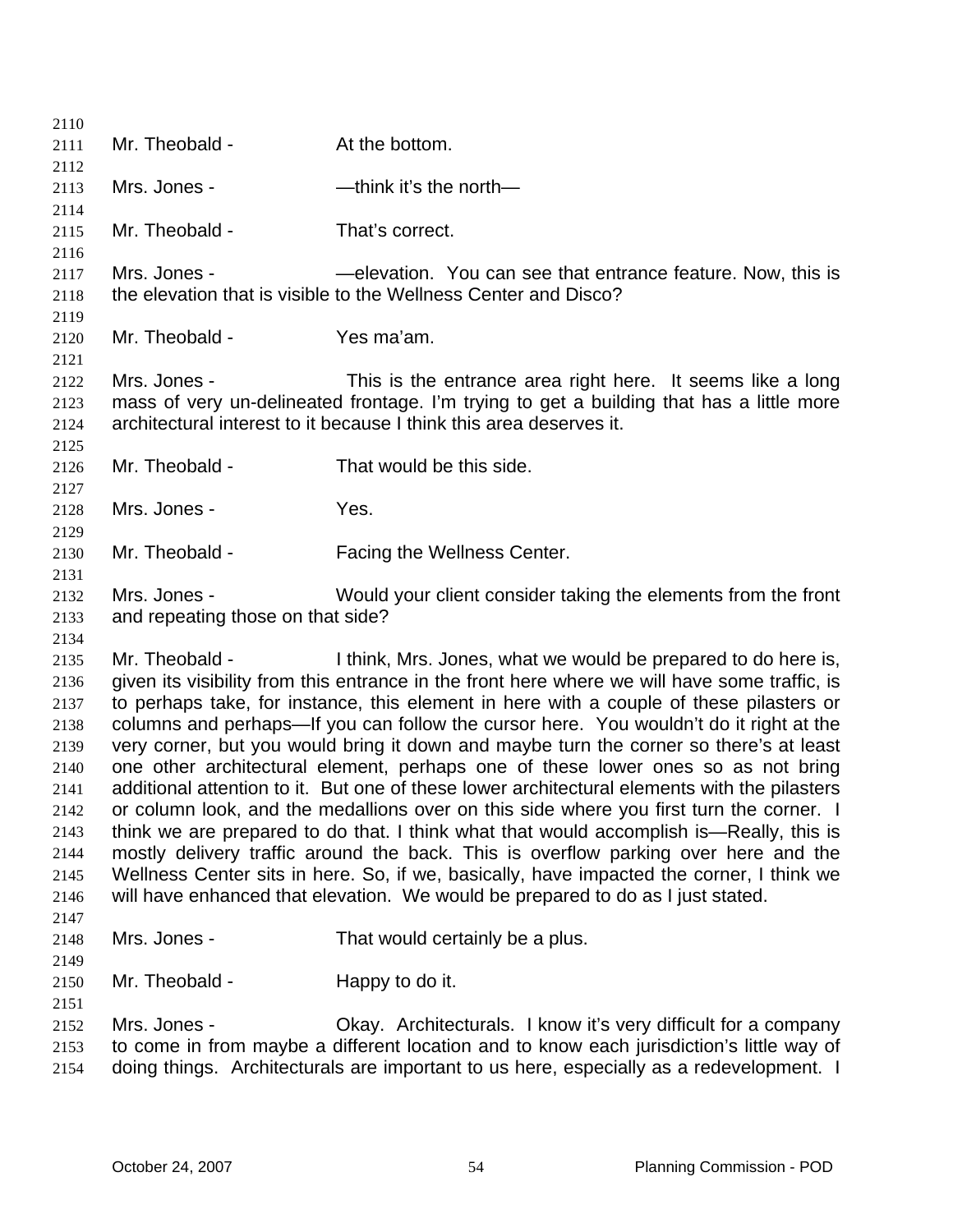appreciate at least having a little bit of flexibility with those. That would be nice. All right. I guess the citizens have some time. 2155 2156

2157

2160

2167

2169

2171

2173

2175

2177

2158 2159 Mr. Jernigan - Are there any other questions from the Commission for Mr. Theobald? All right. Would you like to hear from the opposition now?

2161 Mrs. Jones - I sure would.

> Mr. Jernigan - Ckay. Would you come up and state your name for the record, please?

- 2166 Ms. Patterson - I'm Loretta Patterson and my property backs up to BJ's.
- 2168 Mr. Vanarsdall - I didn't catch your name.
- 2170 Mr. Jernigan - Patterson.
- 2172 Mrs. Jones - Ms. Patterson.
- 2174 Ms. Patterson - Patterson.
- 2176 Mr. Jernigan - **Loretta Patterson.**
- 2178 Mr. Vanarsdall - Thank you.
- 2179

2180 2181 2182 2183 2184 2185 2186 2187 Ms. Patterson - So, I'm not totally opposed to BJ's, but I do have some concerns that I would like to voice. One of my first concerns was the traffic. I appreciate the study that was done, but I don't think it's realistic about what really goes on, on Starling Drive and Farmington. There have been many times that I have sat there and almost gotten killed trying to cross over to the mall. You can't see. There's traffic coming from one hill and it's coming around a bend on the other where there are trees. It's a very dangerous intersection. I just think that something needs to be done. I think you need a light there, and I'm very concerned somebody's going to get killed there. Mrs. Jones - This is a light at the corner of Farmington and Starling?

- 2188 2189
- 2190 Ms. Patterson - Farmington and Starling, yes.
- 2191 2192

Mrs. Jones - Thank you.

2193 2194 2195 2196 2197 2198 2199 2200 Ms. Patterson - Another thing that the study showed, the impact study, was they didn't think there would be a lot of cut-through traffic on Blue Jay. If you ever sit on my front porch one day about 4:00 in the afternoon, and you watch the traffic, everybody's going to the mall. They don't want to take Starling. You can't make a right turn on red on Starling, and they don't want to go that way; it takes longer. So, they cut down Blue Jay. And I find it very hard to believe that they won't continue to do that, maybe even more. That's another issue that I have.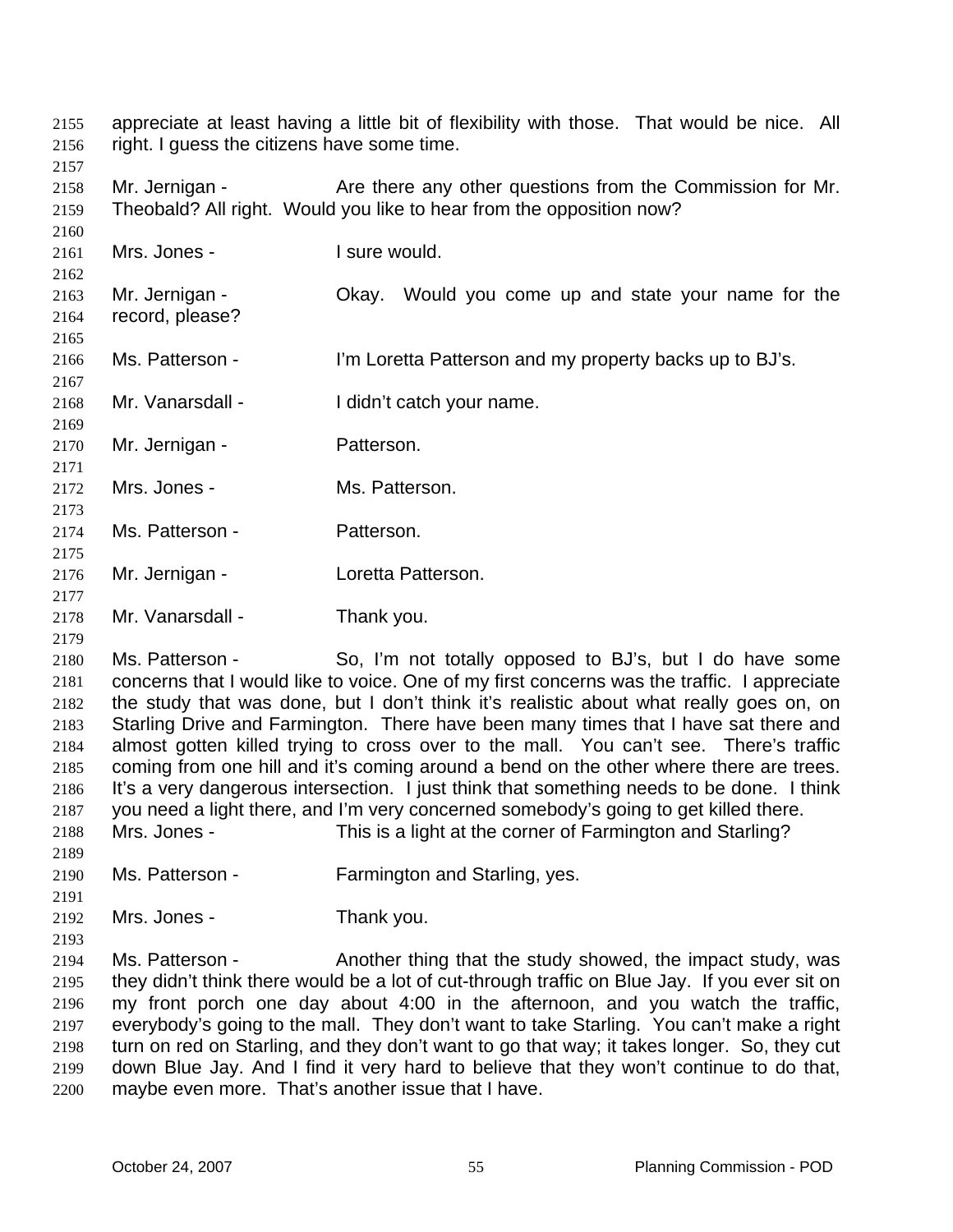2201 2202 2203 2204 2205 2206 2207 2208 2209 2210 2211 2212 If you look at the building elevation, I would like to talk about that. This one is fine. The third drawing down, that's what I get to look at. I have an issue with that. And I'm sorry. I think there's going to be some landscaping; I think there's going to be a little bit of a buffer, but I don't have a lot of trees in my yard. I had them all thinned out a couple years ago. Had I known that this was going to happen, I wouldn't have done it. But they are thinned out. So, the only thing that's going to prevent me from seeing BJ's is something pretty tall and also the small brush that's there now. And I don't know that that won't all come out. I don't feel confident about what it's going to look like back there, and I certainly do not want to look at a building for the rest of my life. When I'm sitting on my deck, I want to enjoy my deck and nature, like I do now. So, I do have a concern.

2214 2215 I think for me, those are the biggest issues that I have. I am really concerned about the looks and I'm concerned about traffic.

2217 2218 Mrs. Jones - Thank you, Ms. Patterson. After we've heard from anyone else, I'm sure Mr. Theobald will talk to your points.

2220 Mr. Branin - **Anyone else?** 

2213

2216

2219

2221

2223

2242

2244

2222 Mrs. Jones - Would you like to come talk?

2224 2225 2226 2227 2228 2229 2230 2231 2232 2233 2234 2235 2236 2237 2238 2239 2240 Mr. Ritter - Good morning. My name is Fred Ritter. I'm a resident of the Ridgecrest subdivision. That's one that's adjacent to Regency Square. Basically, listening to all this, this is my first introduction to the whole thing. Got a little notice in the mail. A shopping center is a shopping center is a shopping center. It's going have effects and I'm concerned. You have three subdivisions that surround this thing. We came to live here about 50 years ago when the subdivisions were developed. It's been a very nice atmosphere that we lived in. But, you can see that the neighborhood is changing. It's regressing. Something like this is going to add to the upset. Basically, that's the main concern that I have, that you put this here and all the things that have been discussed—the good, the bad—and the things you'll make changes for is fine, but it's still going to have an affect on three neighborhoods. Of course, what we have here now, I guess, where we live is affordable housing. Like everybody else, you've probably read how scarce affordable housing is. This is an element that's involved. This is the human side of all this. So, if it comes the way it's presented today, sure, it's another shopping center. But it's going to have an adverse effect on those three neighborhoods. That's basically the humanistic side of the whole thing. Thank you.

- 2241 Mrs. Jones - Thank you, Mr. Ritter.
- 2243 Mr. Vanarsdall - Thank you.
- 2245 2246 Ms. Ritter - **I'll make this very short. I'm Marge Ritter. I live in Ridgecrest.** I live about a block and a half stones-throw from the corner where this is going to be on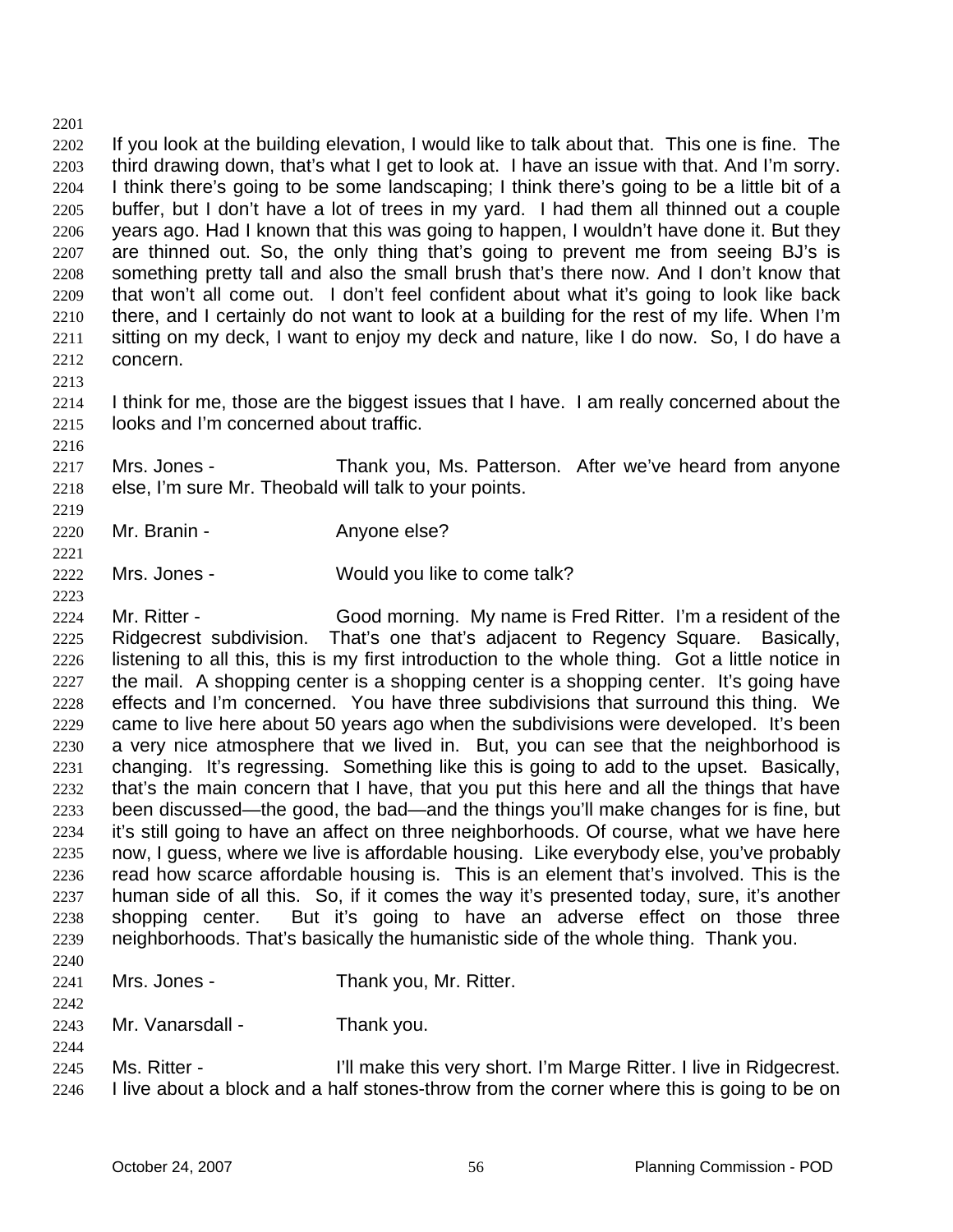Starling. I work in the garden a lot. Anytime I'm in the garden—bam—at least once or twice a week the corner of Blue Jay and Regency and Starling—accidents all the time. Mr. Jennings said that the traffic wouldn't make any difference if they changed those lights. The traffic is so bad now, we can hardly get out of Ridgecrest. Parham Road and Patterson Avenue. If you go there anywhere in the morning, it's bumper-to-bumper. You can't turn into Starling and Starling people can't get out on Patterson already. And it gets worse during the day. Quioccasin is loaded. Starling is loaded, and Starling has got two lanes up to that point. They can't make it any wider unless they take all the houses out. So, that's my concern is you can put the building there and there's nothing wrong with having a store there, except the traffic is so bad. And they will cut through Ridgecrest, because they do already. And they cut through Blue Jay and they cut through Farmington. I think they better go back on the traffic study because I don't think it's going to work the way they said. I've lived there long enough—we've lived there 52 years. I've seen it. And they assured us many times that it would not be too much traffic here or there when they put in something. It's always, always too much traffic. That's all. Thank you. 2247 2248 2249 2250 2251 2252 2253 2254 2255 2256 2257 2258 2259 2260 2261 2262 2263 2264 2265 2266 2267 2268 2269 2270 2271 2272 2273 2274 2275 2276 2277 2278 2279 Mr. Vanarsdall - Thank you. Mrs. Jones - Thank you, Ms. Ritter. Unless somebody else wants to say something, Mr. Chairman, would it be all right for me to call up Mike Jennings before? Mr. Branin - The Mullet of Mr. Branin - If you hadn't, I was going to. Mrs. Jones - Ckay. Mr. Branin - The Mr. Jennings. And also, we have a representative from the police department back there. I don't know if they can weigh in on this at all. Kim, can you weigh in at all? Ms. Vann - [Off mike.] Are you talking about traffic? Mr. Branin - Yes.

- 2280 2281 Ms. Vann - [Off mike ] No, I have nothing to add.
- 2282 Mr. Branin - Ckay, thank you.
- 2284 Mrs. Jones - We'll let Mr. Jennings get us all straight on traffic.
- 2286 Mr. Jennings - All right, I'll try.

2288 2289 2290 2291 Mrs. Jones - We have, obviously, people who are concerned. Can you address the several points they raised, such as accident counts and about past assessments that said things would be all right, but have led to a situation that many perceive as not all right?

2292

2283

2285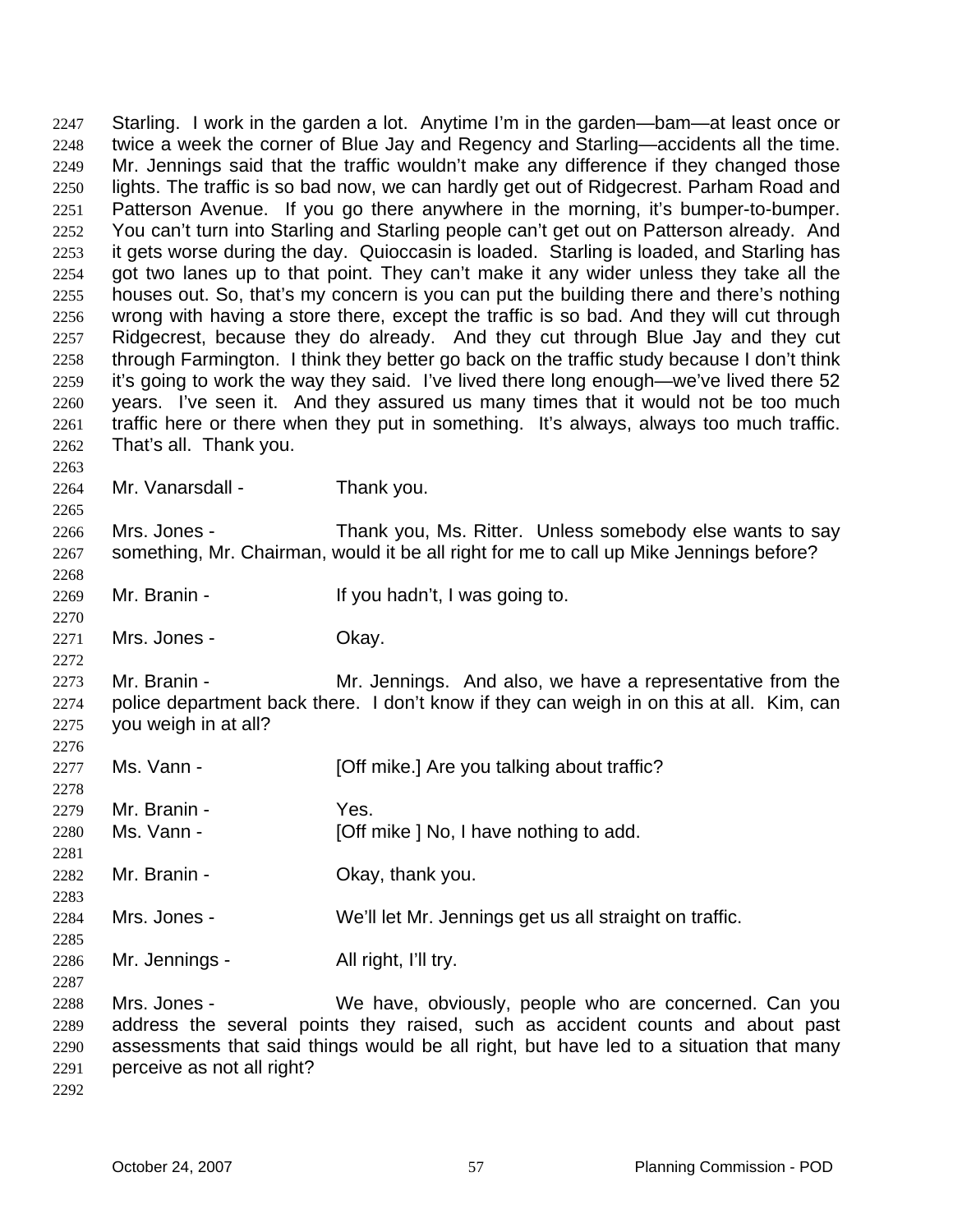Mr. Jennings - I guess it's a perception of a.m./p.m. peak being a little bit heavier, and not all right. It still works at acceptable levels of service. Obviously, when it comes to getting out on Farmington and onto Starling, and out of her neighborhood, we're going to have to look at that. I will have traffic signal studies done at those intersections to see if one's warranted. Also, I'm going to look at the sight distance at those intersections and make sure it's adequate. It sounds like that may be a concern. And we'll do some speed studies on Starling to see if speeding is a problem also. 2293 2294 2295 2296 2297 2298 2299 2300 2301 2302 2303 2304 2305 2306 2307 2308 2309 2310 2311 2312 2313 2314 2315 2316 2317 2318 2319 2320 2321 2322 2323 2324 2325 2326 2327 2328 2329 2330 2331 2332 2333 2334 2335 2336 2337 2338 Mrs. Jones - I think that certainly would be a wise thing to do for everyone's benefit. Mr. Jennings - Yes ma'am. Mrs. Jones - Certainly folks at BJ's don't want this to be a problem, nor do we. Mr. Jennings - Right. To address her concerns about cut-through traffic on Blue Jay, since that's already in a Traffic Calming Program, Phase I is warranted. That'll help with the cut-through traffic on Blue Jay once that gets into the system, and once we get the signs installed. Mr. Branin - So, Blue Jay is already being addressed. Mr. Jennings - Yes sir. We've done the studies. Phase I of the program is warranted. I'm about to send out the signatures to get it actually installed on the street. Mr. Branin - The And as for an accident every week at the corner, can you call Henrico Police and get the reports on that? Mr. Jennings - Actually, I don't need to because I do have access to that. I was not aware of it being a problem, but I can do an accident update myself through Traffic Engineering. Mr. Branin - Would you send that one to me as well? Mr. Jennings - Yes sir. Mrs. Jones - As far as the study of whether a light is warranted, will that be done sometime soon, or is that in the— Mr. Jennings - I will request it, but with the amount of studies we're doing, it normally takes six to eight weeks to get all that complete. We usually do traffic volumes, we do accidents and everything to analyze the intersection. Mrs. Jones - Ckay. I think accident counts and the lights and initiating traffic calming certainly will have an effect. Thank you.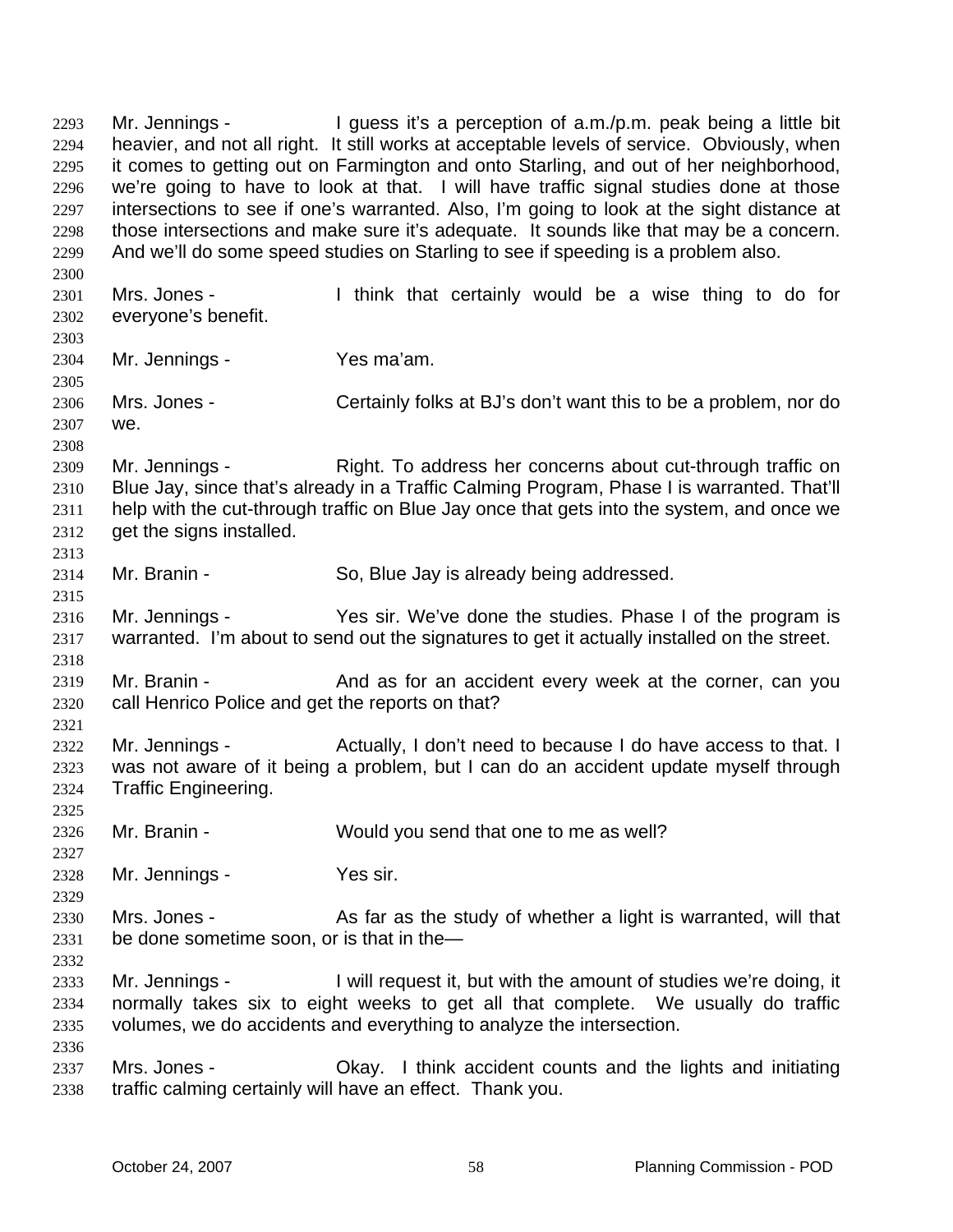Mr. Jernigan - The Mrs. Jones, I'll say one thing. In any area that has cutthrough traffic, it's everywhere. People are going to do that and we can't stop it because it's a public road. Mrs. Jones - The Unless that's in Tuckahoe. Mr. Jernigan - We have it in Varina, too, but people just cut through. There's nothing you can do about it. Mr. Vanarsdall - It's one of the worst problems we have and the only language anyone understands is a barrier; they pay no attention to signs. Most of them. [Off mike] - Can you make it a one-way street? Blue Jay. One-way going from Starling to Quioccasin. Mrs. Jones - Let me think that through. Mr. Chairman, should I bring her forward? Mr. Branin - I can't see where that's going to be a problem. Mrs. Jones - Would you repeat the question for the record, because they can't hear you in the back when you— Mr. Branin - **Ma'am**, would you— Mrs. Jones - The Let Mr. Jennings— Mr. Branin - The School — come up and state your name? Mrs. Jones - The Sepsies — respond to you here. Ms. Mitchell - I didn't come here for this reason, but I'm Diane Mills Mitchell. I'm a realtor. I said why can't you make that a one-way street, Blue Jay a one-way street, that you couldn't turn right off of Quioccasin onto Blue Jay. [Off mike] - So I'd have to go around to get to my house? Ms. Mitchell - It just means how important it is to you. Mrs. Jones - Thank you for the suggestion. Mr. Jennings? Mr. Jennings - The biggest problem with that is the way the street is designed now to handle two-way traffic. Like Mr. Jernigan said, if you decided to try to make it one way and you put, "Do Not Enter" signs on one end, are people going to ignore the signs or not. It's just designed for a two-way street to handle two-way traffic.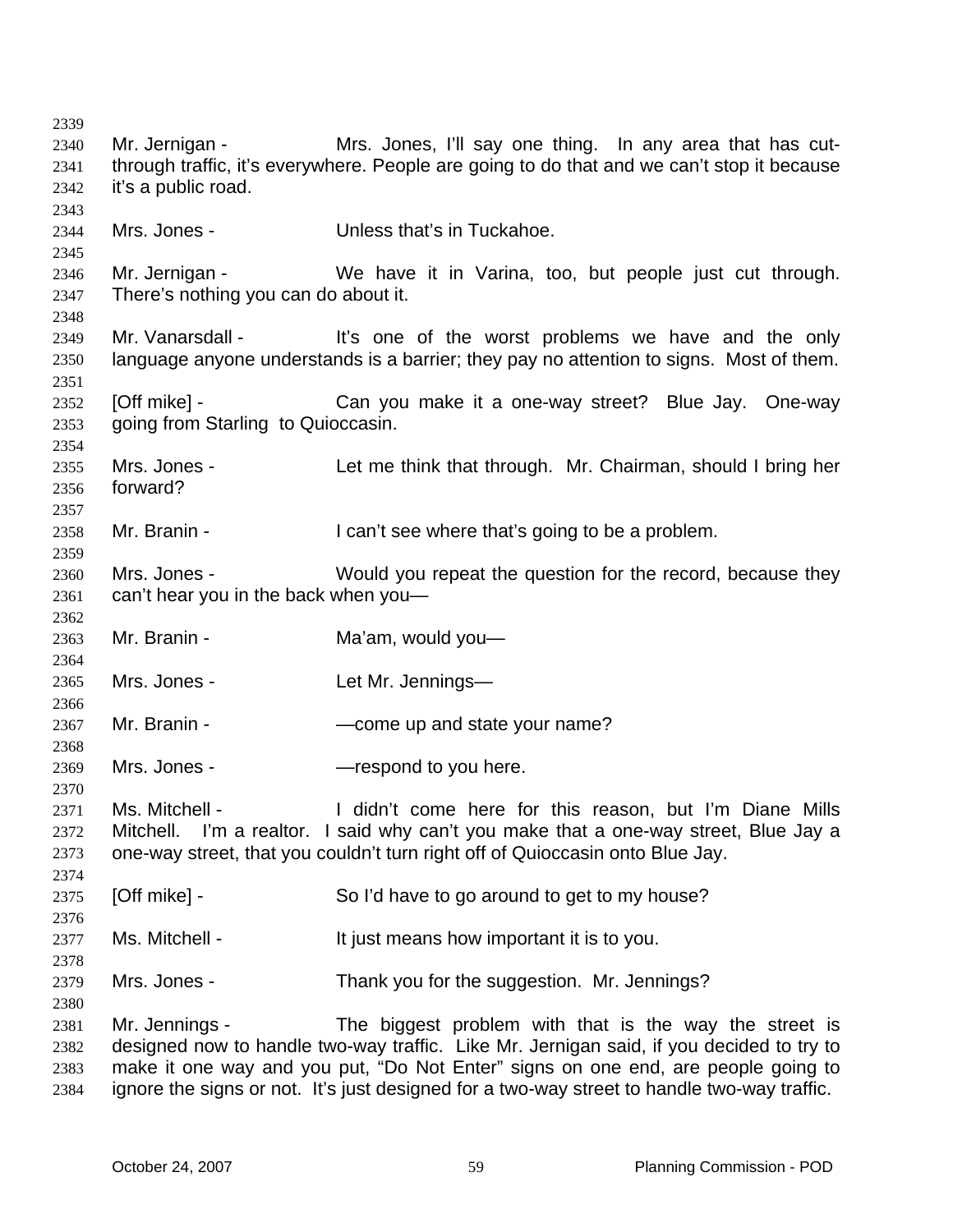2385 2386 2387 2388 2389 Mrs. Jones - Thank you. Okay. Mr. Theobald, would you like to address the comments?

2390 2391 2392 2393 2394 2395 2396 Mr. Theobald - Just briefly, Mrs. Jones. I would just, I guess, want to reiterate that this site was zoned in 1981, some 26 years ago, for B-2 business development. In fact, the proffers were then amended in 1986. So, citizens, I know for a fact—as one of my partners did those re-zonings—were heavily involved in those cases, which resulted in all of the proffered conditions that you saw before you. As you know, there was a Mexican restaurant on this site. There were also pad sites for at least one or two other restaurants there were never developed. I would suggest to you that those might have been more of an impact than a single user with regular hours.

2398 2399 2400 2401 2402 2403 2404 2405 With regard to traffic, I think we have the dubious distinction in this case of being the first site plan or POD in the Commonwealth of Virginia to go through the 527 procedure, I'm told, which has been an interesting process with finally a good result in terms of their advice. But this has been vetted not only by VHB, our transportation engineers, but we've also survived the analysis by Mr. Jennings, as well as VDOT. It's been thoroughly vetted. It doesn't take cars off the road, but I think there are as many assurances as you can find as to whether the intersections and local roads have an opportunity to handle the traffic.

2406

2409

2411

2413

2415

2420

2397

2407 2408 Lastly, I would just like to reiterate that I believe this meets all the legal requirements for approval, and I would respectfully request that you approve the request. I appreciate it.

- 2410 Mr. Branin - Thank you, Mr. Theobald. Mrs. Jones?
- 2412 Ms. Patterson - Loretta Patterson. I just have one comment.
- 2414 Mr. Branin - Chay.

2416 2417 2418 2419 Ms. Patterson - It seems that Mr. Theobald is very willing to work with the other businesses on the south side—or, I think that's where he was talking about—to put some architectural elements. What is the difference between doing that for other businesses and doing it for the residents that he's going to impact? Thank you.

2421 2422 2423 2424 2425 2426 2427 2428 Mrs. Jones - I think we have two elements here that need to be considered. One is the depth of the buffer, which I made very sure that Mr. Theobald did, on the record, promise to work with the buffering with landscaping—and, of course, the County standards will help with that—but also with whatever supplemental means are needed to make a real difference to the visual and noise and headlight impacts on residents. He stated that clearly. I feel that BJ's will be good to its word and do what they can to make all of this happen in a beneficial way for the residents. That's a 50-foot buffer and there are a lot of things that we can do within that.

2429

2430 Did you want to hear from Ms. Beale?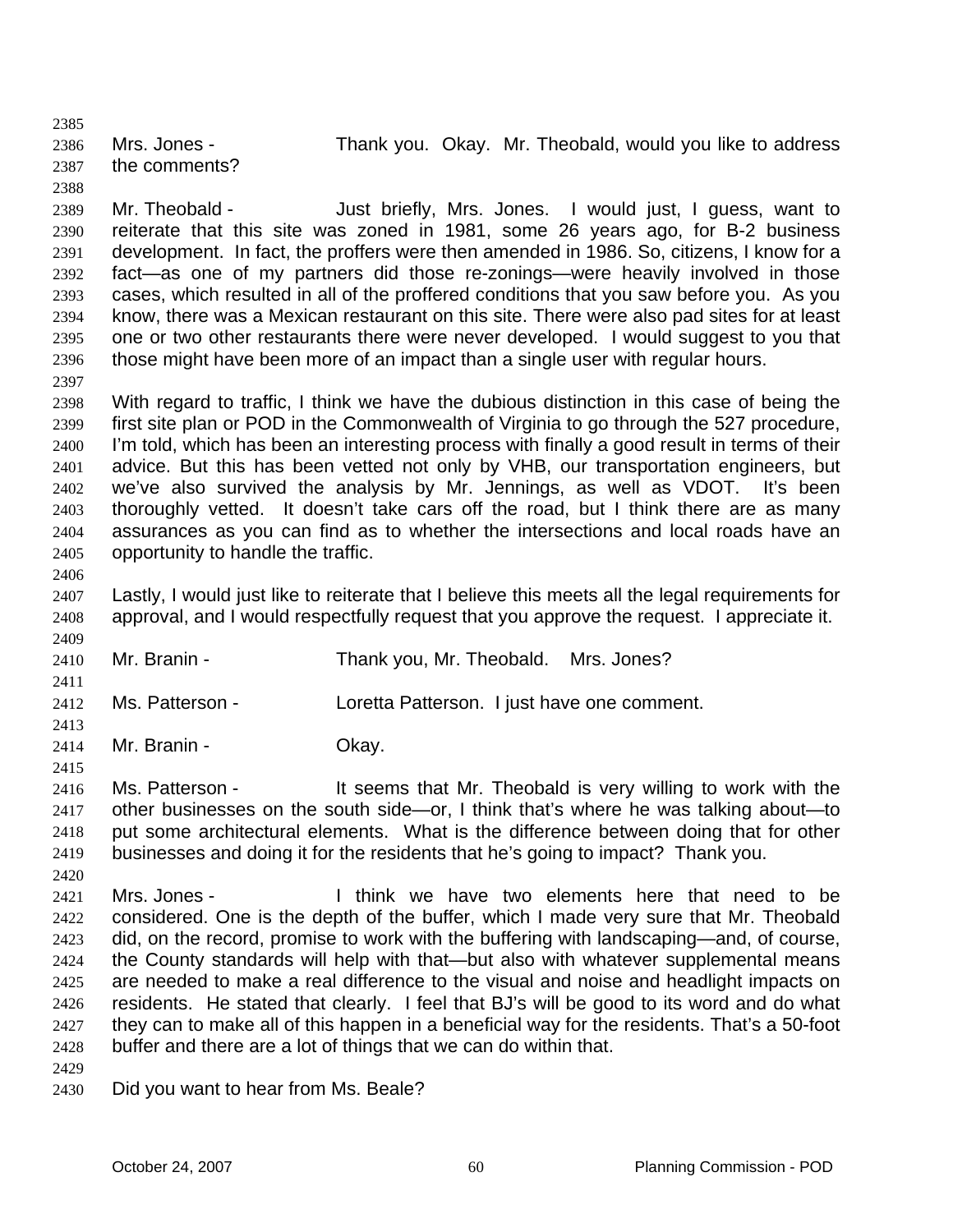| 2431         |                                                                                      |                                                                                                  |  |
|--------------|--------------------------------------------------------------------------------------|--------------------------------------------------------------------------------------------------|--|
| 2432         | Mr. Branin -                                                                         | Sure. Ms. Beale?                                                                                 |  |
| 2433         |                                                                                      |                                                                                                  |  |
| 2434         | Ms. Beale -                                                                          | Good morning. I'm Paige Beale.                                                                   |  |
| 2435<br>2436 | Mrs. Jones -                                                                         | How are you, Paige?                                                                              |  |
| 2437         |                                                                                      |                                                                                                  |  |
| 2438<br>2439 | Ms. Beale -                                                                          | I'm good, I'm good. Did you have some questions for me?                                          |  |
| 2440         | Mr. Branin -                                                                         | Ms. Beale, you are a new resident of this area as a                                              |  |
| 2441         | business?                                                                            |                                                                                                  |  |
| 2442         |                                                                                      |                                                                                                  |  |
| 2443         | Ms. Beale -                                                                          | Yes.                                                                                             |  |
| 2444         | Mr. Branin -                                                                         |                                                                                                  |  |
| 2445<br>2446 |                                                                                      | You have stood before us three or four months ago, I guess.                                      |  |
| 2447         | Ms. Beale -                                                                          | Yes. I didn't know I'd have to come back so soon.                                                |  |
| 2448         |                                                                                      |                                                                                                  |  |
| 2449         | Mr. Branin -                                                                         | You weren't in opposition. We do have opposition in the                                          |  |
| 2450         |                                                                                      | room and because you weren't in opposition—This development will be impacting you                |  |
| 2451         | as a business owner, especially with the type of business you have. Why was there no |                                                                                                  |  |
| 2452         | opposition?                                                                          |                                                                                                  |  |
| 2453         |                                                                                      |                                                                                                  |  |
| 2454         | Ms. Beale -                                                                          | Because I'm working with them. We're going to work                                               |  |
| 2455         |                                                                                      | together and figure out the noise levels and any issues that are going to come about.            |  |
| 2456         |                                                                                      | They are wonderful people so, so far, I haven't hadn't an issue. So, I'm comfortable with        |  |
| 2457         |                                                                                      | the fact that they're going to work with me throughout the process. I don't have an              |  |
| 2458         |                                                                                      | issue. I also don't really have an issue with the elevations on my side. I would much            |  |
| 2459         |                                                                                      | rather them spend money on landscaping than elevation issues. It does sit back further           |  |
| 2460         |                                                                                      | where it really—We really can't see this, see the view at all. I think it's just the tiny little |  |
| 2461         |                                                                                      | corner area. But it pretty much faces where all that extra parking is, so I don't think it's     |  |
| 2462         | going to make much of an impact on us at all.                                        |                                                                                                  |  |
| 2463         |                                                                                      |                                                                                                  |  |
| 2464         | Mrs. Jones -                                                                         | Who is it that you've been working with, Paige?                                                  |  |
| 2465         |                                                                                      |                                                                                                  |  |
| 2466         | Ms. Beale -                                                                          | I've been working with Ben Comen so far.                                                         |  |
| 2467         |                                                                                      |                                                                                                  |  |
| 2468         | Mrs. Jones -                                                                         | Okay.                                                                                            |  |
| 2469         |                                                                                      |                                                                                                  |  |
| 2470         | Ms. Beale -                                                                          | We're working on some different agreements for when their                                        |  |
| 2471         | construction is closer to beginning.                                                 |                                                                                                  |  |
| 2472         |                                                                                      |                                                                                                  |  |
| 2473         | Mr. Branin -                                                                         | Okay. Well, that was it, Ms. Beale. I just thought that was                                      |  |
| 2474         | curious.                                                                             |                                                                                                  |  |
| 2475<br>2476 | Ms. Beale -                                                                          | Nice to see everyone again.                                                                      |  |
|              |                                                                                      |                                                                                                  |  |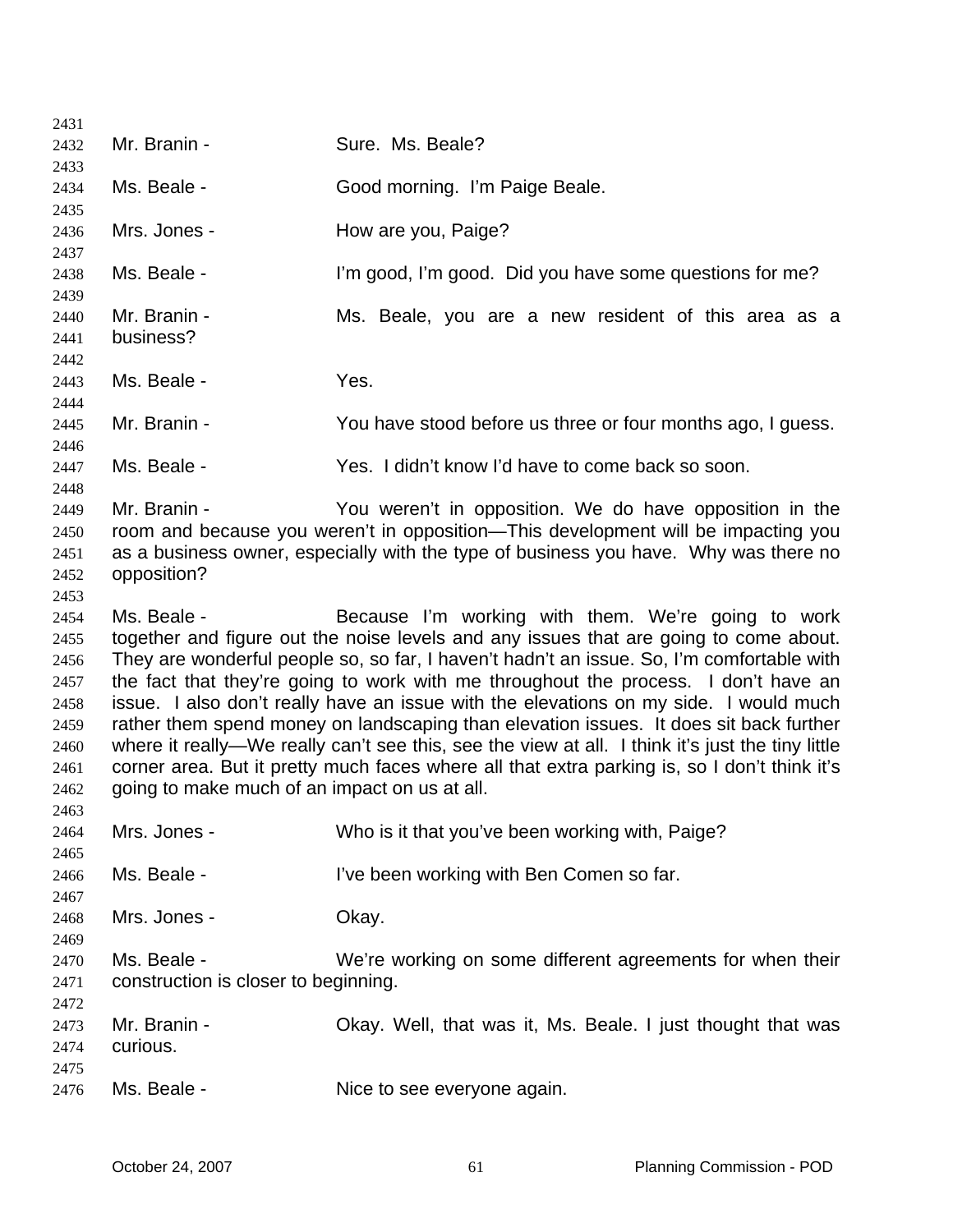2477 2478 2479 2480 2481 2482 2483 2484 2485 2486 2487 2488 2489 2490 2491 2492 2493 2494 2495 2496 2497 2498 2499 2500 2501 2502 2503 2504 2505 2506 2507 2508 2509 2510 2511 2512 2513 2514 2515 2516 2517 2518 2519 2520 2521 2522 Mr. Branin - Thank you, Ms. Beale. Mr. Vanarsdall - Hope business is good. Ms. Beale - The Music Hit's wonderful. Thank you. Mr. Branin - Ckay. I have no further questions. Does anybody else have any other questions for staff? The applicant? No one? Anyone? All right. It is up to you, Mrs. Jones. Mrs. Jones - Ckay. Well, for those folks who are here for the public hearings, I apologize in taking a good amount of time with this case, but I think it needed to be said, it needed to be said on the record. We have citizens who are going to be certainly very interested in how this moves along and I think they needed to hear this case in-depth. So, I appreciate the time that we have spent with this. This is one of those situations where we are working with a zoning situation created many, many years ago, over two decades ago when maybe families were a little different and visions were a little different. As sites come up for redevelopment, it becomes very, very important that we look at the appropriateness of the project to the site, and within the legal limits which we have at our disposal to try to work with the applicant to make their proposal as much of a benefit to this area as possible. Certainly, it's for them to have a successful business; it's for us to have a project that fits into the site well. That's the balance we try to strike. This site has been looked at for many things over the years. This is the one that Taubman chooses to sell the property to and to move forward with this project. Before anything, I want to thank BJ's for several things which they did which were very important to me. They made it a priority to work with Quioccasin Baptist Church, to work with them on some arrangements for use of parking and for the adjacent area, back and forth. They made an effort to be a good neighbor to them right from the start, and I think that was very, very important to my assessment of how good they were going to be to their word. Reverend Mosley appreciates this, as evidenced by his letter of support, and the neighborhood meeting was hosted by Quioccasin Baptist. The willingness to work with them was a big factor for me. Moving the gas pumps away from that entrance to the north was a huge element. It necessitated redoing the site plan, and I appreciated the willingness to do that because that added a tremendous amount easier flow to the site. And I think aesthetically, it worked much, much better. So, for that, it also took it away from the residents, but not too close to Ms. Beale, which was also a concern. I think that's been a nice compromise. I really do feel this could work in this site and hope through the landscaping and lighting plans, which are coming back to the Commission, and obviously, working closely with staff, a lot of the loose ends can be tied up in a very satisfactory way to protect the neighbors, to enhance the look of the site, and to make it a real plus. I wish, in a perfect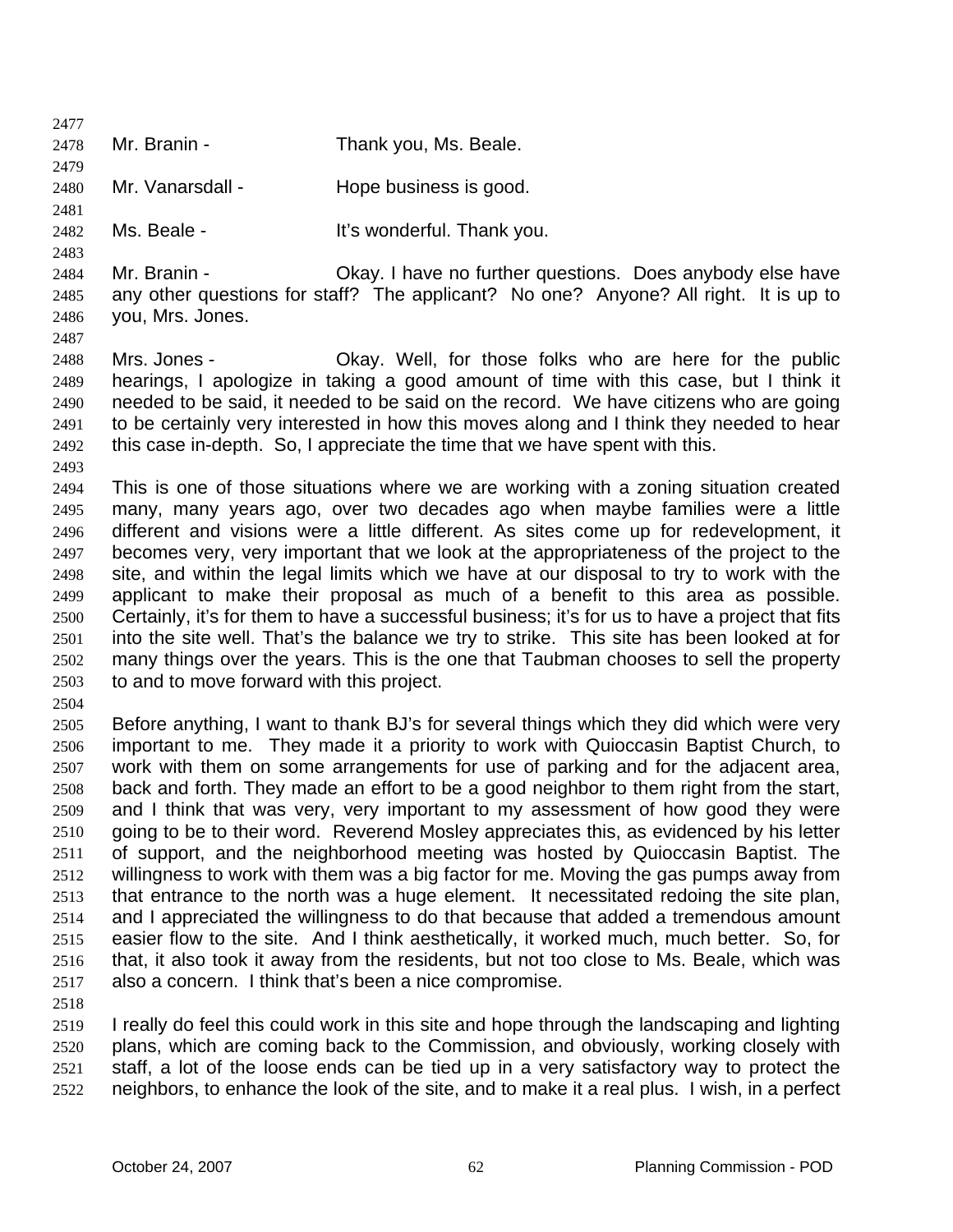world, we could fine-tune a little more, but here we are. The zoning is in place, the project meets all of Henrico's technical requirements, it meets the standards, it addresses all the proffers of the original case. It is in order. This is a case that is in order. It is not a case that could be denied on its face. We've tried very hard to push for some things that would make it as good as it can be, and I think that's where we are. 2523 2524 2525 2526 2527 2528

2529 2530 2531 2532 2533 2534 So, with my thanks to the neighbors for expressing their opinions and wanting to keep them close to this process as we go through the landscaping and lighting plans, I will move for approval of POD-64-07, BJ's Wholesale Club on Starling Drive. This is in addition to standard conditions for developments of this type, following additional conditions on the agenda, 24 through 36, with conditions 9, 11, amended, and 35 added on the addendum.

2536 Mr. Vanarsdall - Second.

2535

2537

2540

2544

2538 2539 Mr. Branin - **Motion made by Mrs. Jones, seconded by Mr. Vanarsdall. All** in favor say aye. All opposed say no. The ayes have it, the motion carries.

2541 2542 2543 The Planning Commission approved POD-64-07, BJ's Wholesale Club, subject to the annotations on the plans, the standard conditions attached to these minutes for developments of this type, and the following additional conditions:

- 2545 2546 2547 9. **AMENDED** - A detailed landscaping plan shall be submitted to the Department of Planning for review and Planning Commission approval prior to the issuance of any occupancy permits.
- 2548 2549 2550 2551 11. **AMENDED** - Prior to the installation of the site lighting equipment, a plan including depictions of light spread and intensity diagrams, and fixture and specifications and mounting height details shall be submitted for Department of Planning review and Planning Commission approval.
- 2552 2553 2554 2555 2556 24. The easements for drainage and utilities as shown on approved plans shall be granted to the County in a form acceptable to the County Attorney prior to any occupancy permits being issued. The easement plats and any other required information shall be submitted to the County Real Property Agent at least sixty (60) days prior to requesting occupancy permits.
- 2557 2558 25. The developer shall provide fire hydrants as required by the Department of Public Utilities and Division of Fire.
- 2559 2560 26. A concrete sidewalk meeting County standards shall be provided along W. Starling Drive.
- 2561 27. Outside storage shall not be permitted.
- 2562 2563 28. The proffers approved as a part of zoning case C-76C-86 shall be incorporated in this approval.
- 2564 2565 2566 29. Any necessary off-site drainage and/or water and sewer easements must be obtained in a form acceptable to the County Attorney prior to final approval of the construction plans.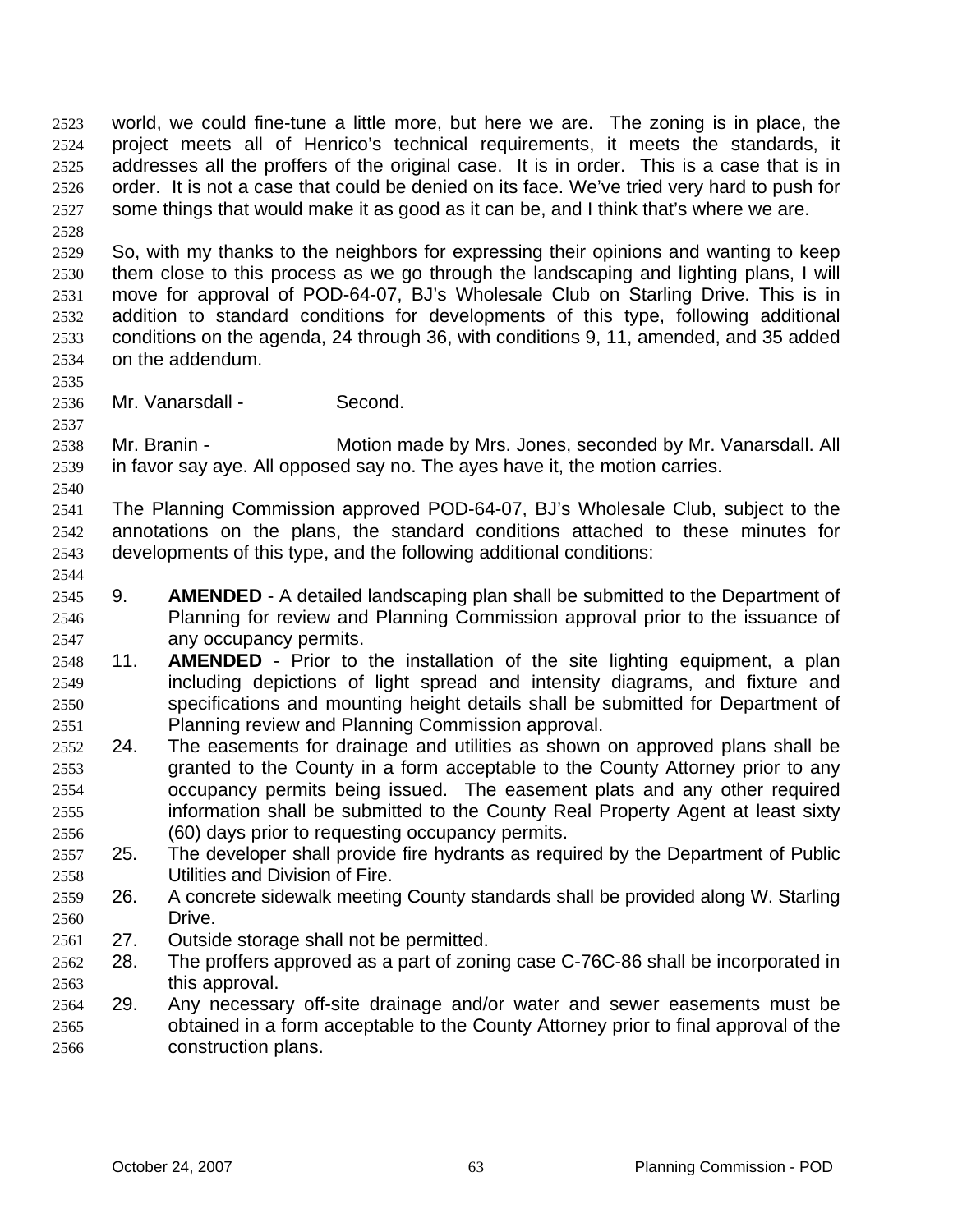- 30. Deviations from County standards for pavement, curb or curb and gutter design shall be approved by the County Engineer prior to final approval of the construction plans by the Department of Public Works. 2567 2568 2569
- 2570 2571 31. The loading areas shall be subject to the requirements of Chapter 24, Section 24-97(b) of the Henrico County Code.
- 2572 2573 32. Storm water retention, based on the 50-10 concept, shall be incorporated into the drainage plans.
- 2574 2575 2576 33. Insurance Services Office (ISO) calculations must be included with the plans and contracts and must be approved by the Department of Public Utilities prior to the issuance of a building permit.
- 2577 2578 2579 34. Approval of the construction plans by the Department of Public Works does not establish the curb and gutter elevations along the Henrico County maintained right-of-way. The elevations will be set by Henrico County.
- 2580 2581 2582 2583 35. The location of all existing and proposed utility and mechanical equipment (including HVAC units, electric meters, junction and accessory boxes, transformers, and generators) shall be identified on the landscape plans. All equipment shall be screened by such measures as determined appropriate by 2584 the Director of Planning. or the Planning Commission at the time of plan 2585 approval**.**
- 2586 2587 36. Except for junction boxes, meters, and existing overhead utility lines, and for technical or environmental reasons, all utility lines shall be underground.
- 2589 2590 Mr. Branin - Thad mentioned someone in the back room if, again, if any Commissions have any questions—
- 2592 Mr. Vanarsdall - Can we take a five-minute break?
- 2594 2595 2596 2597 Mr. Branin - Yes we will, Ernie, as soon as I finish saying this. If any of the Commissioners need assistance with any of their projects dealing with safety and security, don't forget Kim Vann is in the back of the room. We're going to take a 15 minute break. That was a long one.
- 2598 **COMMISSION TAKES A 15-MINUTE BREAK**
- 2599

2588

2591

2593

- 2600 **MEETING RESUMES**
- 2601

2603

2602

- Mr. Branin Mr. Secretary, I believe our next case is on page 31.
- 2604 **Mr. Archer Returns During This case**
- 2605 **PLAN OF DEVELOPMENT**
- 2606
- 2607

POD-66-07 Basilis Restaurant 3223 Skipwith Road (POD-62-02 Revised) **Delta Engineers for Basilios Tsimbos:** Request for approval of a plan of development as required by Chapter 24, Section 24-106 of the Henrico County Code, to construct a one-story, 5,150 square foot restaurant with outside dining. The .94-acre site is located on the east line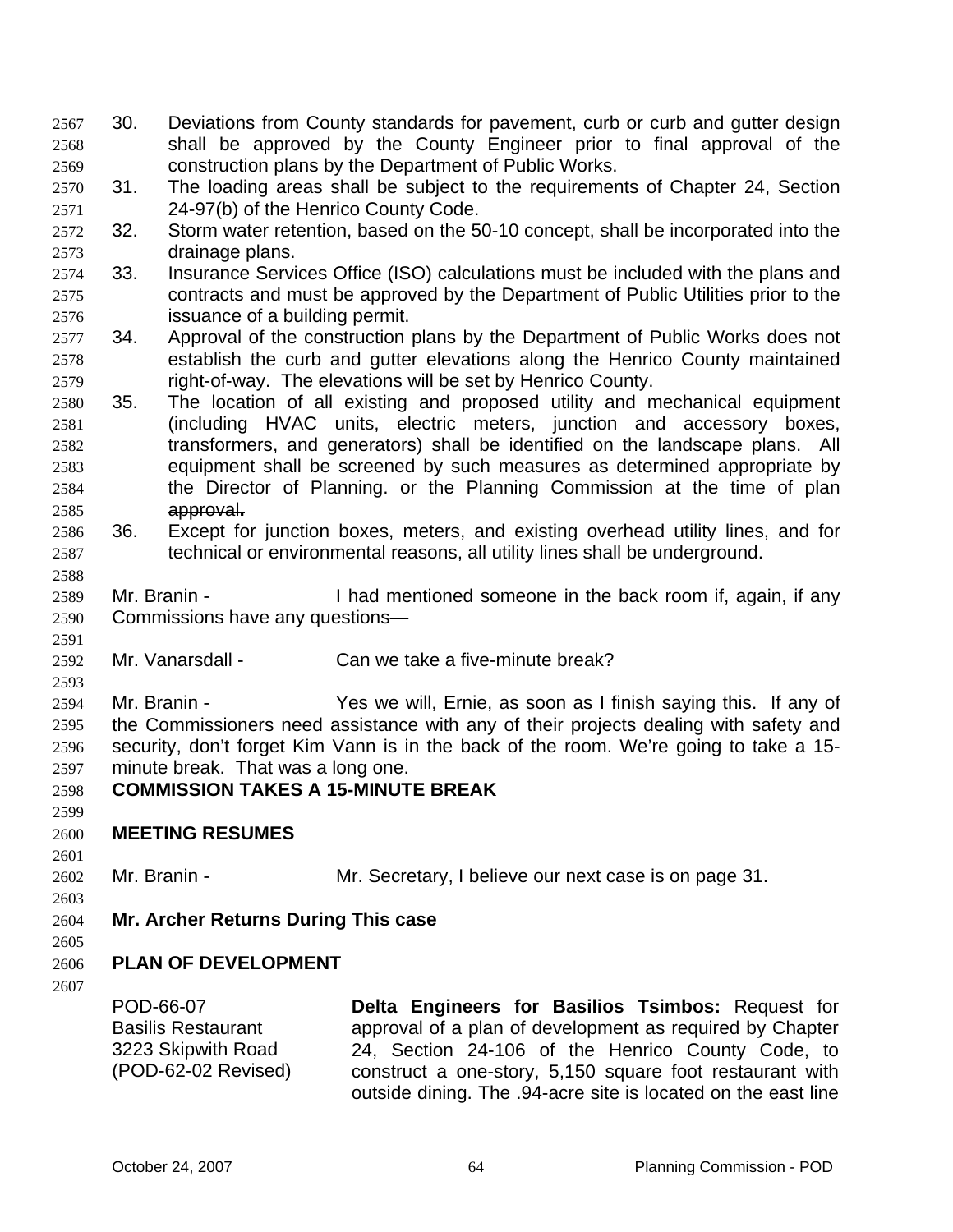of Skipwith Road approximately 350 feet south of W. Broad Street (U.S. Route 250) on parcel 761-754-1383. The zoning is B-2C, Business District (Conditional). County water and sewer. **(Three Chopt)** 

2608

2609 2610 Mr. Branin - The Anyone in opposition to POD-66-07, Basilis Restaurant (POD-62-02 Revised)? No one? Okay.

2611

2612 2613 2614 Ms. Goggin - Good afternoon, almost at this point. This one should be a little bit shorter. The applicant, as Mr. O'Kelly mentioned, has applied for a restaurant on this site that currently houses a dwelling.

2615

2616 2617 2618 2619 2620 2621 2622 2623 2624 2625 2626 2627 2628 2629 The main outstanding issue staff had is that his is the façade that faces Skipwith Road. As you can tell by my amazing architectural rendering here, staff has requested three additional faux windows to provide balance to the front of the building. The applicant has agreed to do that. There is a proffer on the site that requires the new building to be in substantial conformance with the existing building. The existing building is an old cape that has been renovated to a hair salon. The brick has been painted a light yellow and they put a terracotta roof on this building. With this kind of building, the size, the theme of it, painting the brick yellow and adding a terracotta roof, even though it would meet the proffers, the Commission does have an opportunity to approve something other than yellow brick. So, the applicant has agreed not to paint the brick, to leave it red brick, which would match the other buildings in the area such as the BB&T and the Shoney's and the other existing dwellings on Skipwith Road, and to use charcoal shingles on the roof versus terracotta tiles, which would not necessarily match brick that wonderfully.

2630 2631 2632 2633 Staff is satisfied with the deviation from the proffered conditions. We feel that this building will be more in line with the existing buildings in the area. When this restaurant grows out of this building, it would be very easily converted into an office or some other use. It has a very traditional look to it.

2634 2635 2636 2637 2638 2639 Staff can recommend approval subject to the annotations on the plan, standard conditions for developments of this type, and conditions 24 through 36 on the agenda. The engineer, Michael Fotopoulos is here to answer questions the Commission may have. Unfortunately, the applicant had an appointment this morning and was not able to attend. I'll be happy to any questions the Commission may have of me.

2640 2641 2642 2643 2644 2645 2646 Mr. Branin - Thank you, Christina. Does anybody have any questions for Ms. Goggin? No one? Okay. Would anyone like to hear from the applicant? I think for an area that's being revitalized, I think it's a good and strong addition to the Three Chopt District. With that, I'd like to move for approval of POD-66-07, Basilis Restaurant (POD-62-02 Revised), subject to the annotations on the plans, standard conditions for developments of this type, and the following conditions 24 through 36.

2647 Mr. Vanarsdall - Second.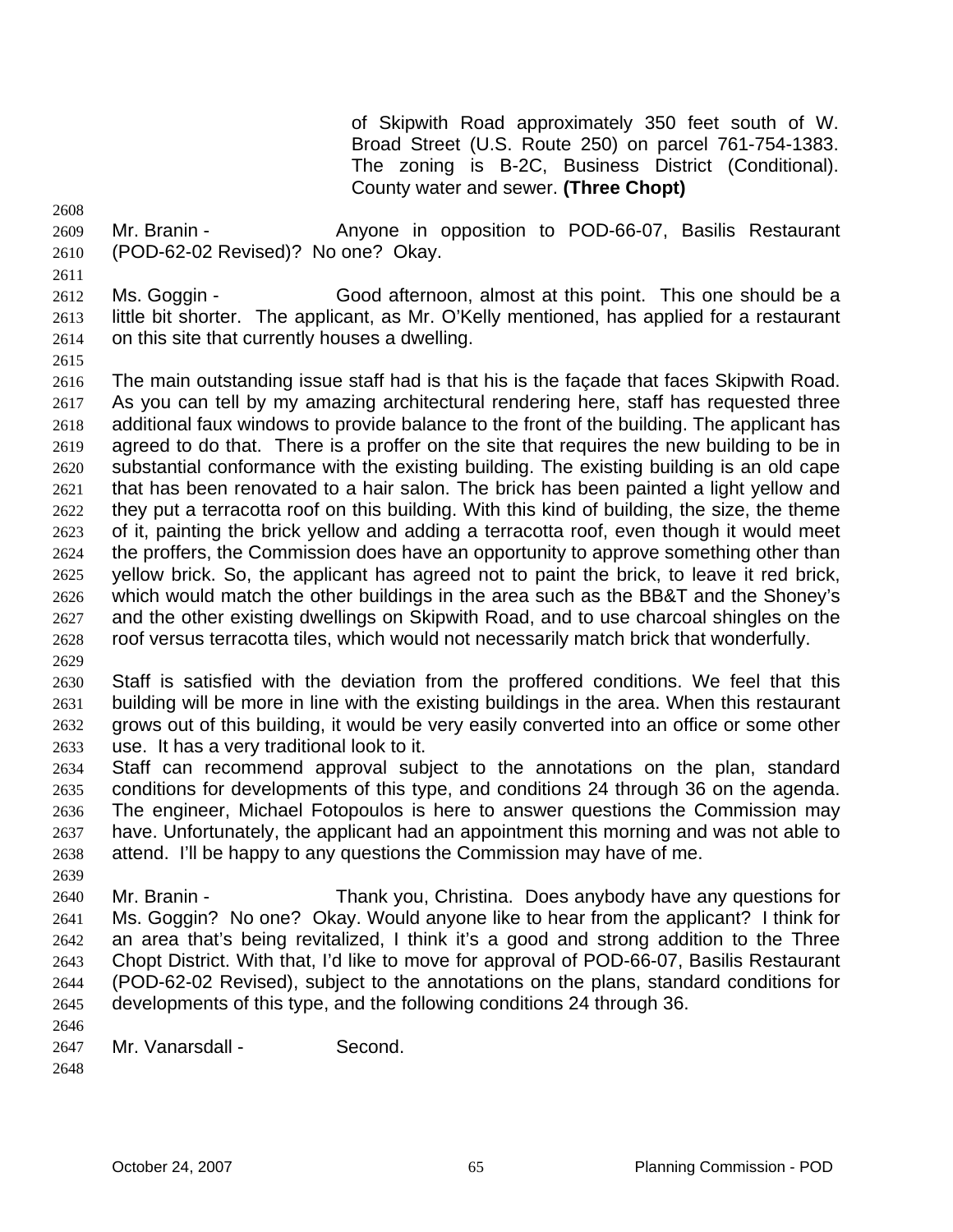Mr. Branin - Motion made by Mr. Branin, seconded by Mr. Vanarsdall. All in favor say aye. All opposed say no. The ayes have it, the motion carries. 2649 2650

2651

2655

2652 2653 2654 The Planning Commission approved POD-66-07, Basilis Restaurant (POD-62-02 Revised), subject to the annotations on the plans, the standard conditions attached to these minutes for developments of this type, and the following additional conditions:

2656 2657 2658 2659 2660 24. The easements for drainage and utilities as shown on approved plans shall be granted to the County in a form acceptable to the County Attorney prior to any occupancy permits being issued. The easement plats and any other required information shall be submitted to the County Real Property Agent at least sixty (60) days prior to requesting occupancy permits.

- 2661 2662 25. The developer shall provide fire hydrants as required by the Department of Public Utilities and Division of Fire.
- 2663 2664 26. A concrete sidewalk meeting County standards shall be provided along E. Skipwith Road.
- 2665 2666 27. The proffers approved as a part of zoning case C-23C-06 shall be incorporated in this approval.
- 2667 2668 2669 28. Any necessary off-site drainage and/or water and sewer easements must be obtained in a form acceptable to the County Attorney prior to final approval of the construction plans.
- 2670 2671 2672 29. Deviations from County standards for pavement, curb or curb and gutter design shall be approved by the County Engineer prior to final approval of the construction plans by the Department of Public Works.
- 2673 2674 30. The loading areas shall be subject to the requirements of Chapter 24, Section 24-97(b) of the Henrico County Code.
- 2675 2676 31. Storm water retention, based on the 50-10 concept, shall be incorporated into the drainage plans.
- 2677 2678 2679 32. Insurance Services Office (ISO) calculations must be included with the plans and contracts and must be approved by the Department of Public Utilities prior to the issuance of a building permit.
- 2680 2681 2682 33. Approval of the construction plans by the Department of Public Works does not establish the curb and gutter elevations along the Henrico County maintained rightof-way. The elevations will be set by Henrico County.
- 2683 2684 2685 34. Evidence of a joint ingress/egress and maintenance agreement must be submitted to the Department of Planning and approved prior to issuance of a certificate of occupancy for this development.
- 2686 2687 2688 2689 2690 35. The location of all existing and proposed utility and mechanical equipment (including HVAC units, electric meters, junction and accessory boxes, transformers, and generators) shall be identified on the landscape plans. All equipment shall be screened by such measures as determined appropriate by the Director of Planning or the Planning Commission at the time of plan approval**.**
- 2691 2692 36. Except for junction boxes, meters, and existing overhead utility lines, and for technical or environmental reasons, all utility lines shall be underground.
- 2693

# 2694 **PLAN OF DEVELOPMENT**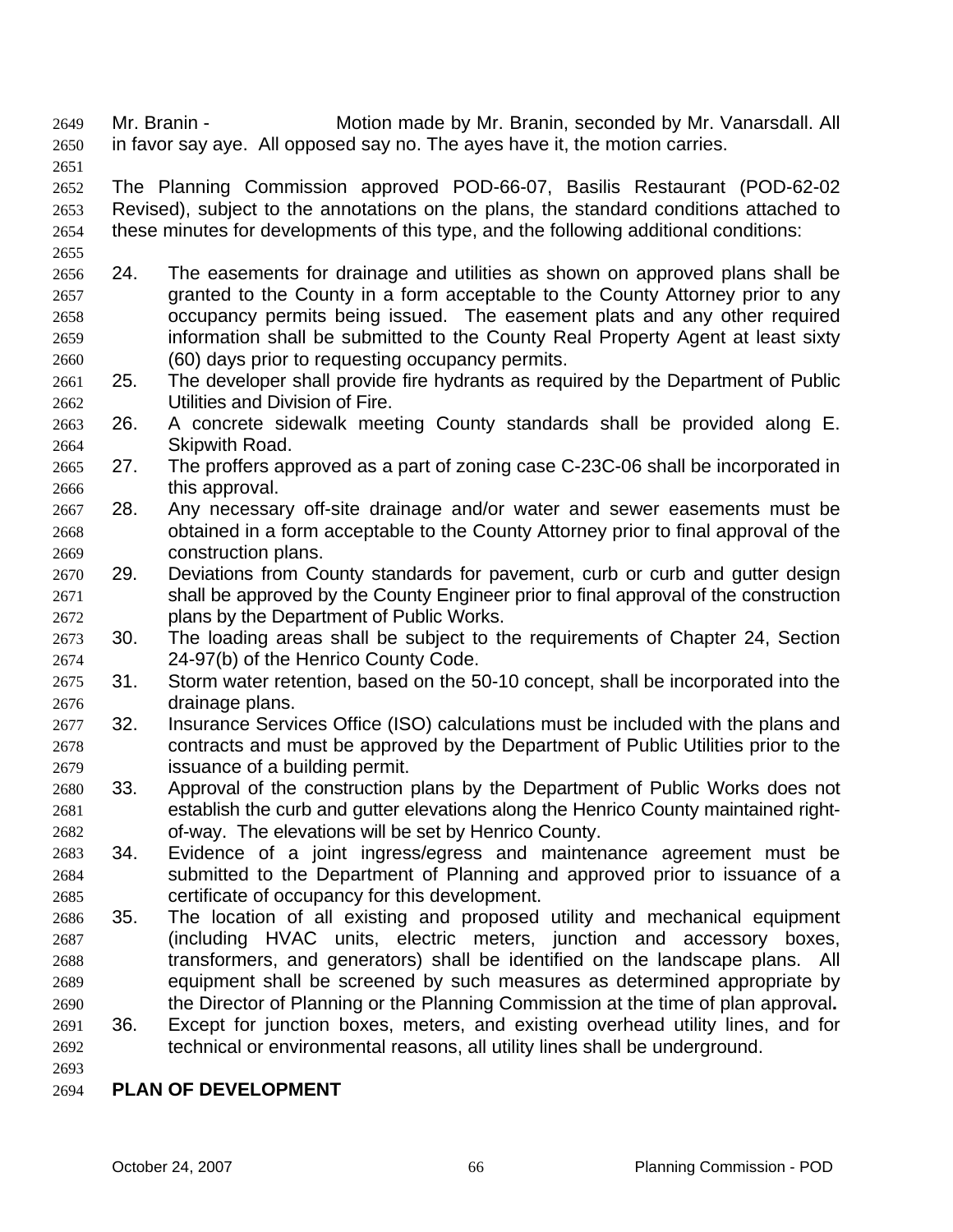2695

POD-67-07 S. B. Cox Recycling Center - 5100 Williamsburg Avenue **Joyce Engineering, Inc. for S. B. Cox, Inc.** Request for approval of a plan of development as required by Chapter 24, Section 24-106 of the Henrico County Code, to construct a one-story, 12,000 square foot addition to an existing 45,000 square foot warehouse. The 9.486-acre site is located on the south line of Williamsburg Avenue at the intersection with Hatcher Street on parcel 799-712- 1461. The zoning is M-2, General Industrial District. County water and sewer. **(Varina)**  Mr. Branin - Anyone in opposition to POD-67-07, S. B. Cox Recycling

2696

2699

2697 2698 Center? No one? Okay, Lee?

2700 2701 2702 2703 2704 2705 2706 2707 2708 2709 Mr. Pambid - Good morning again. This POD is a request for a 12,000square-foot addition. There are some drive aisles associated with this. Some of the other site improvements feature a loop road with a weigh scale for tractor-trailers. As 1.77 acres of the approximately 9.486 acres of the site are in the City of Richmond, the review of this POD was coordinated with the Land Use Administration Division of the City's Department of Community Development. Also, significant landscaping along the frontages of Williamsburg Avenue and Hatcher Street will be implemented. The applicant has agreed to an eight-foot stained wood board-on-board fence with brick piers at regular intervals to match the existing office structure, which is also brick. The landscaping and fence will be located within the City limits.

2710

2711 2712 2713 2714 2715 Staff recommends approval of POD-67-07, S. B. Cox Recycling Center, subject to the annotations on staff plans, and conditions 24 through 31 in the agenda. This concludes my presentation, and I'd be happy to answer questions that you might have. Engineer Jeff Fantell with Joyce Engineering, and Barbee Cox with S. B. Cox, the applicant, are also here to address any questions that you might have.

2716 2717 Mr. Branin - Thank you, Lee. Mr. Jernigan or any other Commissioners, do you have any questions for Lee?

- 2719 2720 Mr. Jernigan - The stain superfield one thing that we discussed vesterday. Is the stain going to be opaque or clear?
- 2722 2723 Mr. Pambid - I discussed that with Jeff and the response was they'll do whatever we want them to do.
- 2724

2726

2729

2718

2721

2725 Mr. Jernigan - Ckay.

- 2727 2728 Mr. Pambid - "Stained" was their initial response to that. Do you have a preference?
- 2730 2731 Mr. Jernigan - No. We're fine. At least we're getting a finish on it. That's the reason I discussed a vinyl fence before, because board fences look a little rough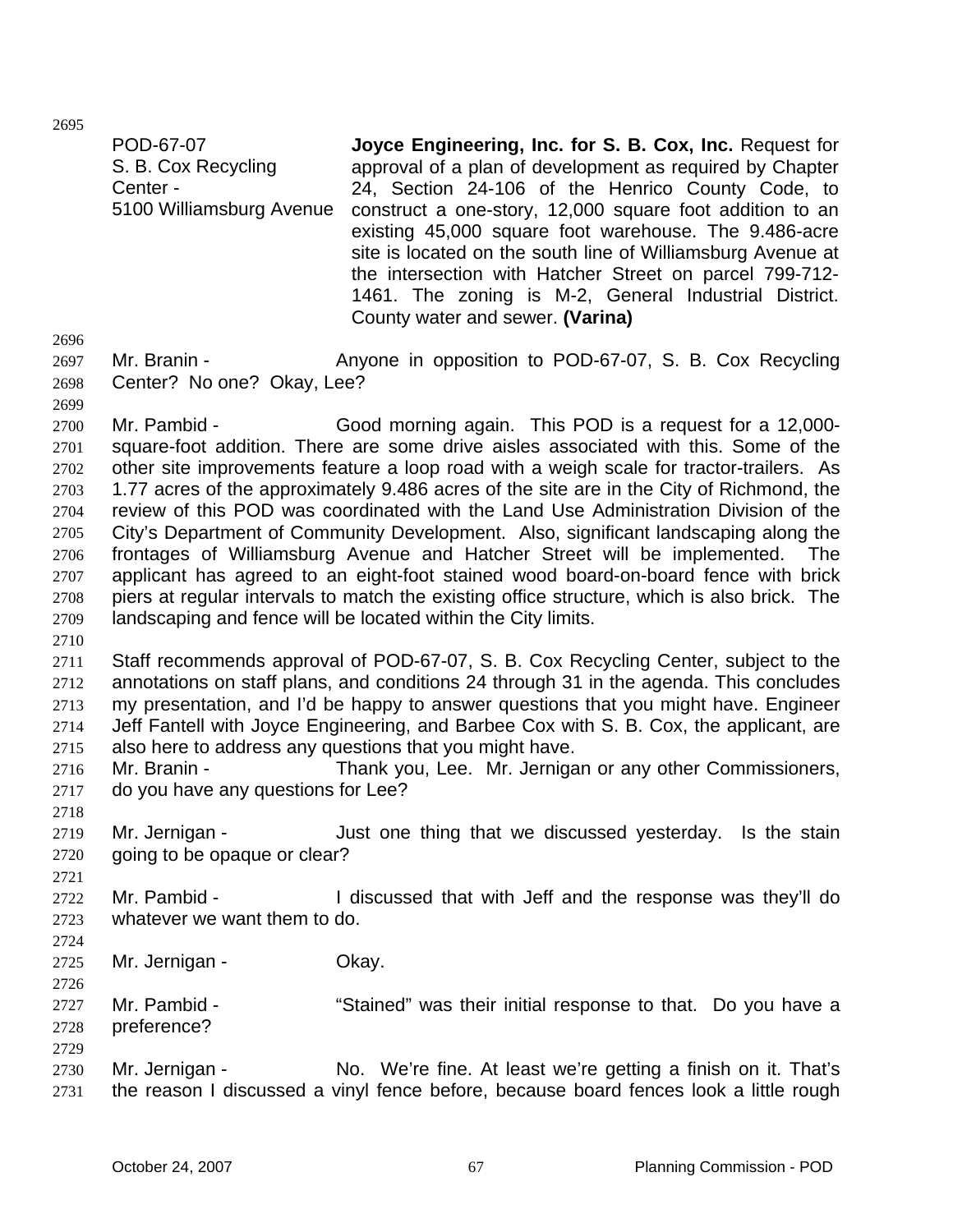after about 10 years. But being as they're going to be treating it—And I'm sure Bobby Cox is going to take care of his property; I do know that. 2732 2733 2734 2735 2736 2737 2738 2739 2740 2741 2742 2743 2744 2745 2746 2747 2748 2749 2750 2751 2752 2753 2754 2755 2756 2757 2758 2759 2760 2761 2762 2763 2764 2765 2766 2767 2768 2769 2770 2771 2772 2773 Mr. Pambid - When I took this issue of vinyl versus wood to them, board was preferred because vinyl would not be as easy to maintain. I think the main concern was graffiti. Mr. Jernigan - Ckay. All right. Yes, I'm fine with that. Thank you, Lee. Mr. Pambid - You're welcome. Mr. Branin - Would you like to hear from the applicant? Mr. Jernigan - No sir. Mr. Branin - Ckay, then the ball's in your court. Mr. Jernigan - With that, I will move for approval of POD-67-07, S. B. Cox Recycling Center on Williamsburg Road, subject to the annotations on the plans, the standard conditions for developments of this type, and the following additional conditions #24 through 31. Mr. Vanarsdall - Second. Mr. Branin - **Motion made by Mr. Jernigan, seconded by Mr. Vanarsdall.** All in favor say aye. All opposed say no. The ayes have it, the motion carries. The Planning Commission approved POD-67-07, S. B. Cox Recycling Center, subject to the annotations on the plans, the standard conditions attached to these minutes for developments of this type, and the following additional conditions: 24. The easements for drainage and utilities as shown on approved plans shall be granted to the County in a form acceptable to the County Attorney prior to any occupancy permits being issued. The easement plats and any other required information shall be submitted to the County Real Property Agent at least sixty (60) days prior to requesting occupancy permits. 25. The developer shall provide fire hydrants as required by the Department of Public Utilities and Division of Fire. 26. All exterior lighting fixtures shall be designed and arranged so the source of light is not visible from the roadways or adjacent residential properties. The lighting shall be low intensity, residential in character, and the height or standards shall not exceed 25 feet. 27. Prior to issuance of a building permit, the developer must furnish a letter from **Dominion Virginia Power** stating that this proposed development does not conflict with their facilities. 2774 2775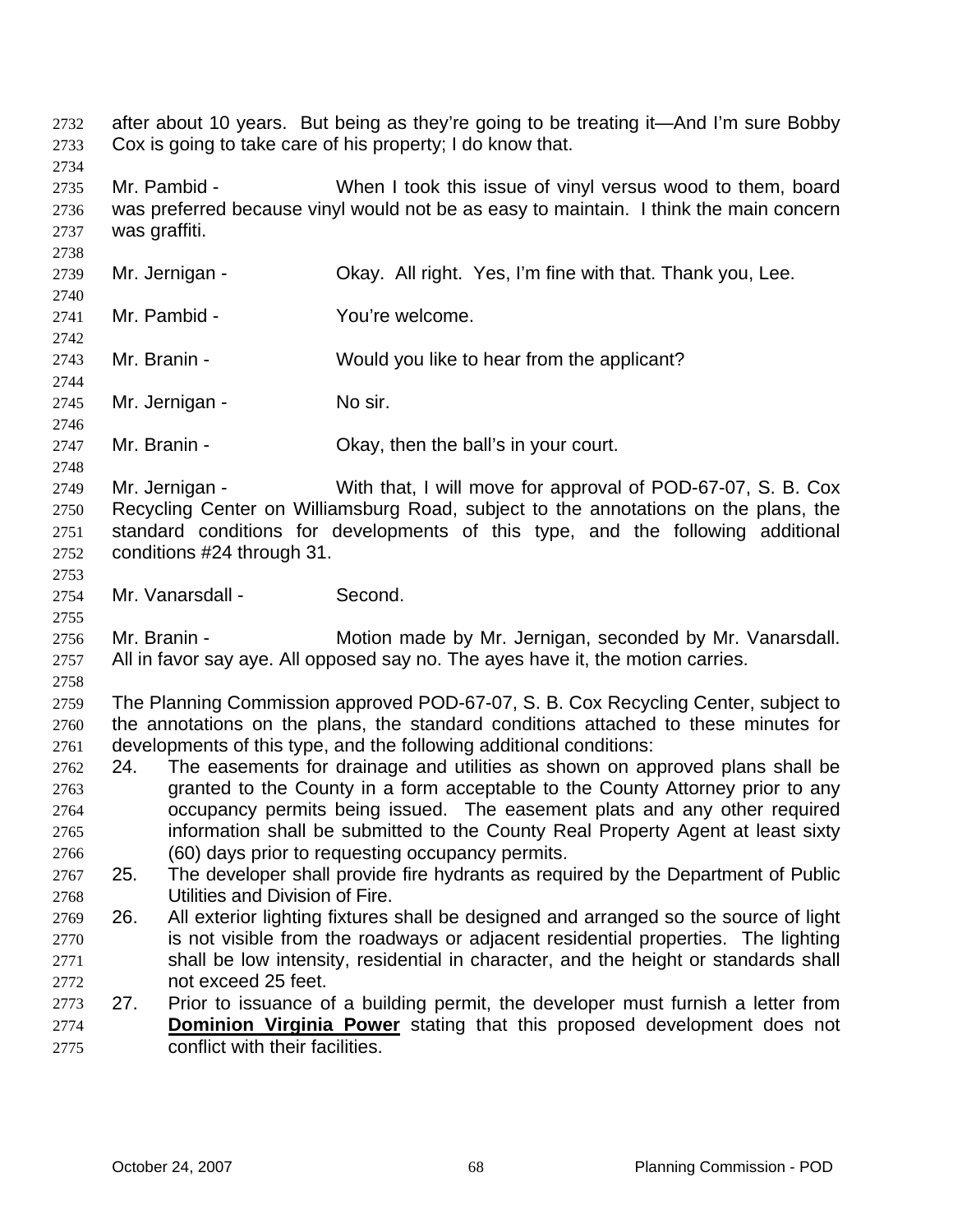- 28. Any necessary off-site drainage and/or water and sewer easements must be obtained in a form acceptable to the County Attorney prior to final approval of the construction plans. 2776 2777 2778
- 2779 2780 2781 29. Deviations from County standards for pavement, curb or curb and gutter design shall be approved by the County Engineer prior to final approval of the construction plans by the Department of Public Works.
- 2782 2783 2784 30. Insurance Services Office (ISO) calculations must be included with the plans and contracts and must be approved by the Department of Public Utilities prior to the issuance of a building permit.
- 2785 2786 2787 2788 2789 31. The location of all existing and proposed utility and mechanical equipment (including HVAC units, electric meters, junction and accessory boxes, transformers, and generators) shall be identified on the landscape plans. All equipment shall be screened by such measures as determined appropriate by the Director of Planning or the Planning Commission at the time of plan approval**.**

## 2791 **PLAN OF DEVELOPMENT**

2792

2790

POD-69-07 Mimi's Café @ West Broad Village (POD-42-06 Revised) **Timmons Group for West Broad Village, LLC & West Broad Village II, LLC and Foremark, Ltd.:** Request for approval of a plan of development as required by Chapter 24, Section 24-106 of the Henrico County Code, to construct a one-story, 6,567 square foot restaurant with outdoor dining. The 0.63-acre site is located at the southeast intersection of W. Broad Street (U.S. Route 250) and Brownstone Boulevard, on part of parcel 742-760- 7866. The zoning is UMUC, Urban Mixed Use District (Conditional) and WBSO, West Broad Street Overlay District. County water and sewer. **(Three Chopt)** 

2793

2808

2794 2795 Mr. Branin - **Anyone in opposition to POD-69-07 Mimi's Café @ West** Broad Village (POD-42-06 Revised)? No one? Mr. Wilhite.

2796 2797 2798 2799 2800 2801 2802 2803 2804 2805 2806 Mr. Wilhite – Thank you, Mr. Chairman. This site is located at the western most extent of the West Broad Street frontage at West Broad Village, and adjacent to Short Pump Station shopping center, which is under construction. Basically, the staff's primary comments that had to be addressed involved the architectural plans. We did get revised renderings on Monday. It will be necessary for you to waive the time limits in over to approve this. The basic changes were that for the faux windows on the upper level of the building, they've added sill and header details to make it look a little bit more realistic. They've also changed the color background behind where the Mimi's Café signs are. They've gone to a monochromatic color scheme so these areas would not be included within the square footage of the sign area.

2807 With that, staff can recommend approval of this plan with the revised elevations.

2809 2810 Mr. Branin - Ckay. Does anybody have any questions for Mr. Wilhite? Mr. Wilhite, staff feels that this will blend in to the West Broad Village nicely, don't they?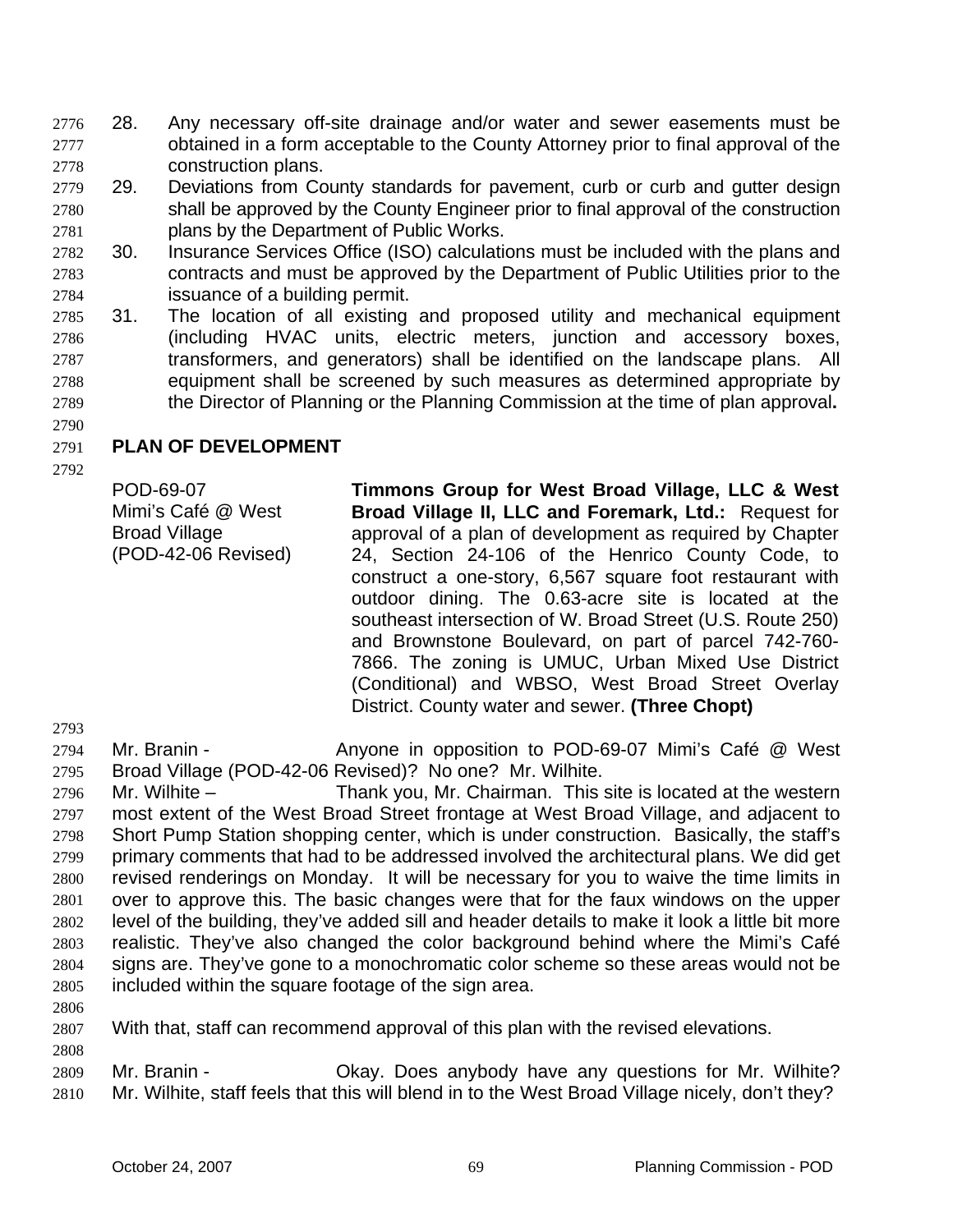2811 2812 2813 2814 2815 2816 2817 2818 2819 2820 2821 2822 2823 2824 2825 2826 2827 2828 2829 2830 2831 2832 2833 2834 2835 2836 2837 2838 2839 2840 2841 2842 2843 2844 2845 2846 2847 2848 2849 2850 2851 2852 2853 2854 2855 2856 Mr. Wilhite - Yes sir. We actually looked at the architectural plans prior to their filing. We gave them comments at the time. They've done everything that we've asked them to do. Mr. Branin - Ckay. Does anybody have any questions for Mr. Wilhite? No one? Would anyone like to hear from the applicant? Okay. Well then, first I would like to move to waive the time limits. Mr. Vanarsdall - Second. Mr. Branin - **Motion made by Mr. Branin, seconded by Mr. Vanarsdall. All** in favor say aye. All opposed say no. The ayes have it, the motion carries. The Planning Commission approved to the waiver of the time limits. Mr. Branin - The I'd like to move that POD-69-07 Mimi's Café @ West Broad Village (POD-42-06 Revised) be approved with standard conditions for developments of this type, the following additional conditions 24 through 30, and the architecturals. Mr. Vanarsdall - Second. Mr. Branin - Motion made by Mr. Branin, seconded by Mr. Vanarsdall. All in favor say aye. All opposed say no. The ayes have it, the motion carries. The Planning Commission approved POD-69-07 Mimi's Café @ West Broad Village (POD-42-06 Revised), subject to the annotations on the plans, the standard conditions attached to this minutes for developments of this type, and the following additional conditions: 24. The easements for drainage and utilities as shown on approved plans shall be granted to the County in a form acceptable to the County Attorney prior to any occupancy permits being issued. The easement plats and any other required information shall be submitted to the County Real Property Agent at least sixty (60) days prior to requesting occupancy permits. 25. The developer shall provide fire hydrants as required by the Department of Public Utilities and Division of Fire. 26. Outside storage shall not be permitted. 27. The proffers approved as a part of zoning case C-12C-06 shall be incorporated in this approval. 28. The developer shall install an adequate restaurant ventilating and exhaust system to minimize smoke, odors, and grease vapors. The plans and specifications shall be included with the building permit application for review and approval. If, in the opinion of the County, the type system provided is not effective, the Commission retains the rights to review and direct the type of system to be used.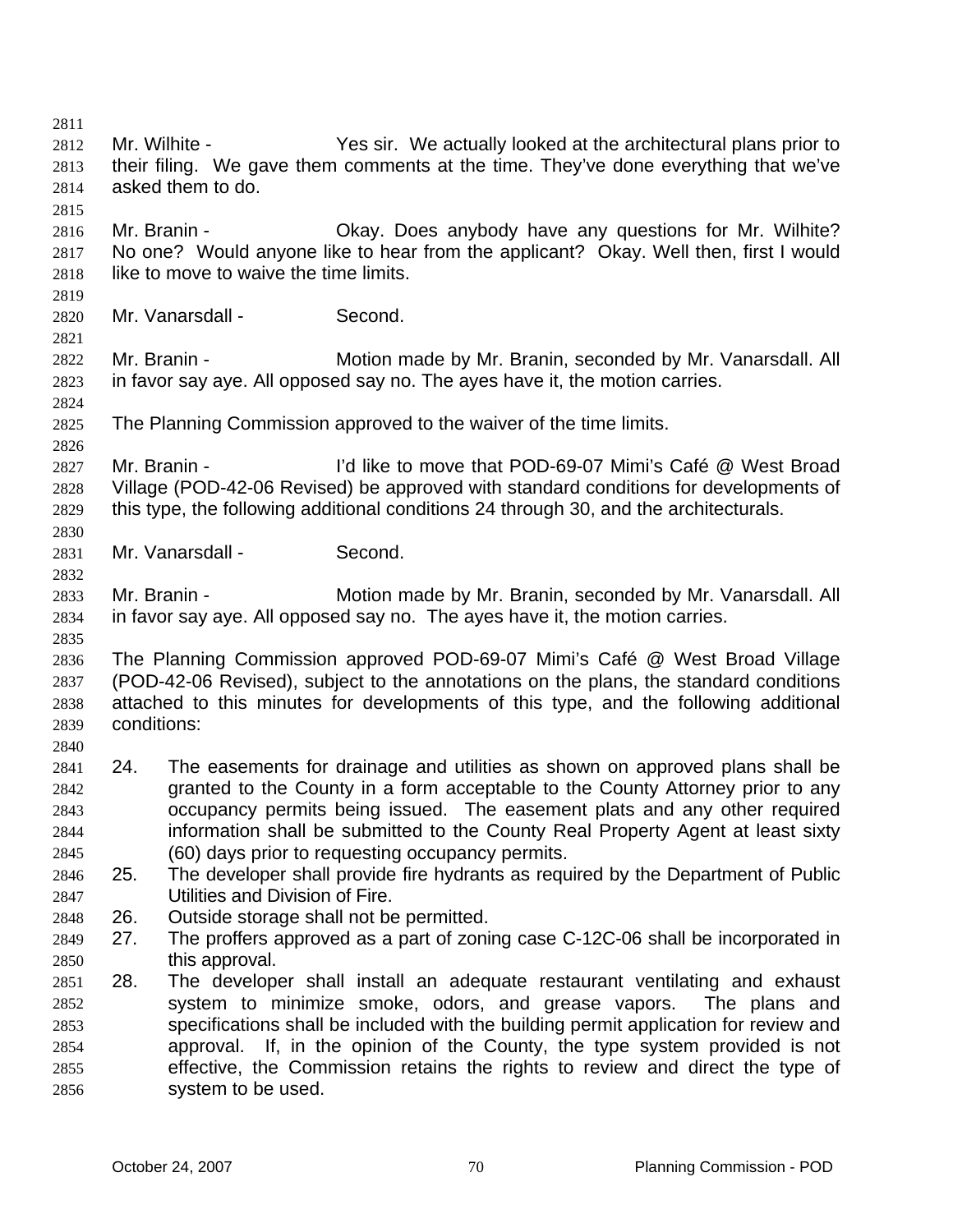29. Deviations from County standards for pavement, curb or curb and gutter design shall be approved by the County Engineer prior to final approval of the construction plans by the Department of Public Works. 2857 2858 2859

- 2860 2861 2862 2863 2864 30. The location of all existing and proposed utility and mechanical equipment (including HVAC units, electric meters, junction and accessory boxes, transformers, and generators) shall be identified on the landscape plans. All equipment shall be screened by such measures as determined appropriate by the Director of Planning or the Planning Commission at the time of plan approval**.**
- 2865

## 2866 **PLAN OF DEVELOPMENT & SPECIAL EXCEPTION**

2867

POD-72-07 Hyatt Place (White Oak Village Shopping Center) Laburnum Avenue and I-64

**Kimley Horn & Associates for LTD Management Company, LLC:** Request for approval of a plan of development and special exception as required by Chapter 24, Sections 24-2, 24-63(c), 24-67(d) and 24-106 of the Henrico County Code, to construct a seven-story, 90,174 square foot, 151 room hotel with a height of 71 feet. The special exception would authorize a building exceeding a height of 45 feet. The 3.21-acre site is located at the **southeast corner** of the intersection of S. Laburnum Avenue and I-64, on part of parcel 814-718-2788 in **the White Oak Village Shopping Center.** The zoning is B-3C, Business District (Conditional) and **ASO, Airport Safety Overlay District**. County water and sewer. **(Varina)** 

2868

- 2869 2870 Mr. Branin - The Is anybody in opposition to POD-72-07, Hyatt Place (White Oak Village Shopping Center)? No one? Mr. Strauss.
- 2871 2872 2873 2874 2875 2876 2877 2878 2879 2880 2881 2882 2883 2884 2885 2886 2887 Mr. Strauss - Thank you, Mr. Chairman, members of the Commission. This Commission is already familiar with the project site as it is the new shopping center currently under construction at the southeast corner of the intersection of south Laburnum Avenue and Interstate 64. The proposed hotel site is located in the northwest corner of the shopping center. It is the first of many outparcels, including a Red Lobster, that is going to be submitted for approval by this Commission over the next several months. The proposed Hyatt Place at the Shops at White Oak Village, is a 150-room hotel with an indoor pool and one meeting room. This project is subject to the proffers of a rezoning case which include proffers relating to architectural treatments, specifically exposed portions of the exterior wall surfaces of any of the buildings constructed shall be similar in quality of construction and shall be compatible in architectural design, including color and style. Staff requested additional information regarding the exterior finishes and materials. We did receive a sample board, which we have over here at the document table, and we did receive color elevations and an architectural rendering of the project.

2888 2889 The hotel will be predominantly red brown brick on the lower level, with a beige EIFS on the upper level, with clear glass and a dark gray window framing system. This matches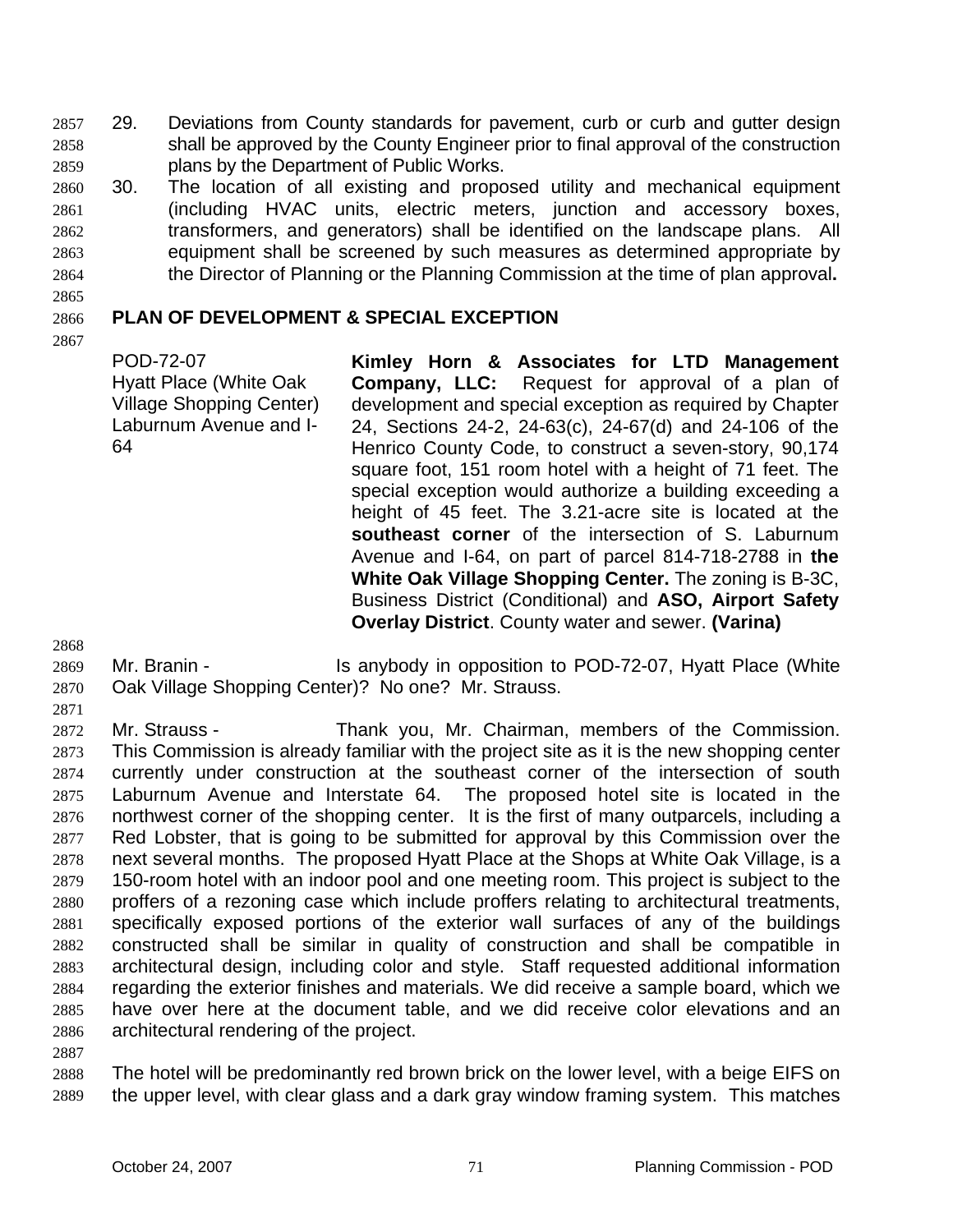the colors and materials used throughout the shopping center, and therefore demonstrates compliance with the proffers. Note that since the hotel exceeds the 45 foot height limit in the B-3 district, it will require approval of a special exception by this Commission. 2890 2891 2892 2893 2894 2895 2896 2897 2898 2899 2900 2901 2902 2903 2904 2905 2906 2907 2908 2909 2910 2911 2912 2913 2914 2915 2916 2917 2918 2919 2920 2921 2922 2923 2924 2925 2926 2927 2928 2929 2930 2931 2932 2933 2934 2935 I will also note that Varina, once again, will be home to a prototype building. This is a unique architecture for Hyatt. I understand from the applicant that they are doing some 100 of these hotels around the country by year 2008. I would also note that we have handed out an updated Master Plan this morning. We are taking the opportunity at this time to update the Master Plan to show the current configuration of outparcels and the revised anchors over the last several months. With that, staff and the various agencies are recommending approval. I'll be happy to answer any questions you may have. We have representatives of the Hyatt Hotels, the architect and the developer are in the back of the meeting room, although they drew straws and elected Mr. Bill Axselle to speak for them today. Thank you. Mr. Branin - **Does anybody have any questions for Mr. Strauss?** Mr. Jernigan - Jim, in our discussions yesterday. The little glass where this Hyatt sign is, is that their signature now? Mr. Strauss - That's my understanding. This is an architectural form, an architectural component of their trademark. Well, they can say it's part of their trademark style now. That sign is not proposed for this project. This is a rendering from another project. You can see the other buildings in the back; that's certainly not the shopping center. We do have other elevations that have been submitted. Mrs. Jones - Thave a little question. Mr. Jernigan - But the ski slide is. Mr. Strauss - Yes. That's basically a glass—I wouldn't say a glass panel. We could have the architect speak to that if need be. It's located up here and it's transparent glass, of course. Mr. Jernigan - I wasn't saying that in a derogatory way. Mr. Branin - Okay. Anyone else have any questions for Mr. Strauss? Mr. Jernigan - If the engineer is here, I would like to find out. Do you know Bill? Mr. Axselle - I do. Let me speak to the special exception because that is the height, and then also have the engineer deal with that issue. When White Oak Village was approved, it always envisioned that there'd be a hotel at this very site, so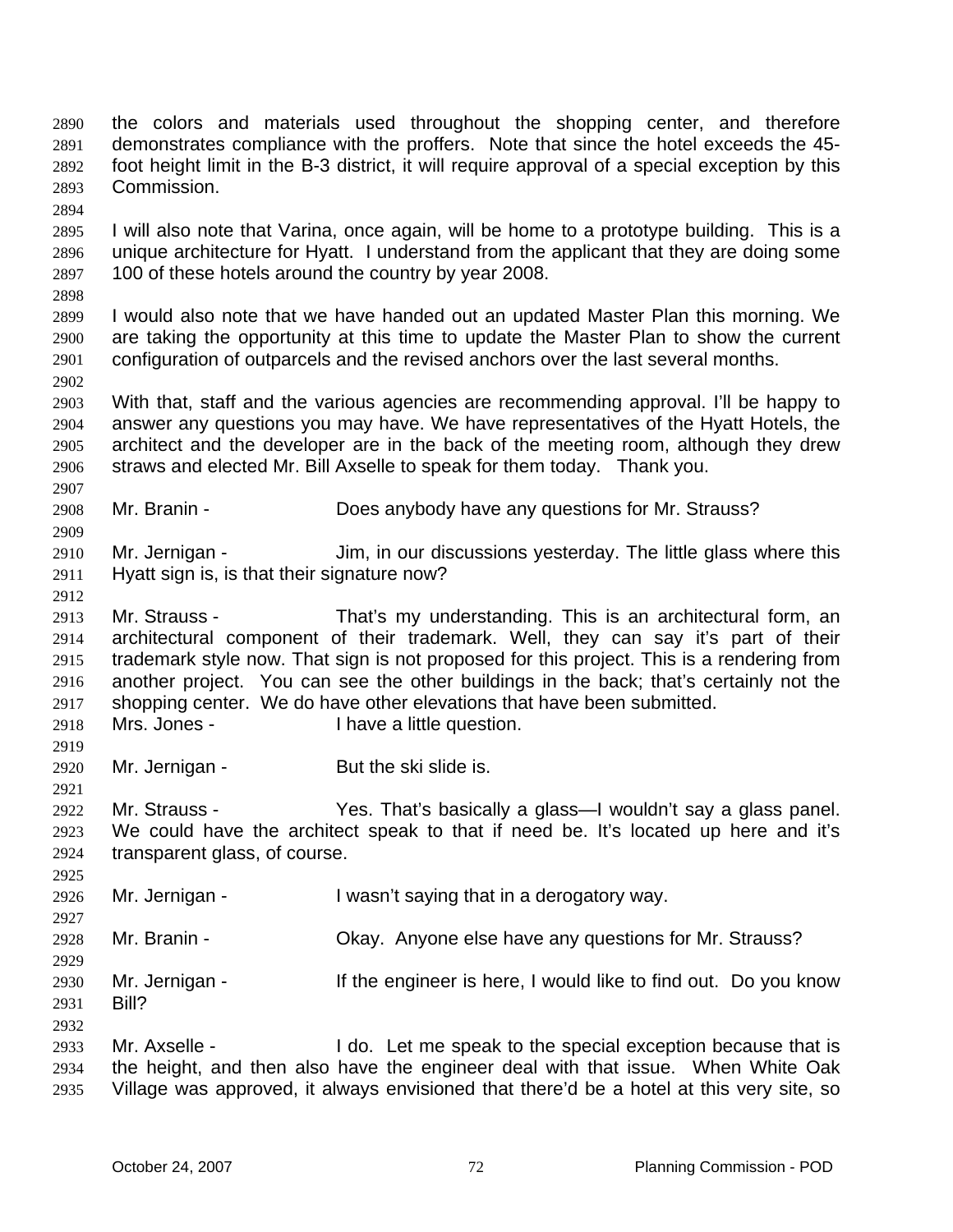this is consistent with the proffers. As a matter of fact, the proffer said that anything within 250 of Laburnum could not exceed 30 feet in height, except for the hotel. The hotel requirement, of course, under your Code is 45 feet. This building is 72 feet. So, therefore the request that an exception be granted for this. The engineers have been in touch with FAA and we have reviewed the conditions recommended by the staff and we're comfortable with that. FAA had no problem. This building is located right adjacent to the interstate. It's consistent with what was tendered in the proffers as to what would be there. So I don't think there's any problem there. 2936 2937 2938 2939 2940 2941 2942 2943

2945 2946 2947 2948 2949 2950 2951 2952 2953 2954 The Hyatt entered the upscale business hotel market a couple years ago. They bought AmeriSuites and they have about 120 places around the country. They are upgrading and modifying those to be consistent with the Hyatt brand, which is very good. They are also building, as Mr. Strauss said, a large number of new prototype, if you will. There are about 30 of them going in this year and then the others will up in future years. All of them do have this ski slope, a small rectangular architectural feature. All of them do around the country that are being built now. It is not habitable, it's not useable. It's sort of part of their design feature and it is clear and sort of a cloudy glass feature, is what it amounts to. It's not part of the height, I believe, of the building because of that architectural treatment.

2956 I'd be glad to answer, if you have any more questions.

2958 2959 Mr. Jernigan - No. Actually, I think it adds to the building. But Jim and I had discussed whether that was going to be kind of a signature.

2961 Mr. Axselle - The Mr. Axselle - The Mr. Ses.

2963 2964 Mr. Jernigan - I guess for the rest of the Commission, because I'm sure they'll have another hotel in this area before too long. So, we'll see that we'll have that.

- 2966 Mr. Axselle - There's one going up in Chesapeake now, I understand.
- 2968 Mr. Vanarsdall - When did they buy out AmeriSuites?
- 2970 Mr. Axselle - About two years ago.

2972 Mr. Vanarsdall - Recently? Oh, two years ago.

- 2974 2975 Mr. Axselle - But the old buildings are just being retrofitted and not at this prototype.
- 2977 2978 Mr. Branin - **Mr. Axselle, could you give me a definition of, "clear and** cloudy glass" (laughter)?
- 2980 Mr. Axselle - "Clear and transparent," was the terminology-

2981

2979

2944

2955

2957

2960

2962

2965

2967

2969

2971

2973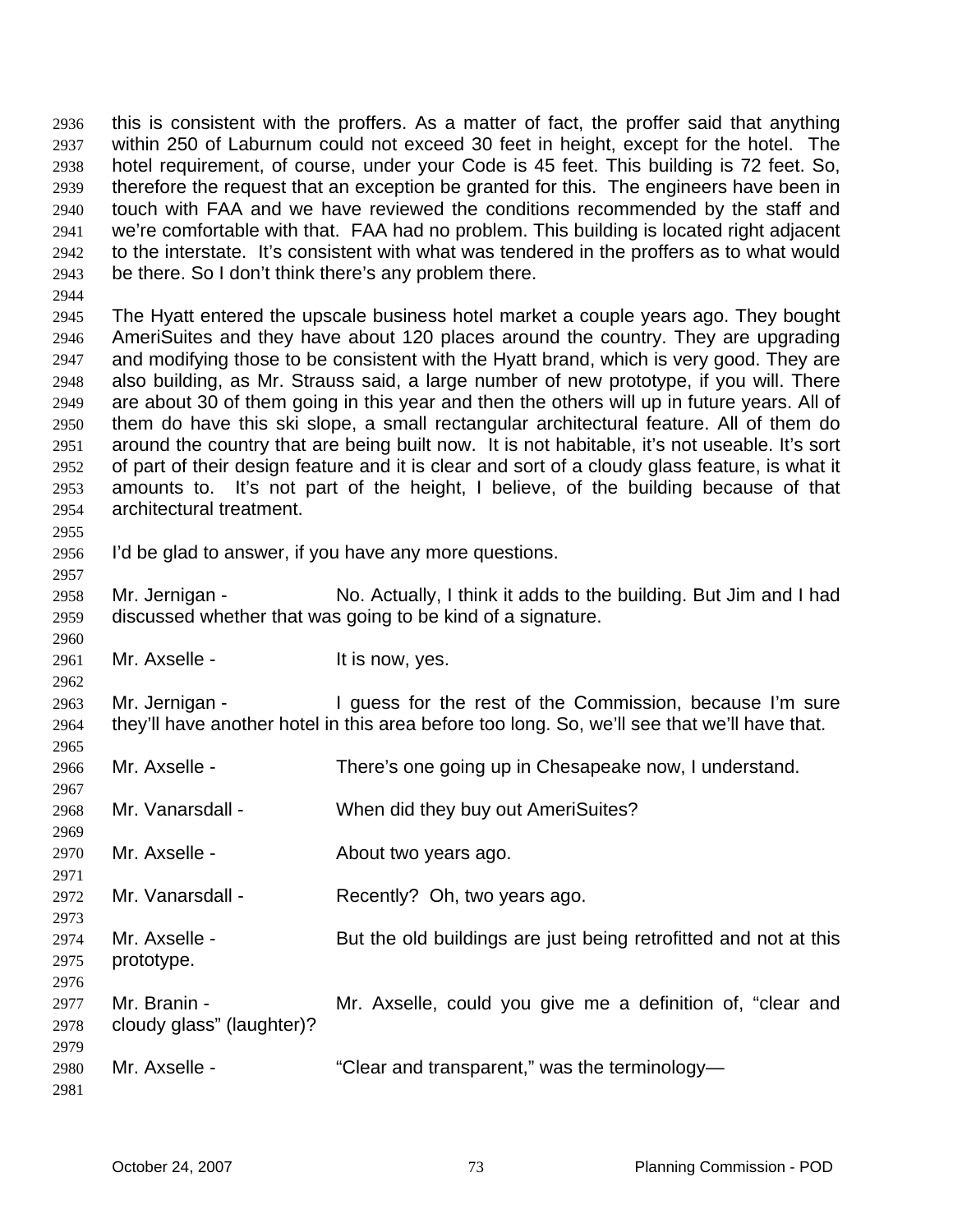| 2982<br>2983                         | Mr. Branin -                                                                                                                                                                                                                                                                                                          | Transparent and cloudy. Okay.                                                                                                                |
|--------------------------------------|-----------------------------------------------------------------------------------------------------------------------------------------------------------------------------------------------------------------------------------------------------------------------------------------------------------------------|----------------------------------------------------------------------------------------------------------------------------------------------|
| 2984<br>2985                         | Mr. Axselle -                                                                                                                                                                                                                                                                                                         | In any event, it is glass and it varies on different sides.                                                                                  |
| 2986<br>2987                         | Mr. Jernigan -                                                                                                                                                                                                                                                                                                        | Cloudy is on a 30-degree morning.                                                                                                            |
| 2988<br>2989                         | Mr. Branin -                                                                                                                                                                                                                                                                                                          | Just trying to figure out what "clear and cloudy" was.                                                                                       |
| 2990<br>2991                         | Mr. Axselle -                                                                                                                                                                                                                                                                                                         | I will sit down. Thank you.                                                                                                                  |
| 2992<br>2993<br>2994<br>2995         | Mr. Jernigan -<br>Jim, I just have one question. I notice #40, "No merchandise<br>shall be displayed or stored outside the building on the sidewalks." I didn't know we<br>normally had that in hotel proffers.                                                                                                       |                                                                                                                                              |
| 2996<br>2997                         | Mr. O'Kelly -                                                                                                                                                                                                                                                                                                         | It's a shopping center.                                                                                                                      |
| 2998<br>2999                         | Mr. Jernigan -                                                                                                                                                                                                                                                                                                        | Okay.                                                                                                                                        |
| 3000<br>3001                         | Mr. Branin -                                                                                                                                                                                                                                                                                                          | All right. Any other questions for Mr. Clear and Cloudy, or-                                                                                 |
| 3002<br>3003<br>3004                 | Mrs. Jones -<br>No, for Mr. Strauss. Major Anchor A right next to it. How tall<br>might that be, do we know.                                                                                                                                                                                                          |                                                                                                                                              |
| 3005<br>3006                         | Mr. Strauss -                                                                                                                                                                                                                                                                                                         | Most of those are around 35 feet.                                                                                                            |
| 3007<br>3008                         | Mrs. Jones -                                                                                                                                                                                                                                                                                                          | So, this will be, in essence, twice as tall as that. Okay.                                                                                   |
| 3009<br>3010<br>3011<br>3012         | [Off Mike] -<br>Mrs. Jones, the outparcels will be fairly typical in that<br>respect. This is taller, but it actually provides a very important component of the White<br>Oak Village. It is taller, but it is right next to the interstate.                                                                          |                                                                                                                                              |
| 3013<br>3014                         | Mrs. Jones -                                                                                                                                                                                                                                                                                                          | All right. Okay.                                                                                                                             |
| 3015<br>3016                         | Mr. Jernigan -                                                                                                                                                                                                                                                                                                        | Mr. Chairman, I'm ready to make a motion.                                                                                                    |
| 3017<br>3018                         | Mr. Branin -                                                                                                                                                                                                                                                                                                          | And I'm ready to hear it.                                                                                                                    |
| 3019<br>3020<br>3021<br>3022<br>3023 | Mr. Jernigan -<br>With that, I will move for approval of POD-72-07, Hyatt Place<br>(White Oak Village Shopping Center), for the plan of development and special exception<br>for height, subject to the standard conditions for developments of this type, and the<br>following additional conditions #24 through 43. |                                                                                                                                              |
| 3024<br>3025                         | Mr. Vanarsdall -                                                                                                                                                                                                                                                                                                      | Second.                                                                                                                                      |
| 3026<br>3027                         | Mr. Branin -                                                                                                                                                                                                                                                                                                          | Motion made by Mr. Jernigan, seconded by Mr. Vanarsdall.<br>All in favor say aye. All opposed say no. The ayes have it, that motion carries. |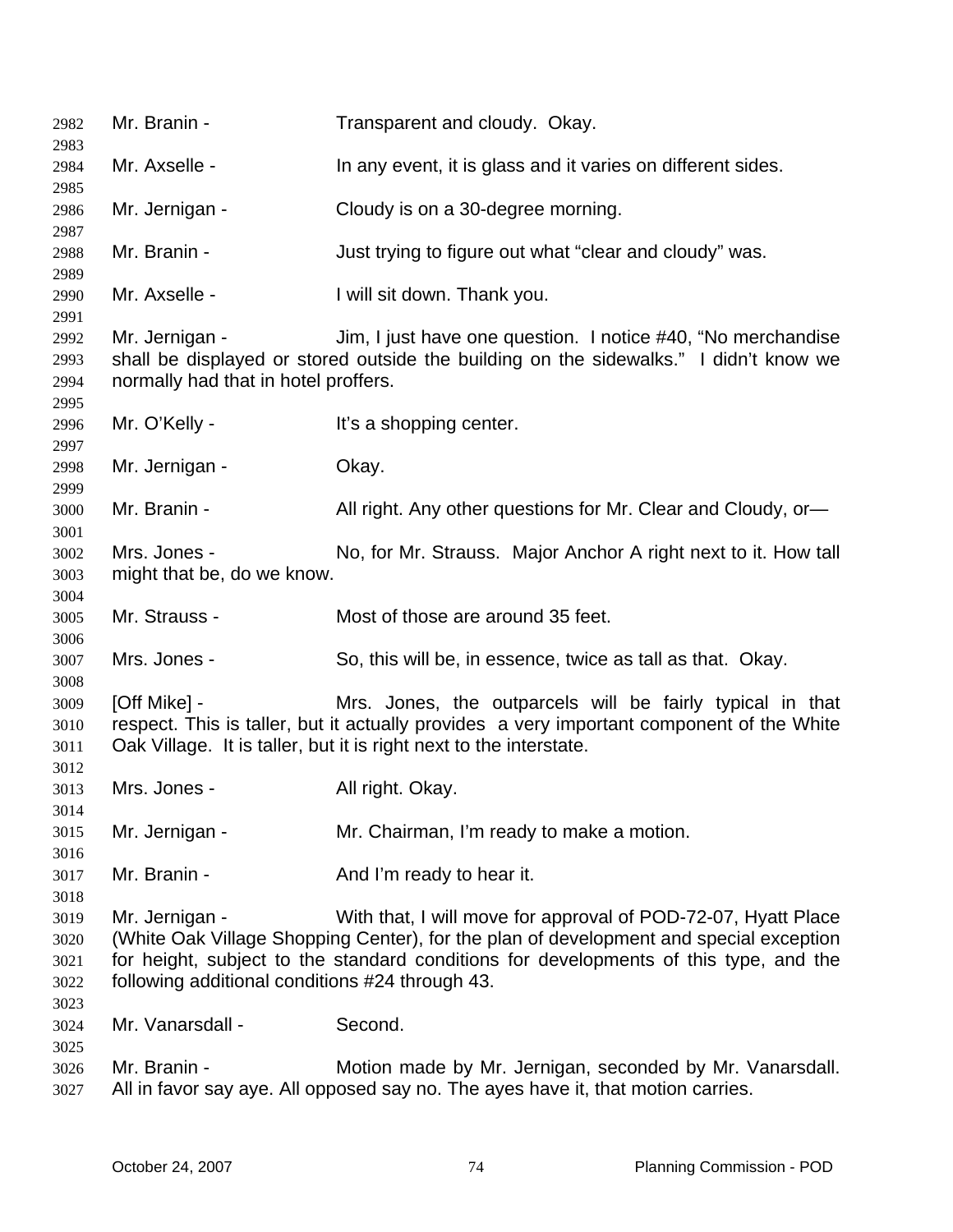3028 3029 3030 3031 3032 The Planning Commission approved POD-72-07, Hyatt Place (White Oak Village Shopping Center), subject to the annotations on the plans, the standard conditions attached to these minutes for developments of this type, and the following additional conditions:

- 3034 3035 3036 3037 3038 24. The easements for drainage and utilities as shown on approved plans shall be granted to the County in a form acceptable to the County Attorney prior to any occupancy permits being issued. The easement plats and any other required information shall be submitted to the County Real Property Agent at least sixty (60) days prior to requesting occupancy permits.
- 3039 3040 25. The loading areas shall be subject to the requirements of Chapter 24, Section 24-97(b) of the Henrico County Code.
- 3041 3042 26. The developer shall provide fire hydrants as required by the Department of Public Utilities and Division of Fire.
- 3043 3044 27. Only retail business establishments permitted in a B-3 zone may be located in this center.
- 3045 3046 28. The conceptual master plan, as submitted with this application, is for planning and information purposes only.
- 3047 29. Outside storage shall not be permitted.

- 3048 3049 30. The proffers approved as a part of zoning case C-29C-06 shall be incorporated in this approval.
- 3050 3051 3052 31. Any necessary off-site drainage and/or water and sewer easements must be obtained in a form acceptable to the County Attorney prior to final approval of the construction plans.
- 3053 3054 3055 32. Deviations from County standards for pavement, curb or curb and gutter design shall be approved by the County Engineer prior to final approval of the construction plans by the Department of Public Works.
- 3056 3057 33. Storm water retention, based on the 50-10 concept, shall be incorporated into the drainage plans.
- 3058 3059 3060 34. Insurance Services Office (ISO) calculations must be included with the plans and contracts and must be approved by the Department of Public Utilities prior to the issuance of a building permit.
- 3061 3062 3063 35. Approval of the construction plans by the Department of Public Works does not establish the curb and gutter elevations along the Henrico County maintained right-of-way. The elevations will be set by Henrico County.
- 3064 3065 3066 3067 36. Approval of the construction plans by the Department of Public Works does not establish the curb and gutter elevations along the Virginia Department of Transportation maintained right-of-way. The elevations will be set by the contractor and approved by the Virginia Department of Transportation.
- 3068 3069 3070 37. Evidence of a joint ingress/egress and maintenance agreement must be submitted to the Department of Planning and approved prior to issuance of a certificate of occupancy for this development.
- 3071 3072 3073 38. The location of all existing and proposed utility and mechanical equipment (including HVAC units, electric meters, junction and accessory boxes, transformers, and generators) shall be identified on the landscape plans. All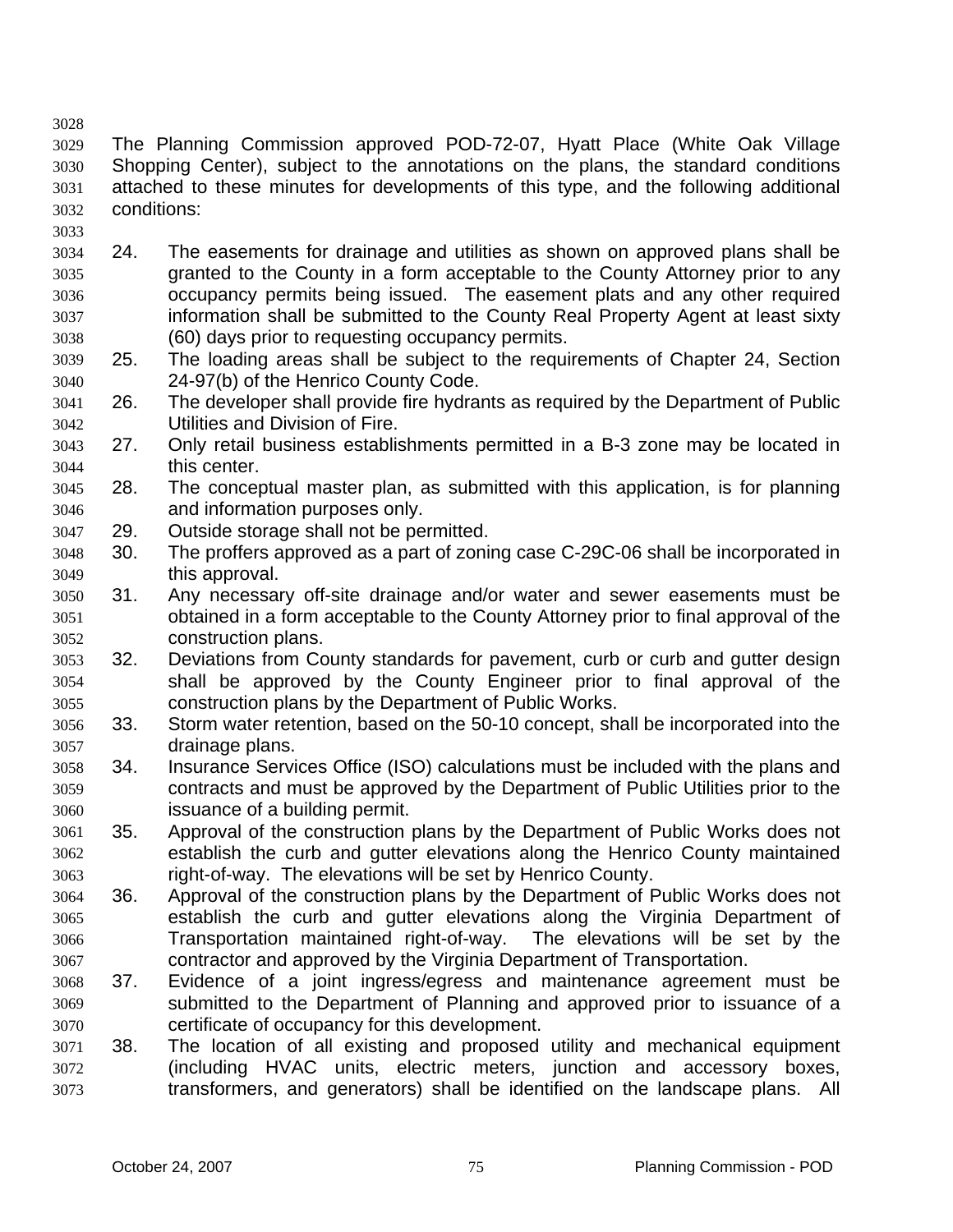- equipment shall be screened by such measures as determined appropriate by the Director of Planning or the Planning Commission at the time of plan approval**.**  3074 3075
- 3076 3077 39. The ground area covered by all the buildings shall not exceed in the aggregate 25 percent of the total site area.
- 3078 3079 40. No merchandise shall be displayed or stored outside of the building(s) or on sidewalk(s).
- 3080 3081 3082 3083 3084 3085 3086 3087 41. In order to maintain the effectiveness of the County's public safety radio communications system within buildings, the owner will install radio equipment that will allow for adequate radio coverage within the building, unless waived by the Director of Planning. Compliance with the County's emergency communication system shall be certified to the County by a communications consultant within ninety (90) days of obtaining a certificate of occupancy. The County will be permitted to perform communications testing in the building at anytime.
- 3088 3089 3090 42. Federal Aviation Administration (FAA), Form 7460-1 shall be submitted to the FAA and proof of such approval shall be provided to the Planning Department prior to approval of any building permit application.
- 3091 3092 3093 43. Evidence that an engineer has certified the height of the building shall be provided to the Director of Planning prior to the issuance of a Certificate of Occupancy.
- 3094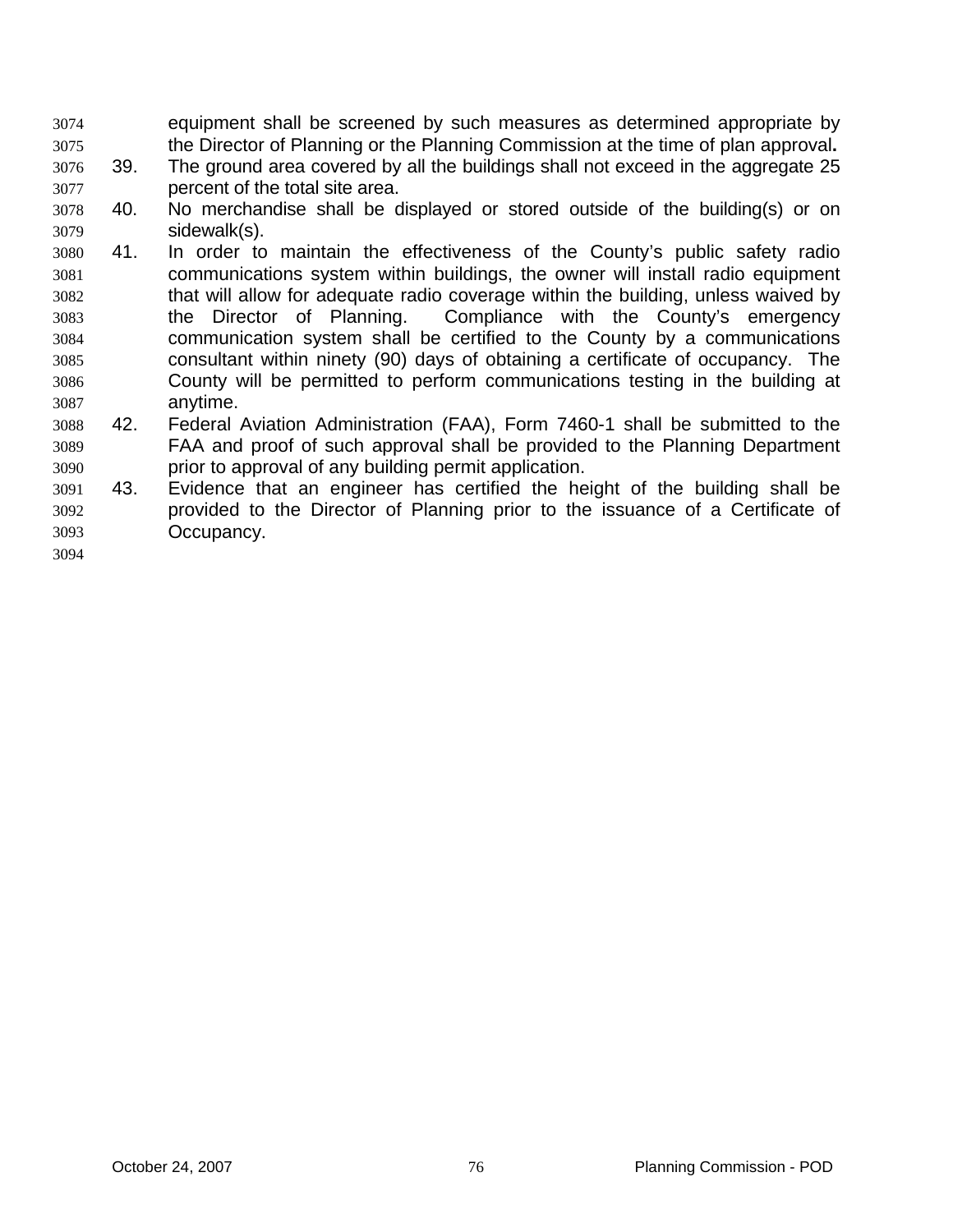## 3095 **SUBDIVISION RECONSIDERATION**

3096 3097 3098 3099 3100 3101 3102 3103 3104 3105 3106 3107 3108 3109 3110 3111 3112 3113 3114 3115 3116 3117 3118 3119 3120 3121 3122 3123 3124 3125 3126 3127 3128 3129 3130 SUB-28-07 Parkwood Chase (April 2007 Plan) Cedar Fork Road across from VEPCO station **Balzer & Associates, Inc. and Milestone Development Services for Tingley Construction Company and Emerald Land Development, LLC:** The 17.87-acre site proposed for a subdivision of 38 single-family homes is located at 212 Cedar Fork Road and 146 Cedar Fork Road on parcels 812-726-0522 and 811-725-7591. The zoning is R-4AC, One-Family Residence District (Conditional) and ASO, Airport Safety Overlay District. County water and sewer. **(Fairfield) 38 Lots.**  Mr. Branin - The Supposition to SUB-28-07, Parkwood Chase (April 2007 Plan)? No one? Mr. Vanarsdall - I'll tell you one thing, Mr. Chairman and fellow Commissioners, we ought to send Michael Kennedy more often to take care of the situation. He cleared the room out. Mr. Branin - Mr. Kennedy. Mr. Vanarsdall - They were standing up it was so crowded, and they're gone now. Mr. Kennedy - **I** appreciate the compliment. [Off mike] - Not everybody. Mr. Kennedy - This plan was originally approved by the Planning Commission at their April 25<sup>th</sup> meeting. At that time, the Planning Commission approved an exception to subdivision design standards to permit three through lots on both Cedarfork Road and Cedar Park Lane Road. Those lots fronted on two streets and that was because of the cul-de-sac here and the power easement that went through it. They really didn't have two functional frontages, so there was an exception there. And there was also an exception for a thin lot that actually had a thin portion that extended back, which was not buildable. So the three lots had exceptions previously. They're now coming back and asking for a fourth exception lot. That would be to change the configuration. What's on the display right now is the currently-approved plan. These two lots here have a floodplain on them and wetlands on them. What happened is, Public Works, since they've had these wetlands delineated, they determined that the developer would need to impact those wetlands because they're in side yards, given that they could build into those side yards. This lot would have to impact all the wetlands and all this wetland on this lot would have to be impacted. Public Works requires wetlands in front yards and side yards to be impacted.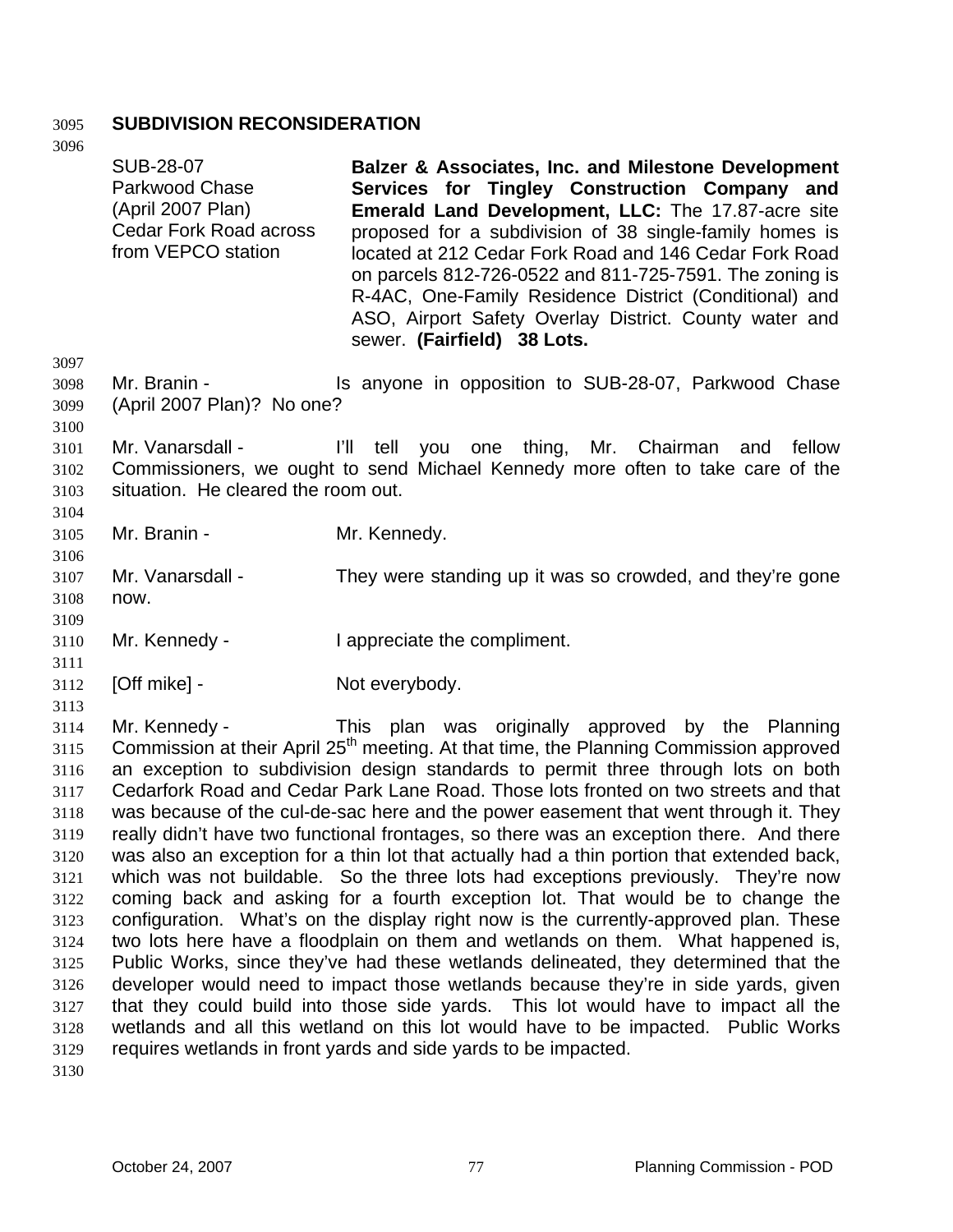The developer is requesting an alternative plan and this plan here is what we're considering today. These two lots would no longer have wetlands in them. This lot would now have the wetland excluded from it, and be excluded from this lot. It would be in the rear yard of one of the other lots. Wetlands in a rear yard don't have to be impacted because there's a rear yard setback and it's not intended to be impacted. This wetland would be associated with another lot. This lot here, that contains mostly wetlands in the back, would not be reconfigured. However, it would have frontage on two streets. It would require an exception as well because there's frontage on two streets. 3131 3132 3133 3134 3135 3136 3137 3138 3139

3140

3141 3142 3143 3144 3145 In reality, no one's going to be able to build in the back of this lot, no more than they would have been able to build on the original lot in the first place because of the wetlands. They wouldn't be putting a building in front of somebody, like an accessory structure next to a main building. There would just be a no ingress/egress easement along this portion of the road. That's what we're recommending.

3146

3154

3159

3161

3147 3148 3149 3150 3151 3152 3153 So, basically, they needed to come back for reconfiguration and approval of an additional exception. Staff cannot approve the exception administratively. With that, staff does recommend approval. We have no objection to the request, provided they have the no ingress/egress easement. We don't find it's going to change the configuration of the lots in any fashion otherwise. We recommend approval subject to the original conditions that were approved by the Commission at the April 25, 2007 meeting. With that, I can answer any questions.

- 3155 Mr. Branin - **Does anybody have any questions for Mr. Kennedy?**
- 3156 3157 3158 Mr. Archer - Well, I did, but he explained it all to me yesterday, much like he did just now.
- 3160 Mr. Branin - All right. Would you like to hear from the applicant?

3162 3163 3164 3165 Mr. Archer - I don't think it's necessary. I think the overall conclusion is that this is a better project than it was before. It's not something that anybody is crazy about, but it works better than the previous one, so I don't have a problem with it. Do I need to make a separate motion or can I include it all in one motion?

- 3167 Mr. O'Kelly - All in one motion, sir.
- 3169 Mr. Archer - Ckay.
- 3170

3172

3166

3168

3171 Mr. Branin - Put it all in one.

3173 3174 3175 3176 Mr. Archer - Well, in that case, then, I will move for approval of SUB-28- 07, Parkwood Chase (April 2007 Plan), subject to the annotations on the plan, the standard conditions for subdivisions served by public utilities, and the original additional conditions approved in our April 25, 2007 meeting.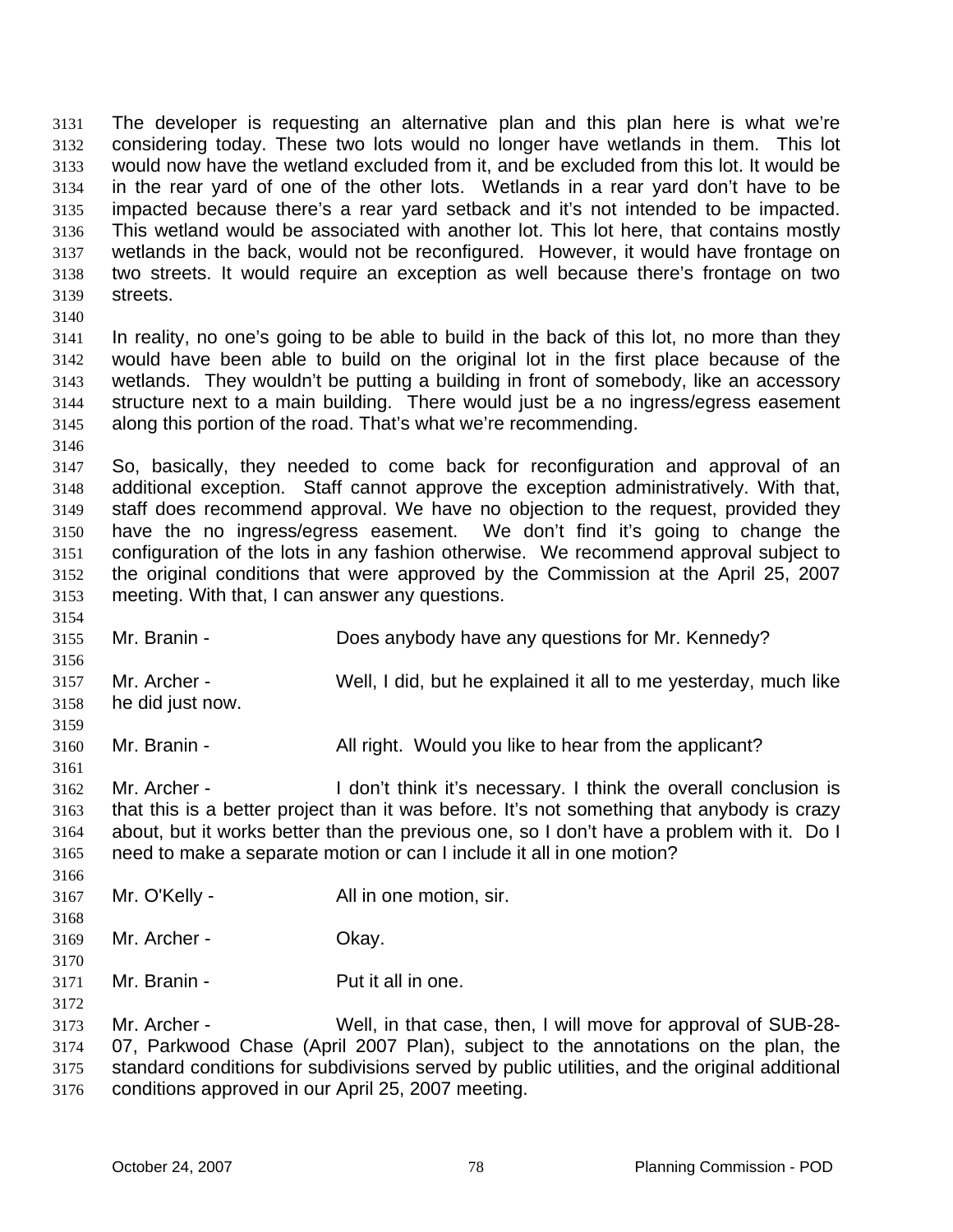| 3177         | Mr. Vanarsdall -                                                            | Second.                                                                                     |  |
|--------------|-----------------------------------------------------------------------------|---------------------------------------------------------------------------------------------|--|
| 3178         | Mr. Branin -                                                                | Motion made by Mr. Archer, seconded by Mr. Vanarsdall. All                                  |  |
| 3179         |                                                                             |                                                                                             |  |
| 3180<br>3181 | in favor say aye. All opposed say no. The ayes have it, the motion carries. |                                                                                             |  |
| 3182         |                                                                             | The Planning Commission granted reconsideration of the conditional approval to SUB-         |  |
| 3183         |                                                                             | 28-07, Parkwood Chase (April 2007 Plan), subject to the standard conditions attached        |  |
| 3184         |                                                                             | to these minutes for subdivisions served by public utilities, the annotations on the plans, |  |
| 3185         | and the original additional conditions.                                     |                                                                                             |  |
| 3186         |                                                                             |                                                                                             |  |
| 3187         | Mr. Branin -                                                                | That concludes                                                                              |  |
| 3188         |                                                                             |                                                                                             |  |
| 3189         |                                                                             | POD-71-07, FROM PAGE 14 IS BROUGHT UP AGAIN AT THIS POINT                                   |  |
| 3190         |                                                                             |                                                                                             |  |
| 3191         | Mr. Vanarsdall -                                                            | Mr. Chairman, if you go back to page 14, I had this case,                                   |  |
| 3192         |                                                                             | Elam Office Building, and I intended to say 9 amended and 11 amended, and I may             |  |
| 3193         | have. I don't know if I did or not.                                         |                                                                                             |  |
| 3194         |                                                                             |                                                                                             |  |
| 3195         | Mr. Branin -                                                                | So, within your motion of POD-71-07?                                                        |  |
| 3196         |                                                                             |                                                                                             |  |
| 3197         | Mr. Vanarsdall -                                                            | It was in the motion?                                                                       |  |
| 3198         |                                                                             |                                                                                             |  |
| 3199         | Mr. Archer -                                                                | It was on the expedited agenda, I believe.                                                  |  |
| 3200         |                                                                             |                                                                                             |  |
| 3201         | Mr. Vanarsdall -                                                            | It was POD-71-07 and I had 36, 24 to 36, and I wanted 9                                     |  |
| 3202         | amended and 11 amended.                                                     |                                                                                             |  |
| 3203         | Mrs. Jones -                                                                | Was that on the addendum?                                                                   |  |
| 3204         |                                                                             |                                                                                             |  |
| 3205<br>3206 | Mr. Vanarsdall -                                                            | No, it wasn't on the addendum.                                                              |  |
| 3207         |                                                                             |                                                                                             |  |
| 3208         | Mr. Branin -                                                                | Okay. That has been so noted.                                                               |  |
| 3209         |                                                                             |                                                                                             |  |
| 3210         | Mr. O'Kelly -                                                               | We need to reconsider the case.                                                             |  |
| 3211         |                                                                             |                                                                                             |  |
| 3212         | Mr. Vanarsdall -                                                            | They picked it up by now. They can put it on—They picked it                                 |  |
| 3213         | up in the back by now, did they, when I said that.                          |                                                                                             |  |
| 3214         |                                                                             |                                                                                             |  |
| 3215         | Mr. Branin -                                                                | Okay. If we are adding conditions, then Ms. News, can you                                   |  |
| 3216         |                                                                             | come back up and reread POD-71-07, so we can make a new motion. Page 14.                    |  |
| 3217         |                                                                             |                                                                                             |  |
| 3218         | Ms. News -                                                                  | This case is on page 14 of your agenda, and on the                                          |  |
| 3219         |                                                                             | expedited agenda. This is POD-71-07 (POD-7-80 and POD-51-81 Revised), Elam                  |  |
| 3220         | Office Building in the Brookland District.                                  |                                                                                             |  |
| 3221         |                                                                             |                                                                                             |  |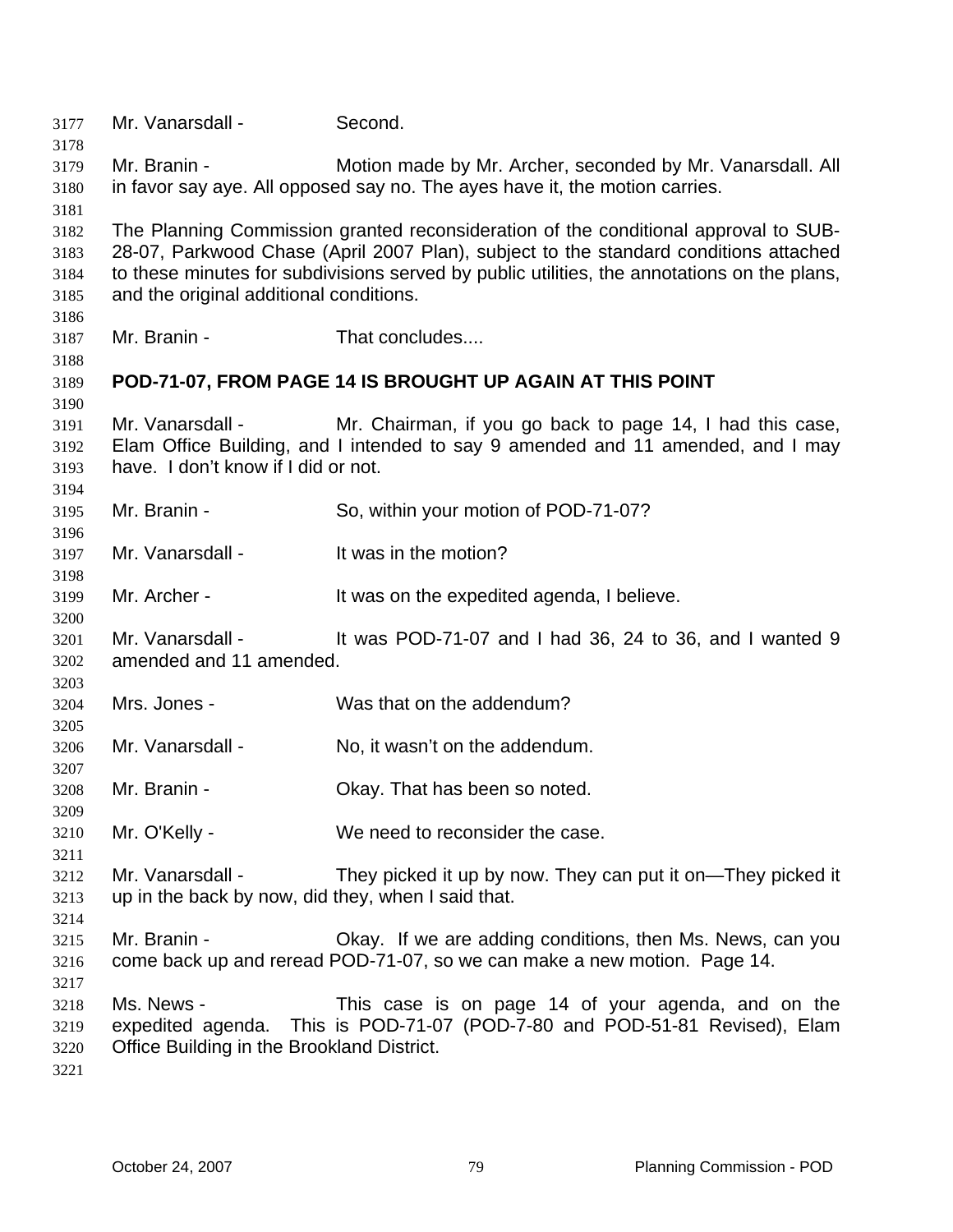## 3222 **PLAN OF DEVELOPMENT**

| 3223                                         | POD-71-07                                                                                                                                                                                                                                                   |                                                                                                                                                                                                                                                                                                    | Balzer & Associates, Inc. for DBE Investments, LLC:                                                                                                                                                                                                                                                                                                                                                                                                                                               |
|----------------------------------------------|-------------------------------------------------------------------------------------------------------------------------------------------------------------------------------------------------------------------------------------------------------------|----------------------------------------------------------------------------------------------------------------------------------------------------------------------------------------------------------------------------------------------------------------------------------------------------|---------------------------------------------------------------------------------------------------------------------------------------------------------------------------------------------------------------------------------------------------------------------------------------------------------------------------------------------------------------------------------------------------------------------------------------------------------------------------------------------------|
|                                              | 81 Revised)                                                                                                                                                                                                                                                 | Elam Office Building -<br>5711 Staples Mill Road<br>(POD-7-80 and POD-51-                                                                                                                                                                                                                          | Request for approval of a plan of development as required<br>by Chapter 24, Section 24-106 of the Henrico County<br>Code, to construct a 7,214 square foot, two-story, building<br>addition to a 15,170 square foot existing three-story office.<br>The 1.47-acre site is located on the east line of Staples<br>Mill Road (U.S. Route 33) approximately 200 feet north of<br>Northside Avenue on parcel 774-745-5455. The zoning is<br>O-2, Office District. County water and sewer. (Brookland) |
| 3224<br>3225<br>3226                         | Mr. Branin -                                                                                                                                                                                                                                                |                                                                                                                                                                                                                                                                                                    | Okay. And it's being recommended for?                                                                                                                                                                                                                                                                                                                                                                                                                                                             |
| 3227<br>3228<br>3229<br>3230                 | Ms. News -<br>It was recommended for approval. There was an addendum<br>item on page 6 indicating that the medical office uses will expire in June 2008, and there<br>will be no further medical uses. Therefore, there is sufficient parking on that site. |                                                                                                                                                                                                                                                                                                    |                                                                                                                                                                                                                                                                                                                                                                                                                                                                                                   |
| 3231<br>3232<br>3233                         | Mr. Branin -                                                                                                                                                                                                                                                | Vanarsdall, would you like to make a motion.                                                                                                                                                                                                                                                       | All right. And there is no opposition in the room, so Mr.                                                                                                                                                                                                                                                                                                                                                                                                                                         |
| 3234<br>3235<br>3236<br>3237<br>3238<br>3239 | amended.                                                                                                                                                                                                                                                    | Mr. Vanarsdall -                                                                                                                                                                                                                                                                                   | I move POD-71-07 (POD-7-80 and POD-51-81 Revised),<br>Elam Office Building, be approved on the expedited with annotations on the plan,<br>standard conditions for developments of this type, added conditions 24 through 36, and<br>then a notation from the addendum, and then I'd like to add #9 amended and #11                                                                                                                                                                                |
| 3240<br>3241                                 |                                                                                                                                                                                                                                                             | Mr. Jernigan -                                                                                                                                                                                                                                                                                     | Second.                                                                                                                                                                                                                                                                                                                                                                                                                                                                                           |
| 3242<br>3243<br>3244                         | Mr. Branin -                                                                                                                                                                                                                                                |                                                                                                                                                                                                                                                                                                    | Motion made by Mr. Vanarsdall, seconded by Mr. Jernigan.<br>All in favor say aye. All opposed say no. The ayes have it, the motion carries.                                                                                                                                                                                                                                                                                                                                                       |
| 3245<br>3246<br>3247<br>3248<br>3249         | conditions:                                                                                                                                                                                                                                                 |                                                                                                                                                                                                                                                                                                    | The Planning Commission approved POD-71-07 Elam Office Building (POD-7-80 and<br>POD-51-81 Revised), subject to the annotations on the plans, the standard conditions<br>attached to these minutes for developments of this type, and the following additional                                                                                                                                                                                                                                    |
| 3250<br>3251<br>3252                         | 9.                                                                                                                                                                                                                                                          | any occupancy permits.                                                                                                                                                                                                                                                                             | <b>AMENDED</b> - A detailed landscaping plan shall be submitted to the Department of<br>Planning for review and Planning Commission approval prior to the issuance of                                                                                                                                                                                                                                                                                                                             |
| 3253<br>3254<br>3255<br>3256                 | 11.                                                                                                                                                                                                                                                         | AMENDED - Prior to the installation of the site lighting equipment, a plan<br>including depictions of light spread and intensity diagrams, and fixture and<br>specifications and mounting height details shall be submitted for Department of<br>Planning review and Planning Commission approval. |                                                                                                                                                                                                                                                                                                                                                                                                                                                                                                   |
| 3257<br>3258                                 | 24.                                                                                                                                                                                                                                                         |                                                                                                                                                                                                                                                                                                    | The easements for drainage and utilities as shown on approved plans shall be<br>granted to the County in a form acceptable to the County Attorney prior to any                                                                                                                                                                                                                                                                                                                                    |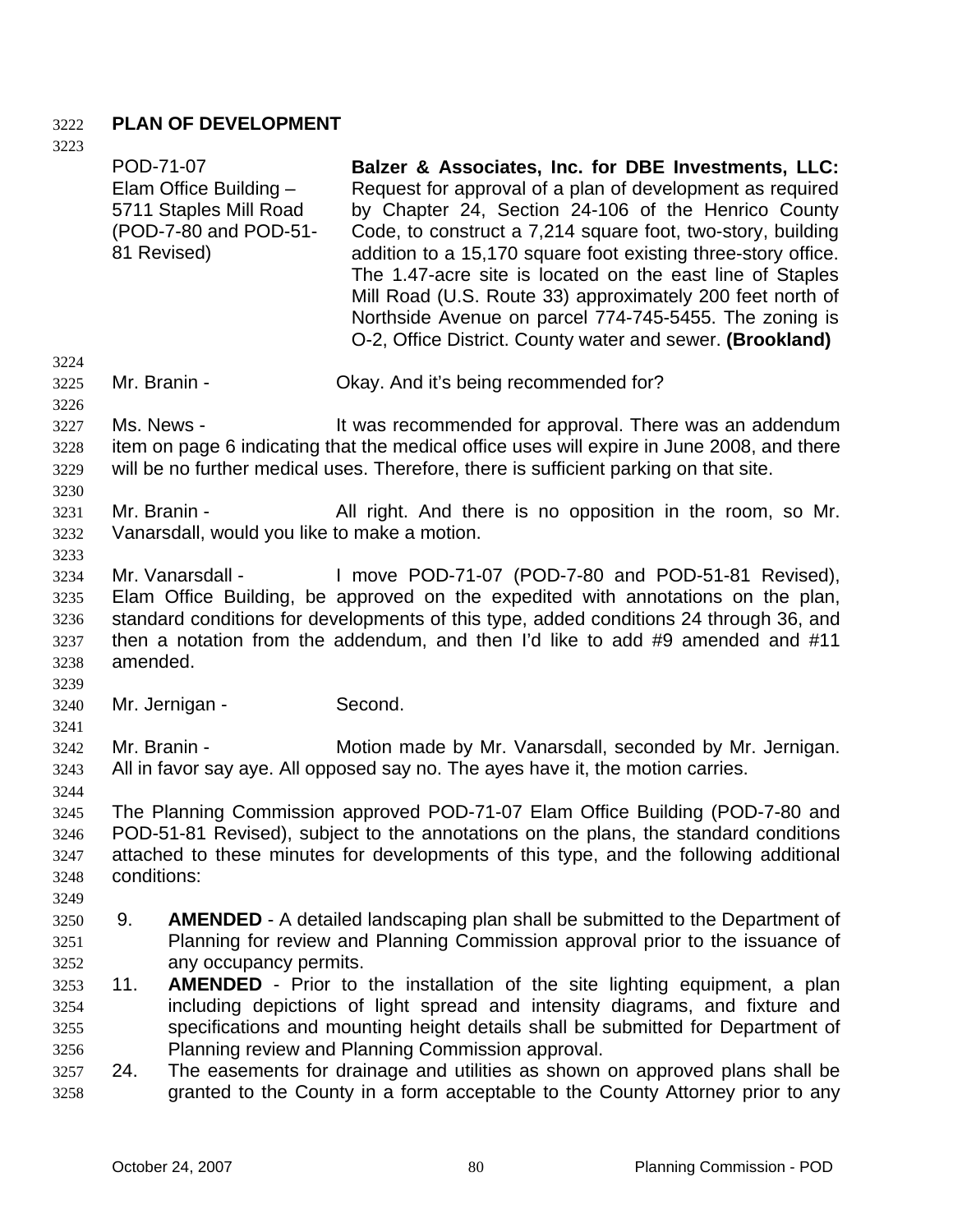- occupancy permits being issued. The easement plats and any other required information shall be submitted to the County Real Property Agent at least sixty (60) days prior to requesting occupancy permits. 3259 3260 3261
- 3262 3263 25. The entrances and drainage facilities on (State Route) shall be approved by the Virginia Department of Transportation and the County.
- 3264 3265 3266 3267 26. A notice of completion form, certifying that the requirements of the Virginia Department of Transportation entrances permit have been completed, shall be submitted to the Department of Planning prior to any occupancy permits being issued.
- 3268 3269 27. The developer shall provide fire hydrants as required by the Department of Public Utilities and Division of Fire.
- 3270 28. Outside storage shall not be permitted.
- 3271 3272 3273 3274 29. The certification of building permits, occupancy permits and change of occupancy permits for individual units shall be based on the number of parking spaces required for the proposed uses and the amount of parking available according to approved plans.
- 3275 3276 3277 30. Any necessary off-site drainage and/or water and sewer easements must be obtained in a form acceptable to the County Attorney prior to final approval of the construction plans.
- 3278 3279 3280 31. Deviations from County standards for pavement, curb or curb and gutter design shall be approved by the County Engineer prior to final approval of the construction plans by the Department of Public Works.
- 3281 3282 32. Storm water retention, based on the 50-10 concept, shall be incorporated into the drainage plans.
- 3283 3284 3285 33. Insurance Services Office (ISO) calculations must be included with the plans and contracts and must be approved by the Department of Public Utilities prior to the issuance of a building permit.
- 3286 3287 3288 3289 34. Approval of the construction plans by the Department of Public Works does not establish the curb and gutter elevations along the Virginia Department of Transportation maintained right-of-way. The elevations will be set by the contractor and approved by the Virginia Department of Transportation.
- 3290 3291 3292 3293 3294 35. The location of all existing and proposed utility and mechanical equipment (including HVAC units, electric meters, junction and accessory boxes, transformers, and generators) shall be identified on the landscape plans. All equipment shall be screened by such measures as determined appropriate by the Director of Planning or the Planning Commission at the time of plan approval.
- 3295 3296 36. Except for junction boxes, meters, and existing overhead utility lines, and for technical or environmental reasons, all utility lines shall be underground.
- 3297 3298
- 3299

3301

Thank you, Mr. Vanarsdall, for bringing that up.

- 3300 Mr. Vanarsdall - Thank you all for going along with it.
- 3302 3303 Mr. Archer - Mr. Chairman, may I suggest that we approve the minutes before we have the public hearing?
- 3304 Mr. Branin - Ch, absolutely. Before we move into that.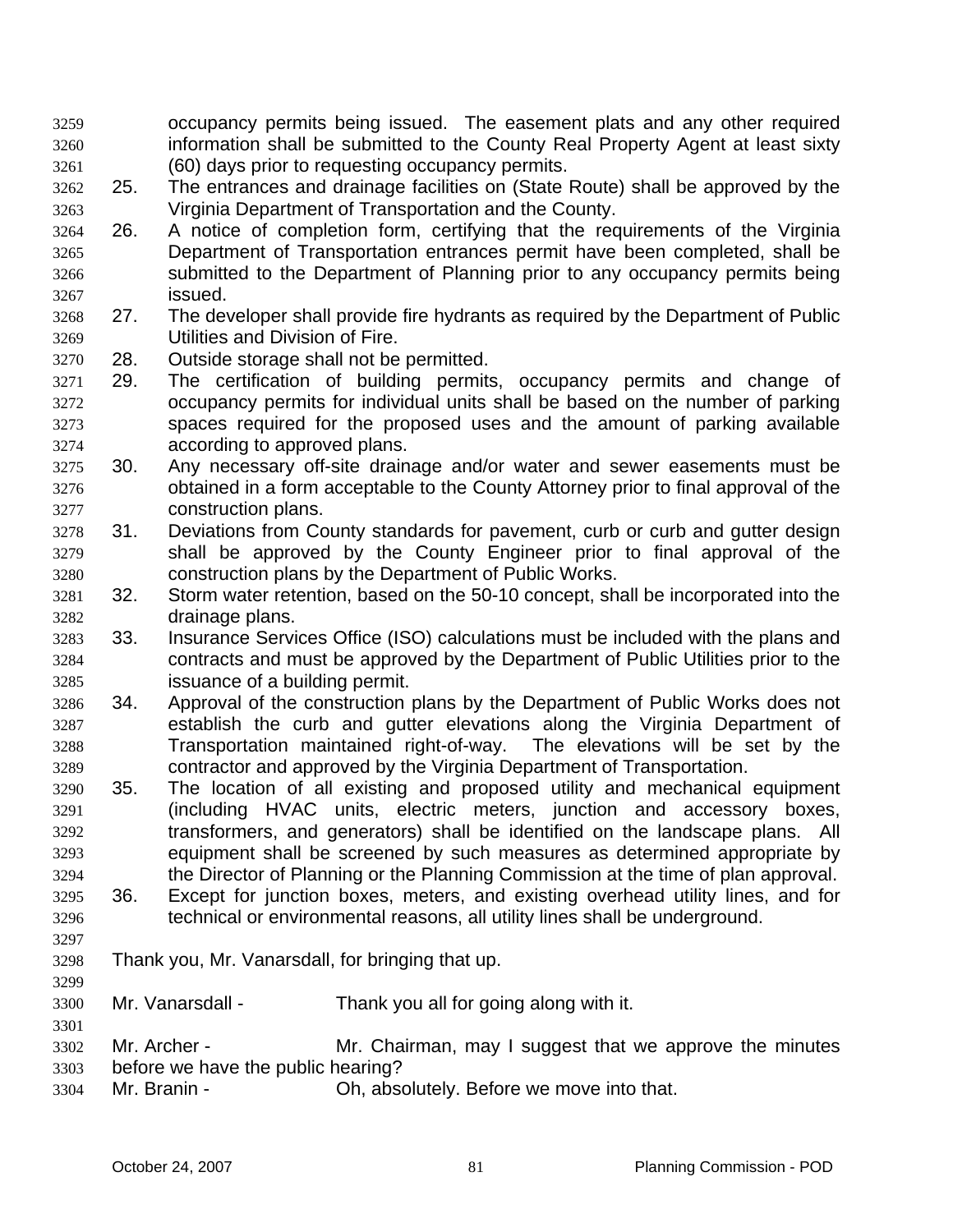| 3305         |                                                                                                       |                                                                                           |  |
|--------------|-------------------------------------------------------------------------------------------------------|-------------------------------------------------------------------------------------------|--|
| 3306         | Mr. Archer -                                                                                          | It's just last on the agenda.                                                             |  |
| 3307         |                                                                                                       |                                                                                           |  |
| 3308         | <b>APPROVAL OF MINUTES: September 26, 2007</b>                                                        |                                                                                           |  |
| 3309         |                                                                                                       |                                                                                           |  |
| 3310         | Mr. Branin -                                                                                          | Does anyone have any changes to the minutes from                                          |  |
| 3311         | September 26?                                                                                         |                                                                                           |  |
| 3312         |                                                                                                       |                                                                                           |  |
| 3313         | Mr. Vanarsdall -                                                                                      | If not, I move we approve the minutes as printed.                                         |  |
| 3314         |                                                                                                       |                                                                                           |  |
| 3315         | Mr. Branin -                                                                                          | None? Okay.                                                                               |  |
| 3316         |                                                                                                       |                                                                                           |  |
| 3317         | Mr. Jernigan -                                                                                        | Second.                                                                                   |  |
| 3318         |                                                                                                       |                                                                                           |  |
| 3319         | Mr. Branin -                                                                                          | Motion made by Mr. Vanarsdall, seconded by Mr. Jernigan.                                  |  |
| 3320         |                                                                                                       | All in favor say aye. All opposed say no. The ayes have it, the motion carries.           |  |
| 3321         |                                                                                                       | The Planning Commission approved the September 26, 2007 minutes.                          |  |
| 3322<br>3323 |                                                                                                       |                                                                                           |  |
| 3324         | Mr. Branin -                                                                                          | That concludes, Mr. Secretary, our Subdivisions and Plan of                               |  |
| 3325         |                                                                                                       | Development meeting. We are now moving into the ordinance amendment public                |  |
| 3326         | hearing.                                                                                              |                                                                                           |  |
| 3327         |                                                                                                       |                                                                                           |  |
| 3328         |                                                                                                       | PUBLIC HEARING: Zoning Ordinance Amendment to the Zoning and Subdivision                  |  |
| 3329         | <b>Ordinance Pertaining to the Floodplain</b>                                                         |                                                                                           |  |
| 3330         |                                                                                                       |                                                                                           |  |
| 3331         | Mr. O'Kelly -                                                                                         | That's correct, Mr. Chairman. The next item is a public                                   |  |
| 3332         |                                                                                                       | hearing to consider three amendments to the zoning ordinance and also an amendment        |  |
| 3333         | to the subdivision ordinance. The first public hearing item is an amendment to the                    |                                                                                           |  |
| 3334         | Zoning and Subdivision Ordinance provisions pertaining to the floodplain. County                      |                                                                                           |  |
| 3335         |                                                                                                       | Attorney, Mr. Tom Tokarz, will be making the presentation to the Planning Commission.     |  |
| 3336         |                                                                                                       | I'd like to thank the citizens and property owners for their patience in the delay of the |  |
| 3337         | public hearing. We have no way to know how long our agendas are going to be, but we                   |                                                                                           |  |
| 3338         |                                                                                                       | do have to advertise these cases in the newspaper and we have to have the time for a      |  |
| 3339         | public hearing.                                                                                       |                                                                                           |  |
| 3340         |                                                                                                       |                                                                                           |  |
| 3341         | Mr. Branin -                                                                                          | We'd much rather get you early, than you come in late and                                 |  |
| 3342         | say it was advertised late.                                                                           |                                                                                           |  |
| 3343         |                                                                                                       |                                                                                           |  |
| 3344         | Mr. O'Kelly -                                                                                         | I'd also like to mention, this is the first step in the process.                          |  |
| 3345         |                                                                                                       | The Planning Commission will have this public hearing and they will vote to make a        |  |
| 3346         | recommendation to the Board of Supervisors. The Board of Supervisors will consider                    |                                                                                           |  |
| 3347         | this case. I believe it's tentatively scheduled for the Board meeting November 27 <sup>th</sup> , and |                                                                                           |  |
|              |                                                                                                       |                                                                                           |  |
| 3348         | that would begin at 7:00 p.m.                                                                         |                                                                                           |  |
| 3349         |                                                                                                       |                                                                                           |  |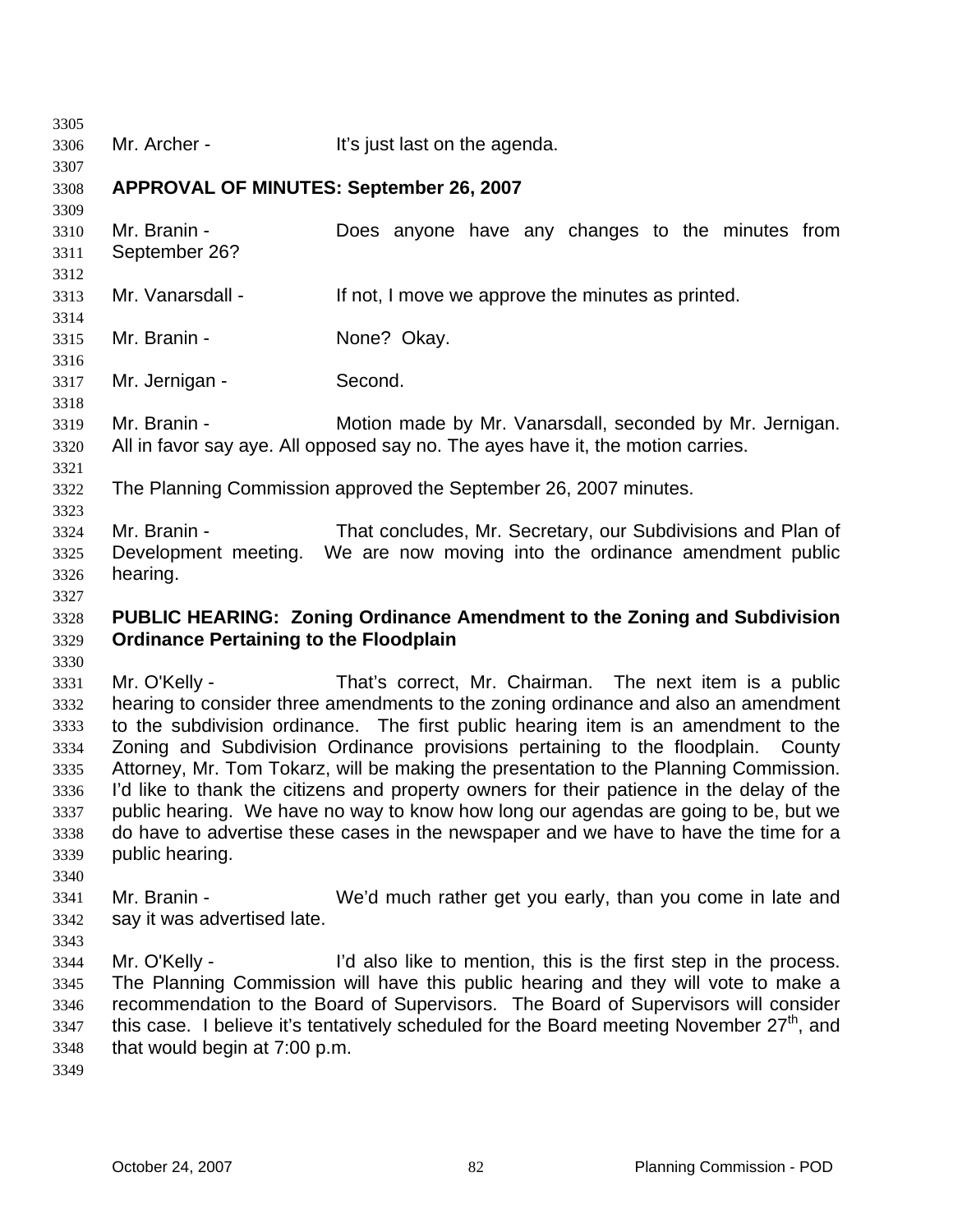Mr. Tokarz - The Mr. Chairman, members of the Commission. My name is Tom Tokarz and I'm in the County Attorney's Office. I've been working for an extended period of time with the Department of Public Works, the Department of Planning, and other departments in preparation of a Floodplain Ordinance that is required in order for the County to remain a part of the Federal Flood Insurance Program. The Federal Emergency Management Agency has approved revised floodplain maps that become effective December 18, 2007, and in conjunction with the approval of those maps, we are required to enact ordinance amendments that comply with the minimum standards in the Federal regulations for the flood insurance program. 3350 3351 3352 3353 3354 3355 3356 3357 3358

3359

3360 3361 3362 3363 3364 3365 3366 3367 3368 3369 3370 3371 3372 3373 3374 3375 3376 The last time that our Floodplain Ordinance was amended was back, I believe, in 1979. Since that time, there have been changes to the regulations. In addition, of course, the County is different, given the level of development that's occurred since that time. So, we've taken the opportunity to prepare a new draft, which is before you. Now, I need to hasten to say that this is truly just a draft. We are hoping to get public comment on the draft and to incorporate comments from the public today, as well as any comments we get from Commission members. I can tell you already that there will be further changes to the draft. The reason for those changes is that as part of the process of ensuring continued compliance with the Federal Flood Insurance Program, we are required to have the ordinance reviewed by the State and Federal officials, and the Department of Conservation and Recreation has done so. David Gunn, who is with the State is here somewhere. Back there. He's been helpful in reviewing the drafts. We received some additional comments from FEMA yesterday. All of the comments and changes that I anticipate needing to be made are technical in nature. I don't believe they substantively affect the draft that is before you, but I certainly am prepared to address those technical changes that you'd like to. They are really related to terminology and where things are in the draft, and clarification.

3377

3378 3379 3380 3381 3382 3383 3384 3385 3386 3387 3388 What I would say to you in terms of trying to explain what's being done with the ordinance, I'll just tell you what the major changes are. The first one is that we have adopted new terminology in the draft and that's to conform to the language that's on the Federal Insurance Rate Map, and the Federal Regulations. The second is a change in the definitions for damaged buildings and substantial improvements. I suppose for some people, this may be a significant change because what we have done is to change the language to conform to the federal regulation. The current ordinance provides that changes that exceed more than 50% of square footage will qualify as substantial improvements or damaged buildings. The federal regulations changed that standard from square footage to market value. So, if you take a look at the definition in the draft, you'll see that that change has been made.

3389

3390 3391 3392 3393 3394 3395 The third change is that there is now an explicit requirement in the ordinance that the new construction has to comply with specific standards that are incorporated in the Uniform Statewide Building Code. There are specific public standards. I believe it's ASCE 24-98 - publication. I believe that's the correct publication number. It provides specific floodplain standards for new construction. So, there is a requirement now in the ordinance that requires compliance with them.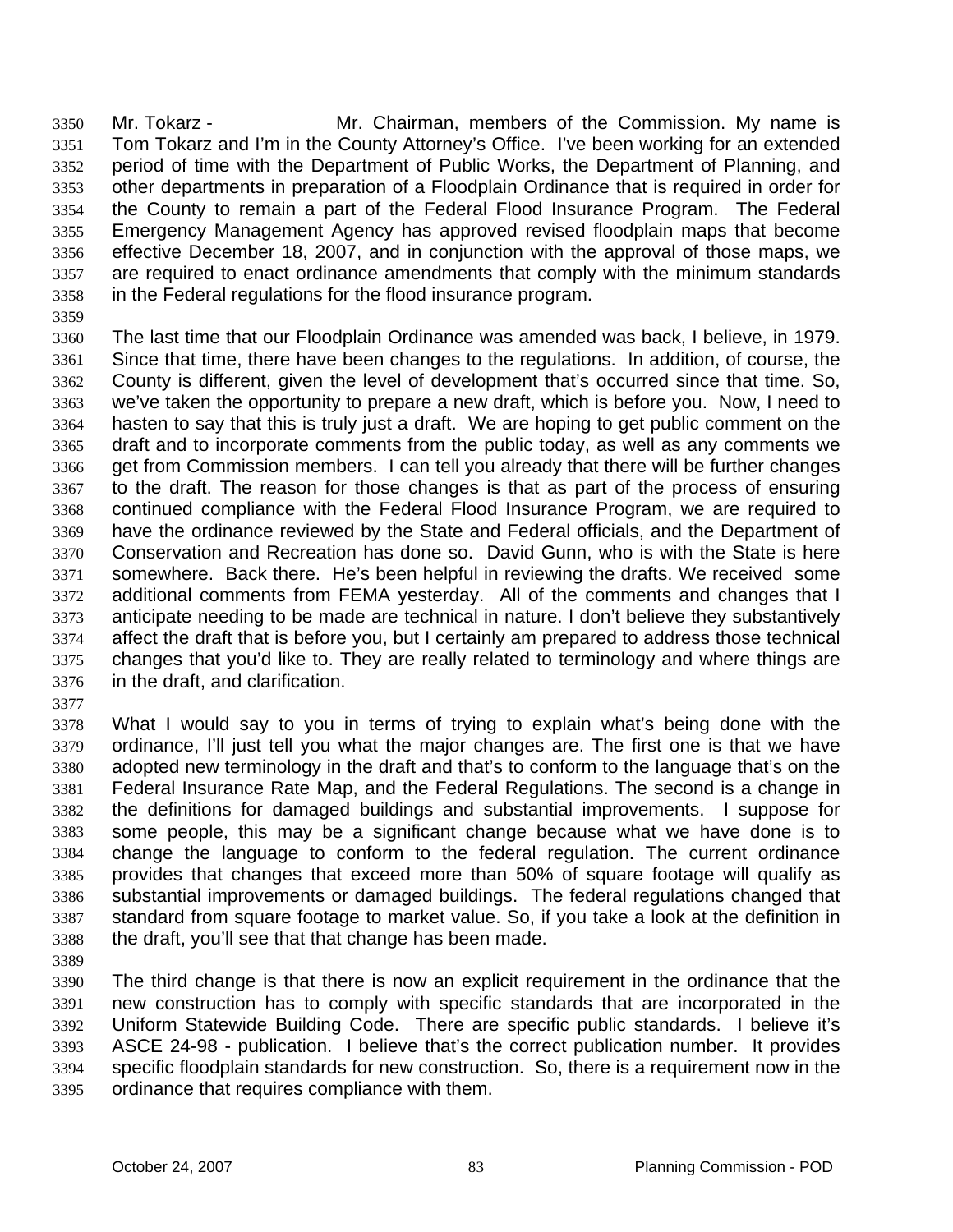The fourth is there a prohibition on encroachments in the floodways without FEMA approval. There are now floodways that are designated on the maps that if you go to the GIS layers, the federal maps show floodways. We are prohibiting, in this ordinance explicitly, encroachments in the floodways. There is no change in something that has been part of the ordinance for an extended period of time, and that is the requirement that any development will not cause a rise in the base flood elevation. That's currently part of the ordinance. That continues in the ordinance. The idea, as I understand it and I'm not an engineer—is that we're trying to make sure that development does not have an adverse affect when we have flooding. So, there are standards being put into place with these ordinances and the engineering requirements that are imposed in conjunction with them. 3396 3397 3398 3399 3400 3401 3402 3403 3404 3405 3406

3407

3408 3409 3410 3411 Finally, the fifth major change is that there are new requirements that are mandated by the federal regulations for recreational vehicles that are parked in floodplains. It doesn't prohibit them from being there, but it does have some language, which you'll see at the very end of the draft, which deals with the recreational vehicles in the floodplains.

3412

3413 3414 3415 3416 Finally, the last point I'll make is that under the current ordinance, there is prohibition on the construction of new residential dwellings in base flood hazard areas. That will continue unchanged. For non-residential construction in the floodplain, a permit from the Director of Public Works will continue to be required.

3417

3418 3419 3420 3421 3422 3423 3424 3425 3426 3427 3428 3429 3430 3431 3432 So, that would be my overview of the ordinance. I'm certainly prepared to try and answer any questions. And certainly I would need to consult, either the engineers or planners, on things that are outside by bailiwick. I hope that what we'll have is some comments from the public that might give you and the staff some sense of concerns that we need to look at in the ordinance draft. As Mr. O'Kelly said, this will be a subject of your consideration and the recommendation to the Board of Supervisors. What we anticipate is that the technical changes that I discussed a minute ago would be made to the draft, along with any other comments made by either Commission members or the public. It would be incorporated in a new draft that would be considered by the Board of Supervisors in a work session that would occur in the first meeting in November. I'm not sure of the date. I think it's the  $13<sup>th</sup>$ . And then a public hearing, which is at this point scheduled, I think, for the  $27<sup>th</sup>$  of November. We've built in enough time so that if there is a need for further consideration of the ordinance, we do have the availability of another meeting by the Board of Supervisors at the first meeting in December and still meet the December 18<sup>th</sup> effective date.

3433

3436

3434 3435 So, with that, I'll sit down, unless you have questions at this point, and listen to comments from members of the public.

| .    |              |                                                            |
|------|--------------|------------------------------------------------------------|
| 3437 | Mr. Branin - | First, Mr. Tokarz, does anybody have any questions for Mr. |
| 3438 | Tokarz?      |                                                            |
| 3439 |              |                                                            |
| 3440 | Mrs. Jones - | One quick one. May 1?                                      |
| 3441 |              |                                                            |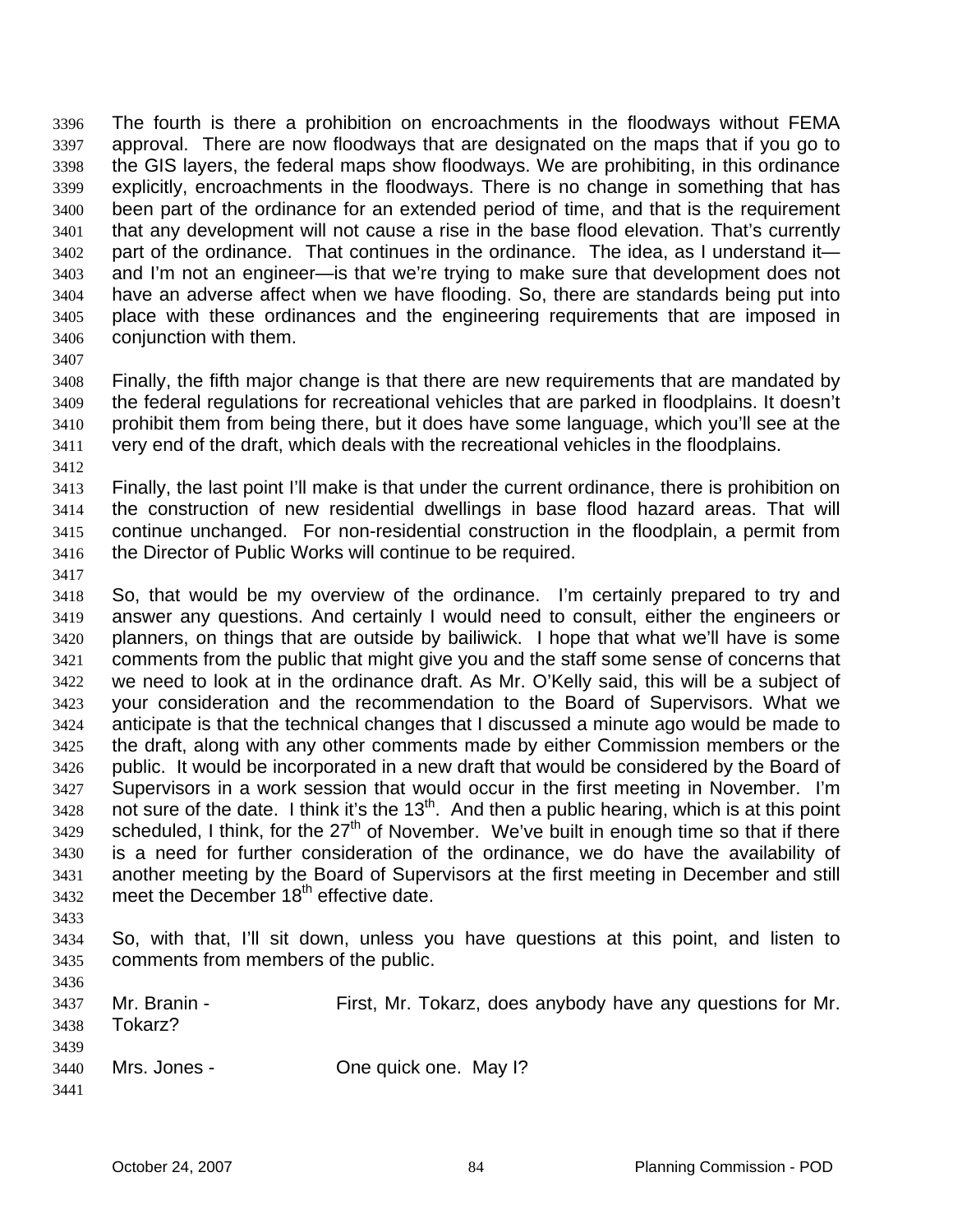3442 Mr. Branin - Sure. 3443 3444 3445 3446 3447 3448 3449 3450 3451 3452 3453 3454 3455 3456 3457 3458 3459 3460 3461 3462 3463 3464 3465 3466 3467 3468 3469 3470 3471 3472 3473 3474 3475 3476 3477 3478 3479 3480 3481 3482 3483 3484 3485 3486 3487 Mrs. Jones - The Mrs I may have missed this in your presentation, but you mentioned that this was the first reconsideration of this since 1979? Mr. Vanarsdall - 79. Mr. Tokarz - I believe that's correct. Mrs. Jones - Okay. Is this mandated to be looked at on a federal level every X number of years, or have we just gotten some new technology that further delineates the lines? Why are we doing this now? Mr. Tokarz - We are doing it because the new maps that will become effective December 18<sup>th</sup>, as part of the approval process by FEMA, they look not only at the maps, but also at the regulations we have in place. So, when the new maps become effective, we have to have the new ordinance in place as well. Mrs. Jones - I didn't state my question—What I meant was, what led them to new maps? Do they do new maps every decade, every—Just give me a little background. Mr. Tokarz - The Director of Public Works can tell you about that. Mrs. Jones - The Solution of Just wondering. Mr. Tokarz - Pardon me? Mrs. Jones - The Solution of Just wondering why we were here at this point. Mr. Branin - Mr. Tokarz, you can sit down now, but don't go anywhere, because we're going to bring you right back up. Mr. Tokarz - Yes sir. Mr. Priestas - My name is Lee Priestas with Public Works. I'm not aware of any specific increments of time that FEMA does update their mapping, but back in 2001 was when this study first was initiated, and we received an indication from them that they were updating the maps. We took it upon ourselves to become more involved so that we could have more up-to-date, accurate, and detailed mapping than what they probably would have otherwise provided. Mrs. Jones - Well, I do think, obviously, it's something that needs to be updated, as our ability to determine these things also increases, I would imagine, with the technology available to us, and our record keeping, and all of those kinds of things.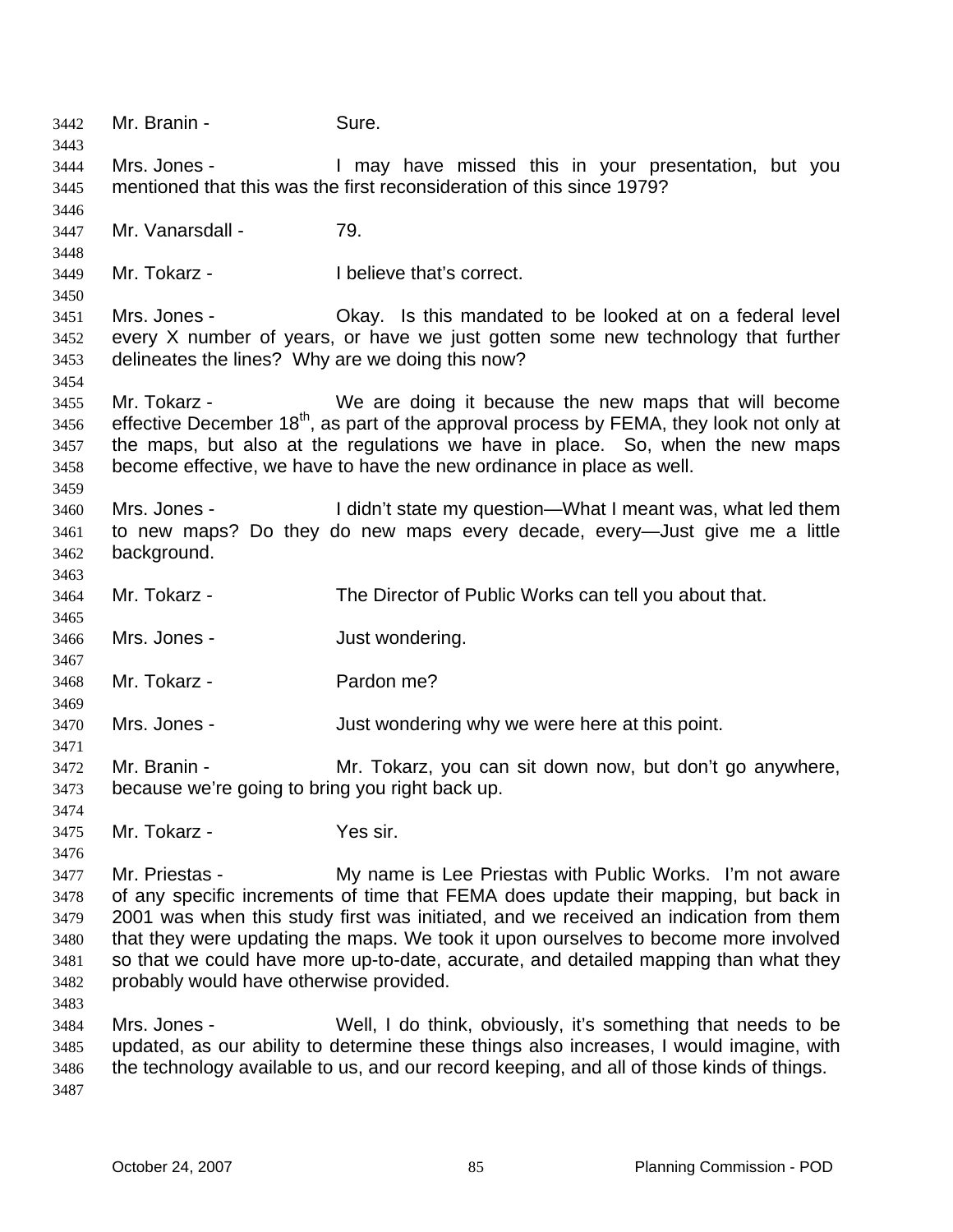Mr. Priestas - Yes. The mapping and the studies that were done were based on state-of-the-art information and modeling that we have now, as opposed to what was state-of-the-art 25, 30 years ago. Things, of course, change.. 3488 3489 3490 3491

3492 Mrs. Jones - **Channel Channel Dividend** Okay. Thank you.

3494 3495 3496 Mr. Jernigan - Lee, I can ask either you or Tom this. We had a new terminology, the "floodway." Before, we had just "floodplain," and now that's a special hazard area. What distinguishes a floodway from the special hazard area?

3498 3499 Mr. Priestas - A floodway is within the floodplain. I'd like to ask Sam Amos to come up and answer that question in more detail for you.

3501 3502 3503 3504 3505 3506 Mr. Amos - The floodway is actually the area of the channel that's left. Once you build in the floodplain, you have a restricted area. If that channel becomes restricted sufficiently to cause a one-foot increase in the flood level, that's the minimum floodway that's defined. We never had that detail before, you're correct. With the new mapping, it's actually shown on the maps and that is the area that FEMA basically says there's no development in unless we authorize it.

- 3508 Mr. Jernigan - Did you say, "fill a floodplain"? Is that what you said?
- 3510 3511 3512 Mr. Amos - The flood fringe is the area beyond the floodway, and that area can have development in it, commercial buildings, parking lots, things like that. The floodway is restricted to development. That's the major difference.
- 3513 3514 Mr. Jernigan - **Okay.**

3515 3516 3517 3518 3519 3520 3521 3522 3523 3524 3525 3526 3527 Mr. Priestas - I will add that the term, "floodway," was added to the ordinance because that is a specific requirement in the federal regulations, so we picked that up. I believe they're show in areas A and AE. AE on the map. What we've got, and you may remember from the work session we had a couple weeks ago, on the GIS layers, we now have the federal maps that we can show the federal areas as well as the County areas. And the floodway was in that center part. The concept that's in the regulations that we've now incorporated in the ordinance, is that you can't put anything that will encroach into that floodway and then cause the elevation to rise. This is something that is probably the most important new aspect, from my standpoint, in terms of adding new regulatory language to what we did, as opposed to the other changes, which I regard somewhat as technical. Terminology changes, for example, and things like that. Other questions for you?

3528

3493

3497

3500

3507

3509

3529 3530 3531 3532 Mr. Branin - The No, but don't go anywhere. Okay. We also have a PowerPoint presentation that Sylvia Wright's going to do, which illustrates it. Before you come down Sylvia, I'd like to get some of the comments or questions from the citizens so we may be able to address those in your PowerPoint. I think that would go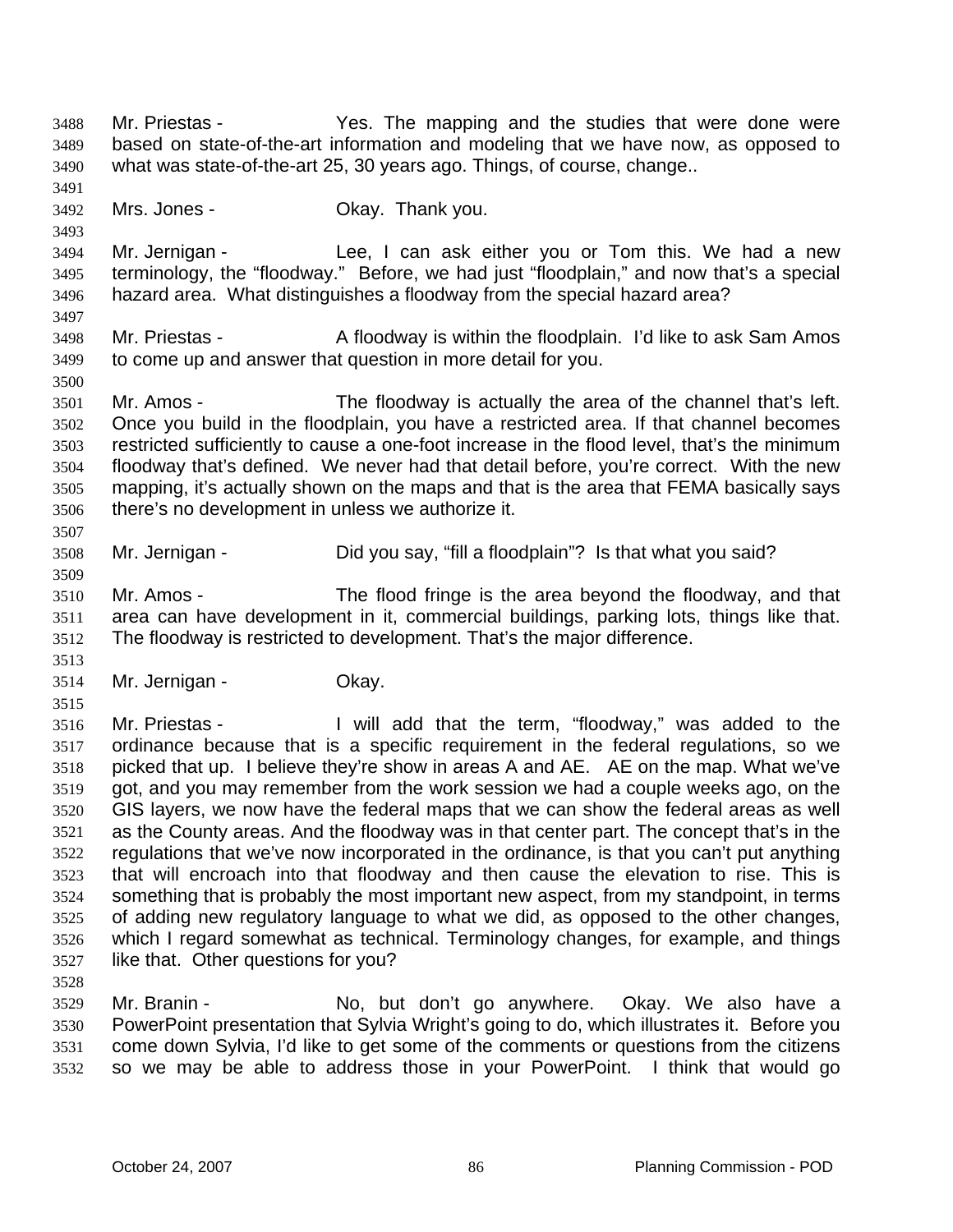smoother. So, if you could all, one by one—Please, when you come down, state your name for the record and then ask the questions that you may have. 3533 3534 3535 3536 3537 3538 3539 3540 3541 3542 3543 3544 3545 3546 3547 3548 3549 3550 3551 3552 3553 3554 3555 3556 3557 3558 3559 3560 3561 3562 3563 3564 3565 3566 3567 3568 3569 3570 3571 3572 3573 3574 3575 3576 3577 Mr. Harned - First of all, thank you for the opportunity to speak here today. I think it's great. I learned a lot about the County I didn't know, especially about BJ's, and I'm impressed with the thoroughness with which you hear and understand the issues. Mr. Vanarsdall - What you're saying, you got a pretty good education for having to wait so long. Mr. Harned - I did, I did. It was really great. Living here so long, I got a great education. My name's David and here on behalf of the Board of Directors. Mr. Branin - Your name again? Mr. Harned - **Dave Harned.** David Harned. I'd like to read a statement into the record and I will give you a copy of that statement so you can have it for your records. With me here today is Laura Smith, who is a member of the Board of Gayton Forest, and Diane Mills Mitchell, who's a realtor in case we get in any real estate backup issues. Okay. My name is David A. Harned. My wife, Judith P. Harned and I live at 1705 Windingridge Drive, Richmond, Virginia, 23238-4134 in the Gayton Forest subdivision in western Henrico County. The September 6, 2007 letter received from Edward L. Priestas, PE, Director of Public Works for Henrico County, is of great concern to me, as well to others in Gayton Forest who received this letter, and to the Gayton Forest Association Board, which represents all homeowners in the Gayton Forest subdivision. With me today representing the Gayton Forest Association Board is Board member Laura Smith. The purpose of our attendance here today is to advise Henrico County that both the Gayton Forest Association and the individual homeowners who have received the above-referenced letter of September 6, 2007 are opposed to the proposed boundaries of the floodplain as it pertains to Gayton Forest. Specifically, we request Henrico County to conduct a comprehensive engineering study for the purpose of improving the drainage in the floodplain area, thus reducing the statistical likelihood of flooding in Gayton Forest and further reducing the footprint of the floodplain in an area equal to or small than the original floodplain delineation. On October 10, 2007, I shared our concerns with Mr. Priestas. To his credit, he appeared to be empathetic to our situation and he seemed to be in agreement that an engineering study would be in order and further, that if sufficient engineering and construction measures could be implemented, that such drainage improvement measures might conceivably mitigate the risk of flooding.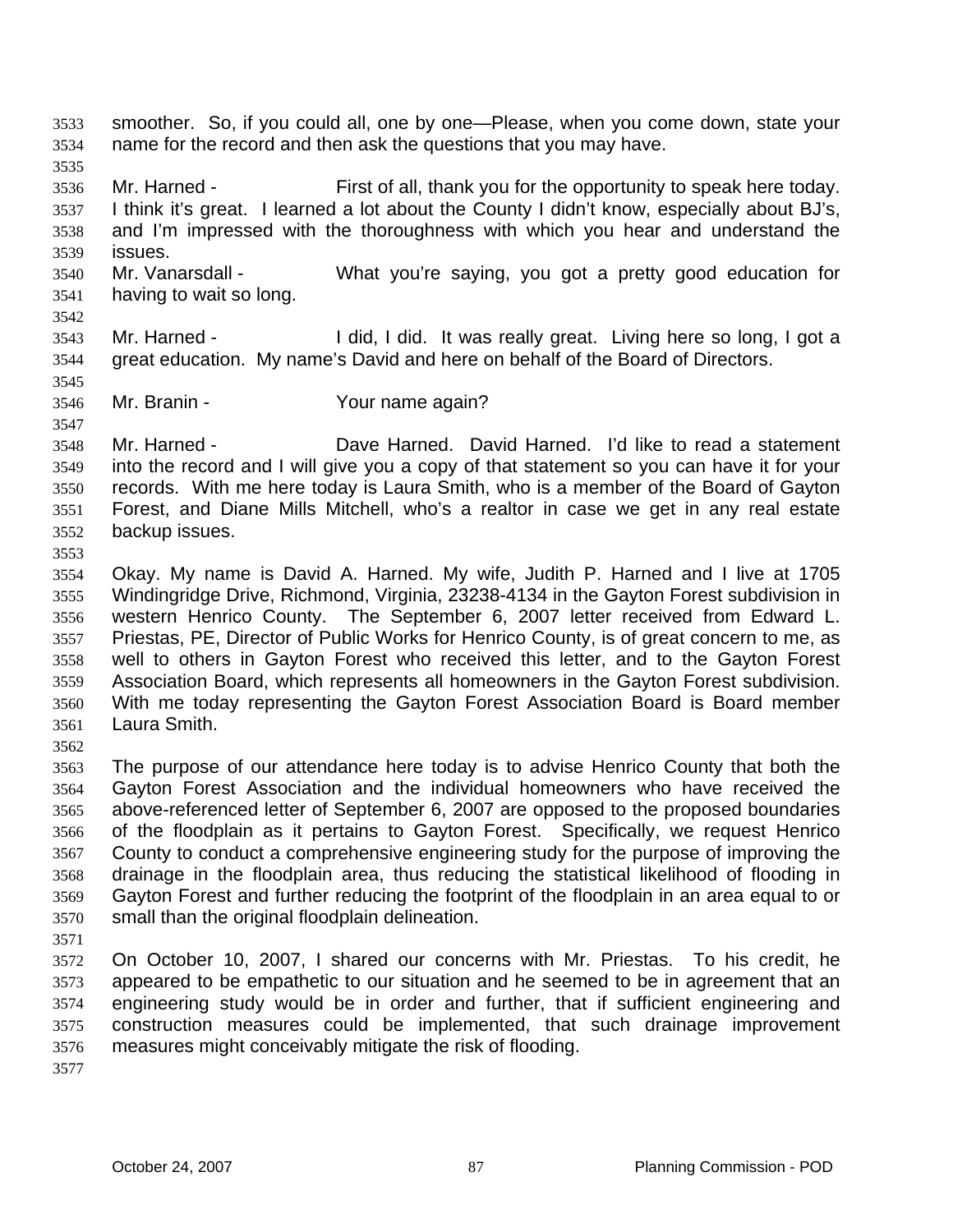Additionally and in subsequent discussion with Mr. Donny Johnson and Mr. Sam Amos, also Henrico County engineers, there appeared to be an understanding of the issues and circumstances involved, as well as a willingness to take a firsthand examination of the floodplain area, along with the upstream and downstream areas connected to the Gayton Forest area. We appreciate the cooperation shown thus far by the engineers in the Public Works Department. It might be helpful to summarize some of the point made thus far to the engineers. 3578 3579 3580 3581 3582 3583 3584

3585

3586 3587 3588 3589 3590 3591 3592 When we brought our property nearly 33 years ago from Summers Wilton, the developer of Gayton Forest subdivision, Mr. Wilton represented to us that there was an area called a common area behind our property. He indicated that the common area extended throughout Gayton Forest to be designated as an area for the common use of all residents of Gayton Forest. And further, out past the common area, there was an area between the common area and the Raintree subdivision that Henrico County would consider to be in a floodplain.

3593

3603

3594 3595 3596 3597 3598 3599 3600 3601 3602 The purpose of Mr. Wilton pointing out the common area and the floodplain area was to alleviate any concerns that Gayton Forest homeowners might have about future construction in those areas To the best of my knowledge, Mr. Wilton explained the common area and the floodplain area to others whose properties adjoined the common area. We purchased our property on reliance on the statement and representation that the floodplain boundary was beyond the common area, and thus there would be encroachment of the floodplain into the common area of Gayton Forest. So, homeowners in Gayton Forest relied upon the statements of the developer, which appeared to be honest, accurate and made in good faith.

3604 3605 3606 3607 3608 3609 3610 3611 3612 3613 3614 3615 3616 3617 3618 3619 3620 3621 3622 Since 1975, I have periodically walked the common area. And further, I have also walked the referenced floodplain area. My most recent walk and examination of these areas was on October 17, 2007. I walked both the main floodplain drainage ditch, which runs adjacent to Raintree, and the secondary or overflow ditch which runs between the main ditch and the Gayton Forest common area. I walked these drainage ditches and the tributary ditches from the bridge at Gayton Road to the bridge at Falcon Bridge. All the draining ditches have significant blockages, which would tend to impede the property flow or evacuation of water from the area. The blockages were attributable to substantial amounts of debris, junk, tires, etcetera, fallen trees, dirt, silt, and sand. Huge amounts of sand were observed in the main ditch upstream from the bridge at Gayton Road. It appeared to me that the large number of fallen trees and the large volume of sand were the main contributors to the blockage. There was very little sand observed under the Gayton Road bridge, which seemed to confirm that the main drainage blockage points were upstream from the bridge. Also, the secondary or overflow ditch west of the main ditch did not appear to have a good exit path to the Gayton Road bridge. If these blockages could be alleviated, it appears to me that the drainage for this area could be significantly improved, thus resulting in a corresponding reduction in the footprint of the floodplain to the size that existed in 1975 or perhaps even better.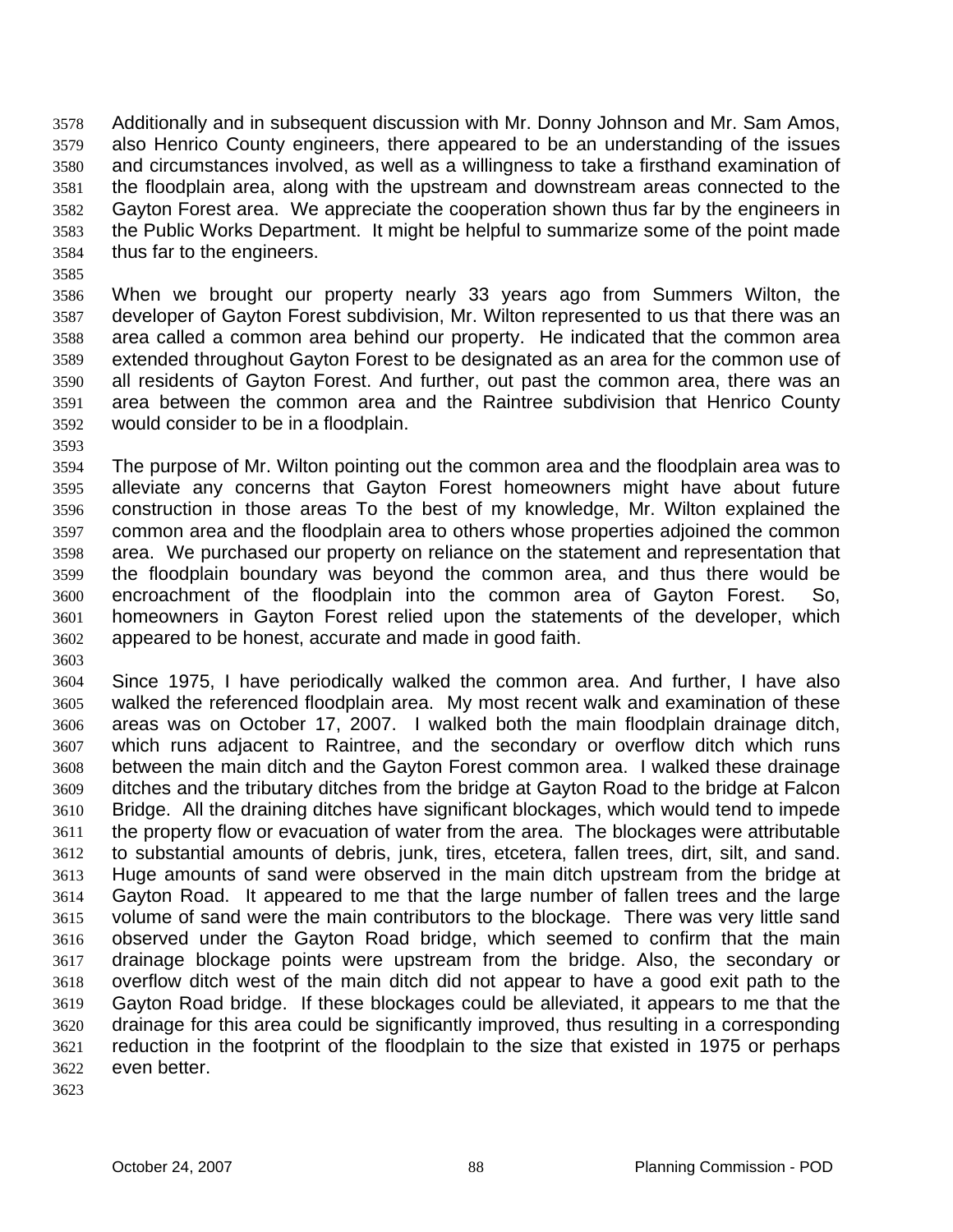As one might expect in an era of heightened sensitivity to the environment, all the engineers indicated that there may be potential environmental issues regarding any excavation. This is certainly an understandable concern. In this day and age, most of us, I suspect, are environmentally conscious and want to do what is prudent in protecting our environment. Also, most of us understand that protecting the safety of the citizens is the very highest priority of government. From a practical perspective, I suppose to that of a professional environmentalist, it would appear that there may be few, if any, significant wetlands issues in this area. To the extent that any such issues might surface, however, it would appear that those issues would have to be weighed against the health and safety of homeowners in this area. Since the charters of both Henrico County and FEMA specify the safety of property owners is a top priority, it would appear that both Henrico County and FEMA should take the necessary steps to make certain that citizens' safely receives top priority. 3624 3625 3626 3627 3628 3629 3630 3631 3632 3633 3634 3635 3636

3637

3638 3639 3640 3641 3642 3643 3644 3645 3646 3647 3648 3649 3650 3651 3652 3653 3654 In addition to the safety issue, there is also a potentially significant economic issue that stems from the impact on property values. Any required floodplain disclosures could have a significant negative effect on the sale of Gayton Forest homes, in terms of both time on the market and reduced sales prices. Since comparable market analysis, CMA, is commonly used in real estate listings, the negative impact could well extend beyond the homes within the homes, within the property actually in the floodplain, to those outside the floodplain. Therefore, it is in the economic interest of all Gayton Forest homeowners to have this issue satisfactorily resolved. Also to the extent that reduced home sales prices would result in lower real estate assessments, it would also be in the best economic interest of Henrico County to support those actions that would tend to maintain or improve real estate values. Since the mid 1970's, property owners in Gayton Forest have paid substantial taxes towards the maintenance of County infrastructure, which include roads, bridges, and drainage systems. We believe it is reasonable to expect the County to carry out its responsibilities in this regard. And further, we believe it is in the best mutual interest of both the homeowners in Gayton Forest and the County to work together achieve a fair a proper resolution in the matter.

3655 3656 3657 Again, we sincerely appreciate the cooperation shown thus far by Henrico County, and particularly by the engineers in the Public Works Department. Thank you very much for your consideration in this important matter.

3658

3659 3660 3661 3662 3663 3664 Again, with me today is Laura Smith, who is on the Board. I reviewed this statement with Bob Reardon, who's the president and also an engineer, but could not be here today due to conflicting engagements. In any event, I'll be glad to pick up on anything the Board would have. We would just like you to consider those comments that I gave to you, and have as part of the record so this can be reassessed from a fresh perspective.

3665

3666 3667 I am glad to hear, for the first time, that it is still somewhat flexible in draft mode and that changes can be made to this. I think that is important.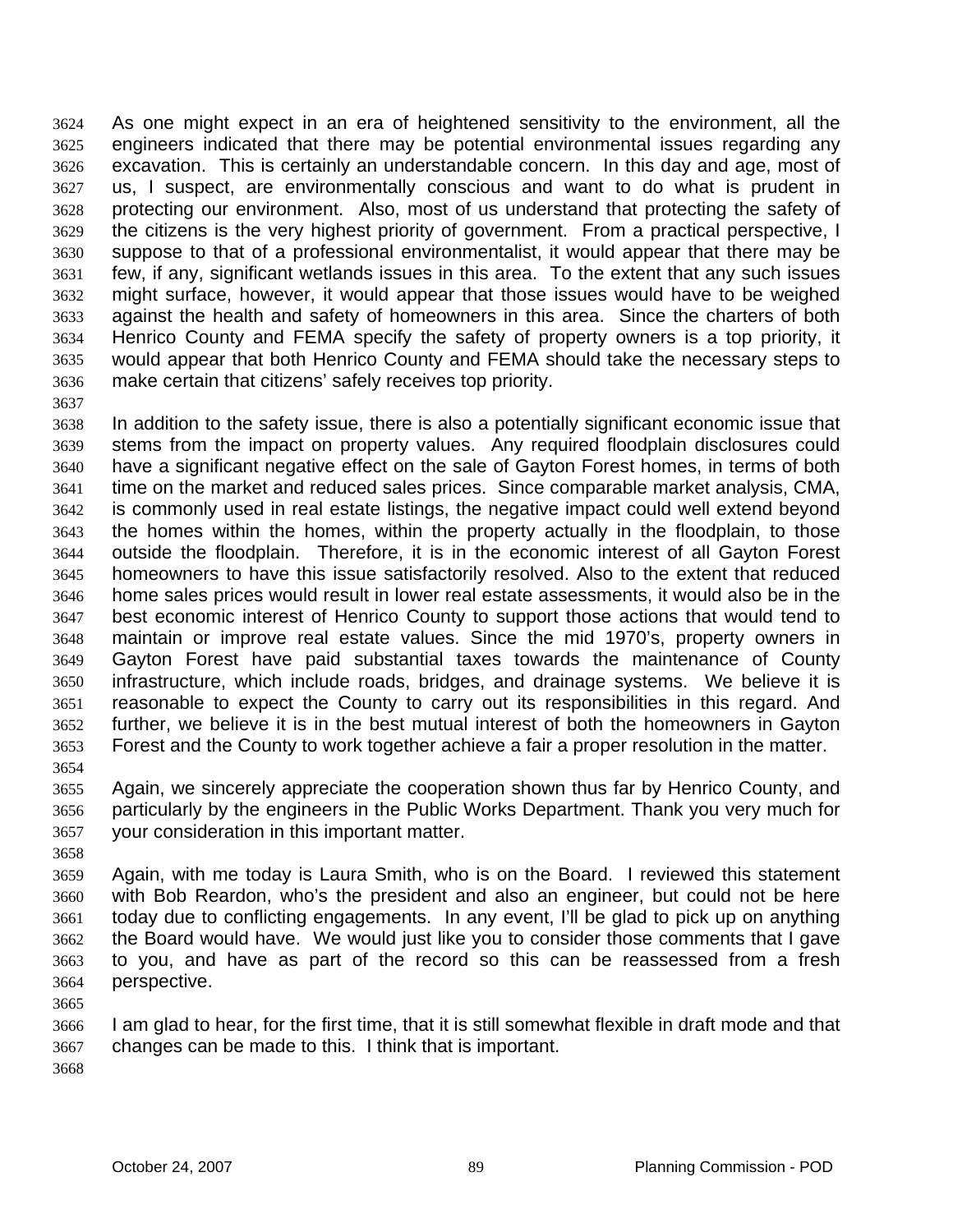Mr. Branin - To start with, we're going to address some of those questions. I'm also going to ask your Commissioner—Gayton Forest is Tuckahoe?—to get with your Supervisor and possibly have a community meeting to address these. 3669 3670 3671 3672 3673 3674 3675 3676 3677 3678 3679 3680 3681 3682 3683 3684 3685 3686 3687 3688 3689 3690 3691 3692 3693 3694 3695 3696 3697 3698 3699 3700 3701 3702 3703 3704 3705 3706 3707 3708 3709 3710 3711 3712 3713 3714 Mrs. Jones - I think a lot of this is getting information that's accurate and thorough out to everybody. And I think we can certainly facilitate this. Mr. Harned - Right. And I would point out again, the engineers have been very understanding. I don't have any complaints for any of them. It's just that, you know, we want the total scope of circumstances reviewed. I would say that if you reviewed it as well as you did with BJ's, I don't— Mrs. Jones - We could be here for weeks. Mr. Harned - The I don't doubt that you'll get into it very thoroughly. Thank you very much. Mr. Branin - The Mr. Harned, I truly appreciate you coming in and bringing light. We will start to look at it and get with Gayton Forest right away. Mr. Harned - Thank you very much. Mr. Branin - Do any of the staff have any comments to any of the concerns or shall we bring those up at a future meeting with Gayton Forest. Mr. Priestas? Mr. Priestas - Yes sir I did talk with Mr. Harned on the phone. I indicated to him at the time that we will review the information, or review the creeks in the area that he's concerned with to see if there's anything that can be done. The studies that were done as a part of the floodplain study were very detailed in nature and very specific. This area was actually part of the detailed analysis for the floodplain study. So, the extent on the floodplains in the area will likely not change significantly, even if we were to find a problem, unless it was a gross, gross error. We did have citizen meetings back in the March timeframe of '06 and, of course, spoke with large numbers of citizens at that time. The purpose of those meetings was, of course, to inform the citizens and also give them an opportunity to provide detailed information if they thought our data was incorrect. Mr. Branin - Well, with the light of this coming forward now, and an outcry from a particular neighborhood that does have a substantial creek that runs through the back of it in their common area, I would hope that— Mrs. Jones - We can certainly respond to that. Mr. Branin - The Your supervisor is Mrs. O'Bannon, which I'm sure you're aware of.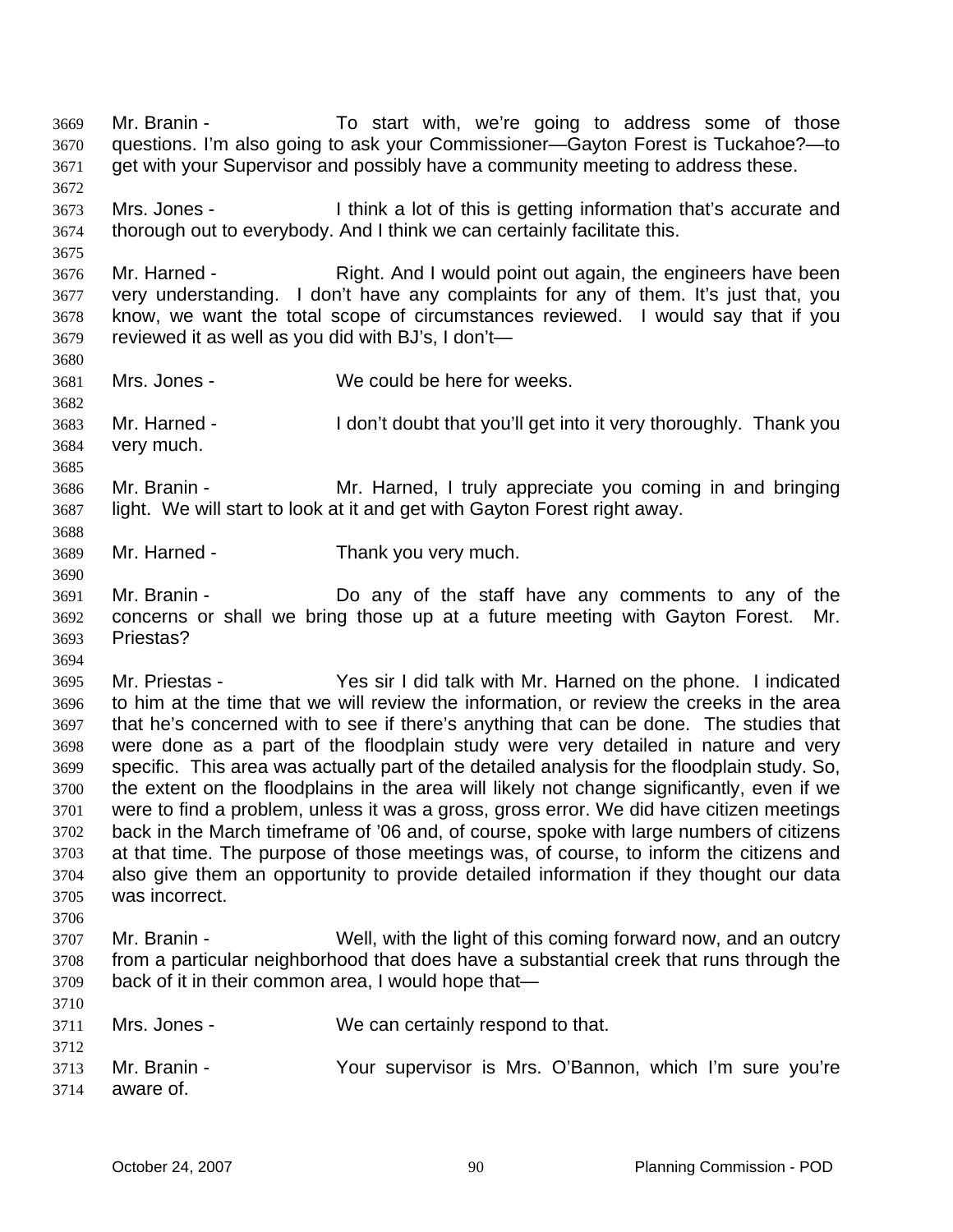3715 3716 3717 3718 3719 3720 3721 3722 3723 3724 3725 3726 3727 3728 3729 3730 3731 3732 3733 3734 3735 3736 3737 3738 3739 3740 3741 3742 3743 3744 3745 3746 3747 3748 3749 3750 3751 3752 3753 3754 3755 3756 3757 3758 3759 3760 Mrs. Jones - I'd like to just ask a clarifying question here. And Lee, since you're at the podium, you get it. I think there may be a little bit of a problem understanding exactly what the issue is. It is my understanding, and I'd like you to correct me if I'm wrong, that the federal maps are being adopted by Henrico because not to do so would put us at risk with the insurance program. Obviously, we have to have those delineations dovetail with our delineations in order to be in sync with the federal guidelines. Mr. Priestas - Right. Mrs. Jones - Right. If we do not, if our Board of Supervisors does not adopt these new FEMA maps, what then? Mr. Priestas - Well, the County risks losing basically being in compliance with the Federal Flood Insurance Program and the citizens risk the loss of any sort of subsidized mortgages. Mrs. Jones - The State State States it seems to me that we do not have—In the best interest of the public, there's probably going to be very few effective arguments not to come into compliance with the federal guidelines. Mr. Priestas - That would be my opinion, yes ma'am. Mrs. Jones - Ckay. So, what we're talking about, I think, with Gayton Forest, is the fact that whatever impacts, and I haven't seen that specific overlay of old maps versus new maps. Whatever impacts that has on properties, the notice that you sent to the homeowners was to give them ample time to pursue this with their insurance carrier so that they would be covered as to whatever the difference was when December  $18<sup>th</sup>$  came around. Am I correct in that? Mr. Priestas - Yes, you're correct. When I say that you're correct, I'm referencing the most recent notification that we sent to the citizens. We also sent to citizens a notification of the informational meetings that we held last year prior to that to give them an opportunity to view the maps and determine whatever issues they may have. Mrs. Jones - So, if someone got a letter, it doesn't mean that they are having a big change in their property. They could have no change at all. Mr. Priestas - In some cases, the citizens who got the letters had floodplain on their property and now will not. It doesn't always go one way. I would also point out that when Gayton Forest was developed, I'm sure the floodplain delineation was done in conformance with the requirements at the time and probably was the best information that was available at the time. As I mentioned earlier the floodplain mapping that was done most recently is based on more detailed better modeling, better information that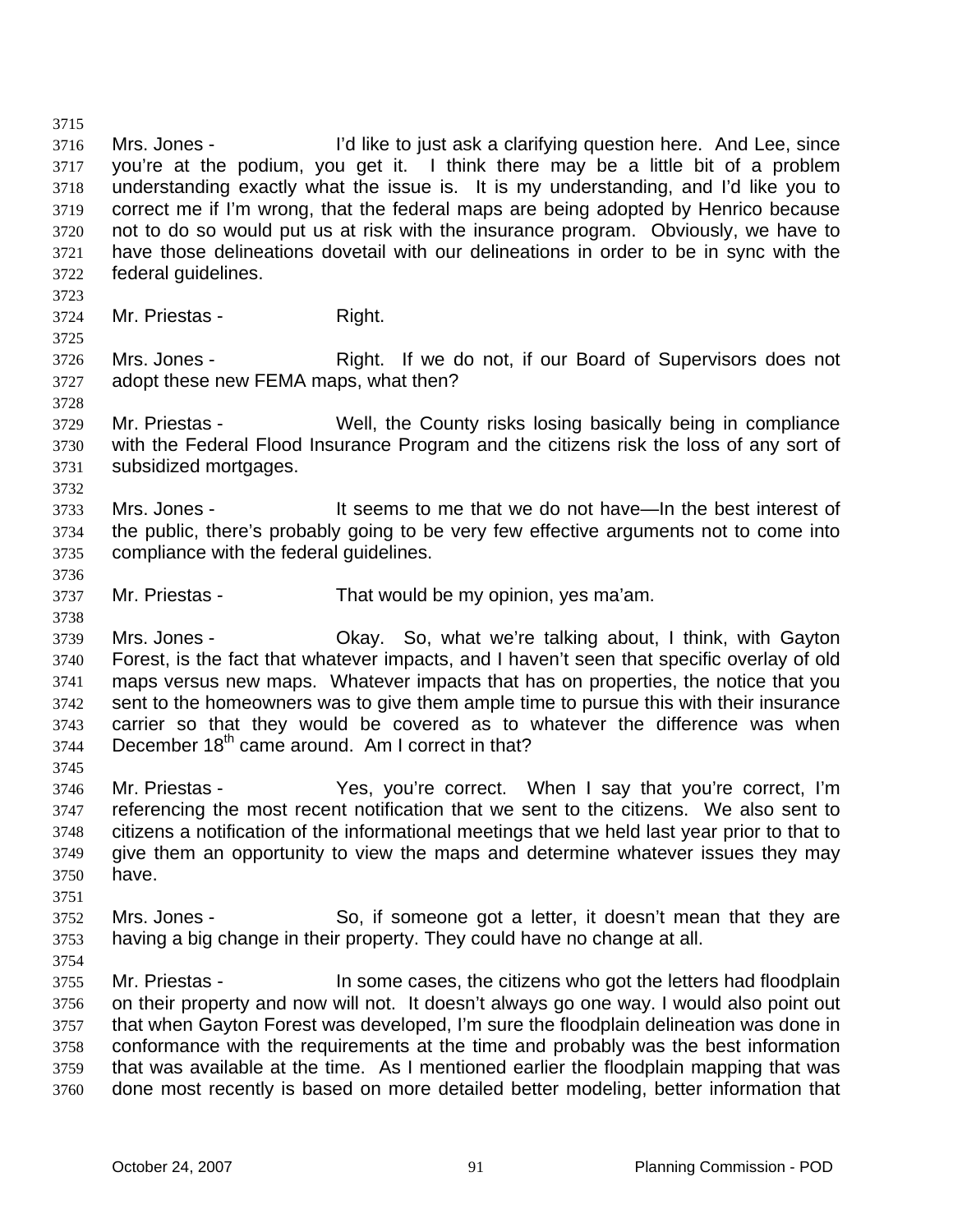- was available. It also considered existing conditions in the field, which the previous ones considered existing conditions at that time. What the Gayton Forest residents got from Mr. Wilton was probably accurate at that point in time. 3761 3762 3763
- 3765 3766 3767 3768 What is also a consideration in terms of what was presented to you a minute ago was the issue about cleaning creeks, which become an environmental consideration, and depending up the situation, may or may not be even permitted by the environmental agencies. That's something that would have to be reviewed at the time.
- 3769 3770 3771 Mr. Branin - The We have a representative from the environmental department here. Would you like to come down and make a comment?
- 3773 3774 3775 3776 3777 3778 3779 3780 3781 3782 Mr. Perry - **Actually I think we [unintelligible]**. Any kind of channel work, anything that would be proposed to be a drainage improvement type project would require permits from the Army Corps of Engineers and DEQ. Certainly, they're sensitive to safety - if somebody's home was going to be flooded or something like that and a drainage project would alleviate that. But as far as—Just my experience in the past, lets say reducing the floodplain line from a common area or from someone's backyard, that's certainly something they really don't entertain. I mean, their purview is really to look at the importance of the wetlands as far as water quality. And if we were, let's say, draining those wetlands, we'd really have to have a good justification other than we're trying to reduce a floodplain line from someone's yard, let's say.
- 3784 3785 Mrs. Jones - Well, all this can be looked at. Mr. Harned and Ms. Smith, make sure we take this to the next level and get a discussion going.
- 3786 3787 3788 3789 3790 3791 3792 3793 3794 3795 3796 3797 Mr. Branin - Will you state your name for the record? Mr. Perry - I'm sorry. I'm Jeff Perry and I'm with the Department of Public Works. Mr. Branin - Thank you. [Off mike] - [Unintelligible.] Mr. Branin - **Absolutely sir, come on back down.**
- 3798 3799 3800 3801 3802 3803 3804 3805 3806 Mr. Harned - I appreciate that statement from the EPA (sic), but we're not looking at going into wetlands. This is not a new proposition. We're simply requesting the sensitivity of what was there in 1975 and putting it back in order. There's probably enough sand on there to redo Virginia Beach. I mean, there are huge volumes of sand. This is not a wetlands issue, it really isn't. There's nothing going in disturbing anything. They're not going in and upsetting frogs or anything. This is just a matter of going in and doing what the County's charter is supposed to do: clean out the drainage ditches, evacuate water. We believe that if that's done, and it's done properly, that there won't be an issue and that the floodplain go back behind the common area where it was

3764

3772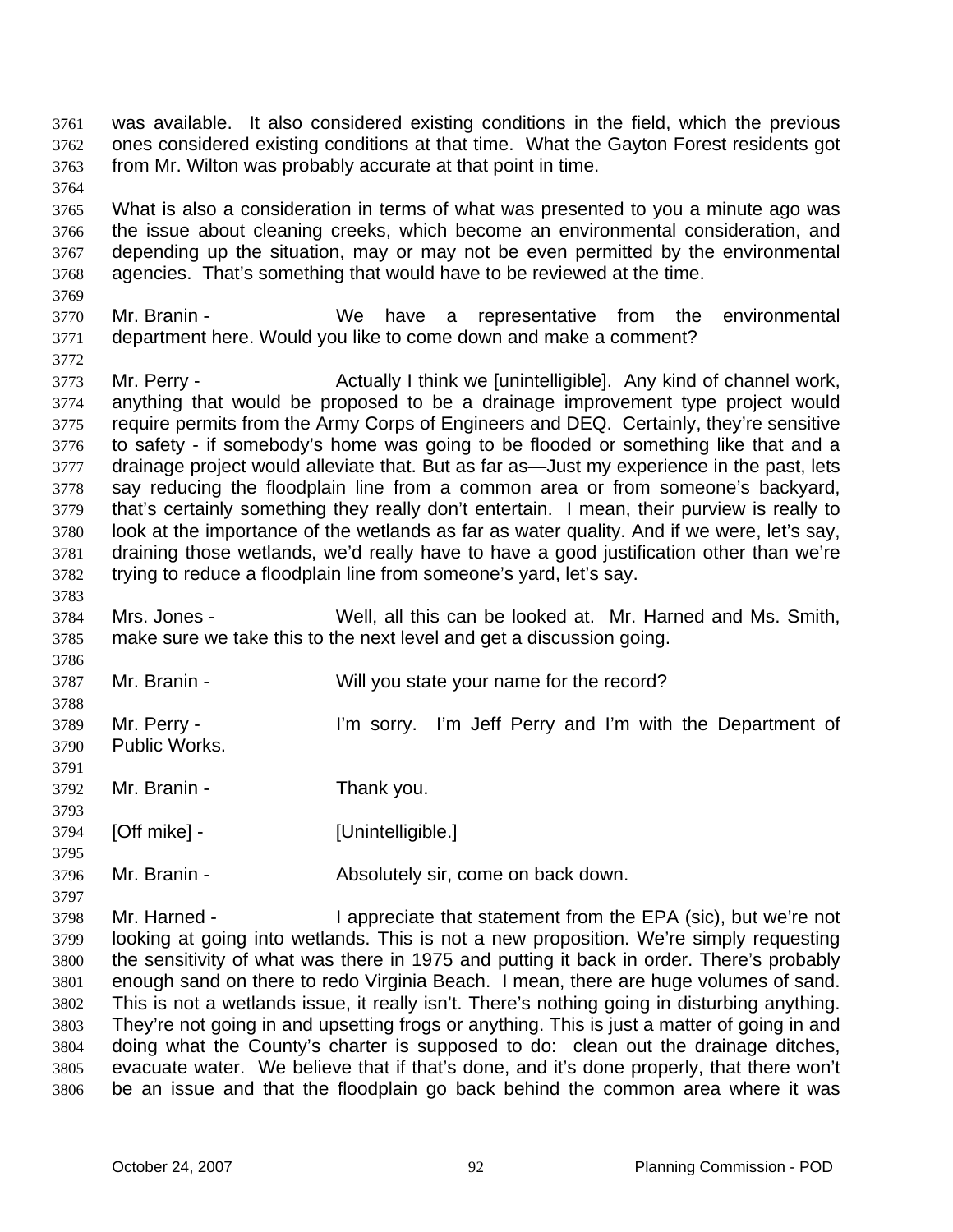represented properly in 1975 by Mr. Wilton. It's that simple. And it's the safety of the citizens, I believe, and—The president of the Board met with me on this and he believes as well, you have to look at the safety of the citizens as the number one priority. The economic impact is significant, too, but that's really a secondary priority, as spelled out in my letter there. We really do need to have that cleaned out. I talked with Mr. Amos here as recently as yesterday, and these guys have been very cooperative. I have no problem with them. I'm willing to walk, and the president, who's also an engineer, we're going to walk all the drainage ditches with field engineers and work with them. We want to work with the County. We don't want to be adversary. I don't want there to be any misconception. We want to work with the field engineers. We want to work out a reasonable solution. We feel if those ditches are excavated to where they should be, that that floodplain can actually be reduced. We feel strongly that that's the case. Anyway, I just wanted to clarify it for the record. We're not looking at going in and tampering with new stuff that's for environmental issues. We're really not looking to go there. 3807 3808 3809 3810 3811 3812 3813 3814 3815 3816 3817 3818 3819 3820 3821 3822 3823 3824 3825 3826 3827 3828 3829 3830 3831 3832 3833 3834 3835 3836 3837 3838 3839 3840 3841 3842 3843 3844 3845 3846 3847 3848 3849 3850 3851 3852 Mr. Branin - Mr. Harned, we're not claiming that you were— Mr. Harned - Ch, I know you're not. Mr. Branin - The state of the people that come in front of us were as polite as you are. Mr. Harned - The I appreciate that. Mr. Branin - I am going to ask my fellow Commissioner to get with her Supervisor and put something together with your community. Mr. Harned - That's great. That's all we ask. Mr. Branin - So you can get the attention that you need. Yes ma'am, come on down and state your name for the record please. Mrs. Jones - While she's coming down, may I say, people who are here to discuss this, should have their contact information with the County. With whom should they leave that? Mr. Branin - That's the other thing I was going to say. On your letter, it gives everything but your phone number so we can get with you. If you could give it to…. Mr. Kennedy would be perfect. Mrs. Jones - Mr. Kennedy, thank you. Ms. Rivers - My name is Gail Rivers and I am on the Civic Association on the Board with West End Manor. I have gone through a flood and I know about FEMA, I know about flood insurance. I was lucky enough to get flood insurance prior to being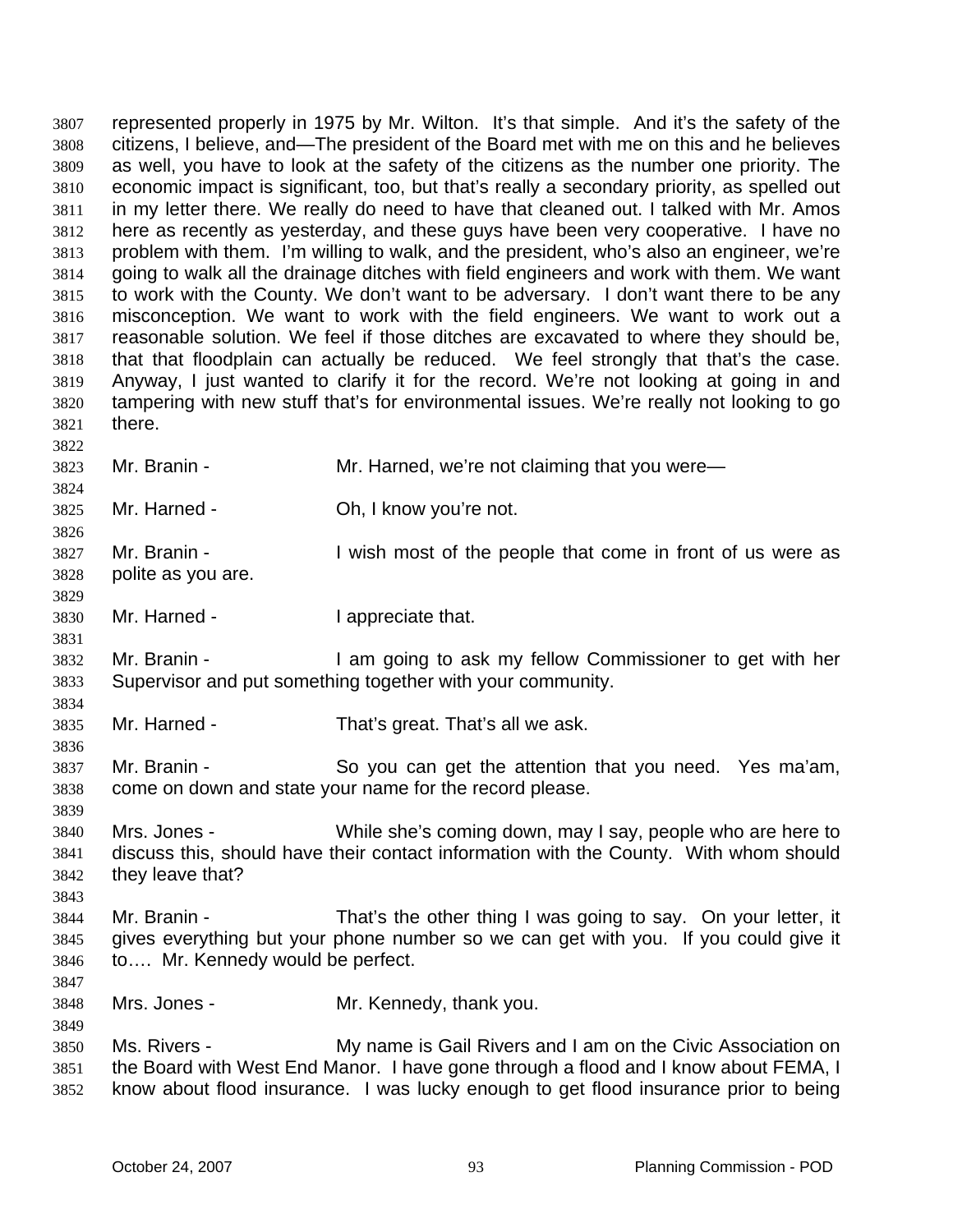put in a floodplain. Afterwards, the rates go up tremendously. When you go to sell your home, they have to have insurance to buy it because mortgage companies won't loan it. The County, the assessment doesn't go up as fast. You have a chance whether or not people want to buy it or not. But I was on fresh water and had waterfront property so I was lucky enough to have buyers for my property. 3853 3854 3855 3856 3857

3859 3860 3861 3862 3863 3864 3865 3866 3867 3868 3869 Some of the questions I have here, when you all are talking about County insurance, and the County being eligible for insurance with the Federal Flood Plan, what exactly are—This is not to the benefit of the citizens or me as a homeowner, that I'm not going to benefit from that, that I can see. How does the County benefit or what insurance are you talking about when you say the insurance, when you talk about being eligible for the Federal Flood Insurance Program? You don't have to be in a floodplain to get flood insurance. Anybody in Henrico County can get flood insurance. If you're in a floodplain you pay more for flood insurance. But what is the benefit to me, a citizen, for you, the County, to get insurance? What does the insurance cover? I don't want to sound stupid here, but I have to know. I want to know on a resident's point-of-view, what insurance are you talking about.

- 3870 3871 Mr. Branin - Me, too.
- 3873 Ms. Rivers - What does it cover?
- 3875 Mr. Branin - **Mr. Tokarz, you're going to answer that one.**
- 3877 3878 3879 3880 3881 3882 3883 3884 3885 3886 3887 Mr. Tokarz - The Yes, yes. It is not insurance for the County that the County purchases. It is the ability of County citizens to obtain Federal Flood Insurance. In order for County citizens to obtain the Federal Flood Insurance, the flood areas have to be mapped so that the risk can be assessed, and then the County has to have regulations in place in order for the federal government to understand how the risk is being minimized in compliance with the federal regulations. So, the benefit to you as a citizen is—You're right, every citizen, whether they're in a floodplain or not can get federal flood insurance. You pay more, depending on your risk, but even if you're not in the floodplain, you still have the ability to get flood insurance and our adoption of the new maps and of the new ordinance regulations gives you the right to participate by buying that insurance.
- 3889 3890 3891 3892 3893 3894 3895 3896 Ms. Rivers - **[Off mike,]** But it's going to cost me more when [unintelligible]. And my changes of flooding are the same, right? I mean, what is putting me in a floodplain going to do to benefit my chances of not flooding or flooding? If my property's going to flood, God knows it's going to flood, and the buildings that are going up can impact it, but how is it going to benefit me actually putting me on a piece of paper and saying you are now in a floodplain? We will now pay more. Your property value's going down, your resale is going down. But whether it floods or not—That's all I want to know. How is it going to benefit me?
- 3897

3888

3858

3872

3874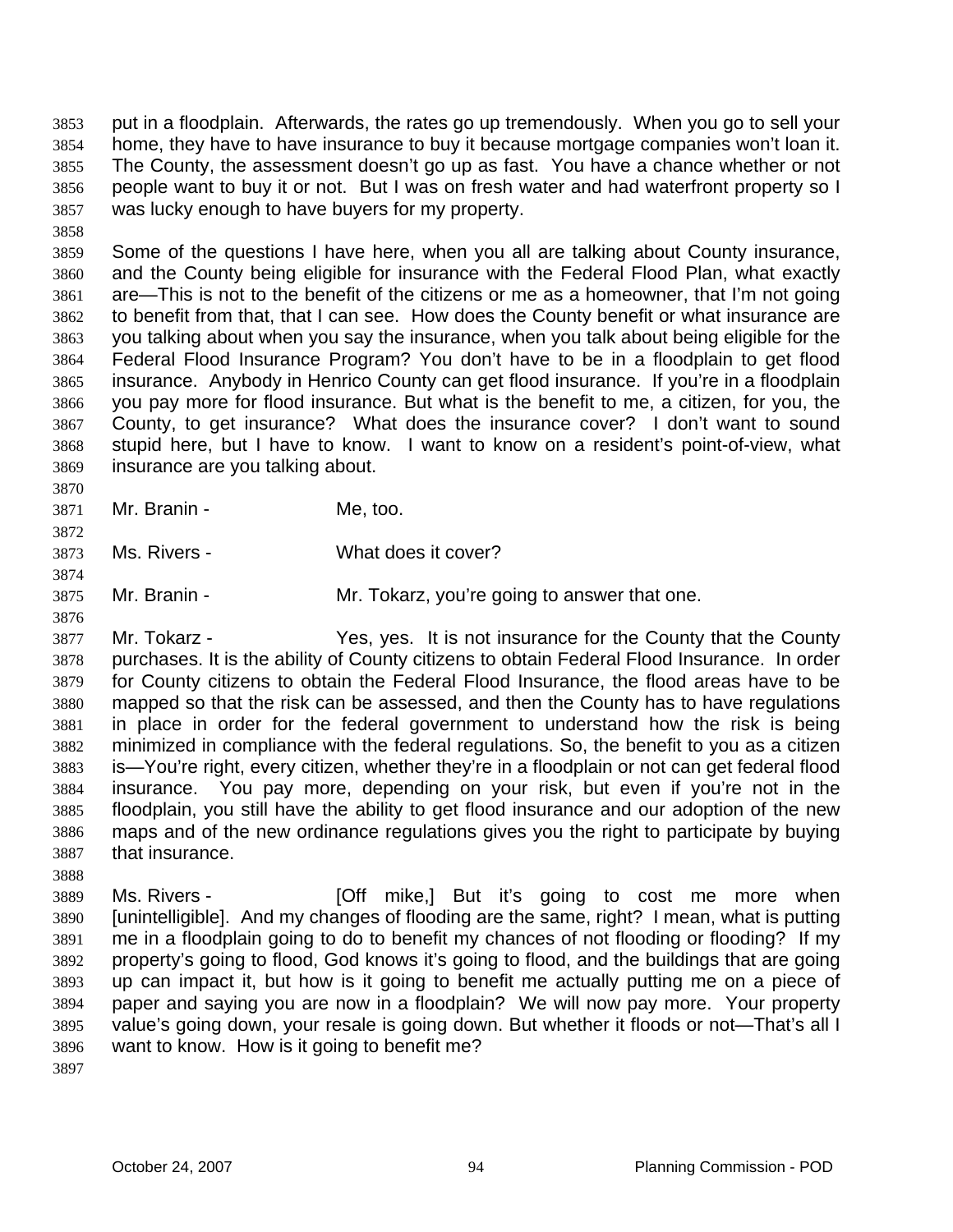Mr. Tokarz - You're absolutely right in a sense that being put on the map as being in the floodplain or not in the floodplain is not going to benefit you in the sense of preventing you from being flooded or keeping you from being flooded. The reality is, your situation in terms of susceptibility for flooding is what it is, regardless of what the maps say. The significance of the maps is that, number one, it helps the insurance rating to be done accurately so that based on the latest engineering information, the insurance rating is correct and that your premium, you're not paying more than you should be, or you're paying in accordance with what your risk is. As Mr. Priestas explained, the revised maps are designed to give an overall basis, the benefit of the state-of-the-art modeling and engineering analysis, so that if you are, indeed, prone to flooding now and you are not identified as being prone to flooding before, you have the benefit of that knowledge, even though you have to pay a premium. And vice versa. If you were in a floodplain under the previous maps and now have been found, based on the modeling, not to be n the floodplain, you have the benefit of reduced premium in recognition of the reduced risk. 3898 3899 3900 3901 3902 3903 3904 3905 3906 3907 3908 3909 3910 3911 3912

3913

3923

3925

3914 3915 3916 3917 I would just say as a public policy matter, it's a matter of, generally I believe, more information is better. I mean, knowledge is power, and to the extent that people now know more about the current engineering, I think there's a public policy benefit to that. That's the best explanation I can give you.

- 3918 3919 3920 3921 Mr. Branin - Thave a couple more comments in regards to what you just said.
- 3922 Mr. Archer - Mr. Chairman, can I interject something?
- 3924 Mr. Branin - You can do whatever you want.

3926 3927 3928 3929 3930 3931 3932 3933 3934 3935 3936 3937 3938 3939 3940 3941 3942 3943 Mr. Archer - Well good. I'd like, first of all, to compliment Mr. Harned for his due diligence as a citizen in inspecting areas around his property that need to be walked, because I don't think as a matter of course…. the County doesn't just send people out to walk around and look at ditches to see whether or not they may need to be cleaned. And also, from what Ms. Rivers said, and I'm just speaking to this point because I'm an independent insurance agent and know a little bit about flood insurance. At one point in time—and if anybody knows better than me, they can correct me—all flood insurance was sponsored by the National Flood Insurance Program. It went through a system of having to find out from whoever had the maps, that were probably pretty decrepit back in the old days, whether or not you existed in a floodplain, and if you did, you were eligible to get flood insurance from the National Flood Insurance Program. With the new technology that's come along and the new way of looking at flood insurance, you're right, anybody can get flood insurance now, whether or not they're in a floodplain. From an insurance standpoint, any water that enters your dwelling that is considered surface water, whether it's from rain or from whatever it's from, is not covered by a standard homeowner's insurance policy. If you think you're in a position where you might get surface water in your house, then you need to have a flood policy, which now is readily available. Practically all the insurance companies will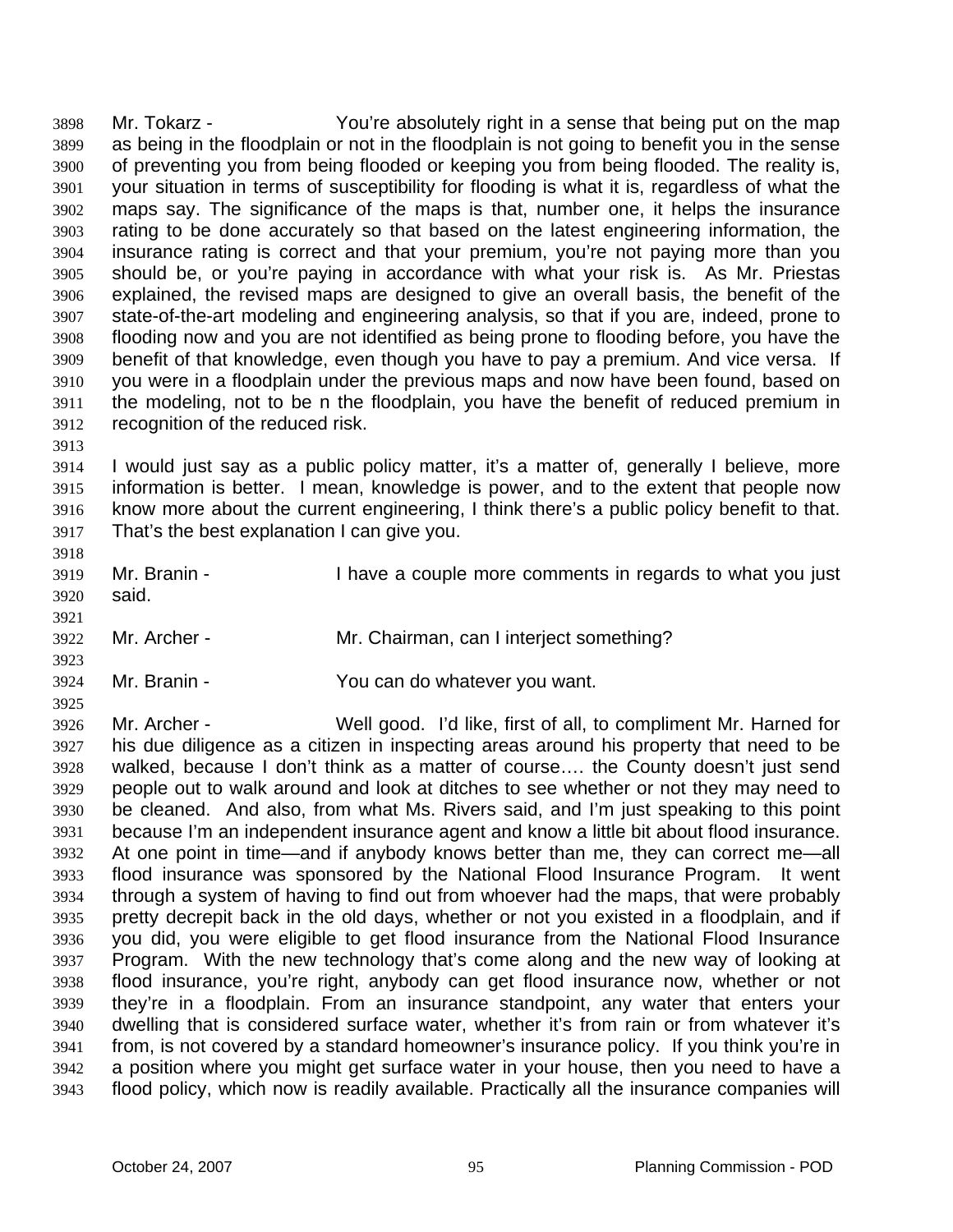sell them because they're subsidized by the government and they sort of get a few for handling them. 3944 3945

3946 3947 3948 3949 3950 3951 3952 3953 3954 3955 3956 3957 3958 3959 I think it's probably going to take some time, as we go through this new process, to meld the old process into the new one, and work out all the quirks that might exist. As Mr. Tokarz was saying, the benefit of having the type of mapping that we have now that comes from the new technology and the new GIS programs, you're able to determine how much risk is involved in the area that you live. The map will delineate that and that, of course, has an effect on what rate you're charged for the flood insurance. So, I guess the thing that sort of makes this meander across the map now, is the fact that before, you had to live in a floodplain to get flood insurance. Now you can get it regardless of being in the floodplain. I think it's going to take some time for those two things to meld together so that it won't make you uncomfortable for being in a floodplain, whereas you might not think you are. At least now you don't have to be in a designated floodplain to get flood insurance. And depending on where you are, your flood insurance might be almost nothing, or if you're right by the river, then it could be a lot. So, that's what the mapping system does for the insurance company.

3961 3962 3963 3964 3965 3966 Ms. Rivers - **[Off mike.]** And I understand that. I think residents don't understand that. I think [unintelligible]. A lot of people don't understand you can get flood insurance and you don't have to be in a floodplain. Anything from surface water, be it from a ditch or from water where the backyard got flooded out a little bit because the rain came down. If it comes from the ground up, it has to be covered under a flood plan. If it's coming from sky down, it's covered under your homeowners.

3968 Mr. Branin - Ma'am?

3960

3967

3969

3972

3976

3978

3980

3970 3971 Ms. Rivers - **[Off mike.]** I don't think people are aware of that and I think we need to educate the County.

- 3973 3974 3975 Mr. Branin - I don't mean to interrupt you, but our sessions are taped and the guy in the box in the back is saying we're not getting, your comments. So, if you can move closer to the microphone. I'm sorry.
- 3977 Ms. Rivers - I'm sorry.

3979 Mr. Branin - **He's back there going like this, she needs to be closer, so.** 

3981 3982 3983 3984 3985 3986 3987 3988 3989 Ms. Rivers - The And I usually talk so loud everybody hears me. I'm just saying that everyone in the County can get flood insurance. Water, like you said, from the ground up is covered under flood insurance. From the sky down, is homeowners. People need to be educated. People need to understand all of this. When I looked at this thing about County insurance, I'm like—And we even had one of the ladies ask, say something about FEMA, that FEMA had helped her out. FEMA's going to help out for lodging, for food, for things like that, for emergency, for the emergency part. FEMA's not going to reconstruct their house, unless they're really of very low income and can apply and get a grant or get a loan. It's up to the individual person to have the flood insurance.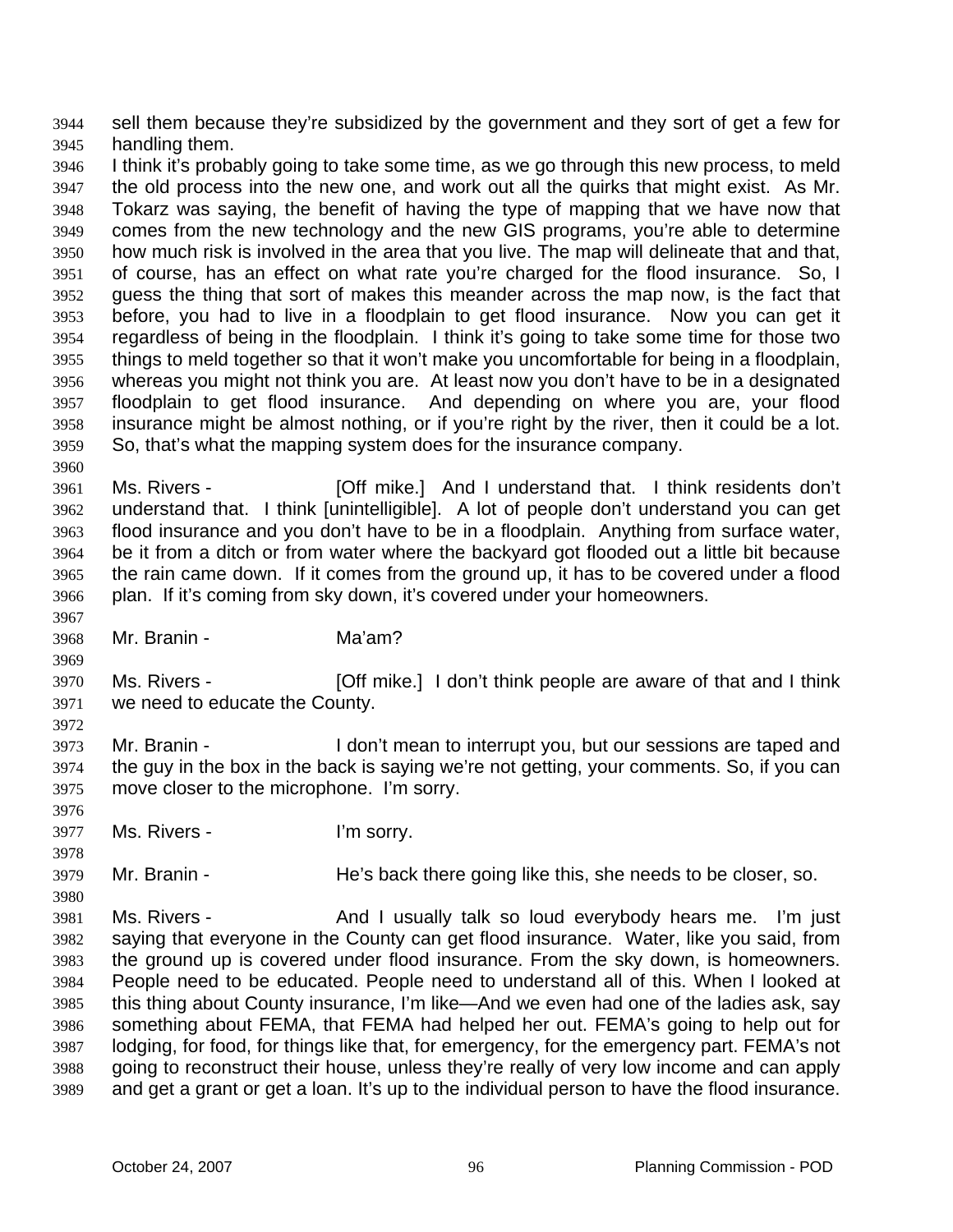When the County talks about a flood insurance program, the first thing I did when I looked at that is thought - and is the County going to bear any cost here, how is it benefiting me, I guess that's what I meant, you know, what my [unintelligible]. And I understand to put people in a floodplain for the insurance purposes so they can charge higher rates and so forth, and so that people know before they buy something, they know that there's a possibility it will flood. I can understand all of that. But I guess I don't understand some, how it's going to benefit me, the citizen, to put me in it. If people are educated and know to get flood insurance, it would benefit them, but I don't think this was education enough, I guess is what I'm saying. 3990 3991 3992 3993 3994 3995 3996 3997 3998

3999

4006

4012

4014

4000 4001 4002 4003 4004 4005 Mr. Archer - The Ma'am, can I correct one thing that you're saying? Water that comes from the sky down is not necessarily covered by a homeowner's insurance policy. Once it hits the ground and becomes surface water, the flood policy will take effect. But now, if the wind blows your roof off and then the water goes in your house, it'll be covered. Or if your window gets knocked out by a tree and it rains in the house, you're covered. But not if it's just rain.

- 4007 4008 4009 4010 4011 Ms. Rivers - I guess I was just trying to simplify it. I realize if a tree falls on your house and the water comes in, it's covered. But if it comes from the ground up because a ditch flooded over or because a stream flooded over or because there's a lot of construction going up and they've got a lot of driveways around and trees are being cut down and the water just rolls into your house or up underneath it, it's not covered.
- 4013 Mr. Archer - That's correct.

4015 4016 4017 4018 4019 4020 4021 4022 4023 4024 4025 4026 4027 4028 4029 4030 4031 4032 Ms. Rivers - And I'll be honest, I think some of it is the County's fault because of the construction, because of paved driveways. I live in an area that when I first moved out there, or many years ago when I was looking out in that area, with the little lake that we have, we didn't have paved driveways. There were people out there in that area that had gravel driveways and stuff like that. I see people paving their driveways all day long. I don't know if they're going through the County, if you have to have a permit or whatever. But whether or not they realize it, that's causing the water to drain, not to sink in the ground. Every time we put a paved driveway up in a neighborhood, it causes stuff like that. I think the County needs to be a little more enforceful as to when they're issuing permits to build buildings, to put driveways up, to do stuff like this, they need to think about what the impact's going to be 20 years down the road. My yard. I've noticed it in my yard. I'm seeing water stand when we've got dry seasons. And I've called the County. I will say I've called them and called them, because I wanted to knock a hole in my sidewalk, the curbing. I was told I can't knock a hole in it to let it drain to the street. It's like, okay, I can't knock a hole in it, the County won't knock a hole in it, so it sits on my yard. And this is when it's not raining. There's something wrong with this. But anyway, I have other gripes and we can move on. But, you know.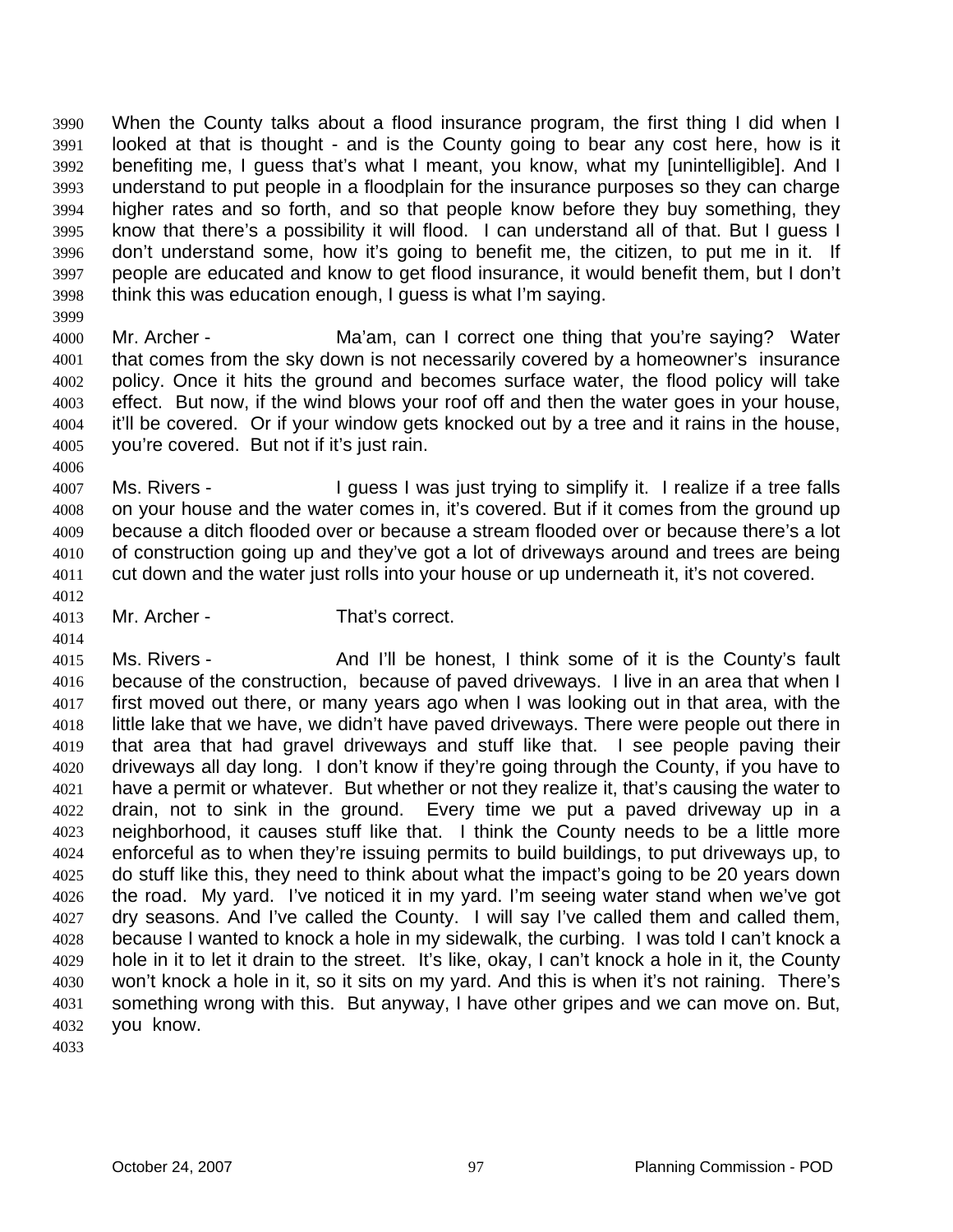Mr. Branin - Thank you Ms. Rivers. There was one comment that was made—and I will get you, so you're next—by Mr. Tokarz, you wanted to make a comment on. 4034 4035 4036 4037

4038 4039 4040 4041 4042 4043 4044 Mr. Gunn - The Statest Yes. My name is David Gunn. I am an engineer with the Virginia DCR. I work in the Floodplain Management Program. Our program is a liaison between FEMA and local communities. I've assisted 16 other communities with the map adoption process in the  $4<sup>th</sup>$  quarter of 2007. We have 18 more that are going through this process. So, I'm fairly familiar with the maps, I'm familiar with flood insurance.

- 4045 4046 4047 4048 4049 4050 4051 4052 4053 4054 4055 4056 4057 4058 4059 4060 4061 4062 4063 One of the things that is very important is the citizen knowledge about flood insurance. One of the things that has not been brought up, and is very important, is FEMA's grandfather rules, the flood insurance grandfather rules. When you buy a flood insurance policy, you are rated on those maps, the maps that are in affect when you buy the policy. Your rating continues to be based on the maps that were in existence when you bought the policy. It doesn't matter what happens to the maps. If you are out of a floodplain now and you get put into a floodplain, if you have bought insurance while you are out of a floodplain, you will maintain that low rate as long as you keep that policy active. That's one of the very important things about having the public information right now. If people wait until the new maps come into effect—They need to evaluate what effect the new maps have on them. If they're out now and are going to be in, it can save them hundreds and hundreds of dollars a year for as long as they keep that policy active. The policy can be transferred to the next owners. If you wait, if you're in the situation where you're not in the floodplain now, you will be later, and you wait, you'll pay hundreds of dollars more. The average for a hundred thousand polices in Virginia is a little over \$500 a year. If you're not in the floodplain, it should be in the \$200 or \$300, maybe \$400. If you wait and you're in the floodplain and you have a house that was constructed low or outside of the requirements that would be in effect with now, you may pay a thousand dollars or more.
- 4065 4066 4067 4068 4069 4070 4071 4072 4073 4074 4075 4076 4077 So, it's very important for people to evaluate the effects of the new maps and get in on the grandfather clause. If they don't—Like I say, that's the biggest reason for the public notice. That's the reason we want to make sure people understand that they can save hundreds of dollars a year for as long as they own their house, as long as they keep that policy active. If you let the policy lapse and buy a new policy, it's based on the new maps, it's based on the maps that are in effect when they start. So, the grandfather rules are very important. You need to find out the effects. If you are going to be required to buy flood insurance, if you have a house in a the floodplain with a mortgage, you will be required to buy flood insurance. If you buy it before you get put in the floodplain, you can save a lot of money, and that's the biggest reason that people want to go ahead and do this evaluation right now. You've got until December 18<sup>th</sup>, but it's probably worthwhile to go ahead and start thinking about it and get as much information as you possibly can right now.
- 4078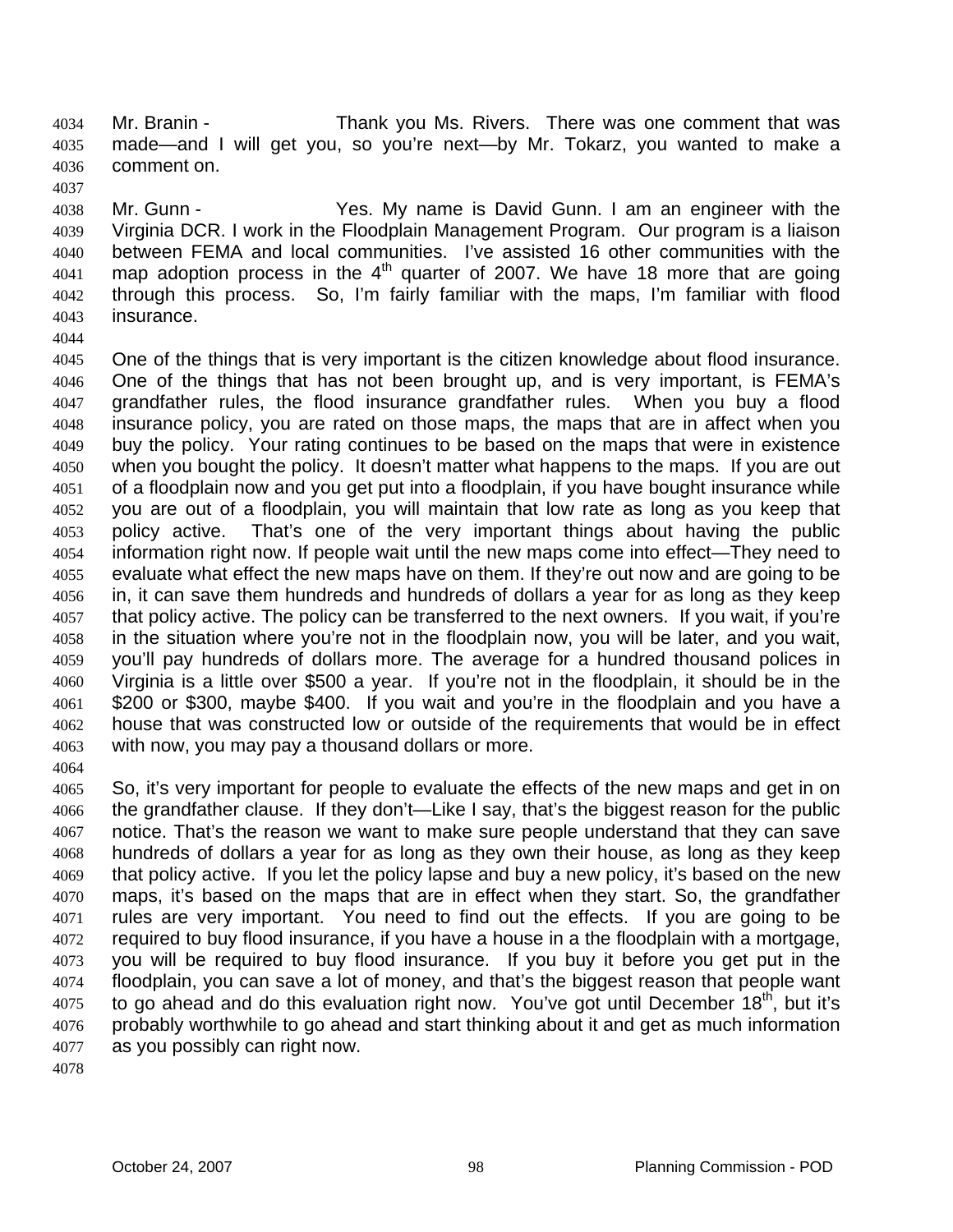Mr. Jernigan - Mr. Gunn, I have a question for you. And, of course, Chris, I'm sure you know this, but for the benefit of everybody else, I know that when you have flood insurance, they encourage you to keep that at the same level that you have your homeowner's insurance for. I also know with insurance, if you have a home that's worth \$200,000 and you only have a \$100,000 policy on it, in regular insurance, it only pays half. So, you'd end up getting \$50,000. Does the flood insurance work that way or does it pay face value of what you have it insured for, for replacement. 4079 4080 4081 4082 4083 4084 4085

4087 4088 4089 4090 Mr. Gunn - It pays up to the value of the policy. It is not any type of percentage. The limit on insurance is \$250,000 right now. That's as much flood insurance as you can buy from the National Flood Insurance Program. If you have a \$100,000 loss, and you've got coverage higher than that, you'll get to \$100,000.

4091 4092

4093

4086

Mr. Branin - Chay.

4094 4095 4096 4097 4098 4099 4100 4101 4102 4103 4104 4105 Mr. Gunn - There's also some other riders within the policy that if you have over 50% damage to your structure, there's an "increase cost of compliance" rider which will pay up to \$30,000 to bring your house into compliance when you rebuild. That is in the ordinance. We are taking advantage, the Henrico County ordinance takes advantage of the FEMA rules where it can. Where there are advantages to be taken, you're taking those advantages. I'd certainly support the ordinance and support the new maps. You do want to make sure, though, that people understand the grandfather rules and that they can save money for a long time. It can add up to a lot of money. If there's anybody that's concerned about flooding, concerned about the new maps, you really need to find out your situation. Flood insurance is for the structure. If your land is in the floodplain, that's not—It's the structure. The structure has got to be in the floodplain. So, it's not just the—

4106

4108

4107 [Off mike] - [Unintelligible] enclosed garages.

4109 4110 4111 4112 4113 4114 4115 4116 Mr. Gunn - Enclosed garages, accessory structures can be covered by the flood insurance, up to the limit of the policy. They've got to be included within the— When you go out and say this is what I'm insuring, that's part of it. There is a requirement, certainly, for if it is a low structure and it's an enclosure, it needs to be vented. You need to make sure that the potential for flood damages are reduced as much as you can. One of the things is flood vents, making sure that the water can go in and come out easily. You've got to use flood-resistant materials on any place below the flood, the base flood elevation.

- 4117
- 4118 4119 4120 [Off mike] - That was helpful to me because I found that out [unintelligible]. But I also found out—

4121 4122 4123 Mr. Branin - **Ma'am? Ma'am?** We can't hear you. You have to come up front if you're going to say something. Okay. Thank you, Mr. Gunn.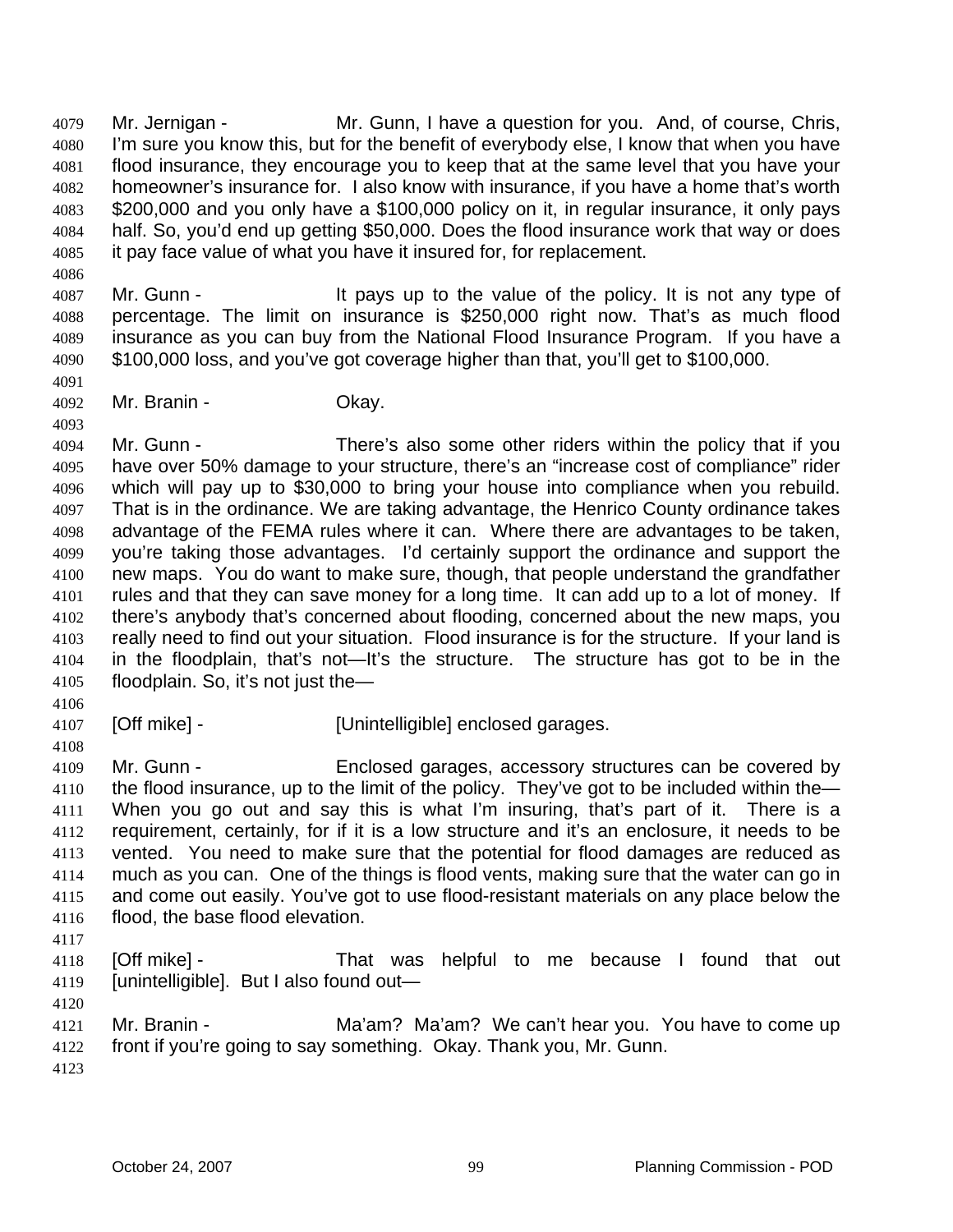Mr. Archer - Mr. Jernigan, while he's coming down, what you were talking about is the coinsurance clause. It does exist on the homeowner's policy, but on the flood policy, like Mr. Gunn says, it's the maximum amount you can buy anyway, so you're insured up to the amount that you do purchase it. Under the coinsurance clause, it's the amount of coverage that you have, it's specific and relevant to the amount of value of your house. So, you can't have a \$500,000 house and try to save some money by insuring it for \$100,000. If you do, then you'll probably collect a maximum of one-fifth of your loss. 4124 4125 4126 4127 4128 4129 4130 4131 4132 4133 4134 4135 4136 4137 4138 4139 4140 4141 4142 4143 4144 4145 4146 4147 4148 4149 4150 4151 4152 4153 4154 4155 4156 4157 4158 4159 4160 4161 4162 4163 4164 4165 4166 4167 4168 4169 Mr. Jernigan - 20,000. Mr. Archer - Mmm-hmm. Mr. Jernigan - I just cleared that up. I thought it would pay face value on a flood. Mr. Schermerhorn - Good morning, gentlemen and lady. Sorry. My name is T. Porter Schermerhorn. I was out at 2802 Battery Avenue, ZIP code 23228. Your mailings didn't catch up to me, I supposed because I had moved. I thought that the thing about the floodplain concerned where I live, which is in Battery Park, but it's not. That's not floodplain. I have a piece of land that is impacted by this study, the proposal. It's almost directly between the new proposed Sweet Bay Hill subdivision, which will be going in soon, and Magnolia Ridge. There is a gully on the property at the bottom of a hill. I've never seen standing water on it and sometimes water runs through that. It's much farther away from the Chickahominy River, which I know does flood, than some of these other areas that are not in the floodplain. I have a question, and I'm sorry that I haven't done more homework, but I just found out about the hearing and I just got the first mail. Actually, I had one more mailing before and I didn't think it mattered, but I was wrong. Is this the floodplain, the Henrico County floodplain as it exists now? I can show you the piece of my land that's impacted, if you all would like to see it. It's this triangular piece. Mrs. Jones - He can put it on the monitor for you. Mr. Schermerhorn - It's the triangular shaped piece right there. Mrs. Jones - There we go. Mr. Schermerhorn - The triangular shaped piece that—Looks like it's folded. Okay. I can see it now. It's sort of to the middle top right. It's that little triangular shaped piece. You can see that the small tip of that triangle touches the proposed Woodman Road. I was actually wondering if that floodplain is as it exists now or as it will be with runoff from the new development, because I know some water has come across it in the gully at the bottom of the hill, but I have never seen it have standing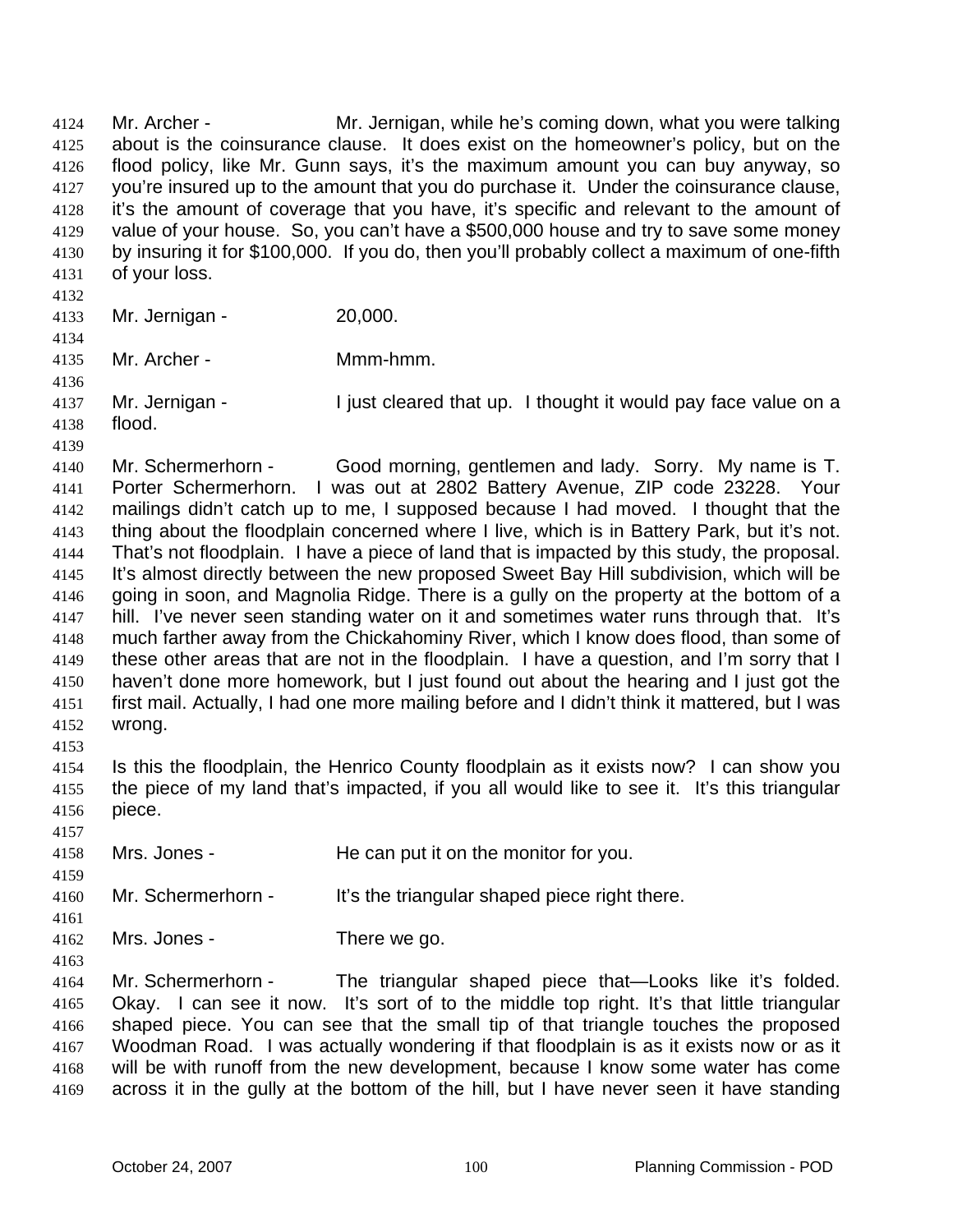water or be flooded. My property assessments keep going up, but this is going to make my land a lot less valuable. I'm actually kind of suspicious and I need more information. Is that as it exists now a floodplain according to the engineers, or is it as it will exist when flooding or water is run off into it from the proposed development? That's one question. That's one question. 4170 4171 4172 4173 4174 4175 4176 4177 4178 4179 4180 4181 4182 4183 4184 4185 4186 4187 4188 4189 4190 4191 4192 4193 4194 4195 4196 4197 4198 4199 4200 4201 4202 4203 4204 4205 4206 4207 4208 4209 4210 4211 4212 4213 4214 4215 Mr. Jernigan - Mr. Amos is standing behind you. Mr. Amos - I'm Sam Amos, the chief design engineer. The area that he's referring to right there in the center is County floodplain. That is based on current conditions. That's not future development. I hope that answers your question. Mr. Schermerhorn - It answers it. Thank you. Okay. Mrs. Jones - Think it should be noted for his benefit, though, that developments are not approved and don't move through the process unless the runoff is taken care of responsibly on site and will not produce extra problems from runoff for adjacent owners. Mr. Schermerhorn - In the West End near Lauderdale, I know that years and years ago, that swamp wasn't nearly as big until the development was put in. I'm sure that the policies changed towards that. I doubt if it was looked at as strongly at that time, maybe as it is now. Also, I have another question. That road, Woodman Road, those lines that go across it, can that still be built across that Henrico County floodplain? Mrs. Jones - Mmm-hmm. Mr. Schermerhorn - That can? Mr. Jernigan - Can you put a road through it? Mr. Schermerhorn - Yes sir. There's a proposed road. Mr. Jernigan - Yeah, you can put a road through a floodplain, yes. Mr. Schermerhorn - But that area that's designated floodplain, it cannot be built on, right? The Henrico County floodplain cannot be built on except on stilts or some sort of what I would call heroic measures, right? Mrs. Jones - Mr. Amos can address that as well. Mr. Amos - As far as the question to the roadway through the floodplain, we would have to have provisions to pass the drainage through. We have roads across floodplains all over the County. It's an engineering problem and it's a construction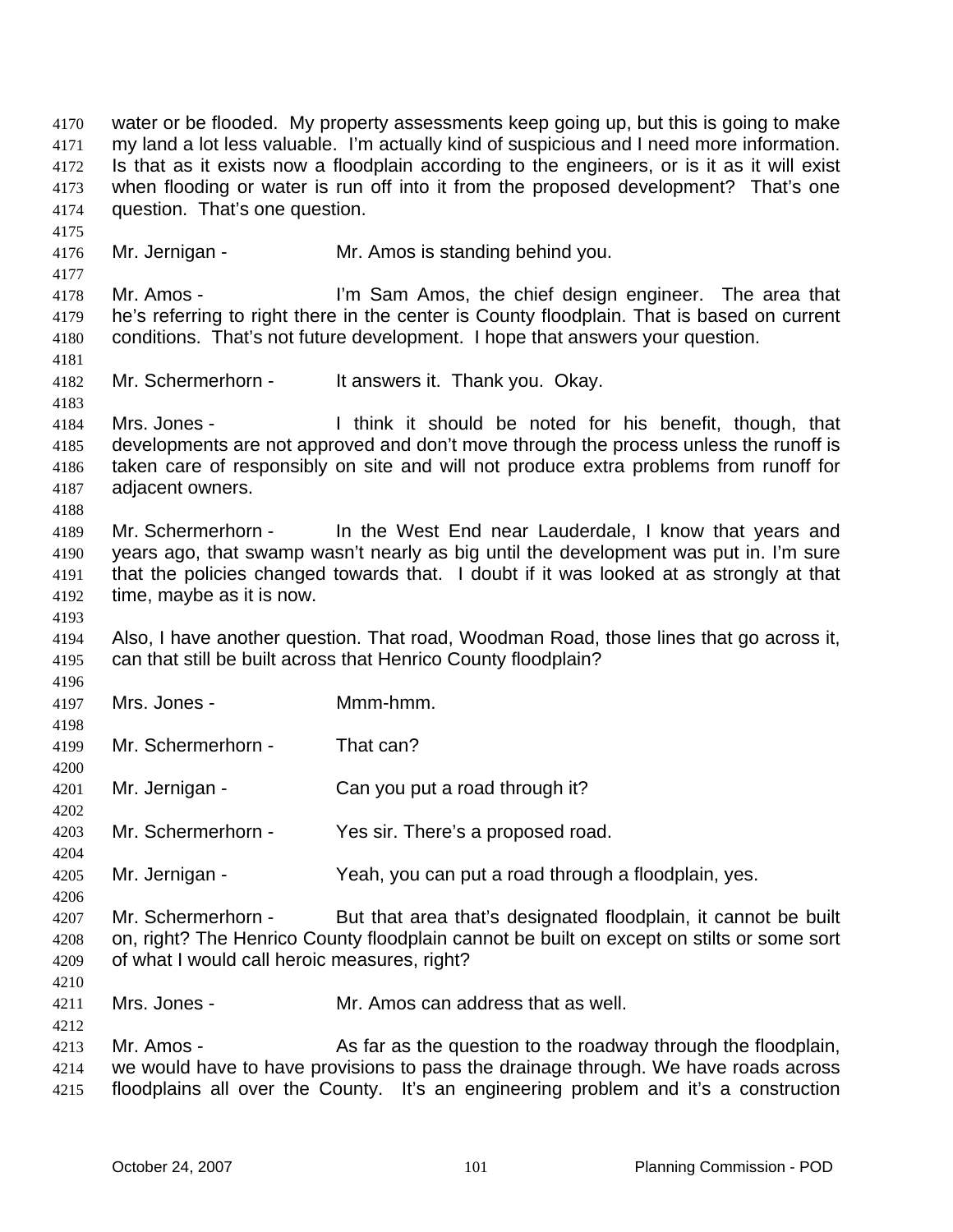issue, but it's not a problem to be accomplished. I'm not sure I understood your other question. By building on your property? Is that what you were referring to? 4216 4217 4218 4219 4220 4221 4222 4223 4224 4225 4226 4227 4228 4229 4230 4231 4232 4233 4234 4235 4236 4237 4238 4239 4240 4241 4242 4243 4244 4245 4246 4247 4248 4249 4250 4251 4252 4253 4254 4255 4256 4257 4258 4259 4260 Mr. Jernigan - He said something about building in a floodplain on stilts. Mr. Amos - Yes. I didn't understand what you said. Mr. Schermerhorn - Oh. Can you build on it with stilts? Mr. Amos - You mean with commercial development, or what are you referring to? There are things you can do within the floodplain, parking lots. They are all detailed in the ordinance. When you get into buildings, that creates some different issues, like provisions for it. Sometimes you can build in floodplain as long as you meet other areas of requirements, compensating channels, so that you don't raise the elevation of the flood level. That's commercial. You can't actually build a dwelling in the floodplains. That is prohibited. Mr. Schermerhorn - How close to the floodplain can one build? Mr. Amos - Well, with dwellings, you have to meet the minimum setback, and that's really something that the Planning staff could address. There are provisions for that. Mr. Schermerhorn - I believe I heard Mr. Amos say—Yeah, I believe I heard you say, Mr. Amos, that it is possible, or it might possibly be allowed to move, in building or developing, some sort of another, to move the floodplain, as long as it meets certain standards. Is that right? Mr. Amos - **Development** in the floodplain is detailed in the County Code, so as long as you meet those requirements, there are things that can be done. I'll be glad to meet with you and discuss that with you, if you like. Mr. Branin - Any other—In the actual buildings, you can meet. Mr. Schermerhorn - I would actually be interested to find out in the future if the County has plans for my piece of land other than for development already. I'd just be looking forward to finding that out. Mr. Branin - Thank you, sir. Mr. Tokarz - Mr. Chairman, can I make a couple comments— Mr. Branin - Absolutely, Mr. Tokarz - The State of the benefit of the remaining citizens. Number one, citizens who are interested in finding out about their individual property, because of the County's GIS mapping system, we have the ability to tell individual property owners who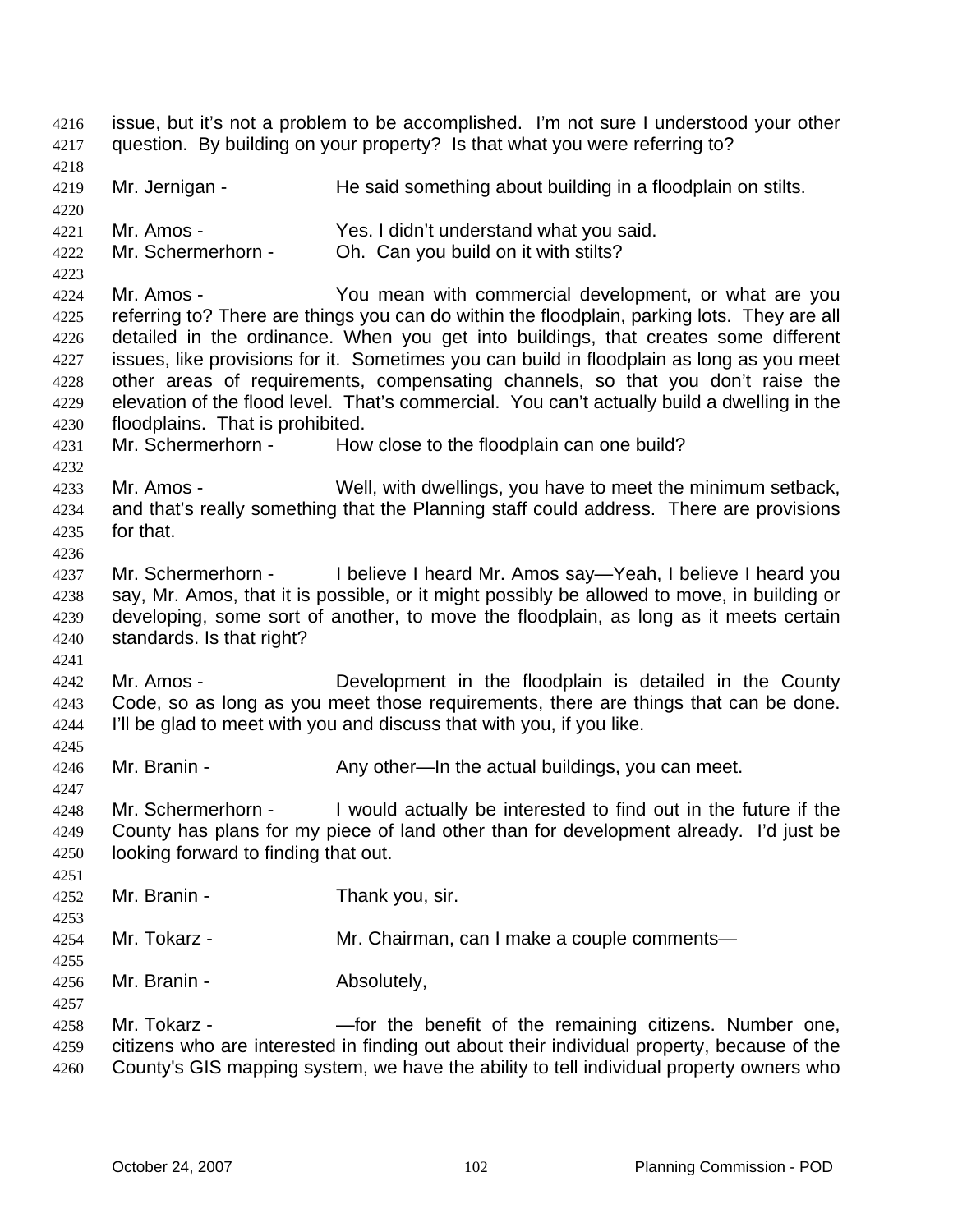is in the floodplain and who is not based on the mapping. So, if they wish to find that out for their own particular property, that information is available from Public Works. 4261 4262

4263

4264 4265 4266 4267 4268 4269 4270 4271 4272 4273 4274 Second thing I'd mention, and I believe in *Reader's Digest* explanations when you have complicated things like this, is as David Gunn said, because of the FEMA grandfather rules, it's important to know where you are in the floodplain at this particular moment because we have this period between now and December 18<sup>th</sup> for homeowners to make decisions. And my simple *Reader's Digest* rule is if you are currently not in the floodplain and you are going to be in the floodplain on December  $18<sup>th</sup>$  based on the new maps, you ought to be getting flood insurance. Conversely, if you are currently in the floodplain under the existing maps and will be outside of the floodplain on December 18<sup>th</sup>, you ought to think about getting a new policy after that date because your rate may be different. That would be my simple *Reader's Digest* suggestion on whether you purchase insurance now or on December 19<sup>th</sup>.

4275

4283

4285

4290

4276

Mr. Branin - Ckay, thank you.

4277 4278 4279 4280 Mr. Jernigan - Tom, one other thing I'd like to add to that. For somebody that's going to buy flood insurance, don't wait until the  $18<sup>th</sup>$  because there is a waiting period. Normally is it seven days, Chris?

- 4281 4282 Mr. Archer - I'm not sure, but I think your application date is considered when you apply for flood insurance.
- 4284 [Off mike] - It's a 30-day waiting period.

4286 4287 4288 4289 Mr. Jernigan - Is it 30? Okay. I knew there was a wait, I just didn't know how much. What happens a lot of times—I've seen this in Nags Head. There's a storm coming and everybody wants to upgrade their flood insurance, but they don't do it that way. You have to wait a while.

4291 4292 4293 4294 4295 4296 4297 Mr. Tokarz - And that was one of the reasons that the notice was sent. I think there were 11,000, 12,000 notices sent. It was really pursuant to a state law that became effective July  $1<sup>st</sup>$ , which said that all changes in a floodplain map have to be communicated to persons who are going be affected by those changes. So, the County had identified everyone who was currently in a floodplain that will not be in a floodplain, and vice versa, and they all got notices. The reason is to give them the opportunity to buy the floodplain insurance, if they need it, at the reduced rate.

4298 4299

Mr. Branin - We've got two more. Whichever one of you wants to come down first.

4300 4301

4302 4303 4304 4305 4306 Mr. Hall - My name is Steven Hall and I live at 10504 Red Maple Lane. My wife and I moved here back in April and I'm quickly learning about floods and what is involved in that. We live in the Gayton Forest community and I want to lend our support. I'm on the Board of Autumn Glen Association, which is part of 101 residences. I would like to give my support to the gentleman from Gayton Forest in terms of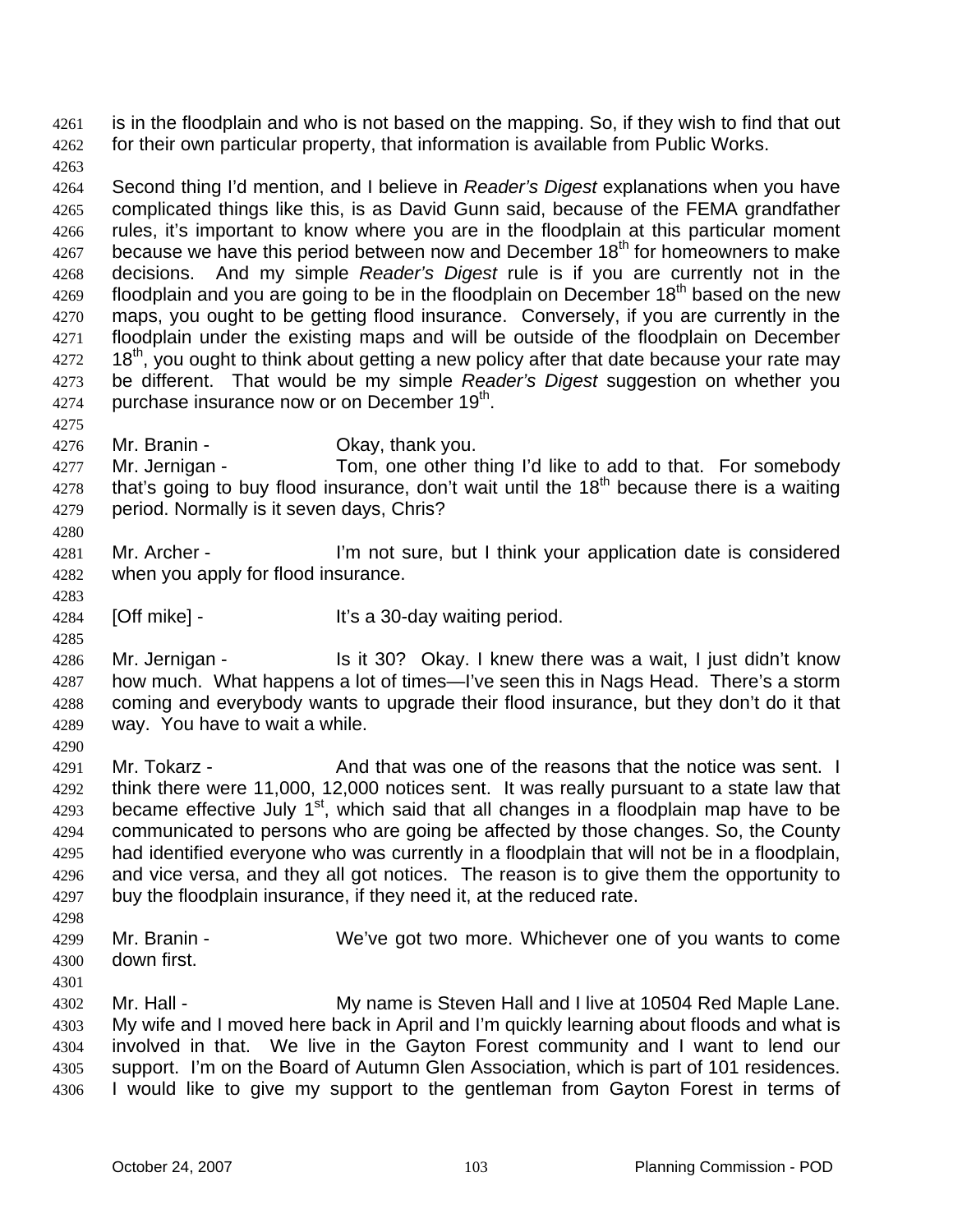floodplain issues, which could be addressed by removal of debris and all. My wife and I were fortunate to receive the notice, the September 6 notice from the Department of Public Works and our property is one of those that, fortunately, is now out of the floodplain. According to the old maps, the red dotted lines, in 1981, one half of our house would be under water, and it looks like it's probably 20 feet a way at this point in time. 4307 4308 4309 4310 4311 4312

4314 4315 4316 4317 4318 4319 4320 I'm glad for these letters that did come out from Public Works, because we had no idea that floodplain would be an issue to us. There was no information on the Townhouse Association's Disclosure Agreement. We got a survey of the property and there was no notification on that survey that we would have been in the floodplain. We also bought the property from a real estate agent, who, when I asked her about that kind of thing, obviously, didn't mention it, said it wasn't a problem. So, it doesn't seem like anybody knows.

4321

4313

4322 4323 4324 4325 I want to put a plug in to Stacy Moore, who is a draftsman in the Department of Public Works, for taking the time to give my wife and I detailed maps of the area showing where the floodplain was in the '81 cycle versus what it is now in 2007. Thank you very much.

4326

4328

4330

4333

4336

4338

4340

4342

4327 Mrs. Jones - That's nice to hear.

4329 Mr. Branin - We have two more.

4331 4332 Mr. Hall - I'd like to add one thing. If I could become part of this process here, in terms of information or meetings—

4334 4335 Mrs. Jones - Would you give your contact information to Mr. Kennedy, please?

4337 Mr. Hall - Yes, absolutely.

4339 Mrs. Jones - Thank you.

4341 Mr. Branin - Two more. Come on down, sir.

4343 4344 4345 4346 4347 4348 4349 4350 4351 4352 Mr. Atkinson - My name is Sam Atkinson and I live in Henrico County at 1 Lorraine Station Road, and that's in the 100-year floodplain of the James River. I appreciate the opportunity to learn about the new ordinance and the problems it addresses. However, I object to some items on page 5. It's unclear whether those items are part of paragraph 24.95, but it certainly precedes 24 point—I'm sorry—24- 106.1. These items prohibit a new dwelling in the flood hazard area. FEMA does not require this prohibition. FEMA accepts elevation above the 100-year floodplain as qualifying for flood insurance. The Virginia State Code sets standards for construction of dwellings in the flood hazard area. Although the current Henrico Code also prohibits new dwellings, other Virginia localities do qualify for flood insurance without this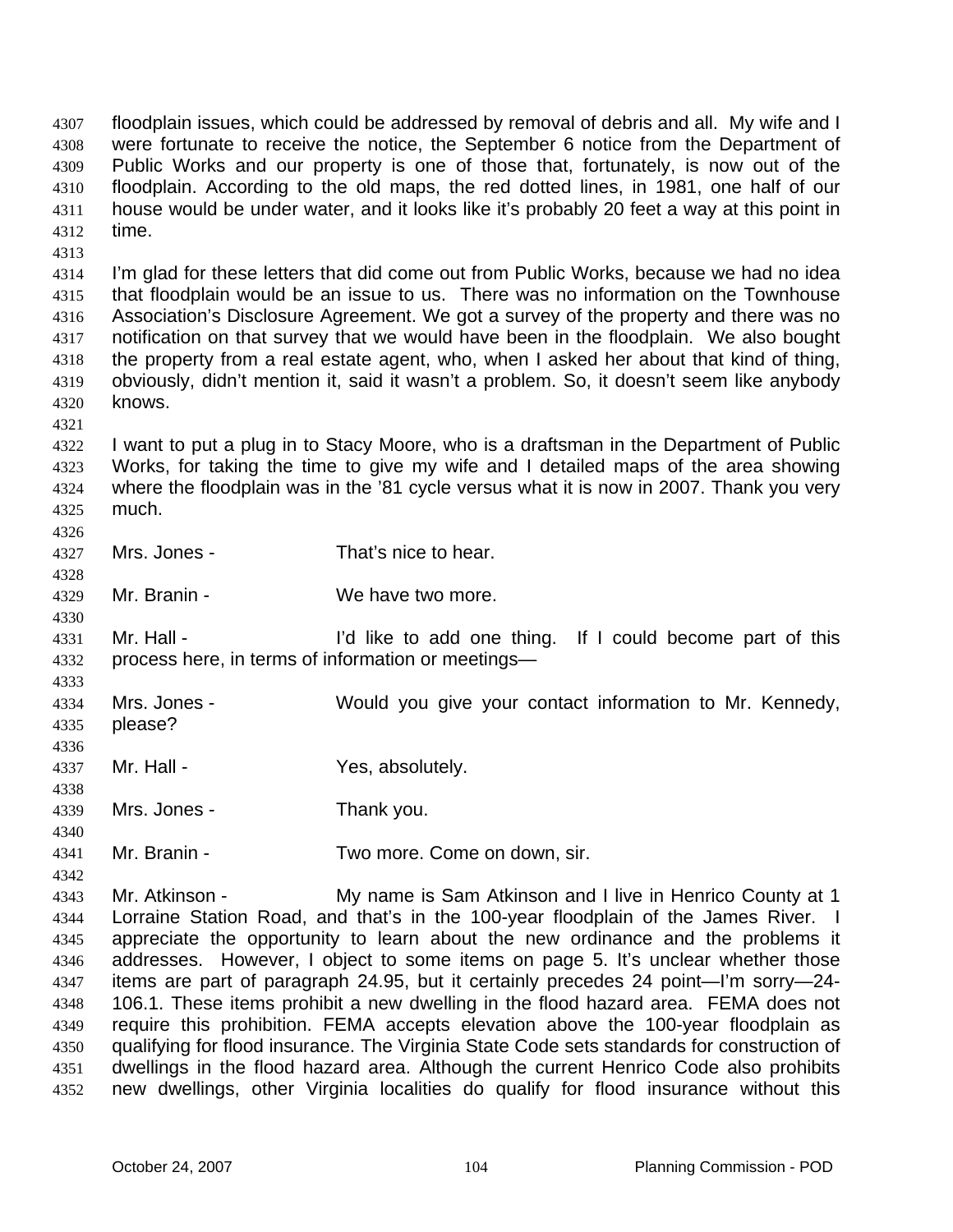prohibition about new dwellings in the 100-year floodplain. This prohibition unnecessarily restricts Henrico County property owners and homeowners affected by the ordinance from building dwellings that are elevated or otherwise flood-proof. I urge you to amend the ordinance to permit construction of dwellings that are elevated and safe from flood hazards. Such an amendment would alleviate to hardship to citizens who own property, and would also enhance the tax base for the County. 4353 4354 4355 4356 4357 4358

4360 4361 4362 4363 4364 4365 4366 4367 4368 4369 4370 4371 4372 4373 4374 I also would like, perhaps, to get more information from David Gunn. He mentioned in his testimony here today the FEMA requirements for garages or other accessory dwellings, as I believe they have been during the time that I've been familiar with the Henrico County Code. That basically required that they be constructed of floodresistant materials and be vented in such a way that they would not suffer damage from static or dynamic hydraulic forces of the floodwaters. He mentioned that venting was the common solution there so that water could flow freely in and out of such a structure and thus not cause any structural damage. I would certainly hope it's possible to have him come back up and briefly comment about this so that we have a clearer understanding. I certainly have benefited a lot today from the opportunity to meet with these great folks that have so generously shared information with me. But these questions still seem unanswered in a satisfactory way, and it's difficult for me to understand why this Commission or the Board of Supervisors would approve an ordinance that would affect homeowners and property owners in Henrico County more severely than counterparts in other areas of the state.

4375

4377

4379

4359

4376 Thank you very much for you consideration.

4378 Mr. Branin - Mr. Gunn, I'm going to let Mr. Tokarz go first, please.

4380 4381 4382 4383 4384 4385 4386 4387 4388 4389 4390 4391 4392 4393 4394 4395 4396 4397 4398 Mr. Tokarz - The gentleman is correct. Mr. Atkinson is correct. The current ordinance does prohibit construction of new dwellings in a floodplain area and the draft ordinance carries forward that provision. It is not a requirement of the federal regulation. It is an addition to the minimum standards that the County has enacted. The reason, as I understand it from those who were involved in the initial enactment, is that the County has been concerned about the protection of people who build houses in the floodplain and then get flooded out. I, for example, worked on a case that took us about nine months, that the Planning Office and other departments in the last two years, of a gentleman who was on the Chickahominy River and had his house flooded out and there was a question about what we were going to do about trying to allow him to get back into the house. I think the public policy question—And this is a question for the Board of Supervisors and for you to make recommendations on, is how far does the Board wish to go in terms of protecting people from the damage from flooding. The reality is that floods do occur. Do we want to allow people to build in the floodplain and be subject to that damage, or do we want to prevent that from happening in the first instance? I guess there is a parallel. In the current news right now, we see the homes in California being built in the National Forest or forested areas. They're great to live in until you have the fire, and then when the fire comes, you have to evacuate and you lose your house. So, I think that's the public policy consideration. But he is correct, it is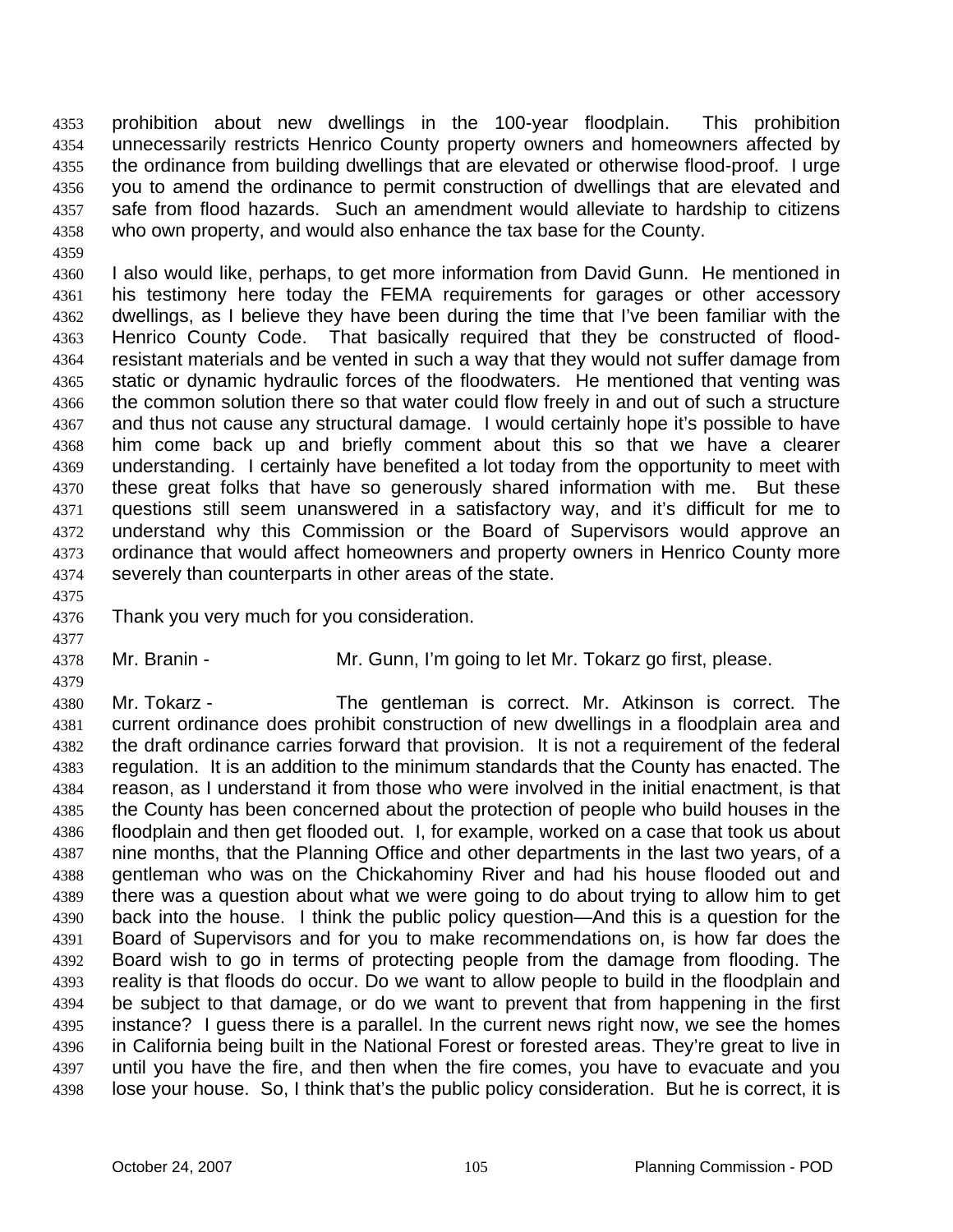not a requirement of the federal regulations, and the Board of Supervisors would have the ability to eliminate that. We'd have to look at making other changes to the ordinance to put in the necessary protections to satisfy minimum federal standards if the Board were to decide to allow the construction of residential dwellings in the floodplain. We do not have them in there now because of the prohibition. 4399 4400 4401 4402 4403

4405 4406 4407 4408 4409 4410 4411 4412 4413 4414 4415 4416 Mr. Gunn - The Text Cunn. There are quite a few communities in Virginia that do not allow dwellings in the floodplain. Many communities in the Hampton Roads area can't prevent it, and that's basically the only reason. They can't prevent it because there's too much floodplain. We really don't have that much floodplain in Henrico. Certainly, individual lots may be affected, but the National Flood Insurance Program has been working by elevating structures and pulling people out of the floodplain. I would hope that we can continue to make improvements on the dwellings, make sure that they don't get damaged. One of the other considerations is emergency response. The people down in Hampton and Virginia Beach have a lot more problems than we have up here. Most of our stuff is out of the floodplain. When they flood down there, it's boats. Right now, we've still got roads that are out of the floodplain and we can get to people.

4418 4419 4420 I'm not quite certain what the question was as far as accessory structures. They are allowed, but they do have to be protected against potential damages. Perhaps you could clarify the question.

4421

4417

4404

4422 4423 4424 4425 4426 4427 4428 4429 4430 4431 4432 4433 4434 4435 4436 4437 4438 4439 4440 4441 Mr. Hall - Thank you for giving me that opportunity. This issue has come up with several different folks that have offered information, and all of the information has not been consistent. I came to this meeting believing that it would be fine to construct an accessory structure in the 100-year floodplain, as long as it met the requirements that I previously discussed, that it be essentially flood-resistant and protected from damage by the motion of the pressure buildup of floodwater. Today, somebody told me that we couldn't have any enclosed structure in the floodplain, or any part of the structure, including the floor. If this were a garage, the concrete floor itself of the garage would have to be elevated above the 100-year floodplain level. Most people concurred with that interpretation of the ordinance that's in front of us now and the current regulations. On the other hand, many people seem to think that an elevated structure was satisfactory. My idea of an elevated structure would be anything that was subject to damage by flooding be elevated. And certainly we might envision a garage that has the rafters above the floodplain elevation, but the walls and the garage doors and things like that would be down at the ground. The vehicles, of course, would be easily removed from the property, that the flood-resistant materials wouldn't be damaged by the flood. Why not give our homeowners that have property in the floodplain the opportunity to have a flood-proof garage to park their vehicles in? I think this is something that needs further research.

| 4442 | Mr. Branin - | Thank you, Mr. Atkinson. Sir? Last one. |  |
|------|--------------|-----------------------------------------|--|
| 4443 |              |                                         |  |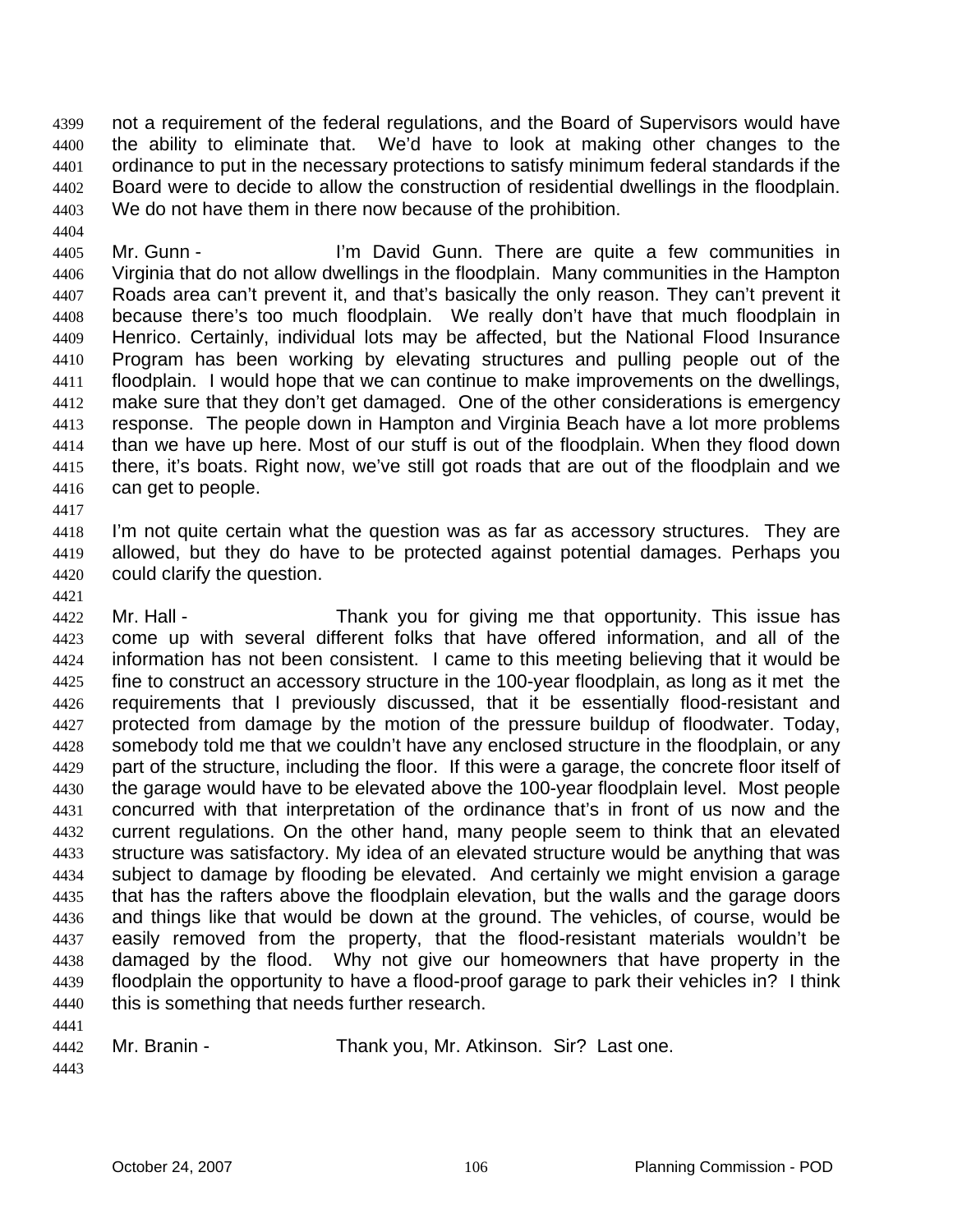Mr. Reed - My name is Charles Reed and I live at 8603 River Road. I've got several different questions. One is on this same idea of building in the floodplain. I'm hoping that the ordinance will not stop you from being able to put in a boat ramp or a recreational building in the floodplain. Does it or does it not? 4444 4445 4446 4447

4449 4450 4451 4452 4453 4454 4455 4456 4457 4458 Mr. Tokarz - That's an excellent question. One of the remaining issues that we have identified, and staff, for consideration in the draft to the Board of Supervisors is what to do about water-dependent facilities such as a boat ramp or something like that. Actually, Michael Kennedy in the Planning Office had sent me language for consideration in the draft. That's something that I've talked today with Mr. Gunn about. We've had some discussion about what's going to be permitted by the State and the Feds. We're going to take a look at that in the next two weeks and that will be answered in the draft that we will present to the Board of Supervisors in the work session. I don't know the answer right today. But that certainly is an issue we've identified for consideration in the next draft.

4460 4461 4462 4463 Mr. Reed - One of the reasons is, is that the County should have a park on the river. Henrico County does not have a park in the West End. Conceivably, down the line they may want to have one. You don't want to prohibit it before it even gets started.

4465 4466 4467 4468 4469 Another thing is, on the flooding, for the last nine years the City of Richmond has done an excellent job in lowering the canal. I generally call them up when there's going to be a flood, and call up a number of different people. And the canal has been lowered down, which has prevented flooding on our property. If it isn't lowered, it creates a lot of backup.

4471 4472 4473 4474 4475 4476 4477 4478 4479 4480 4481 4482 4483 4484 4485 4486 4487 4488 4489 There's been a lot of talk about blockage of trees in the streams. We have a stream that goes from River Road down into the canal. When we moved there, the creek was probably about as wide as this, and now it's about 20-feet wide. Trees fall in it right and left after we have a major storm. A lot of that comes from the fact—Like when they built the Windsor on the James, they didn't require them to put any holding ponds in and things of that type, and also, way back up the creek. And it's really presented a real problem. The County says that they're not allowed to come onto private property; however, the County of Henrico comes onto our property every time there's going to be a storm or when they think there's going to be a storm. They bring that 20,000-or-morepound truck up our driveway and park it up there as though they were going to pump a sewer out, which is no way they can possibly do it, because they can't get to it. But the problem is, is that they have a sewer back of our house that's broken and it hasn't been fixed. When we have a major flood, it has pumped thousands upon thousands upon thousand of gallons of raw sewage into the canal. They're trying to alleviate it by these stopgap measures of having the man come down and look at it. And really, the sewer cap is broken. That particular problem doesn't come from blockage of trees. But they also send people down to pull trees out of the creek so that they won't break the fourfoot sewer main that goes across the creek.

4448

4459

4464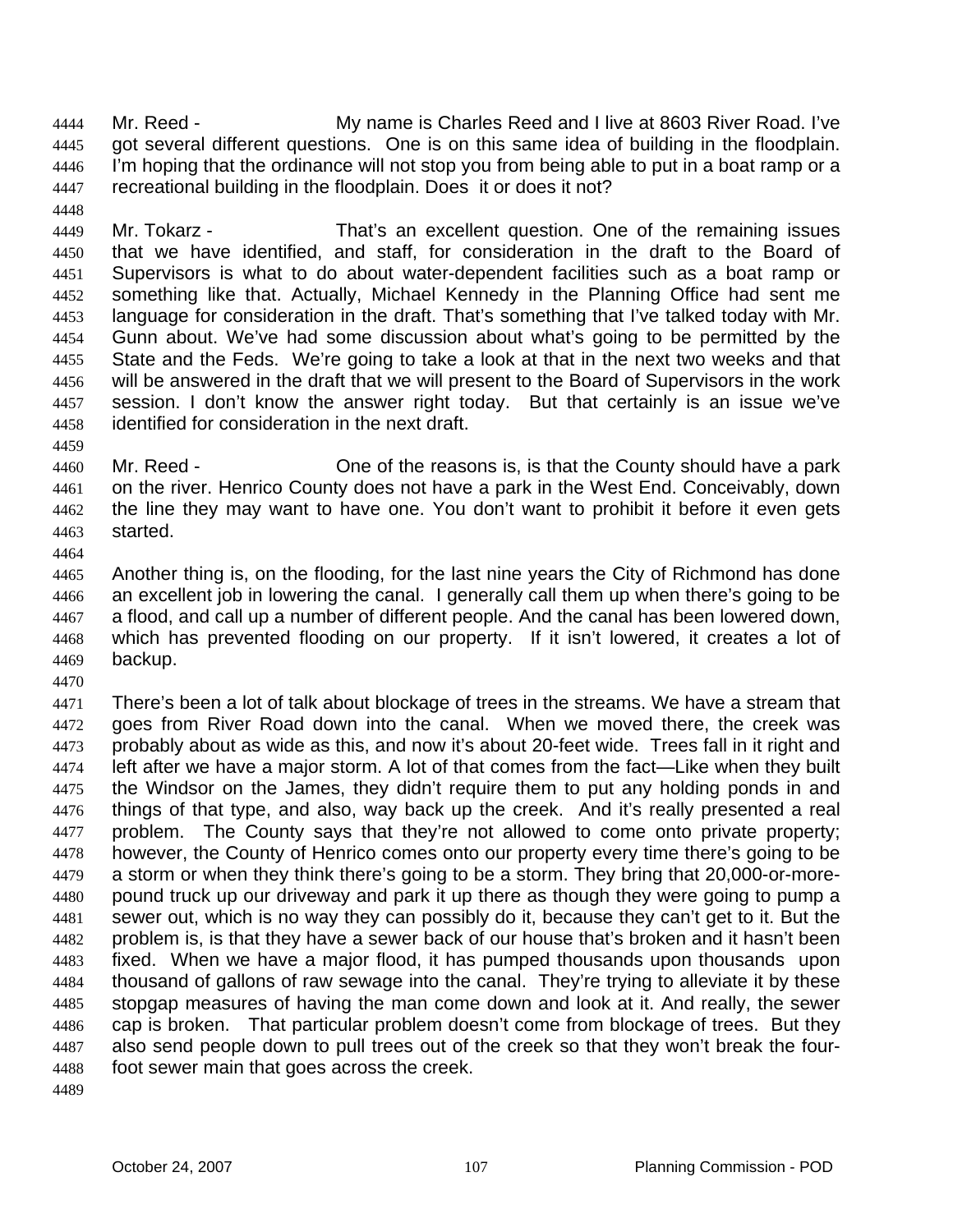These are all things that I think need to be addressed. This is one of the reasons—I've got a copy of the flood plan on our property and it's increased substantially. I'm not quite sure why it's increased so much. But I have a feeling that part of it is the new road, because they're straightening out River Road. They're going to be dumping—All the water that's on the north side of the road is going to go directly into the creek on the south of the bridge. This is going to create substantially more flow into our creek and create more problems. It seems to me that some of these problems should be addressed and the County should be working with us instead of saying all the time that, "We have no right to go on your property." Well, they do come on our property and we don't ask them. But we don't tell them not to. They are very serious problems and particularly the sewer that dumps thousands of gallons into the canal. As a matter of fact, the only reason I got some attention and they sent these trucks is I told them the next time it happens, I'm going to call the newspaper and have them take a picture of it. But, I don't believe in doing things like that, really. 4490 4491 4492 4493 4494 4495 4496 4497 4498 4499 4500 4501 4502 4503

4504

4506

4509

4512

4505 Mr. O'Kelly - Mr. Reed, what is your address?

4507 4508 Mr. Reed - The Road River Road. It's at the bottom of the hill between Ridge Road and Parham Road.

4510 4511 Mr. Tokarz - **Would you like to respond, Mr. Priestas, to any of those** comments or comment on them.

4513 4514 4515 4516 4517 4518 4519 4520 4521 Mr. Priestas - I can respond to a couple of Mr. Reed's comments. What he's referring to with respect to the sewer, I believe, is sanitary sewer. It sounds like our Department of Public Utilities is aware of it, but we'll certainly bring that to their attention again, in light of his comments. There are many creeks and streams, many, many throughout the County that exist and we have no easements or rights to go on private property to do anything on them for many reasons, including the issues with respect to the environmental regulations. If a tree does fall and is blocking the flow of water in the creek, we do go and remove that portion of the tree that's blocking the flow and put that portion of the tree, if it's cut, on the side or on the embankment.

4522

4523 4524 4525 4526 4527 4528 4529 4530 4531 4532 4533 4534 I would like to add one other comment that I meant to say earlier that assuming the mapping is adopted in December, those maps are not cast in stone and are not unfixable until they're readopted at some time in the future. There are letters of Map Amendment and Revision, which are available. For example, if a community or a homeowner employs an engineer to prove that a change is warranted and valid, and it's approved by the County and the State, the Federal government, then a revision or amendment is possible on these maps. So, it's not necessarily 100% cast in stone in December, assuming the Board adopts these. In addition, if you have a situation where you own a piece of property and the floodplain encroaches on your property to a point, but does not encompass your home or your structure, there are means of getting your structure out of the floodplain or confirming that your structure is out of the floodplain by doing an Elevation Certificate and thereby not requiring floodplain insurance, or flood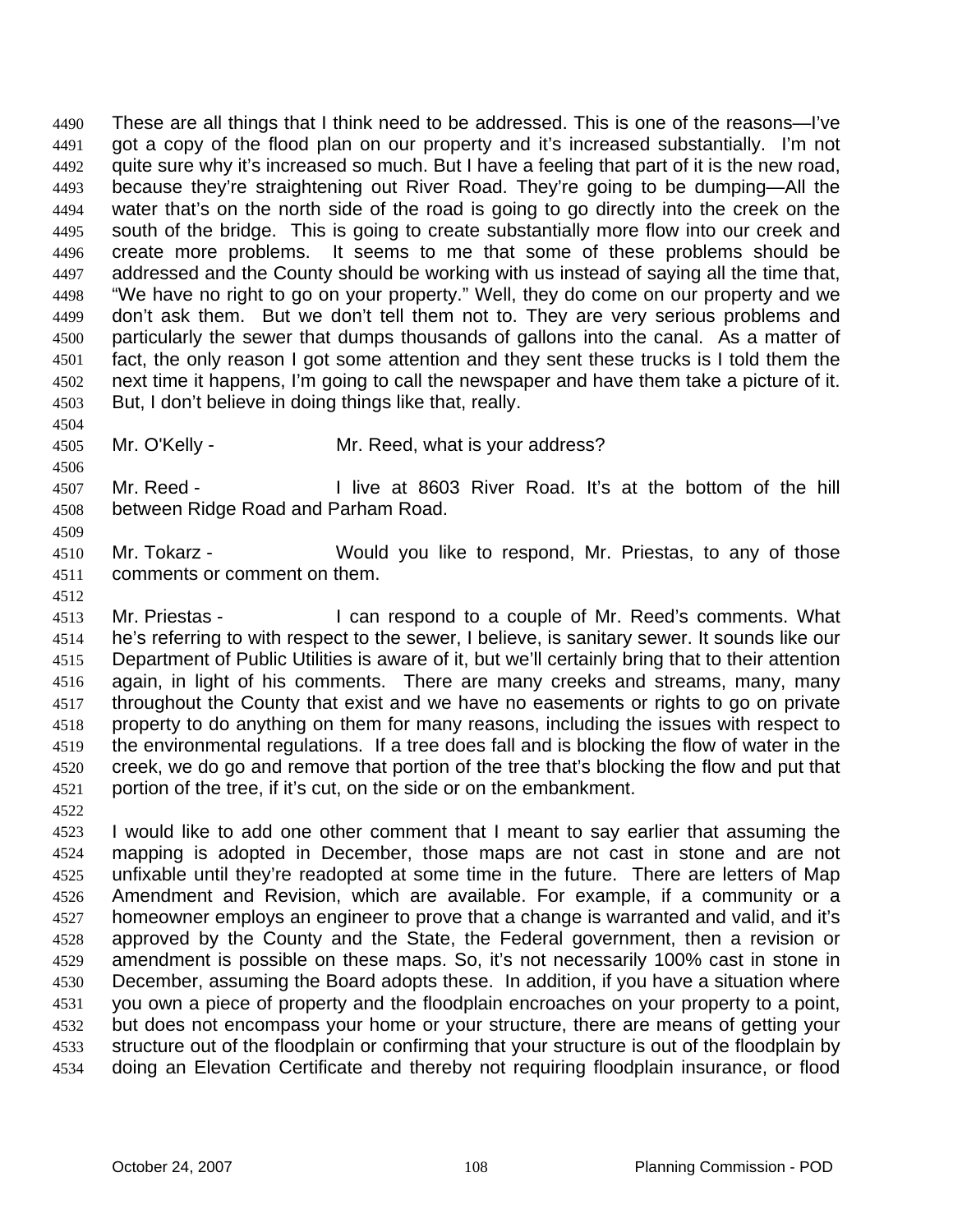insurance. Of course, the decision as to whether you get flood insurance still remains yours and you may want to consider it anyway. But that's the individual's decision. 4535 4536

4537

4541

4538 4539 4540 Mr. Branin - **Mr. Reed, if you'd give your information to Mr. Kennedy.** Again, I turn to Mrs. Jones. Mrs. Jones, if you could also look into Mr. Reed's. Mr. Tokarz, do you have further comments before I bring down Ms. Wright?

4542 4543 4544 4545 4546 4547 4548 4549 4550 4551 4552 4553 4554 4555 4556 4557 4558 4559 4560 4561 4562 4563 4564 4565 Mr. Tokarz - The Yes sir. Just one last thing. I know that I've been asking you, in a certain sense, to buy a pig in a poke by telling you that some of the changes that are going to be made between this meeting and the Board's work session are technical. And I do believe that that's the case. But I do want to read to you so that you would have this to consider in making your recommendation to the Board, the waterrelated structures that we would consider for inclusion so that you can make a recommendation pro or con as to that. The other policy question that I think is appropriate for the Planning Commission to consider, in addition to the ordinance as a whole, is a question that Mr. Atkinson has raised as to whether the Planning Commission would recommend the elimination of the prohibition on new dwellings in the floodplain. That is certainly a policy question. A lot of what's in the ordinance, as I told you earlier, is a minimum standard required by the federal regulations, but you do have some policy choice. The policy choices are related to the area that Mr. Reed just discussed. What's been proposed—and I emphasize, "been proposed"—for inclusion would be the ability to place in the 100-year floodplain, as long as there is no increase in the base flood elevation, outdoor recreational uses, such as park areas, golf courses, tennis courts, basketball courts, and swimming pools. In addition, water-related structures such as docks, piers and wharfs, access roads and parking areas, and portable buildings. In talking to Mr. Gunn prior to the meeting, he said that those may be permitted as along as they're temporary. Now, we'd want a good clarification on that, but those would be additions to the ordinance that aren't technical. They would be actual additions that would be for consideration of the Board. I bring those to your attention because if you have a reaction one way or the other to those, it might be germane to your consideration of what your recommendation will be.

4566

4568

4571

4567

- Mrs. Jones A portable structure?
- 4569 4570 Mr. Tokarz - A portable structure. And Michael, you might want to talk about this, if you'd like.

4572 4573 4574 4575 4576 4577 4578 4579 4580 Mr. Kennedy - Portable structures permit future development of parkland along the James River. We've got Tree Hill Farms, we've got Rocketts Landing, we've got Wilton Farm. We can't put new structures at flood elevation, but if you put a portable structure like a trailer, you could put in bathroom facilities or maybe a concession stand in the marina, or in the parks. We have 145 acres on Tree Hill Farm, which is going to be at flood elevation, 15 feet below. If you put a permanent building and you have to have a bathroom, it would have to be 15 feet up in the air. Kind of like a house at the river. Not very conducive for views. Putting in a portable structure, you'd be able to put in a trailer facility. Kind of like a trailer with skirting. In case of flooding it,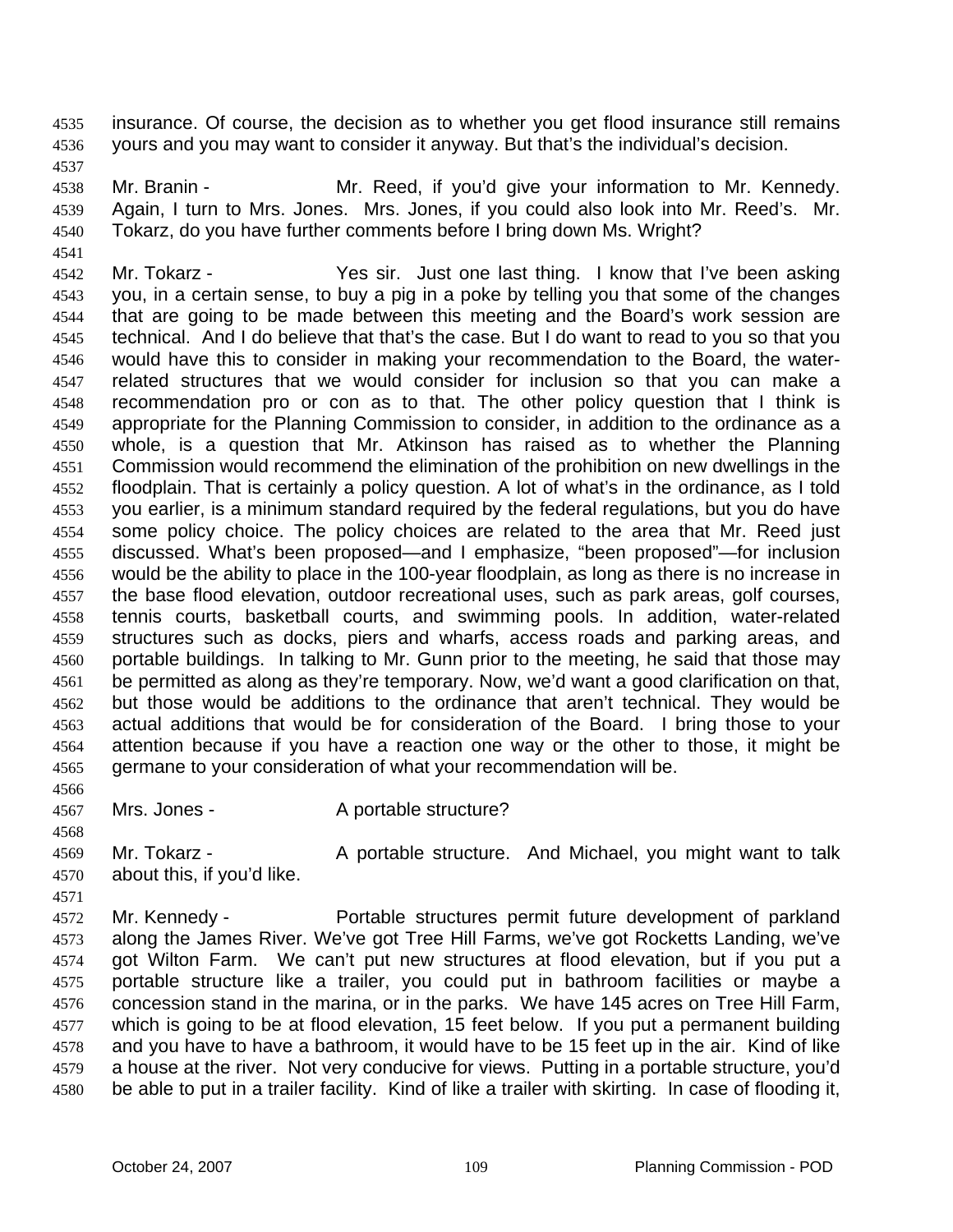could be removed. This way, we'd be able to remove it and not have the damage, suffer damage, but at the same time, provide services on a temporary basis. 4581 4582

4583

4585

4587

4589

4593

4595

4584 Mr. Branin - Sir, would you state you name for the record?

4586 Mr. Kennedy - Sure. Mike Kennedy.

4588 Mr. Branin - Thank you, sir.

4590 4591 4592 Mr. Kennedy - We did want to anticipate those uses, but make sure that they were permitted, similar to recreational vehicles. They would be hook-ups, but they'd be removable.

4594 Mr. Branin - Mr. Atkinson.

4596 4597 4598 4599 4600 4601 4602 4603 4604 4605 4606 4607 4608 4609 4610 Mr. Atkinson - I've had some experience living in the floodplain and there's something that I've experienced that probably most people wouldn't anticipate. The most troublesome issue about living in the floodplain and being exposed to flooding, is we very often get a flood forecast from the National Weather Service that shows a flood warning. In the James River floodplain, my elevation is never affected by any sort of flash flooding. However, when we have a hurricane type event, have a lot of rainfall in the James River basis, particularly around Lynchburg and west of Lynchburg, we often have flooding two days later. So, we have plenty of time to react and we often do. Consequences is, we often have to prepare for a flood that never comes. The idea of using something that's temporary or portable has the drawback of having not only a lot of reaction time, a lot of wasted time related to relocating it temporarily during a flood event, but also a lot of this will end up being time that was truly wasted because no flood event comes. But you can't wait until the river has risen up beside the affected portable building to relocate it. Just something that you might not anticipate.

4611 4612 4613 4614 4615 4616 4617 4618 4619 I'd also like to point out that having some sort of—You can design a structure so that you have some useful space—If we have to elevate the building 10 or 15 feet to get the part of the structure that could be damaged by flooding above the floodplain level, that doesn't mean that what's below it would be completely useless. The idea of having a nice, permanent pavilion with bathrooms on the upper floor sounds like a really good idea. The type of structure that you might expect to have in a recreational park would typically be a covered dining area with perhaps some seating and things like that, which could all be flood-resistant. This would then serve as the base for an elevated structure above it that could be damaged by flooding if it were not above the 100-year floodplain.

4620

4621 4622 4623 4624 4625 4626 These are the issues that I consider related to my own home in the floodplain. Some of the provisions of the ordinance that's in front of us and the ordinance that we live under today, actually inhibit my opportunities to mitigate flood damage on my property. My hands are tied. And to the extent that they're tied because that's what FEMA requires, we all accept that. But I ask you today to consider options when the ordinance that we're now considering restricts us in ways that are not required by FEMA.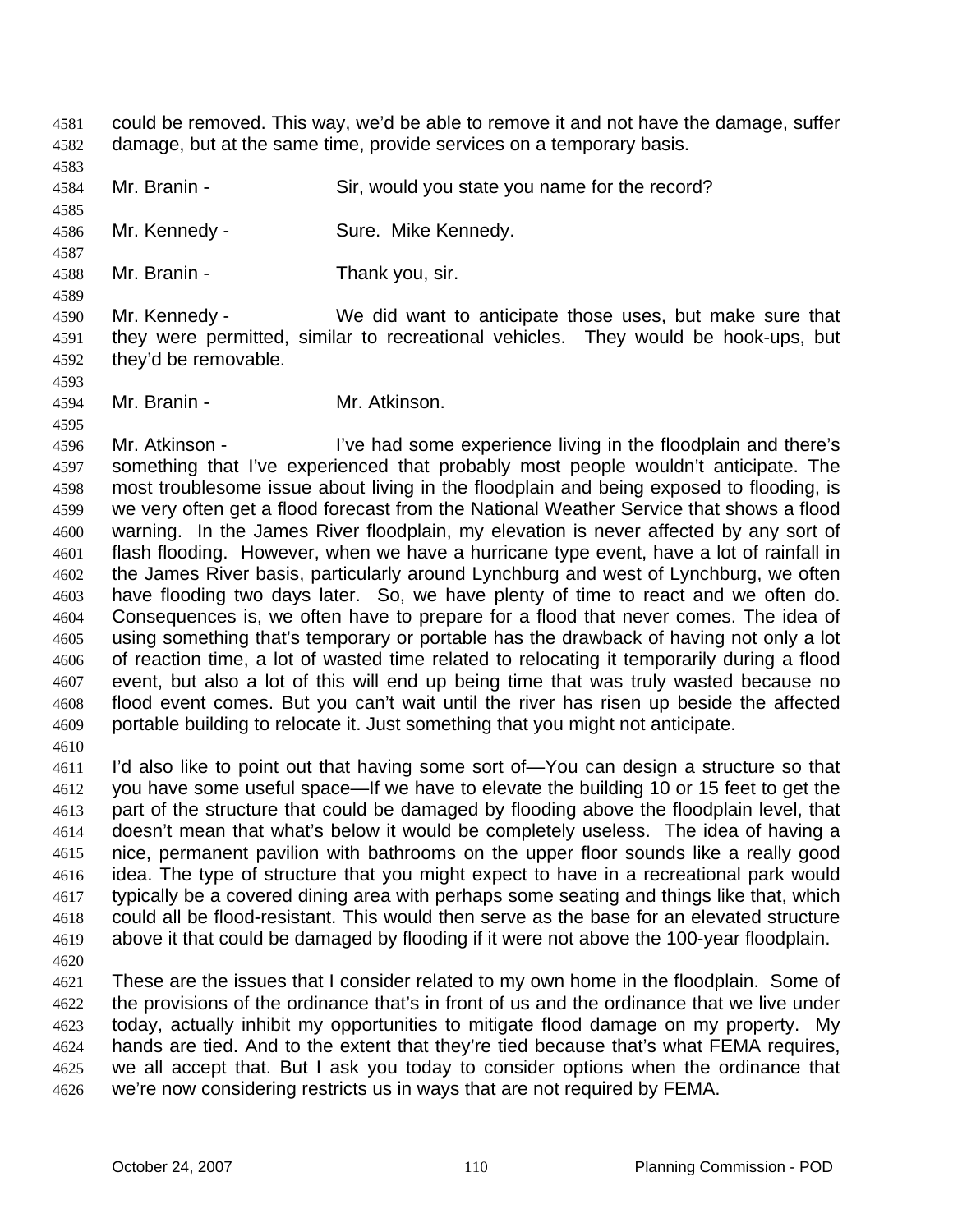4627 4628 4629 4630 4631 4632 4633 4634 4635 4636 4637 4638 4639 4640 4641 4642 4643 4644 4645 4646 4647 4648 4649 4650 4651 4652 4653 4654 4655 4656 4657 4658 4659 4660 4661 4662 4663 4664 4665 4666 4667 4668 4669 4670 4671 4672 I'd like to have more time to discuss these matters with you. This kind of came to me suddenly. I thought about it for a long time, but I can't express all my thoughts in this short time. If anybody wants to contact me and get further input, I'm eager to hear from you. And that, of course, includes the County staff. Once again, I benefit so much by their guidance. Mr. Branin - Thank you again, sir. Okay. Any further comments? Any further questions? That's right. I forgot Ms. Wright. We've been here so long and I'm sure you're feeling the same way. Ms. Wright's prepared for the Commission a PowerPoint. Ms. Wright - Mike, can you show me how to advance this? Mr. Kennedy - You can point to the slide, or you can do "Slide Show." What would you rather do? Ms. Wright - Ckay. All right. Pardon me while we got the technology worked out here. For those of you who are not familiar with my area, I'm Sylvia Hoehns Wright. I'm presently the fifth generation on this site, so my family has been here in the area since 1838. What I can do is bring in a generational perspective as sort of a bird's eye view. I also want to clarify that we have six family homes in this complex, none of which are actually in the floodplain. So, I'm not speaking about this in terms of an impact on the house, the structure itself, but the impact on the property that's there, what's going on with the property. Oh, good. Okay, here we go. As I mentioned, we've been here since 1838. First of all, the bulk of the property that I own is primarily wetland. This wetland served to support the agriculture that was there first with my family— Mr. Branin - The Ms. Wright. Mr. Atkins (talking to audience)? Mr. Vanarsdall - We can't hear the speaker. Mr. Branin - **Mr. Atkins?** Mr. Atkins? Mr. Vanarsdall - We can't hear the speaker. Mr. Branin - Please give the speaker respect. Ms. Wright - Then it became used for active recreation. Actually, the County police have been there for a picnic, the fire department has been there for water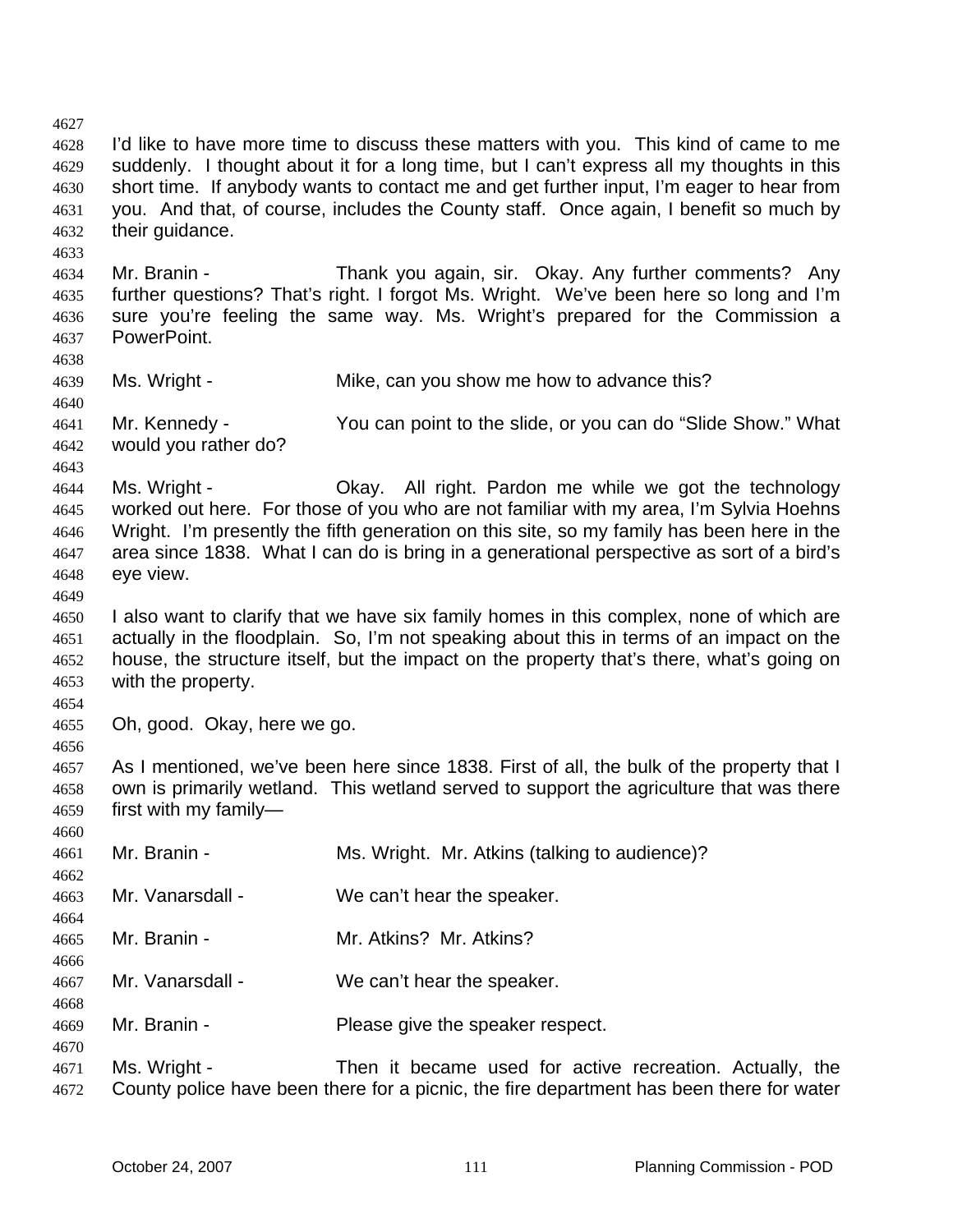safety. Over the years, it has been used for a number of active recreation areas, but basically what has gone is because of the urban/suburban development that's going on around it, both the quantity of water and the quality of water that's there in that area has been significantly impacted, and we really can no longer use it any longer as anything but a habitat. The other thing that has become—There was a question about this map. When go out to the State and Federal legislation, what they do is they actually call it a reservoir. It has become a reservoir for the County's storm water system. It's a recipient wetland, is what it is. 4673 4674 4675 4676 4677 4678 4679 4680

4681

4687

4682 4683 4684 4685 4686 Now, when it's stable, it can be beautiful. In fact, a couple years ago, I solicited the Habitat Designation for it, and I also, last year, placed it under the State Open Space Easement, preservation easements that they have to try to stabilize this green corridor. It's become a habitat of everything from fox to even American Eagle. Come in to visit me.

- 4688 4689 4690 4691 4692 4693 4694 4695 4696 4697 4698 4699 There's really one thing that I want to emphasize. What you see right here in front of you, as little as five years ago would have been a 100-year storm. This is a 10-year storm. There have been a number of comments about how construction keeps water on site? Not when it hits the wetland. When it hits the wetland, it's compounding at a rate to two to three times the quantity of what it was five years ago. Bringing with it is silt and debris. This is actually a pipe that comes out of West End Manor. There was somebody here from West End Manor. The water is just channeled from these areas. It's an open culvert. There's little or no riprap. There's nothing to stop the velocity, the quantity. Yeah, it's undermining trees. And it's bringing in all kind of soil. As you can see right here, this feeder area into my lake. It's an example of the sand that somebody was talking about. I've got both the quantity of water, the sand that's coming in. And then with that is pollution.
- 4700

4701 4702 4703 4704 4705 4706 4707 This photograph I took in early August. We had a 10-year storm on a Friday and one on a Sunday night. You can see in the background the trash and debris that came in with the storm. With it, came in a road construction barrel, an oversized tired from somebody's piece of equipment, and a discarded attic fan. You would be amazed at what can ride on the strength of the water that comes through that wetland. I've even seen a cage come in that could have housed a bear cub. I'm just amazed. It's like sailboats when it comes down through there.

4708

4709 4710 4711 4712 4713 What could we do different? We had somebody use the expression of an eco footprint, how we need to be making this footprint differently. We need, as a community, to focus on green development. This is green roof development. It's the Library of Congress in Culpeper. This type of technology cuts the water that's discarded from the site by 50% and purifies the other 50%.

4714

4715 4716 4717 4718 We need to do what's called "pondscaping." This is not just a water retention pond. This is pondscaping. This is Northern Virginia. It actually retains the water on site, purifies the water, and then releases the water at a slower rate in a cleaner form into the actual wetland.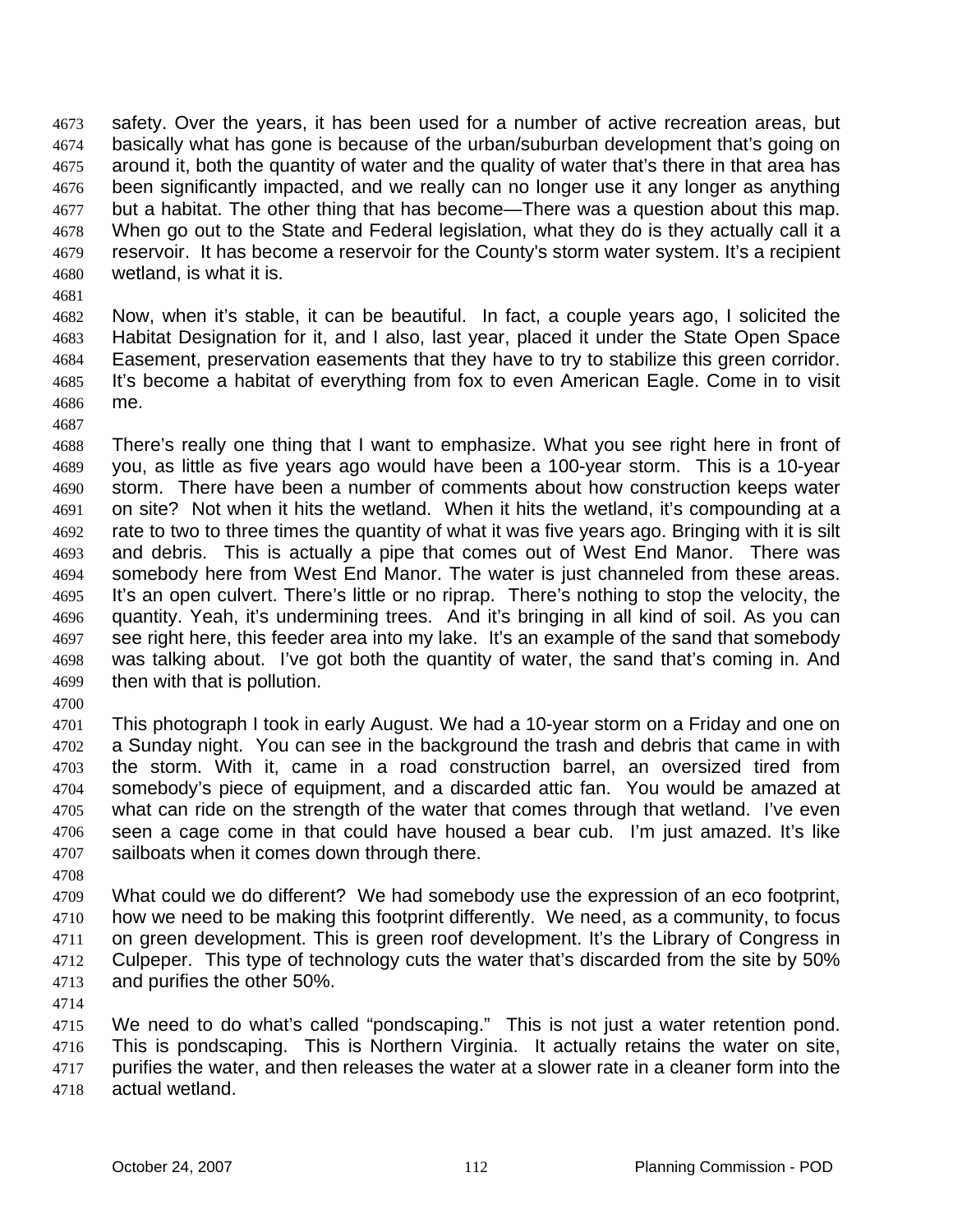4719 4720 4721 4722 4723 4724 4725 4726 4727 4728 4729 4730 4731 4732 4733 4734 4735 4736 4737 4738 4739 4740 4741 4742 4743 4744 4745 4746 4747 4748 4749 4750 4751 4752 4753 4754 4755 4756 4757 4758 4759 4760 4761 4762 4763 We need to educate the public. There were some comments here today about people using non-permeated materials in their yards. The general public needs to become more aware of how individual choice affects wetland. We are at a pivotable point right now. I think it's a good idea from a wetland perspective that we label these areas a hazard because it's kind of like our awakening time, a time to actually look at this area and what's going on. But we basically have a choice right now where we can either look at how we develop our land and create eco health, or we can create this. That's where we are right now. That was the point that I wanted to make. Anybody have any questions? Mrs. Jones - Excuse me. Your land is in the West End Manor area? Ms. Wright - I am located halfway between Hungary Road, Broad Street. West End Manor's above me and Laurel Lakes is below me. It's my understanding that during one of the last really horrific storms that we had, that 30-some units were flooded down at Laurel Lakes. And you saw that quantity of water that's coming through there. Mr. Vanarsdall - Were you affected much with it, Sylvia? Ms. Wright - I'm affected in that— Mr. Vanarsdall - At that time. You said that 30 units were flooded. Were you affected then? Ms. Wright - In the cleanup. We literally bought a dump trailer a year ago and I've even had the County dump think that we're commercial coming in. I've had to tell them that no, I'm resident so-and-so, because of the quantity of what we haul away from here. It's just unreal. Anybody else have a question? Mr. Branin - Thave some questions, but not for you. Ms. Wright - Ckay. Thank you. Mr. Branin - But don't go anywhere. Ms. Wright - Ckay. Thank you. You know, I mentioned this to the staff and I thought - the visual. We talk. You see it on a piece of paper. It doesn't really get you. But when you see this and you actually see what's coming in and the quantity that's coming, and the trees are being undermined, it's going to take resident awareness. It's going to take building doing something different. And it's going to take regulation making changes. It's going to take all of that.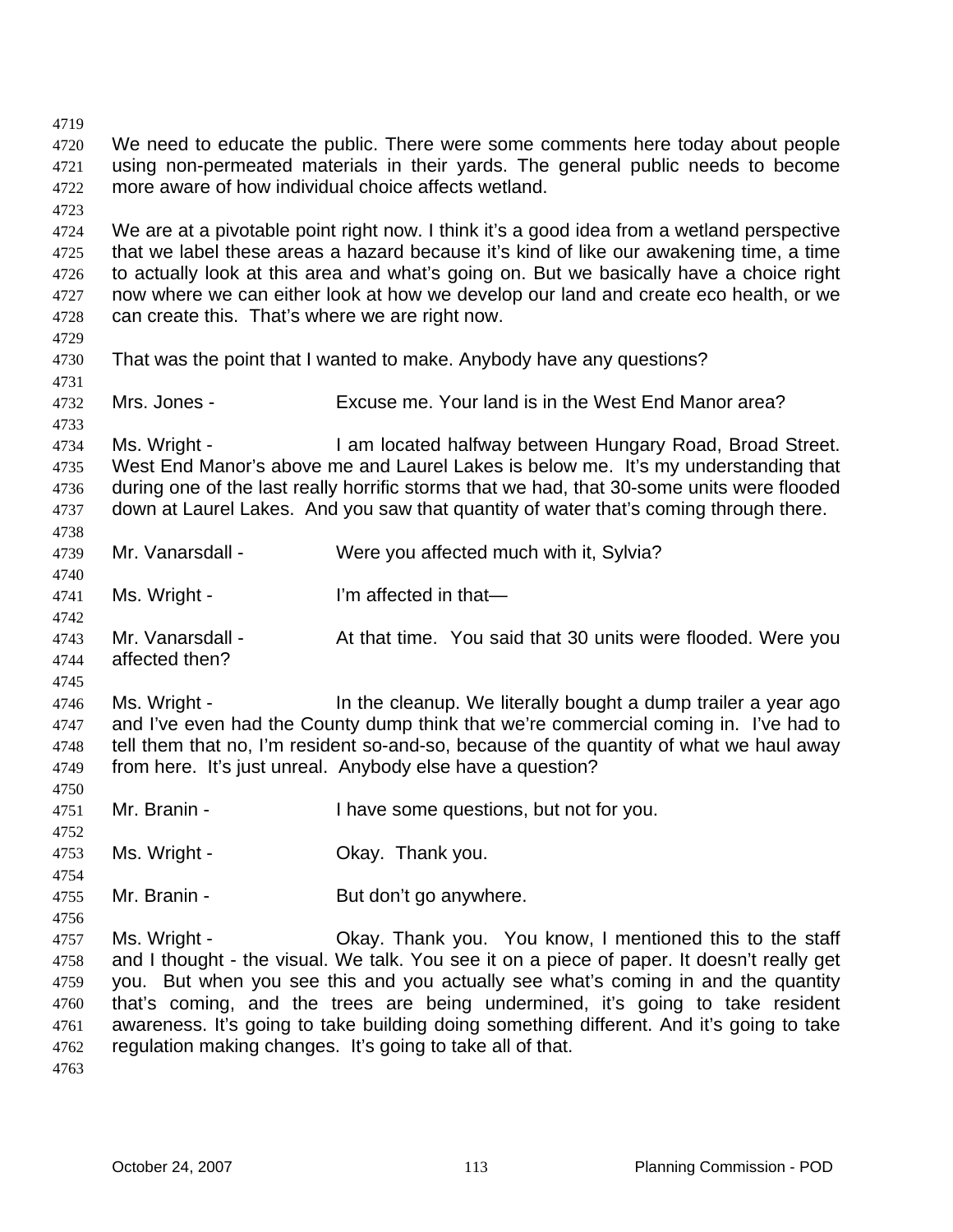Mr. Branin - Ms. Wright, do you think that the new wetland regulations will-I can't say that the new regulations will be able to affect or-4764 4765 4766 4767 4768 4769 4770 4771 4772 4773 4774 4775 4776 4777 4778 4779 4780 4781 4782 4783 4784 4785 4786 Ms. Wright- The only comment that I heard was the thing about the parks. Most of these green corridors are becoming our parks. I would hate to think that we're putting something in that would prohibit the development of these green corridors. I wasn't quite aware of that until I sat here listening to this today. But from my own perspective, it's been more of an erosion issue and a cleanup issue. Mr. Branin - Thave just the man in the room to address it. Ms. Wright - Chay. Mr. Branin - Mr. Perry? Mr. Vanarsdall - Thank you, Sylvia. Ms. Wright - You're welcome. Mr. Perry - I'm Jeff Perry. I work for the Department of Public Works. As far as ongoing— Mr. Branin - Trash racks and filtration....

4788 4789 4790 4791 4792 4793 4794 4795 4796 4797 4798 4799 4800 4801 4802 4803 4804 4805 4806 4807 4808 Mr. Perry - The Yes. I was just going get into some of the programs that are ongoing in the County. Certainly, Sylvia's concerns are shared by a lot of citizens, especially people who live on lakes. I can tell you this, five years ago, we walked 440 miles of stream within the County, basically taking inventories. At that time, we had 72 dumpsites. And when I say dumpsites, we're talking dumpsites: tires, refrigerators, everything that you can imagine. Through Community Maintenance and their program where people get time that they have to work off, they get community service time, we were able to eliminate over 50 dumpsites. These are dumpsites along streams. So, when floodwaters get up, all that moves downstream. So, we do have programs that try to remove the trash the best they can, but certainly we've all seen people throwing cans out their window and cigarette butts. During a storm event, unfortunately they go down storm drains and into streams. And what happens where streams hit lakes, that's where the energy dissipates and that's where things settle out, including sediment, including trash and debris. We do have trash racks we've put on shopping centers and we've put on areas that generate bags, trash, cans. What trash racks are, they are basically grates that go in front of the inlets that catch the storm water. We can't put those on roads because any kind of backup would cause flooding of the roads and therefore become a safety issue. But certainly internal parking or if someone doesn't clean up their site, let's say in a shopping center, and water starts to back up, well then their customers start to complain to them and then they're out there cleaning them up and disposing properly.

4809

4787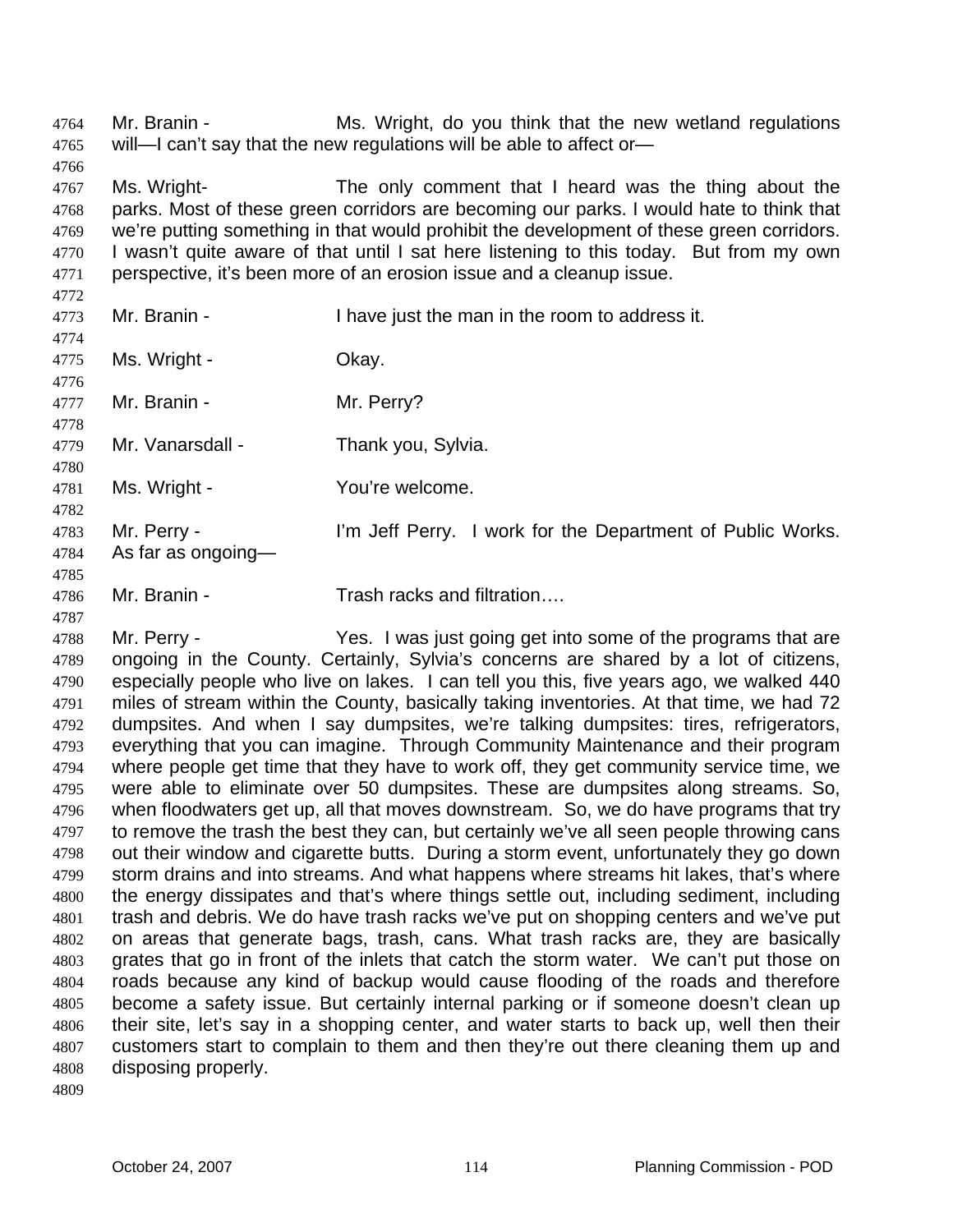In addition to all that, there are new state storm water regs. I have the good fortune of sitting on the technical advisory committee for the state storm water regs that are being revisited for the entire state. We are looking at things called low-impact development, ways to reduce the amount of storm water that's actually generated. I'm pleased to say we're ahead of the curve in a lot of this. For instance, the current regulations, Chesapeake Bay regulations require a hundred-foot buffer on streams that are perennial. That's about 220 miles in the County. We have extended that to streams all the way up to 100 acres in drainage, putting a 50-foot buffer on those. So, basically, we have doubled the amount of streams in the County that have buffers along them. In addition to that, the old regs actually required—You could actually take storm sewer and go through the buffers and discharge it directly at the creek. We have numerous what we now call level spreaders, where we actually take that storm water and spread it out through the buffers to go ahead and infiltrate that water and clean that water before it gets into the streams. That's something a lot of people have taken notice of throughout the state and you're going to see it come out in the new storm regulations as part of a low-impact development. 4810 4811 4812 4813 4814 4815 4816 4817 4818 4819 4820 4821 4822 4823 4824 4825

4826

4827 4828 4829 4830 4831 4832 4833 4834 4835 I guess the point I'm getting at is that we are very sensitive to some of the concerns that Sylvia brought up. I've seen Sylvia at many of the conferences. And I think that's great that we have citizens getting involved. We're ramping up our program, have been. Have actually tried to be out on the cutting edge. Our stream restoration program I think is wonderful. We just completed a stream restoration down at the Jamestown Apartment complex and we've got two miles of stream restoration coming up. What I mean by, "stream restoration," that's where the banks of these streams fall in and are eroding the trees. You go back in a storm and mimic the floodplain in a natural condition. Very, very successful programs.

4836

4841

4843

4845

4850

4837 4838 4839 So, we are trying to address many of those concerns across many different avenues and strategies. We will continue to do so.

- 4840 Mr. Vanarsdall - [Unintelligible.]
- 4842 Mr. Perry - Excuse me?
- 4844 Mr. Vanarsdall - Can she go any further than she has today with this?

4846 4847 4848 4849 Mr. Perry - As far as her stream and the cleanup, I know we've gone out. Sylvia has contacted us. We've gone out and checked storm sewers to see if any illegal dumping is occurring and getting into a stream. We actually walked her stream. About I'd say six weeks ago, three of us walked her stream to look for—

4851 4852 4853 4854 4855 Ms. Wright - To give Jeff credit—And one thing I probably should have mentioned when I was talking about the citizen awareness, we haven't had it recently because of the drought. But about once a month, deliberate dumping occurs on a Friday afternoon at 3 or 3:30. I call Jeff and he comes out and we've never been able to catch whomever yet. But it's everything from red clay that looks like pudding to gray clay to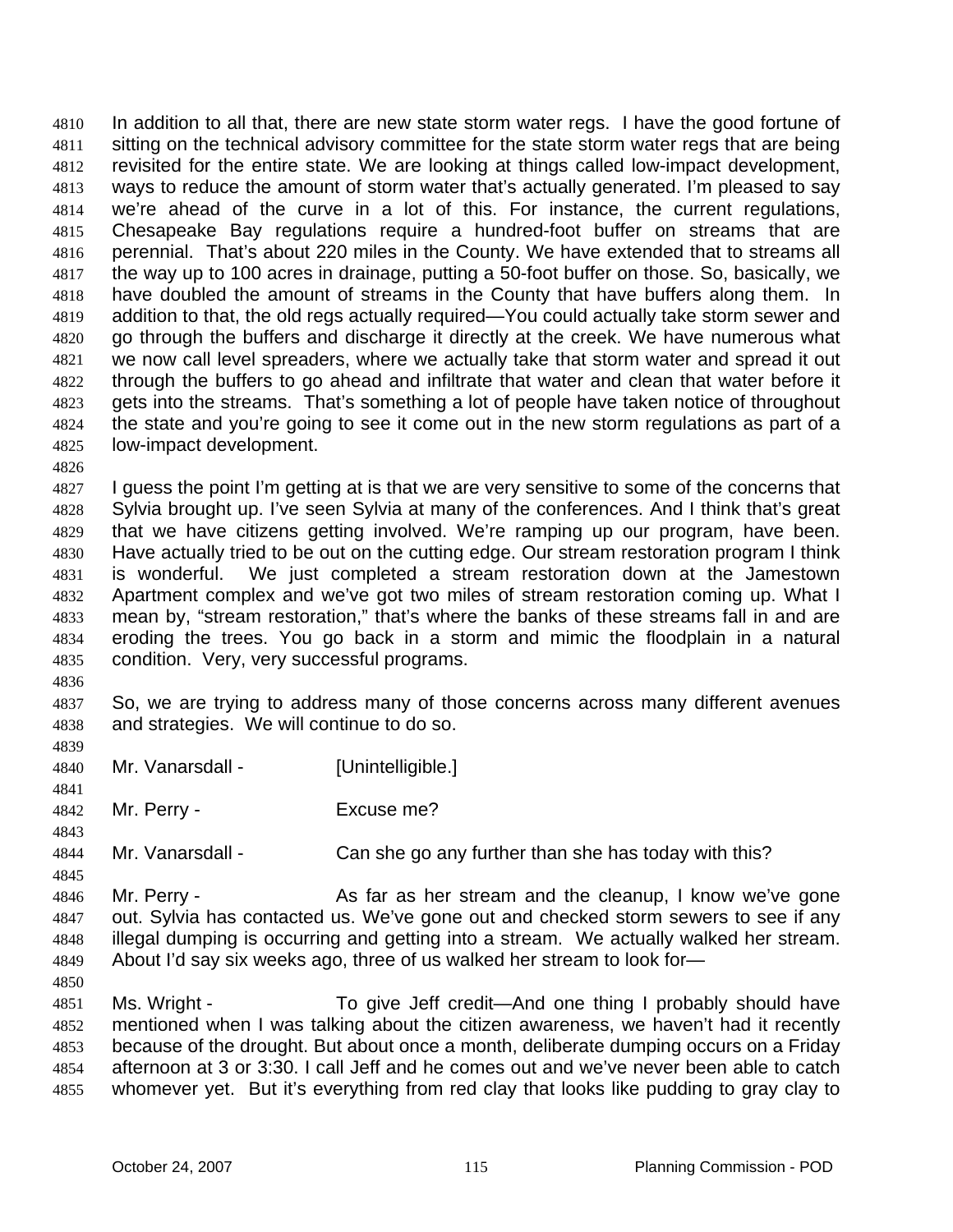oily chemical substances. And whoever's doing this, I mean, this is really not ignorance. They're waiting until you guys go home, or think you're going home, you know, and they're doing something like that. But so far, we've not been able to catch whoever is deliberately dumping. 4856 4857 4858 4859

4860

4868

4870

4861 Mr. Vanarsdall - How are they getting down to it?

4862 4863 4864 4865 4866 4867 Ms. Wright - The U would imagine that it's coming through the storm sewer system. Typically, we go back to a certain pipe and then we can't locate from there. I'll give Jeff's department A+ in trying to do something about it. It's just a larger problem for just his department or me. It's going to take a huge consolidated effort within our County to bring about an awareness and an education as to what is happening here in this area. If we ever do catch the person, fine him big time.

4869 Mr. Vanarsdall - Thank you.

4871 4872 4873 4874 4875 4876 4877 4878 4879 4880 4881 4882 4883 4884 4885 Mr. Perry - We're working on that. And just for instance, we've got a new program I've been working with Lee and Bob Pinkerton on, on fats, oil, and grease, which we call FOG, with restaurants. The amount of grease that can actually get into our storm sewer and end up in folks' lakes and folks' drains, and trying to eliminate that as well. I'm getting some of those. You're going to see some requirements where maybe they have barrels where they actually have the grease and it's actually outside their building. And we're looking maybe to get covers over those. So, when it rains— Because the folks who take the grease out of the fryers and they take it out and dump it in the barrels, don't do such a good job to make sure the lids are on and make sure they're not full. And it's the middle of the night. And next thing you know, that runs down and gets into the storm sewers sometimes. We've been sensitive to things like that, where we're actually trying to go ahead and eliminate any kind of contamination, because it really does end up in people's ponds and lakes. We get complaints all the time from people who live on lakes and ponds, and I can sympathize with them, I really can.

- 4887 4888 4889 4890 Mr. Vanarsdall - My wife Effie and I found out by coming to you about the Staples Mill pond that there are no funds for that. The dam is 100 years old and the bricks are falling out and nobody cares, and it's stopped up and polluted. We just kind of gave up.
- 4892 4893 4894 Mr. Perry - It's expensive. You're right. I know I met with you and your wife, Ernie, and it is expensive to go ahead and dredge a lake, especially if it's one owner or just two or three owners.
- 4895

4899

4891

4886

- 4896 4897 Mr. Vanarsdall - Very expensive.
- 4898 Mr. Perry - Very, very expensive undertaking.
- 4900 4901 Mrs. Jones - Mr. Perry, I haven't had a chance to work with you, but I'll be the first to admit we have a lot of things we can and should and hopefully will be doing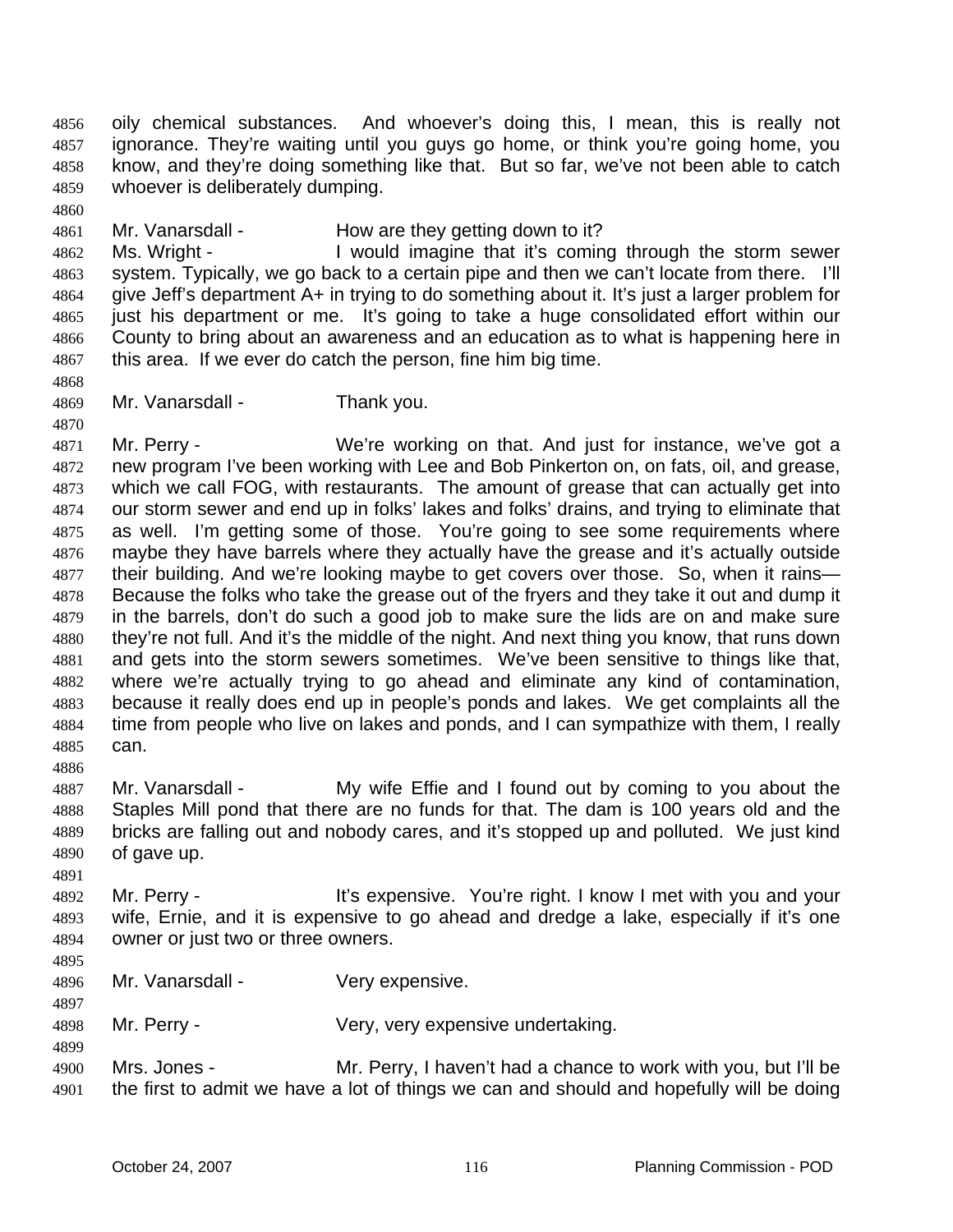on this discussion point. But for purposes of the draft floodplain ordinance before us today, given your area of expertise, have you had a chance to look this over and do you have points that you feel should be addressed from your particular perspective? 4902 4903 4904 4905 4906 4907 4908 4909 4910 4911 4912 4913 4914 4915 4916 4917 4918 4919 4920 4921 4922 4923 4924 4925 4926 4927 4928 4929 4930 4931 4932 4933 4934 4935 4936 4937 4938 4939 4940 4941 4942 4943 4944 4945 4946 4947 Mr. Perry - No, not really, Mrs. Jones. To me, it's a situation where-And I think Mr. Gunn made an excellent comment. Really, we're here to let people know whether they're going to be in a floodplain or not, so they can get insurance. Mr. Priestas made a really great comment that I know there are some people that are in the floodplain or found out that they were in and may think that they shouldn't be, and maybe the County could do something. Well, there's an opportunity to go ahead and amend the floodplain and do a map amendment, I think they call it. So, I think with those safeguards in there, I think it's pretty straightforward and I don't really have anything to add. Mrs. Jones - As to — Mr. Vanarsdall - How can you be in it and not know it? Mr. Perry - Well, I guess the map can change. Folks that haven't been in it for years, let's say in '78, and maybe they didn't experience a big storm. I realize that we had a hurricane, but there are some areas that received 14 inches of rain and there are other areas in the County, believe it or not, that received 5 inches of rain. So, for some folks, it was catastrophic and for some folks, believe it or not, it just wasn't as bad. Mr. Vanarsdall - You find out by living there. Mr. Jernigan - Ernie, when we had the workshop, I think the example they showed on the screen that night, there were about nine houses there that were not in the floodplain until FEMA changed it and then they were in the floodplain. Mr. Branin - Thank you, Mr. Perry. Mr. Perry - Sure. Mr. Branin - All right. I'm going to close the questions and answers, and open it back to the Commissioners if you have any other questions or comments. None? Then Mr. Archer, I'll give you the honor. Mr. Archer - You're such a gentleman, Mr. Chairman. This has been an educational process for those of us who are here, and we appreciate those from the public who came out to express their sentiments. I think given that we're looking at FEMA's data of December  $18<sup>th</sup>$ , I think it's incumbent upon us to move this along to the Board so they can make a decision on it. Regardless of which way they go, they won't be running dead up against a deadline of the  $18<sup>th</sup>$  and the public can have a chance to make more comments, if they want to do so. My motion would be to move this along to the Board of Supervisors with a recommendation for approval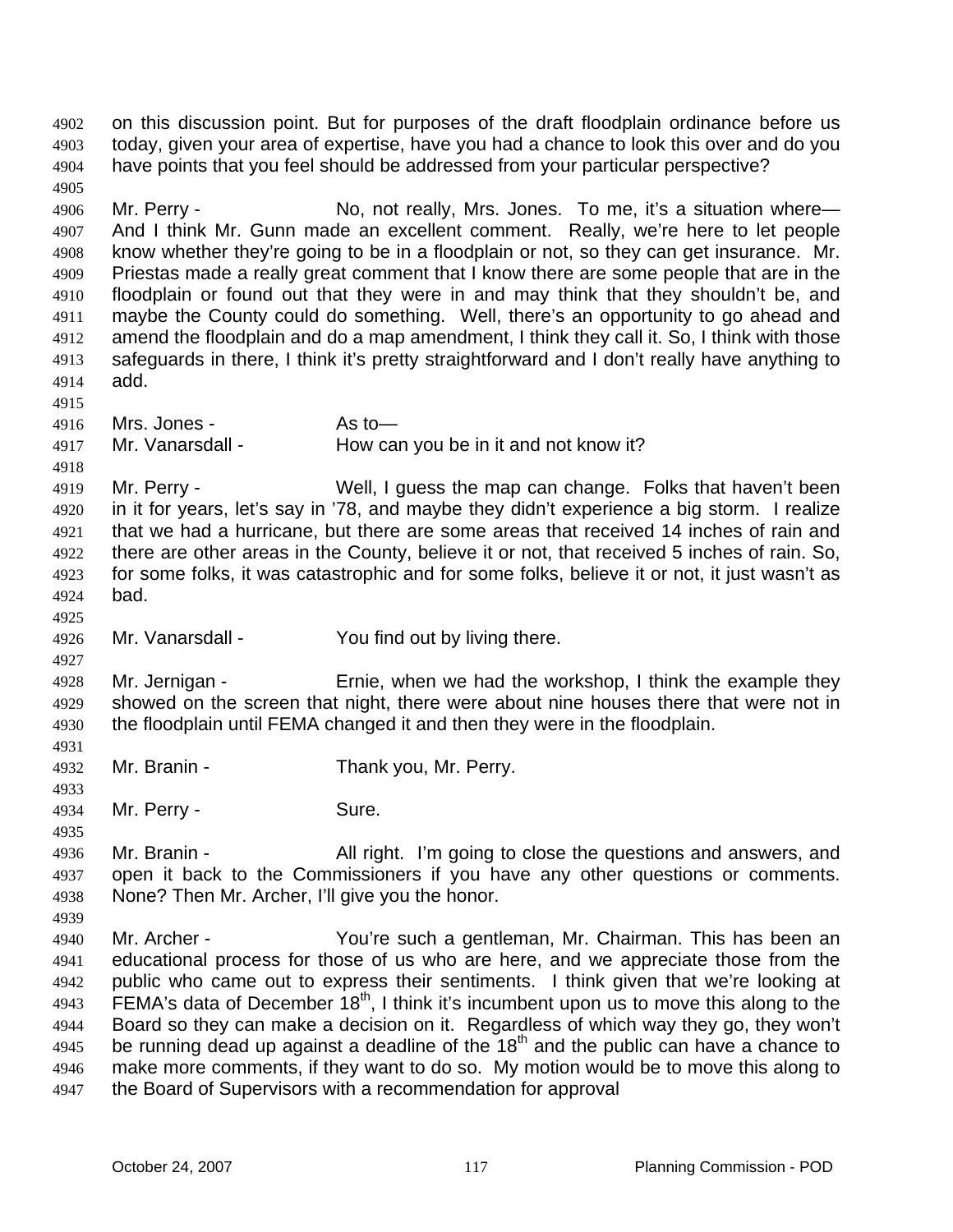Mr. Vanarsdall - Second. Mr. Branin - **Motion made by Mr. Archer, seconded by Mr. Vanarsdall. All** in favor say aye. All opposed say no. The ayes have it, the motion carries. Mr. Archer - Mr. Chairman, perhaps we should mention when this hearing would be held with the Board, unless they decide to move it to another date. I would think the sooner the better. Does anybody know when their meeting will be? Mr. O'Kelly - The tentative schedule, Mr. Archer, and I think we mentioned this at the beginning of the public hearing, was for the Board to consider this ordinance at their second meeting in November, which is November  $27<sup>th</sup>$  at 7 p.m. in this room. Mr. Branin - Ckay. Thank you. Mrs. Jones - I hope that all the comments from the public, the minutes of this particular proceeding, will be certainly taken into consideration— Mr. Branin - Provided to the Board. Mrs. Jones - **Provided to the Board and make sure that this is really** comprehensively looked at based on what was said here today. Mr. Branin - The And I would also recommend to each Commissioner to further discuss what was heard today with their supervisor. The Commission voted to approve the zoning ordinance amendment pertaining to the zoning and subdivision floodplains and to move on to the Board of Supervisors. **Mr. Archer Leaves For The day. PUBLIC HEARING: Amendment to the Urban Mixed Use District regulations of the Zoning Ordinance to permit residential uses within a floodplain**  Mr. Branin - Okay the next amendment to Urban Mixed Use District regulations of the Zoning Ordinance to permit residential uses within a floodplain. Mr Kennedy? Mr. Kennedy - Yes sir. Mr. Branin - The Are you doing this presentation? Mr. Kennedy - I'm doing this presentation. Mr. Branin - **All right.** Hit it, buddy.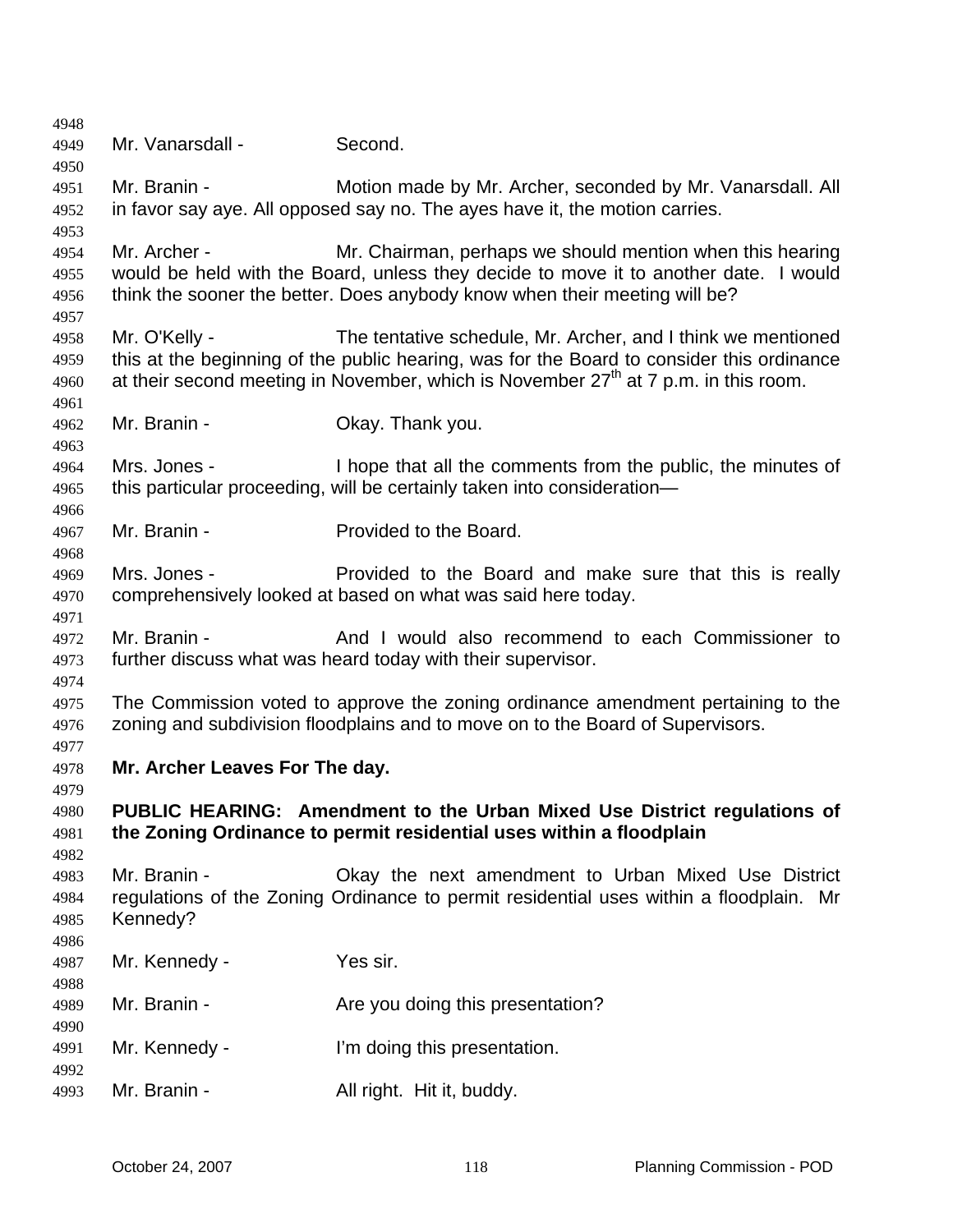4994 4995 4996 4997 4998 Mr. Kennedy - This is a public hearing on the proposed amendment to the Urban Mixed Use District to permit residential use within the floodplain. This amendment was proposed for the UMU district only and would have no impact on development of residential properties in other districts.

4999 5000 5001 5002 Section 24-95 of the Zoning code, as we've discussed before, does not for both the current and the proposed versions of the ordinance, specifically prohibit the construction of new dwellings within the floodplain hazard area, which I'll call the 100-year floodplain, for the purpose of this presentation.

5003

5004 5005 5006 5007 5008 5009 5010 5011 5012 5013 With all the new development proposals on the James River, particularly Rocketts Landing and Wilton Farms UMU and the proposed Tree Hill UMU, there has been a renewed interest in new construction of mixed-use buildings containing dwellings along the James River. Mixed-use buildings containing dwellings in the UMU district appear to have similar characteristics to hotels, which are permitted already by right in a floodplain. Because of viewsheds in the 100-year floodplain, mixed-use buildings with dwellings in the UMU district offer a unique opportunity. You have better views if you're in a floodplain. So, we're comparing this to a hotel, which would be permitted above the floodplain, it would be permitted by right. But in this case, it would be a mixed-use building with residential uses.

5014

5015 5016 5017 5018 5019 5020 Staff has prepared a draft ordinance for the Commissions' consideration, and held a workshop at your October  $11<sup>th</sup>$  meeting. The UMU floodplain ordinance would be a separate revision to the proposed floodplain ordinance, which would adopt FEMA floodplain maps and those regulations. The proposed amendments would permit mixed-use buildings with dwellings in the UMU district in the 100-year floodplain, that can be approved by FEMA, as an exception.

5021

5022 5023 5024 5025 5026 5027 5028 5029 5030 5031 5032 5033 5034 5035 5036 5037 5038 5039 Instead of amending 24-95, a new provision would be added to 24-34 of the zoning code regarding UMU development. So, we would put it specifically in the UMU section; it would be outside of the floodplain ordinance itself. That section would have very specific requirements. The Code amendment would contain the following requirements that I'll summarize. It would be limited to the UMU district zoning required. It would be limited to within 300 feet of the James River, as we can predict flooding. That was something that somebody else raised previously. We require dwellings to be constructed in accordance with the state building code, and that's for flood-proofing, hydrodynamic, and hydrostatic pressures. We wouldn't worry about them, that in flood hazards that would wash away. They would have to have adequate vehicular access during a 100-year storm. And that there's always access to the building. So, the provision would be under very exceptional circumstances where they would have to meet these requirements. We would prohibit parking, enclosed parking below the building, so they couldn't have a parking garage, per se, that would fill with water. We would locate the dwellings one story above the 100-year floodplain. It would be a mixeduse building. The first story would be commercial uses or offices or some other use. Then the residential use would be above that. That would limit impact on personal property, because not only during a 100-year storm, but even in an extreme 500-year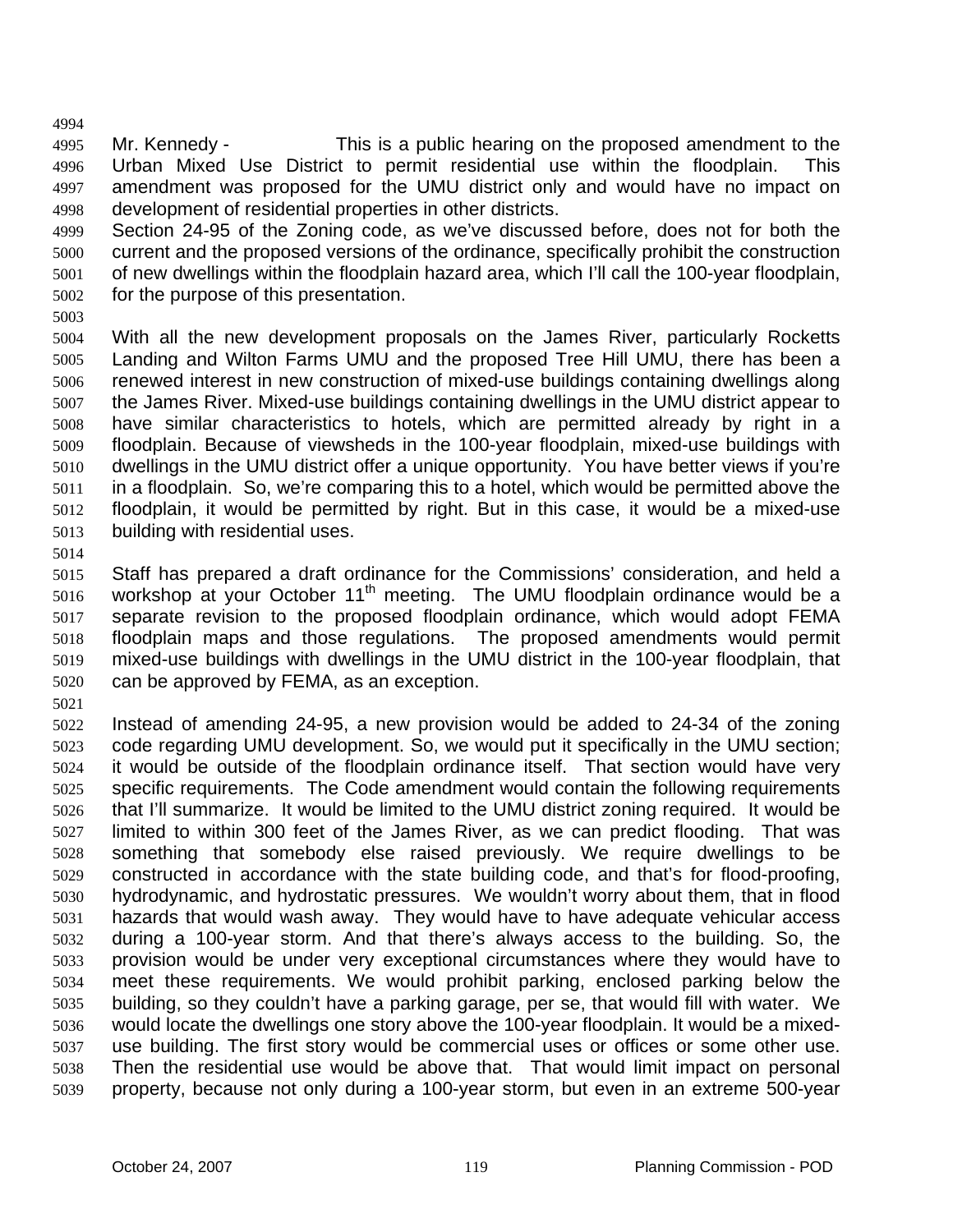event, they would be a full story above anything. Their personal property would be that much more secure. It would be another story above that. And then also we would require buildings to have sufficient size to share cost within a homeowners' association, with professional 24-hour management. During a flood event, if the person wasn't there and their car was parked underneath the building, it would be evacuated. They would be able to take care of the facility during the case of a flood. And also to share costs. There is a restriction on the minimum number of units, which is 40, and a minimum height of 45 feet. 5040 5041 5042 5043 5044 5045 5046 5047

5049 5050 Mr. Vanarsdall - Let me ask you, who should this be, shared cost and have around the clock professional management, like in Rocketts Landing?

5052 5053 5054 5055 5056 5057 Mr. Kennedy - In Rocketts Landing, it would be the building. If it was a structure that was permitted in Rocketts Landing, it would be say a 40-unit building. The building itself, the residential dwellings would be above the floodplain. They'd be a full story above it. There would be commercial use on the first floor. Between the commercial uses and those residents, they would share the cost of the floodplain insurance.

- 5059 Mr. Vanarsdall - They would share the cost.
- 5061 5062 5063 5064 Mr. Kennedy - They would share the cost. And all that would in parking, would be an open parking deck. So, we don't really see it as being an impact on—There wouldn't be anything to replace or repair. But the object would be is, given those river views, looking to have the river views that a hotel would normally have.
- 5065

5048

5051

5058

5060

5066 Mr. Vanarsdall - Thank you.

5067

5068 5069 5070 5071 5072 5073 5074 5075 Mr. Kennedy - This gets kind of different because we're not building as an island. So, it wouldn't be like—You couldn't build a building as an island and have these residents stranded in the building. They would be attached on one side on high enough ground that they would have access. It's kind of like more of a projection into the floodplain than actually building in a floodplain. There are only a very few unique opportunities for this. It would be limited to places where we would have access. You could look at the circulation and make sure there is good access, make sure utilities are available, fire protection is available to the building as well.

5076

5077 5078 5079 5080 5081 That concludes my presentation. At this point, the County Attorney has indicated that they have to make a couple corrections to comply with the state terminology. With that, staff believes that the degree of flood protection provided in this revision is reasonable and provides adequate protection for life and property. We recommend approval.

5082 5083 5084 Mr. Jernigan - Mike, the important thing on this is even if there is a 100 year flood, you still have total access from the residential area back to the ground.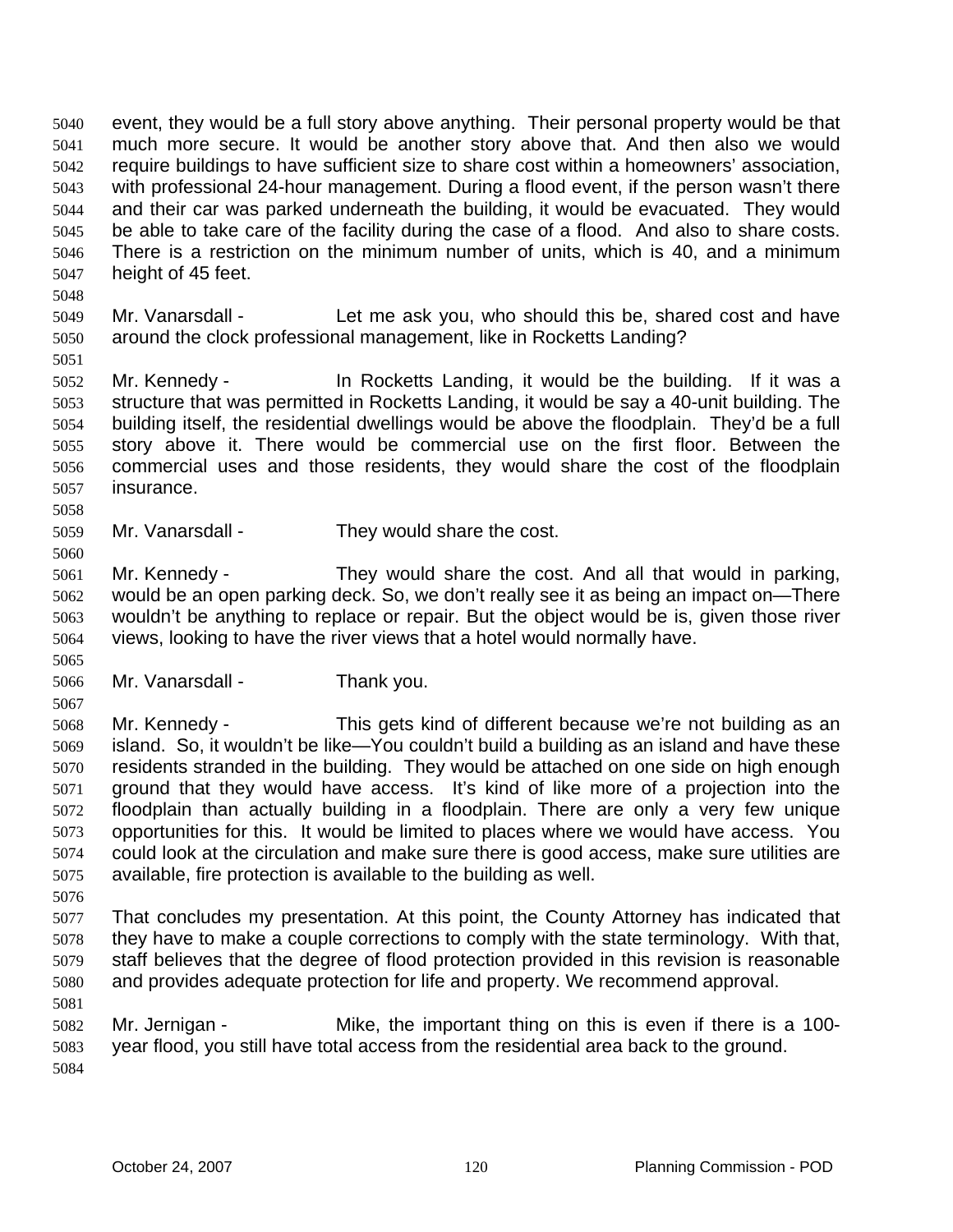Mr. Kennedy - That's right. Twenty-four hour access. The buildings would be built above it. And actually, a story above it. Actual added protection. 5085 5086 5087 5088 5089 5090 5091 5092 5093 5094 5095 5096 5097 5098 5099 5100 5101 5102 5103 5104 5105 5106 5107 5108 5109 5110 5111 5112 5113 5114 5115 5116 5117 5118 5119 5120 5121 5122 5123 5124 5125 5126 5127 5128 5129 5130 Mrs. Jones - Say that again. If it's in the floodplain, if there is a problem, how do the residents above have the assurance of being able to— Mr. Jernigan - The only thing that's actually in the floodplain is the parking lot, a third deck down. Mrs. Jones - Right. But that's what stands between them and— Mr. Kennedy - Just like you have in Virginia Beach. You have houses that are up on stilts. It would be like that except that one end of that property, the front end of that property, or some portion of that property would have to have vehicular access outside the floodplain. Mrs. Jones - Ah. I thought you meant from down in the parking deck. Mr. Kennedy - No, no. There would be very limited circumstances. You couldn't be …. Mrs. Jones - The Mr. Axselle will make this perfectly clear. Mr. Branin - They're fine until they come down and then they're right in the flood. Mrs. Jones - Chay. Mr. Kennedy - Basically, it's up on stilts. You'd have parking decks underneath it, but there would be access on at least one level. Mrs. Jones - Tunderstand. Mr. Kennedy - The And then actually, that would be the commercial development and the residential would be above that. We want to be sure there's very little chance for personal property loss for individuals. That's our concern. And to make sure there's 24-hour public safety access. Mrs. Jones - Mr. Kennedy, how many of our Wilton and Tree Hill and Rocketts Landing—How many of our projects are anticipated in those three to be at least 45 feet in height and having more than 40 residential units and are within 300 feet of the James? Mr. Kennedy - Right now, there isn't anything proposed in Wilton or Tree Hill. Tree Hill hasn't been approved. So, we have to wait and see how those master plans are. Rocketts Landing right now is one building. They may have some future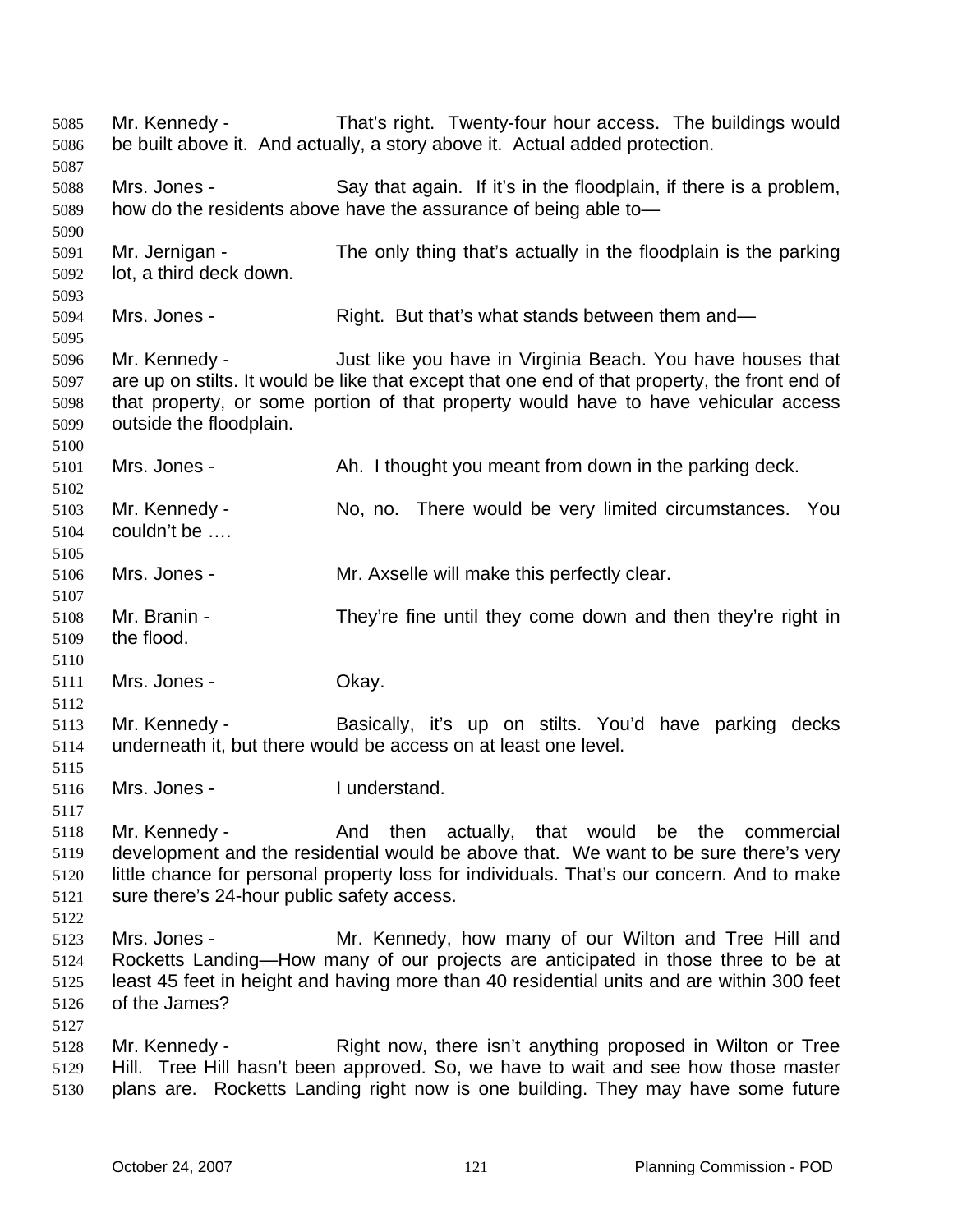buildings because they have a lot of land along the floodplain that kind of overhangs the flood elevation. 5131 5132

5133 5134 5135 5136 5137 5138 5139 5140 5141 5142 5143 5144 5145 5146 5147 5148 5149 5150 5151 5152 5153 5154 5155 5156 5157 5158 5159 5160 5161 5162 5163 5164 5165 5166 5167 5168 5169 5170 5171 5172 5173 5174 5175 5176 Mr. Vanarsdall - Two now, then. Mr. Kennedy - They have two buildings now that are actually out of the floodplain. Mr. Vanarsdall - What's she's saying is Wilton on the James— Mr. Kennedy - Wilton on the James and— Mr. Vanarsdall - — — — Rocketts Landing would be the only two we have. Mr. Kennedy - All we have at this time. Tree Hill could be a potential and there may be others as they develop along, as we develop it. Given the master plan, the need for a master plan of actually having that overall look, view, and because we want to limit it to floodplains that have predictable floods. There are limited opportunities for those, but the opportunity is just unique. If it was a hotel, you could build the hotel. But if you want to have someone live there permanently, they couldn't. It's only in the mixed-use district that you would have this kind of exception. Mrs. Jones - Thanks. Mr. Jernigan - I think you know this already, but the Virginia Eye Clinic, the parking lot is in a floodplain. Mr. Branin - Ckay. Does anybody else have any other questions for Mr. Kennedy? All right. Would you like to get some clarification from Mr. Axselle? Mr. Jernigan - Yes sir, please. Mr. Branin - Mr. Axselle. Mr. Axselle - Mr. Chairman, ladies and gentleman of the Commission, Bill Axselle, here on behalf of Rocketts Landing. Richard Souter of Rocketts Landing is with me. In light of the extended activities you've had today, I'll be fairly quick, but there are a couple of points that probably need to be made. I'm going to give you a little bit of background and then show you the particular illustration. And as Mr. Kennedy said, this is not limited to Rocketts Landing, but fortunately, we were further along so it's at least an illustration of what is the problem. We originally were told that it wasn't a problem. Turns out there probably is, and this is the way they're trying to solve it. Here is the existing Rocketts Landing Master Plan. As you can see, blocks 12, 13, 14, and 15 of the Master Plan are under construction and out of the floodplain, as almost everything is. Block 17, which was on the far right of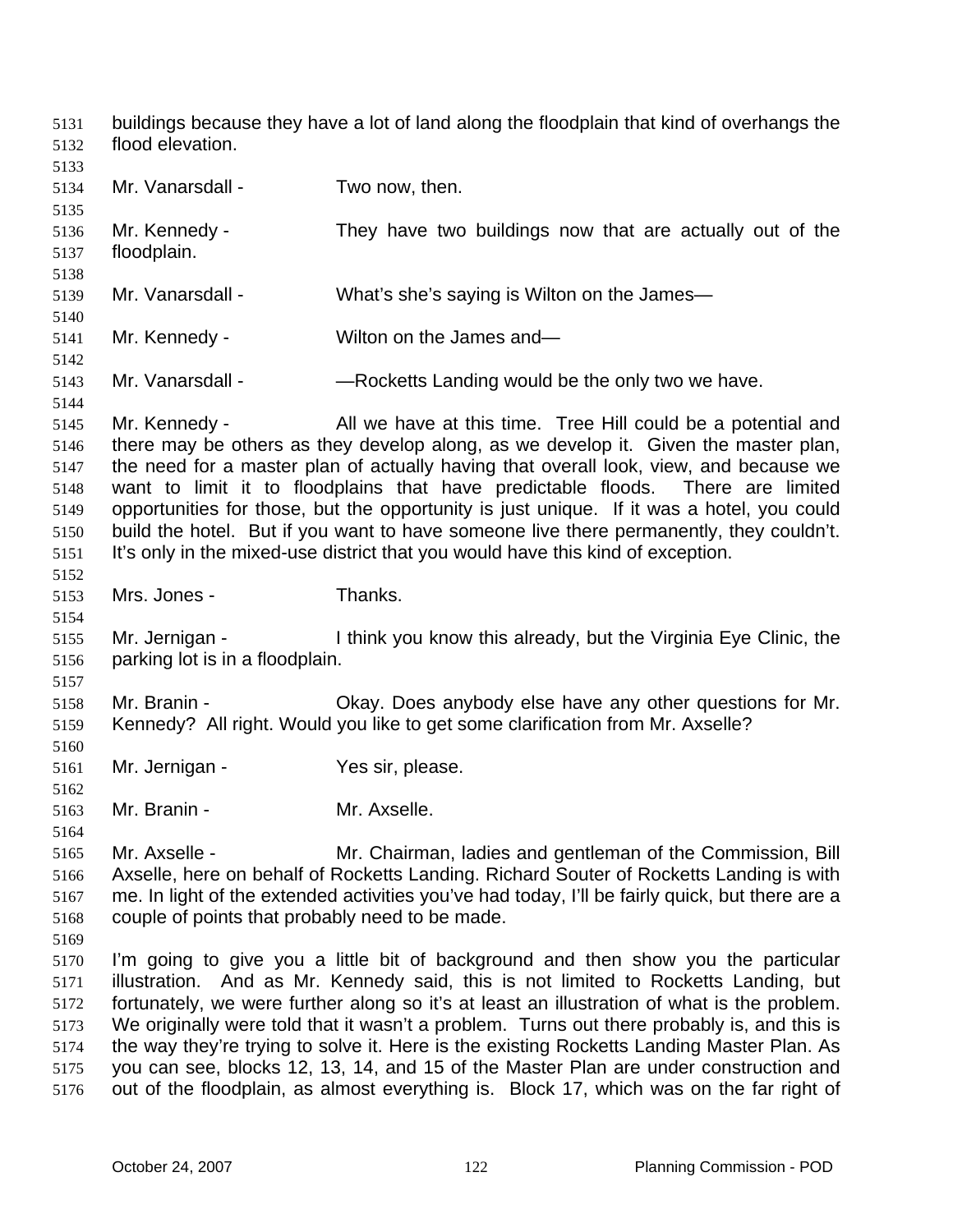that, is, in fact, on the far lower right of this particular slide. That's the building we'll refer to as the Waterford Building. Everything else is out of the floodplain completely. This one is partially in the floodplain. 5177 5178 5179

5180

5181 5182 5183 5184 5185 5186 5187 5188 This is the Waterford Building. How do I get rid of that little thing there, Mike? I'm sorry. This is the building immediately adjacent to the waterfront building. This is called Fall Line. It is on the right side if you're looking at the screen of the smokestack, and Waterford will be on the left side. This building is attached to the ground on all sides, on two sides very much like what the Waterford building would be, and it is permitted. This is another view of Fall Line, taken from the riverside, if you will. As you can see, the building is complete and partially occupied. Just like this Waterford building, it's attached to high ground on two sides. So, that is a point of comparison.

5189

5190 5191 5192 5193 5194 5195 Now, this is the floodplain. This is the elevations. Keep in mind the little things in the blue. The floodplain elevation is at elevation 33. In other words, that is the 100-year floodplain, it's elevation 33. As you can see on what's referred to on the left side of the screen, the alley side, the elevation is 52. On Old Main Street, south of the screen, it's 52. On the right side, 52 to 55, due to a little topography change. The James River side is at elevation 25. Thus, the situation that needs to be addressed.

5196

5197 5198 5199 5200 5201 5202 5203 Here is a look of the Waterford building. I'm going to go through this very briefly because the next one is even better. This is looking from the south side, which is actually what I usually refer to as the east side, if you will. But it's actually the south side. This will be looking from the east side / south side. As you can see, there are three levels. The lower level is partially, as you will see in a moment, in the floodplain. The next level is not in the floodplain. The next level is not in the floodplain. And then there are the residential units above.

5204

5205 5206 5207 5208 5209 5210 5211 5212 5213 This is probably the best illustration to you. The blue line is where the floodplain is. That's 33. And the area at the very bottom, the bottom level, if you will, as you can see is partially in the floodplain, thus the problem. P2 right above it is a parking garage. And these are open parking garages, not enclosed. It runs from 37.7 feet up to 52. The P1 garage and the retail, which is the lobby, the entrance and everything, is between 52 and 64. Then the residential units start above that. So, the point that I would like to stress to you is that while the floodplain here is at 33, the first residential unit is at elevation 64. That's almost twice what the floodplain level is. So, it is a considerable, considerable distance above the floodplain.

5214

5215 5216 5217 5218 5219 5220 5221 We did a survey of a number of urban jurisdictions, cities and counties, prior to starting all of this. The City of Richmond had a fairly more flexible requirement. This building would be allowed in the City without any question. As has been mentioned here, if this building were all office, all in a commercial, it would be allowed exactly as it's proposed here. But what we found in most of the jurisdictions along the James River, they had a requirement that you cannot have residential in the floodplain unless. And they had a number of conditions which were in vast variety tightly or loosely.

5222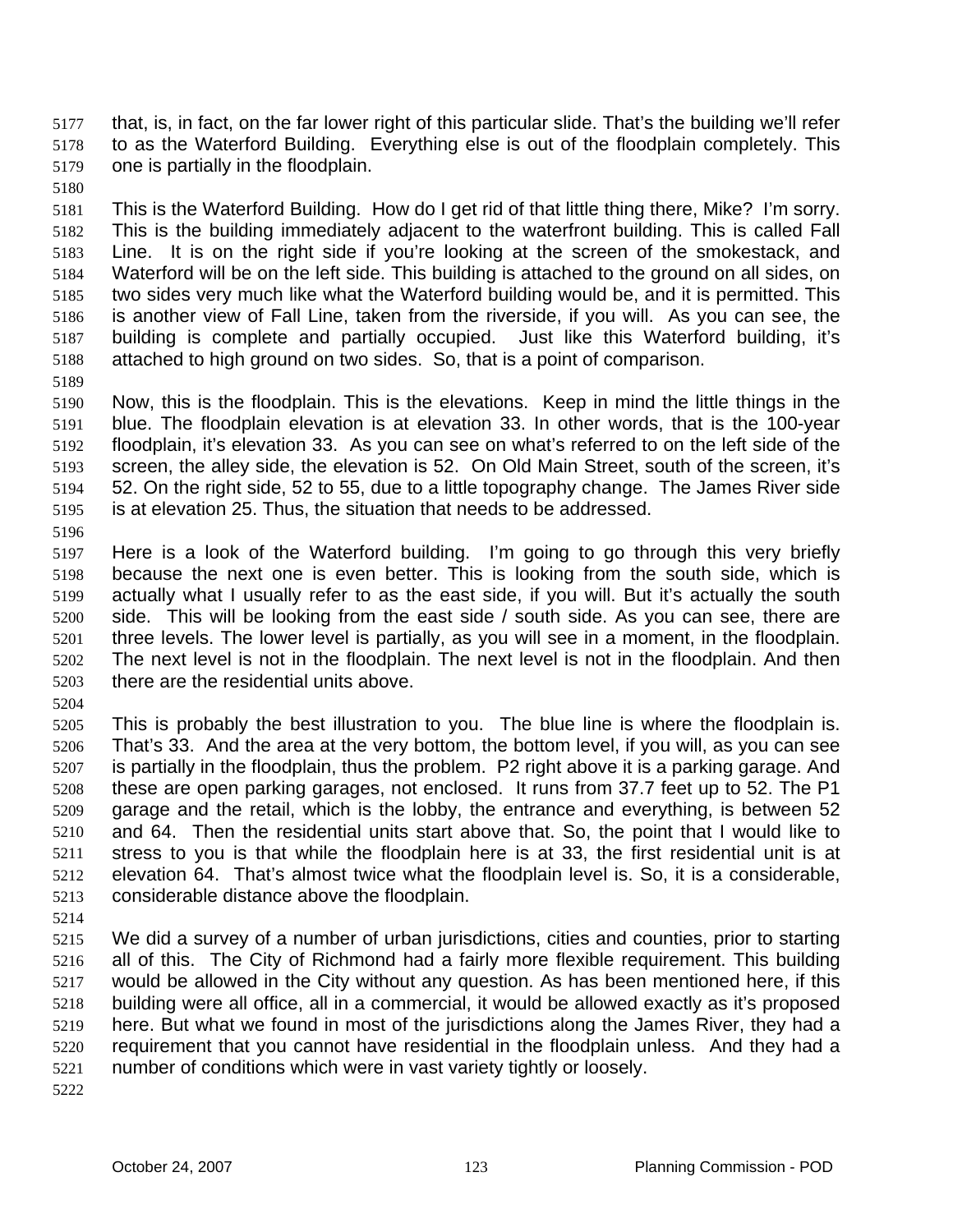This ordinance that the County staff has come up with is tighter than any of those. So, it is more restriction. Thus, it is an exception for the reason that Mr. Kennedy said, but it is a very, very, very narrow exception. As you can see with this particular building, floodplain 33, the first residence is 64. So, it's almost twice above the level. You say well why don't you get rid of the parking at the bottom. This parking at the bottom that's in the floodplain area, it's not parking for this building. This is the parking where people would be coming to the community center, the town hall—it's one building, which is right next to it, which is commercial. It's in the floodplain as an existing building. But it's not residential. This does not add any density or capacity of residential density that we could have. The problem is, even if you put nothing down there, the building is still in the floodplain. Part of the building is still in the floodplain. So, in other words, that building, even if you had nothing down there except open space, it would still not be permitted under the County ordinance. 5223 5224 5225 5226 5227 5228 5229 5230 5231 5232 5233 5234 5235

5236

5237 5238 5239 5240 5241 5242 5243 5244 5245 5246 5247 5248 5249 This is another illustration of the building. This is from the front of the building, if you will. The left side of the screen is facing the front. The James River would be at the back. But you can see how it's open for the parking area. I recognize that in some respects, it maybe counterintuitive to say we're going to allow residential use in a floodplain area. What you're really doing, though, is allowing a residential use for a building that's partially in the floodplain, but under very, very, very specific and limited circumstances. The UMU, a mixed-use building. It's got to be 300 feet from the James River. It's got to have the accessibility. And if you would, to the point that Mrs. Jones asked, these folks—The ordinance says that you have to be a floor and one foot above the floodplain. Excuse me. The draft ordinance says you have to be a floor plus one foot. We're like 31 feet above and there would be two levels, the lobby/retail area and the parking garage below that would still be above the floodplain. The only part and the only problem of course is that third level which is partially in the floodplain.

5250

5258

5260

5251 5252 5253 5254 5255 5256 5257 In deference to your time, I've been very, very quick, because I recognize that you needed a graphic, at least I did, to be able to understand what's being proposed. I'll be glad to respond to any questions. I will only tell you that the County staff, as usual, has done a good job. They've given a possible exception, but under very narrow circumstances. I hope you would favorably consider it because—My first thought was well, let's just do away with that third level, but it doesn't matter because you still have to have the structure partially down there.

5259 Mr. Jernigan - Do you have one more picture?

5261 5262 5263 5264 5265 Mr. Axselle - Yes, thank you, Mr. Jernigan. This is a building from the riverside showing the floodplain. In other words, the red line here is the floodplain line. So, you see how low the floodplain is as compared to the residential units above. Richard, is there anything that I have overlooked? I wanted to be clear and cloudy here.

5266 5267 5268 Mr. Branin - I wasn't going to say it this time. I swear I wasn't going to say it.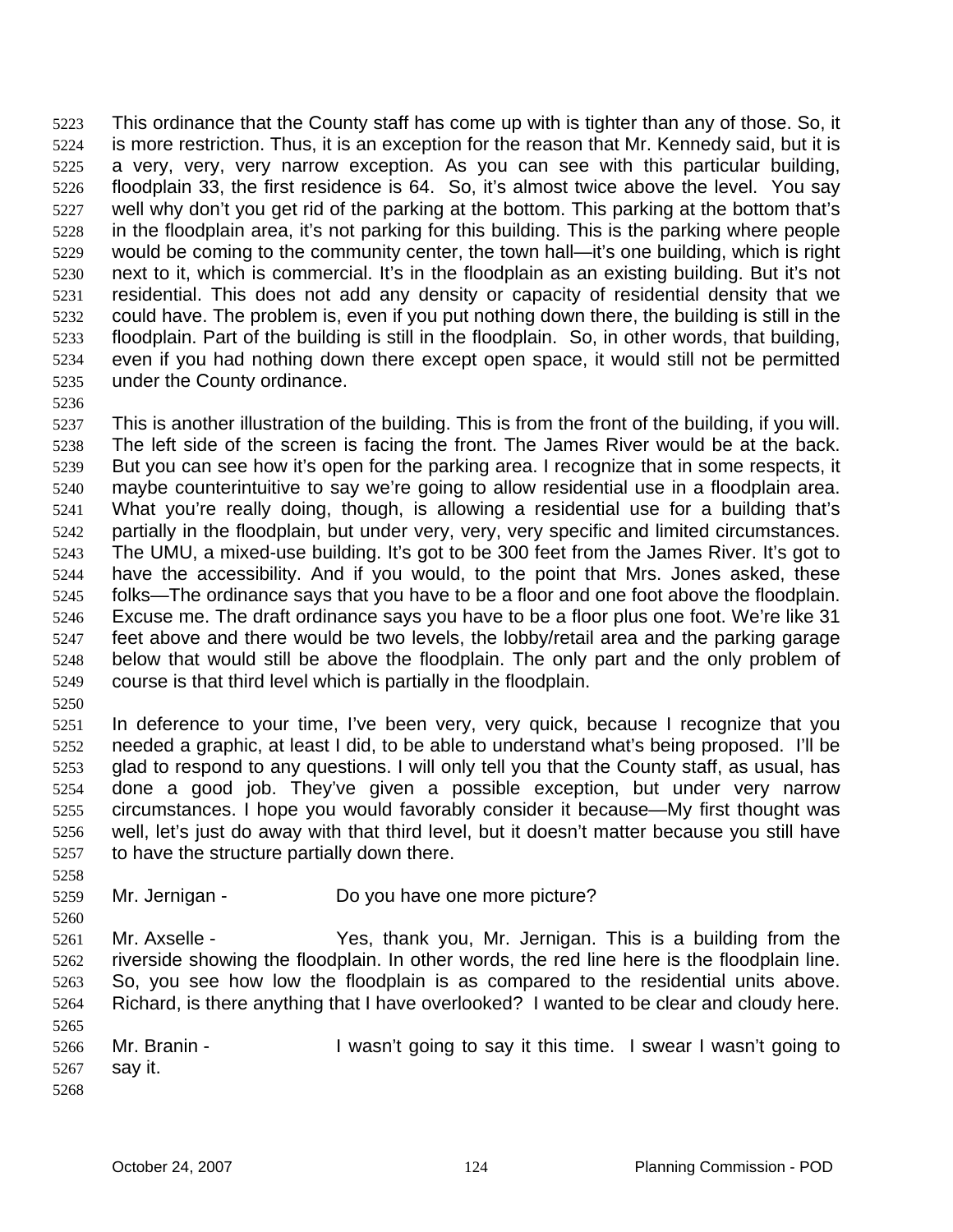Mr. Axselle - Thope I wasn't going to give you a chance to this time. It was a good line, though. 5269 5270 5271 5272 5273 5274 5275 5276 5277 5278 5279 5280 5281 5282 5283 5284 5285 5286 5287 5288 5289 5290 5291 5292 5293 5294 5295 5296 5297 5298 5299 5300 5301 5302 5303 5304 5305 5306 5307 5308 5309 5310 5311 5312 5313 5314 Mr. Branin - Beat me to the punch. Stealing my thunder. Does anybody have any questions for Mr. Axselle? Mrs. Jones - This building was on the plan originally and we just didn't realize the line, the floodplain area? Is that what was done? Mr. Axselle - That's basically it. They decided to move the building in a fashion where it was closer to the river and did not realize this was the problem. If it were relocated, it won't have the same effect and utility for the community center and town hall. Mrs. Jones - Well, the other thing is, no one's coming to a concert or a community event if there's a flood going on. The folks could have a very, very up close and personal—Talk about viewsheds. Mr. Axselle - Those of you who haven't been down there, you want to see a viewshed. Mrs. Jones - The Mrs. School of the Second Mrs. Jones -Mr. Branin - All right. This is a public hearing and I am going to open it back up to the floor for any questions or comments that pertain to this amendment and the amendment only. Anyone? Mr. Jernigan, being that this is the first case that really would be affected by this change is in your district, I'm going to give you the honors. Mr. Jernigan - Well, Bill, I think that this looks good. Before we move this along, I think I want to talk to the legal staff about maybe some changes in wording that we might have to make. And not particularly on this case, but I want to discuss with Mr. Tokarz some things. So, what I would like to do is defer the vote on this until our Zoning meeting, which I believe is November the  $10<sup>th</sup>$ . Is that correct? Mr. Branin - Yes. Mr. Jernigan - I make a motion that—We will have a vote on November the  $10^{th}$ . Mr. Branin -  $13^{th}$ . Mr. Jernigan -  $13<sup>th</sup>$ . On this issue. And then after that— Mrs. Jones - That's not the correct date. Mr. Jernigan - November  $8<sup>th</sup>$ . Then I will make a motion that we defer the vote on this until November 8, 2007.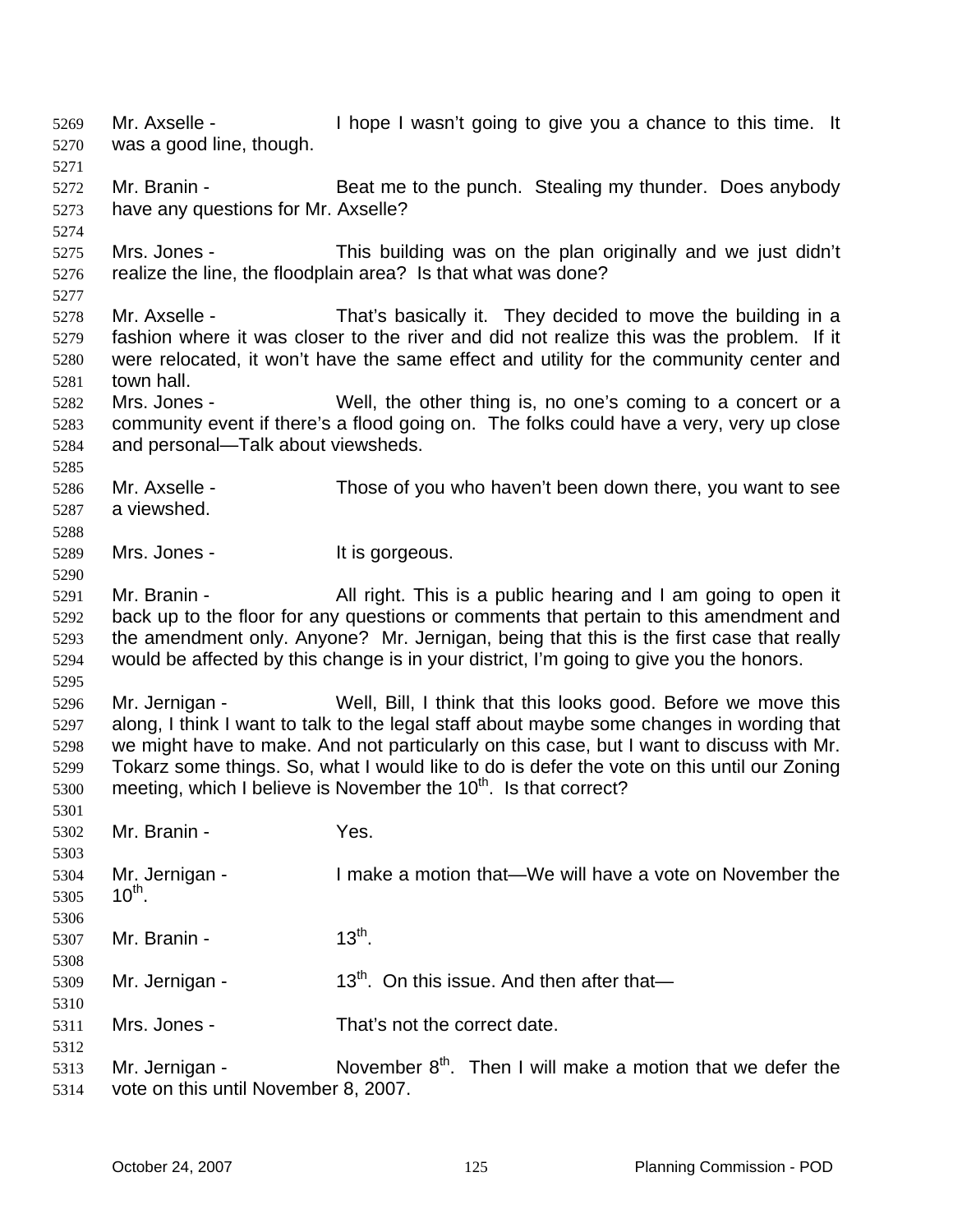5315 5316 5317 5318 5319 5320 5321 5322 5323 5324 5325 5326 5327 5328 5329 5330 5331 5332 5333 5334 5335 5336 5337 5338 5339 5340 5341 5342 5343 5344 5345 5346 5347 5348 5349 5350 5351 5352 5353 5354 5355 5356 5357 5358 5359 5360 Mr. Vanarsdall - I'll second. Mr. Branin - Motion made by Mr. Jernigan, seconded by Mr. Vanarsdall. All in favor say aye. All opposed say no. The ayes have it, the motion carries. The Planning Commission voted to defer this amendment to the November 8, 2007 meeting to be voted on only. Mr. Archer was absent. **PUBLIC HEARING: Amendment to the Zoning Ordinance pertaining to signage in regional shopping centers.**  Mr. Branin - This is an amendment to the Zoning Ordinance pertaining to signage in regional shopping centers. Mr. Gidley. Mr. Gidley - Good afternoon, Mr. Chairman. Mr. Branin - The same pleasure to have you in the room presenting to us. Welcome. Mr. Gidley - Thank you. Mr. Chairman, members of the Planning Commission. I last appeared before you back on September the  $13<sup>th</sup>$  during your work session, at which time we reviewed a proposed amendment to the ordinance dealing with signage within regional shopping centers. Since that time, there have been a few modest changes to the proposed amendment, which I will discuss during my review here. Regional shopping centers are defined under Code as containing more than 40 acres in the aggregate; consisting of a coordinated group of retail and service establishments; having common parking, access and service areas; and regional shopping centers are first permitted in the B-3 zoning district. Examples include Regency Square, Short Pump Town Center, The Shops at White Oak Village, and Virginia Center Commons. The reasons for the proposed ordinance amendment are as follows: to aid customers of regional shopping centers in finding major tenants; to better identify outparcel tenants; and consequently to facilitate the flow of traffic within the regional shopping center. Staff is proposing one new definition and that would be of a monument sign. It would be defined as follows: a detached sign that is either a solid structure made of brick, stone, concrete, or similar durable type of material; is constructed on or connected directly to a solid supporting foundation made of brick, stone, concrete, or similar durable type of material, with no separation between the sign and the base; and the width of the base shall be at least 90% of the width of the sign. Mr. Vanarsdall - Now Paul, was that one of the changes we made from the work session?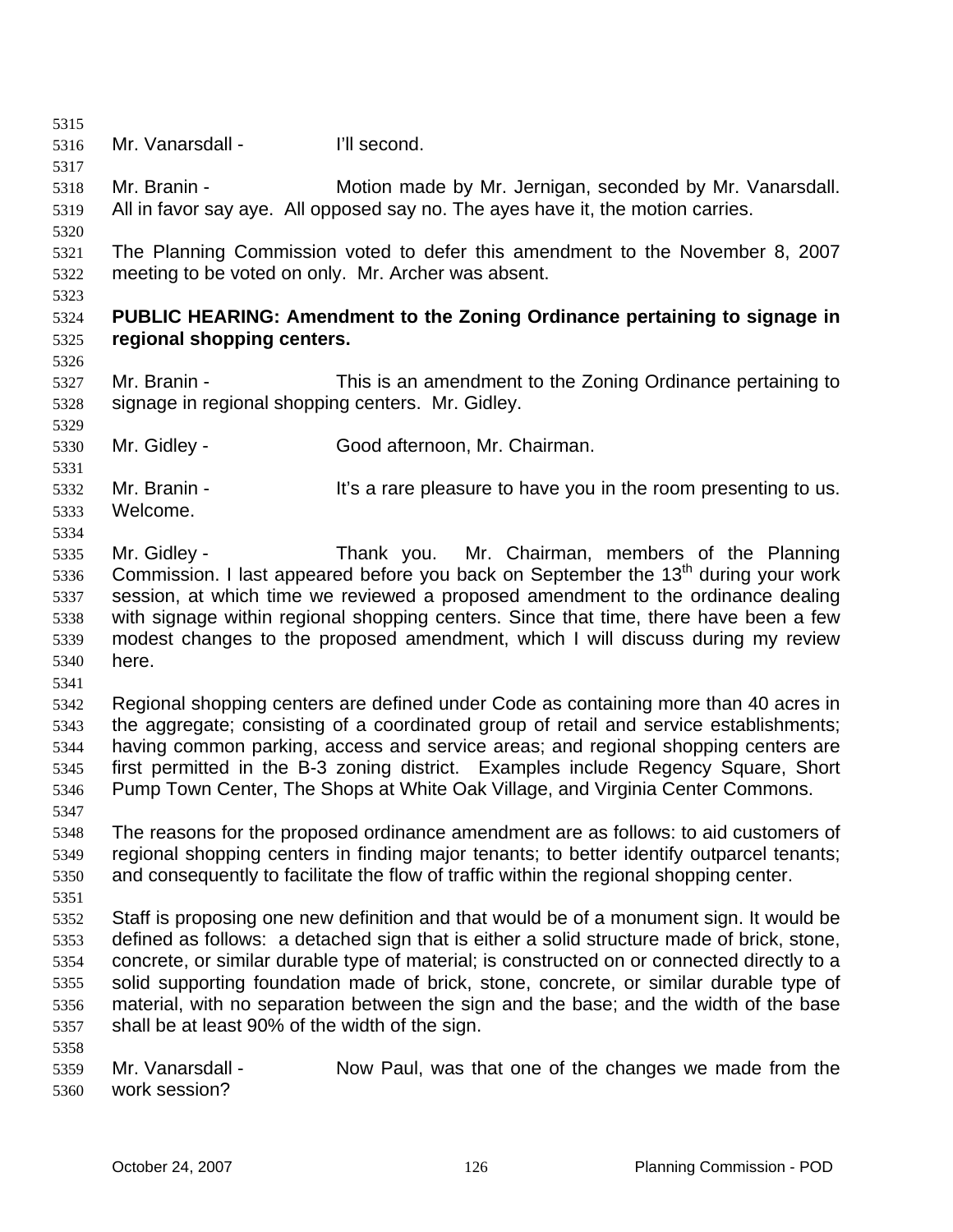| 5361         |                                                                                                                                                                                    |                                                                                               |  |
|--------------|------------------------------------------------------------------------------------------------------------------------------------------------------------------------------------|-----------------------------------------------------------------------------------------------|--|
| 5362         | Mr. Gidley -                                                                                                                                                                       | No sir, that was here.                                                                        |  |
| 5363         |                                                                                                                                                                                    |                                                                                               |  |
| 5364         | Mr. Vanarsdall -                                                                                                                                                                   | It looks exactly like it. I thought it was something new.                                     |  |
| 5365         |                                                                                                                                                                                    |                                                                                               |  |
| 5366         | Mr. Gidley -                                                                                                                                                                       | No sir, it's the same.                                                                        |  |
| 5367         |                                                                                                                                                                                    |                                                                                               |  |
| 5368         | Mr. Vanarsdall -                                                                                                                                                                   | Excuse me, go ahead.                                                                          |  |
| 5369         |                                                                                                                                                                                    |                                                                                               |  |
| 5370         | Mr. Gidley -                                                                                                                                                                       | proposed ordinance amendment has<br>The<br>main<br>two                                        |  |
| 5371         | components. The first is to permit internal detached signs for outparcels or businesses                                                                                            |                                                                                               |  |
| 5372         | with over 60,000-square-feet of finished floor area. This is one of the changes, I know                                                                                            |                                                                                               |  |
| 5373         | that during the work session, it was at 75,000 square feet, and we have lowered it down                                                                                            |                                                                                               |  |
| 5374         | to 60,000. We feel that could accommodate some pretty major tenants at White Oak,<br>while at the same time still meeting our basic goals, and that is to only have the major      |                                                                                               |  |
| 5375         |                                                                                                                                                                                    |                                                                                               |  |
| 5376         |                                                                                                                                                                                    | tenants be identified and not having every little individual shop identified.                 |  |
| 5377         |                                                                                                                                                                                    |                                                                                               |  |
| 5378         |                                                                                                                                                                                    | The second key proponent of this amendment is to permit internal directional signs for        |  |
| 5379         | businesses with over 60,000 square feet of finished floor area. And again, that's 60,000                                                                                           |                                                                                               |  |
| 5380         | now in lieu of 75,000.                                                                                                                                                             |                                                                                               |  |
| 5381         |                                                                                                                                                                                    |                                                                                               |  |
| 5382         |                                                                                                                                                                                    | For detached signage, one additional detached sign would be permitted per outparcel,          |  |
| 5383         | or for any business exceeding 60,000 square feet of finished floor area, provided the                                                                                              |                                                                                               |  |
| 5384         | following criteria is met: oriented to serve motorists within the shopping center; over 200                                                                                        |                                                                                               |  |
| 5385         | feet from a public street; a monument sign; be along the access drive serving interior                                                                                             |                                                                                               |  |
| 5386         |                                                                                                                                                                                    | traffic; be part of an overall sign plan; not exceed 35 square feet in sign area; and finally |  |
| 5387         |                                                                                                                                                                                    | not exceed 5 feet in height or 11 feet in width. Please note the first five components of     |  |
| 5388         |                                                                                                                                                                                    | this subdivision also apply to directional signs. And I'll explain why that's important in a  |  |
| 5389         | moment.                                                                                                                                                                            |                                                                                               |  |
| 5390         |                                                                                                                                                                                    |                                                                                               |  |
| 5391         |                                                                                                                                                                                    | Examples of signage for outparcels include the following, taken from Short Pump Town          |  |
| 5392         |                                                                                                                                                                                    | Center. Note you have monument signs—I'm sorry (referring to slide show).                     |  |
| 5393         |                                                                                                                                                                                    |                                                                                               |  |
| 5394         | Mrs. Jones -                                                                                                                                                                       | I was going to say mine isn't moving.                                                         |  |
| 5395         | Mr. Gidley -                                                                                                                                                                       | I'm sorry about that. They are taken from Short Pump Town                                     |  |
| 5396<br>5397 |                                                                                                                                                                                    |                                                                                               |  |
| 5398         | Center. They are monument signs and they're made of durable materials, mainly brick.<br>For directional signs, additional internal directional signs would be permitted to provide |                                                                                               |  |
| 5399         | the location of any business that exceeds 60,000 square feet of finished floor area,                                                                                               |                                                                                               |  |
| 5400         | provided the signs meet the requirements of the provisions 1 through 5 of Subdivision                                                                                              |                                                                                               |  |
| 5401         | C.                                                                                                                                                                                 | Those were the five sections that we just discussed. They were spelled out                    |  |
| 5402         | originally in this section, but at the recommendation of the County Attorney's Office,                                                                                             |                                                                                               |  |
| 5403         | instead of spelling them out again, we're just referencing them with this section,                                                                                                 |                                                                                               |  |
| 5404         | "Provisions 1 through 5 of Subdivision C." In addition to these five requirements, there                                                                                           |                                                                                               |  |
| 5405         |                                                                                                                                                                                    | would be two additional requirements. These are one, the sign shall be 200 feet from          |  |
| 5406         |                                                                                                                                                                                    | any other directional sign, and two, shall not exceed 12 feet in height or 8 feet in width,   |  |
|              |                                                                                                                                                                                    |                                                                                               |  |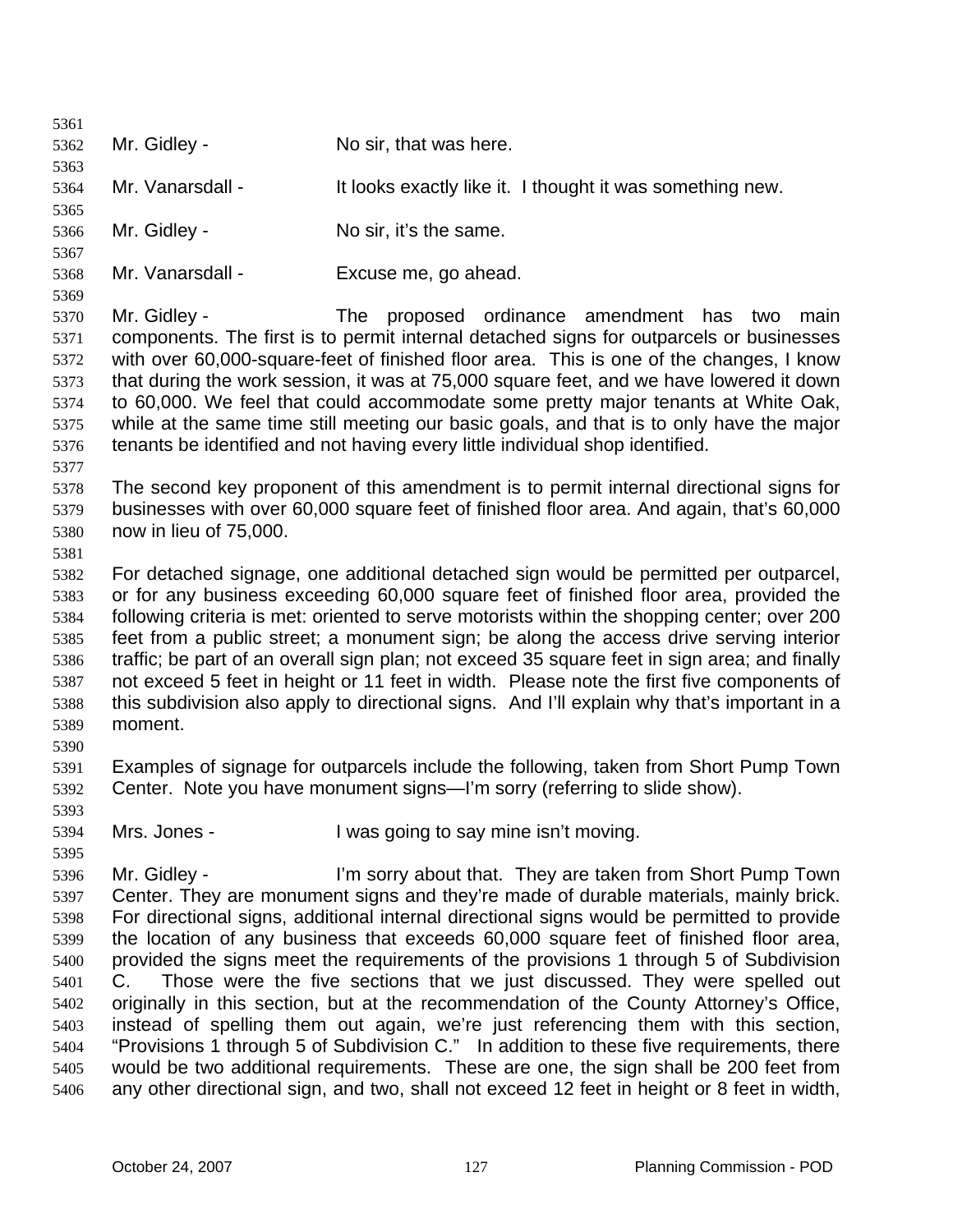including the overall sign structure. The new element here is the 200-square-feet—I'm sorry—200-foot separation between directional signs. Our goal is to have major tenants share a directional sign and not have, say, four separate major tenants each have their very own directional sign when you come into a shopping center. So, that's the reason for that new provision here. And an example here, again from Short Pump Town Center. You note there are four major tenants listed on a shared sign rather than each having their very own. 5407 5408 5409 5410 5411 5412 5413 5414 5415 5416 5417 5418 5419 5420 5421 5422 5423 5424 5425 5426 5427 5428 5429 5430 5431 5432 5433 5434 5435 5436 5437 5438 5439 5440 5441 5442 5443 5444 5445 5446 5447 5448 5449 5450 5451 5452 That concludes my presentation. I'll be happy to answer any questions you may have. Mr. Branin - Thank you, Mr. Gidley. Does anybody have any questions in regards to this? Mr. Jernigan - Paul, by our ordinance now on a monumental sign, how tall can a monument sign be? Mr. Gidley - The State of the really depends on what district you're in. For regional shopping centers, you're entitled to have one detached sign now along the main road identifying the shopping center, or if it's on a corner, you can have up to two detached signs. Let's see if I have that information on the height here. Twenty-five feet in height. And that's for the main shopping center sign. You could still have—for instance, Virginia Center Commons. You could still have a sign there that says, "Virginia Center Commons," out on Brook Road and that can go up to 25 feet in height. The proposed height limit would only apply to the directional signs as you come into the shopping center, or for the signs identifying the outparcel tenants. Mr. Jernigan - I have a proffered case that's B-2. In the proffers it says, "Monumental sign." But they're telling me they can build at 25 feet. We know monumental signs are low. Mr. Gidley - Typically, yes sir. Mr. Jernigan - But they're telling me that they want a 25-foot sign that's a monumental sign. Mr. O'Kelly - They want 25 feet? Mr. Jernigan - Yes. They said that's what the Code allows. "Monumental," to me— Mr. O'Kelly - Generally, the Code allows 25 feet for a freestanding sign. Mr. Jernigan - Right. But— Mr. O'Kelly - A monument style sign, in my way of thinking, is much less.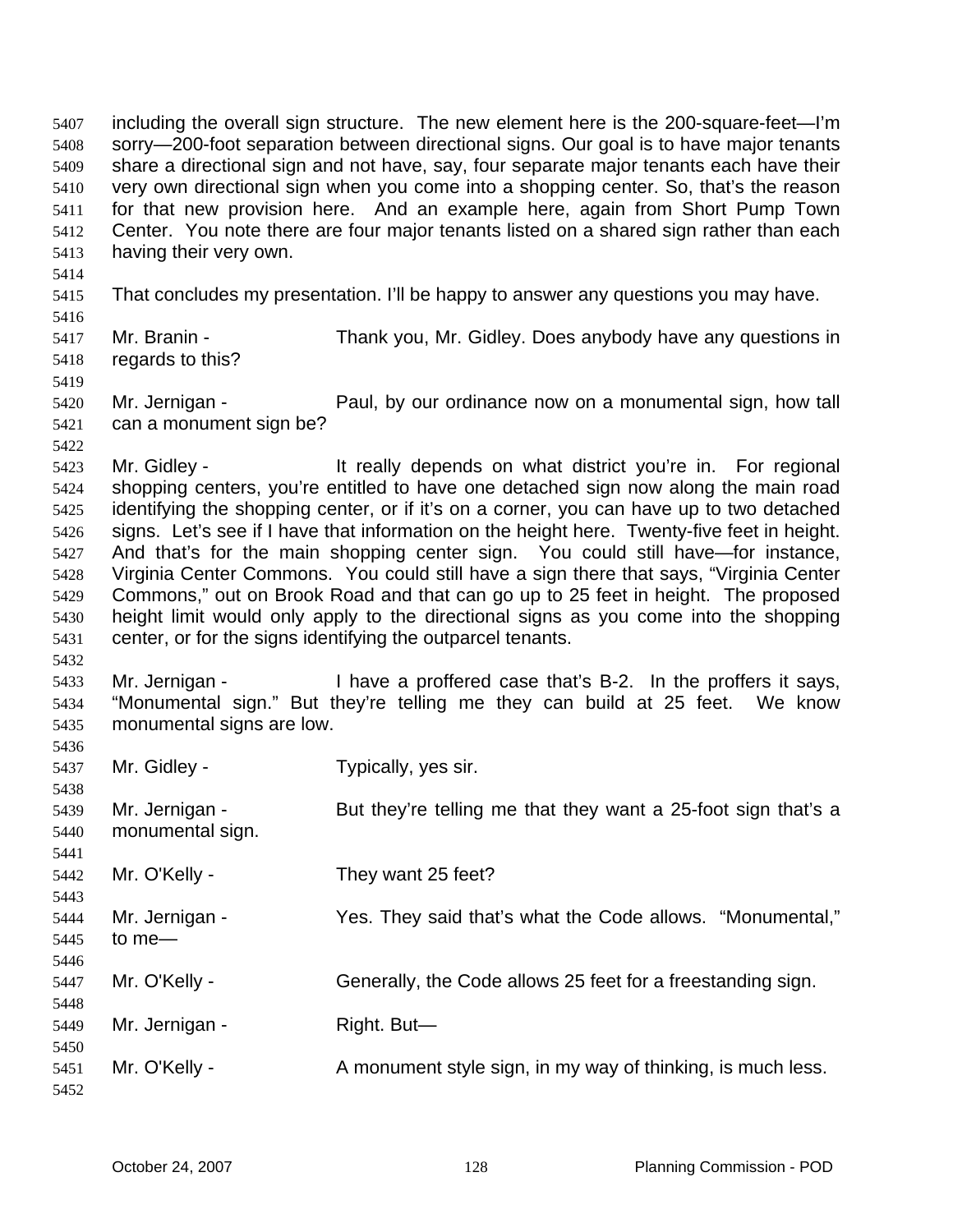Mr. Jernigan - Well, that's my way of thinking, too, but it doesn't say that in the Code. That's something we're going to have to look at. 5453 5454 5455 5456 5457 5458 5459 5460 5461 5462 5463 5464 5465 5466 5467 5468 5469 5470 5471 5472 5473 5474 5475 5476 5477 5478 5479 5480 5481 5482 5483 5484 5485 5486 5487 5488 5489 5490 5491 5492 5493 5494 5495 5496 5497 5498 Mr. O'Kelly - You can put it in the proffer. Mr. Jernigan - Well, the case has already been approved. It has a monumental sign proffered in the case. Mrs. Jones - That simply means the base will have a defined size and the sign will have a defined size. Mr. Jernigan - But it doesn't have a defined height. Mrs. Jones - Then the ordinance will— Mr. Jernigan - It's 25 feet. So, anyway, that—Paul, that's something we may need to look at to make sure that we have a definition of what a monumental sign is. I see you have that the base must be 90% of the width of the sign. Mr. Gidley - Yes. Mr. Jernigan - That's good. But we have to have, we should have a cap on how high that monumental sign can be. Mr. O'Kelly - That would require a separate ordinance amendment. Mr. Jernigan - **Oh, I know. No, I know that's not this. I'm just bringing it up** because I wanted an answer. You gave me the same answer that they've given me, that it says it can be 25 feet. Mr. Gidley - As Mr. O'Kelly said, that's typically for a detached pole sign, as it was, as far as how one would interpret that proffer's language with regard to monument sign that might— Mr. Jernigan - They're taking it that that means the base and not the height. We'll work on that later. I just wanted to make sure that we were all on the same page. Mr. Branin - The Any other questions or comments? Mrs. Jones, I'm giving you the honors. Thank you, Mr. Gidley. Mrs. Jones - Giving me the honors.... I don't know what I did to deserve it. I would like to move that this—I'm trying to get my language right here. I would like to move that the proposed ordinance amendment for signage within regional shopping centers be forwarded with a recommendation for approval. Mr. Jernigan - Second.